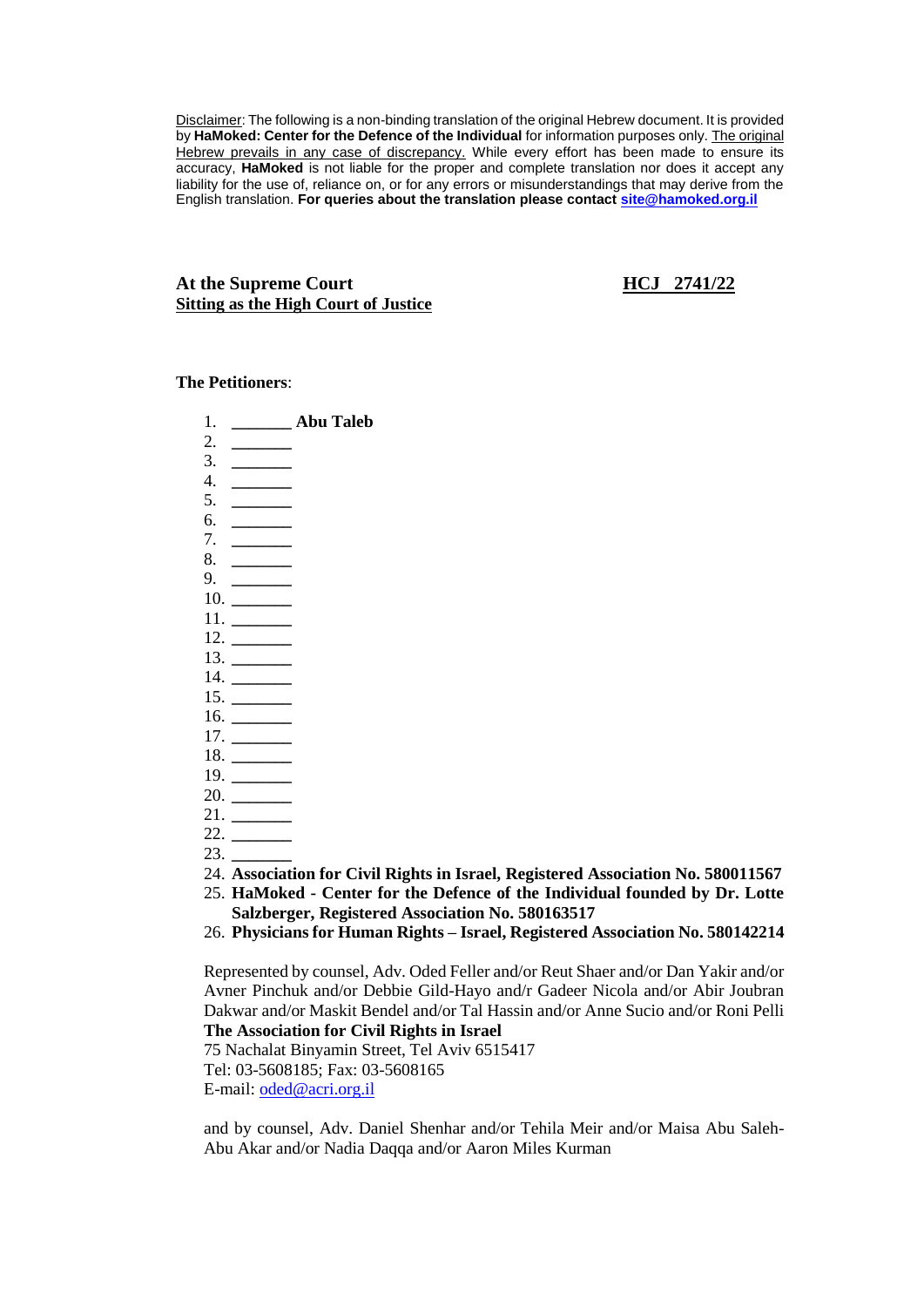#### **HaMoked Center for the Defence of the Individual founded by Dr. Lotte Salzberger**

4 Abu Obeida St., Jerusalem, 97200 Tel: 02-6283555; Fax: 02-6276317 E-mail: [d.shenhar@hamoked.org.i](mailto:d.shenhar@hamoked.org.il)**l**

and by counsel, Adv. Adi Lustigman and/or Tamir Blank and/or Hagar Shechter and/or Aya Haj Uda

**Physicians for Human Rights – Israel** Tel: 02-6222808; Fax: 03-5214947 Email: [adi@lb-law.net](mailto:adi@lb-law.net)

**v.**

#### **The Respondents:**

#### **1. The Knesset**

Represented by the Knesset's legal counsel, Jerusalem through the State Attorney's Office, Ministry of Justice, Jerusalem

#### **2. Minister of Interior**

Represented by the State Attorney's Office, Ministry of Justice, Jerusalem

#### **Petition for Order** *Nisi*

The Honorable Court is requested to issue an order *nisi* which is directed at the Respondents ordering them to appear and show cause why the Citizenship and Entry into Israel (Temporary Order) Law, 5782-2022 would not be repealed.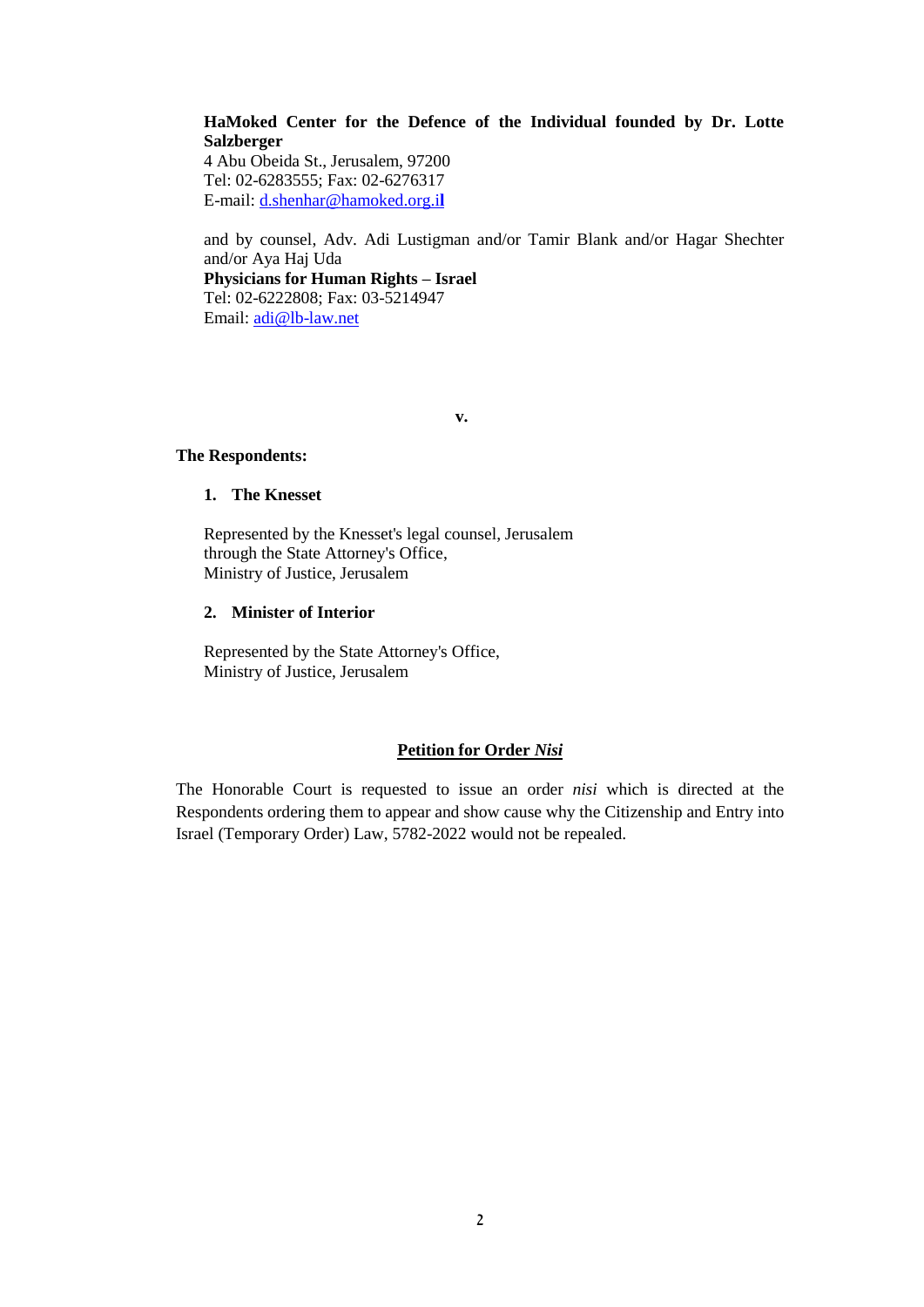# **Table of Contents**

| А.        |                                                                    | Preface and Application to Consolidate the Hearing with HCJ 1777/22                                                                                        | 5  |
|-----------|--------------------------------------------------------------------|------------------------------------------------------------------------------------------------------------------------------------------------------------|----|
| <b>B.</b> | The developments which led to the enactment of the Temporary Order |                                                                                                                                                            |    |
|           | (1)                                                                | 1999 and henceforth: procedures regulating the status in Israel of<br>spouses, children and fir humanitarian reasons                                       | 13 |
|           | (2)                                                                | 2001-2002: Measures taken by the Ministry of Interior to limit the<br>acquisition of status by Palestinians for demographic reasons                        | 15 |
|           | (3)                                                                | March 31, 2002: The Minister of Interior orders to freeze family                                                                                           | 17 |
|           | (4)                                                                | May 12, 2002: Government Resolution 1813 and its underlying                                                                                                | 17 |
|           |                                                                    | $(5)$ July – August 2003: The enactment of the Temporary Order and the<br>demographic data which were presented to justify it                              | 20 |
|           |                                                                    | $(6)$ "It has never been limited to security reasons" – on the alleged purpose                                                                             | 22 |
|           |                                                                    | (7) Temporary order - general prohibition alongside exceptions                                                                                             | 23 |
| C.        |                                                                    | The Temporary Order and its continuing violation of human rights                                                                                           | 25 |
|           |                                                                    | (1) The violation of the right to family life and the right to equality of Israeli<br>citizens and residents: the petitions against the previous temporary | 26 |
|           | (2)                                                                | The harm caused to the course of life and safety of families, children                                                                                     | 28 |
|           |                                                                    |                                                                                                                                                            | 28 |
|           |                                                                    |                                                                                                                                                            | 29 |
|           |                                                                    |                                                                                                                                                            | 30 |
|           |                                                                    | (3) Additional violations of human rights having no connection to the                                                                                      | 30 |
|           |                                                                    | $(3)(a)$ The cumulative and ongoing violation of human rights of                                                                                           | 31 |
|           |                                                                    |                                                                                                                                                            | 37 |
|           |                                                                    | $(3)(c)$ Inability to regulate status for humanitarian reasons without a                                                                                   | 37 |
|           |                                                                    | $(3)(d)$ A "resident of the area" is defined as a person who is registered<br>in the Population Registry of the Palestinian Authority                      | 38 |
|           |                                                                    | (4) Violations of human rights by the authorities                                                                                                          | 39 |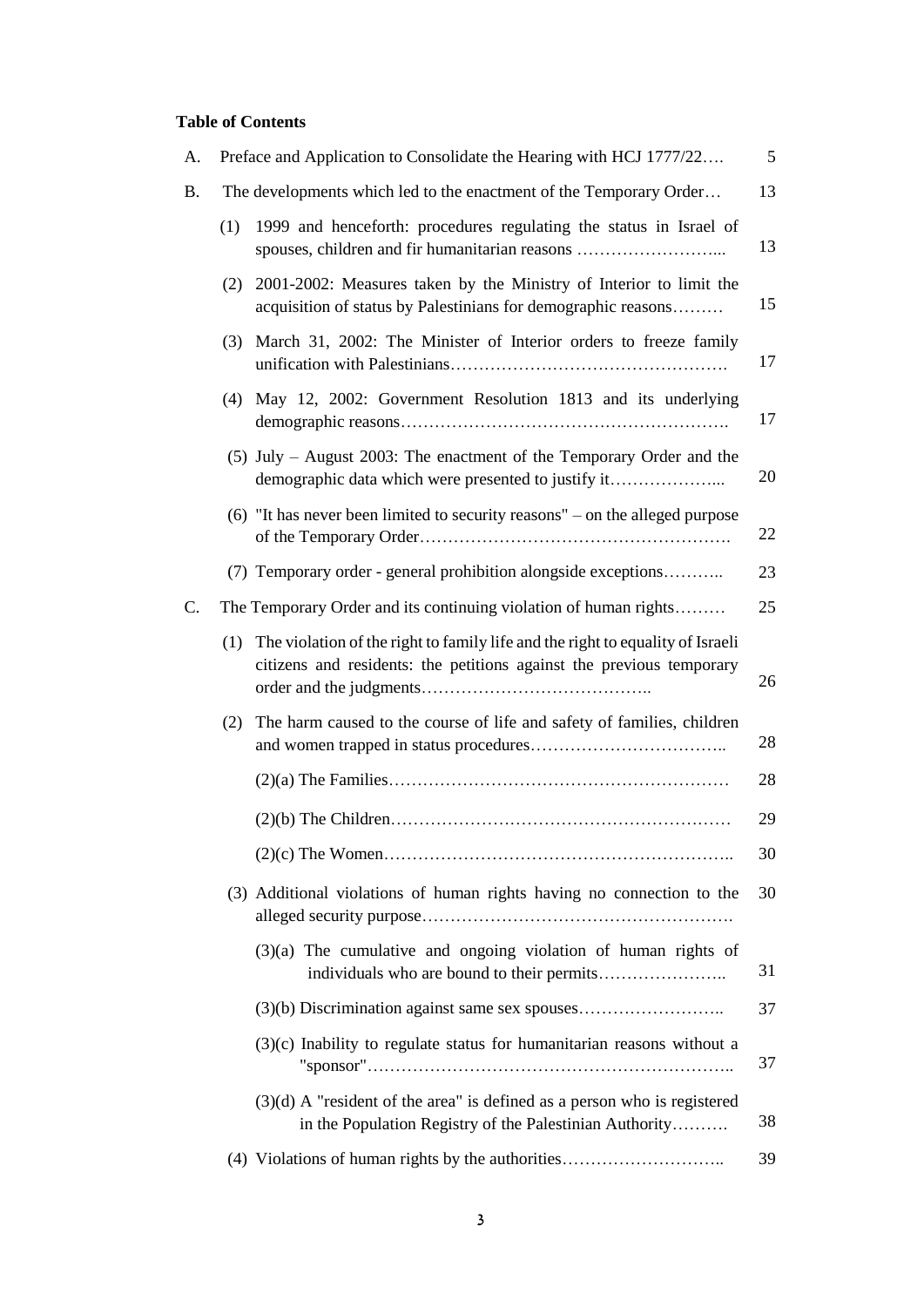|    | $(4)(a)$ Violation of the rights of individuals applying for status for                                                                 | 39 |
|----|-----------------------------------------------------------------------------------------------------------------------------------------|----|
|    | $(4)(b)$ Violation of the rights of individuals who moved to the                                                                        | 40 |
|    | $(4)(c)$ Violation of the rights of individuals living in Israel a-part                                                                 | 40 |
| D. | Palestinians in Israel and Israelis in the "Area" – Dramatic changes in the<br>two decades in which the policy has been implemented     | 41 |
|    | (1)                                                                                                                                     | 42 |
|    | Changes in the passage and inspection procedures at the checkpoints<br>(2)                                                              | 43 |
|    | Hundreds of thousands of Israeli citizens in the "Area"<br>(3)                                                                          | 44 |
|    | (4)                                                                                                                                     | 44 |
| Ε. | The expiration of the previous temporary order and the decision to continue                                                             | 44 |
|    | (1) The expiration of the previous temporary order and its consequences                                                                 | 45 |
|    | (2) The procedures which were published after the Khatib judgment                                                                       | 46 |
| F. | The initiative to re-enact the temporary order and its demographic                                                                      | 47 |
| G. | The Legislative Procedure and the Arrangement which was adopted $- A$<br>Declared Demographic Purpose and Abusive Measures unrelated to | 51 |
|    |                                                                                                                                         | 52 |
|    | (2) Including the demographic purpose in the purpose clause                                                                             | 61 |
|    | (3)                                                                                                                                     | 62 |
|    | The way by which the demographic purpose $-$ and other extraneous<br>(4)<br>purposes – were used to establish the legal arrangements    | 65 |
|    | (5)                                                                                                                                     | 72 |
|    | (6)                                                                                                                                     | 72 |
|    | (7)                                                                                                                                     | 75 |
| Н. |                                                                                                                                         | 75 |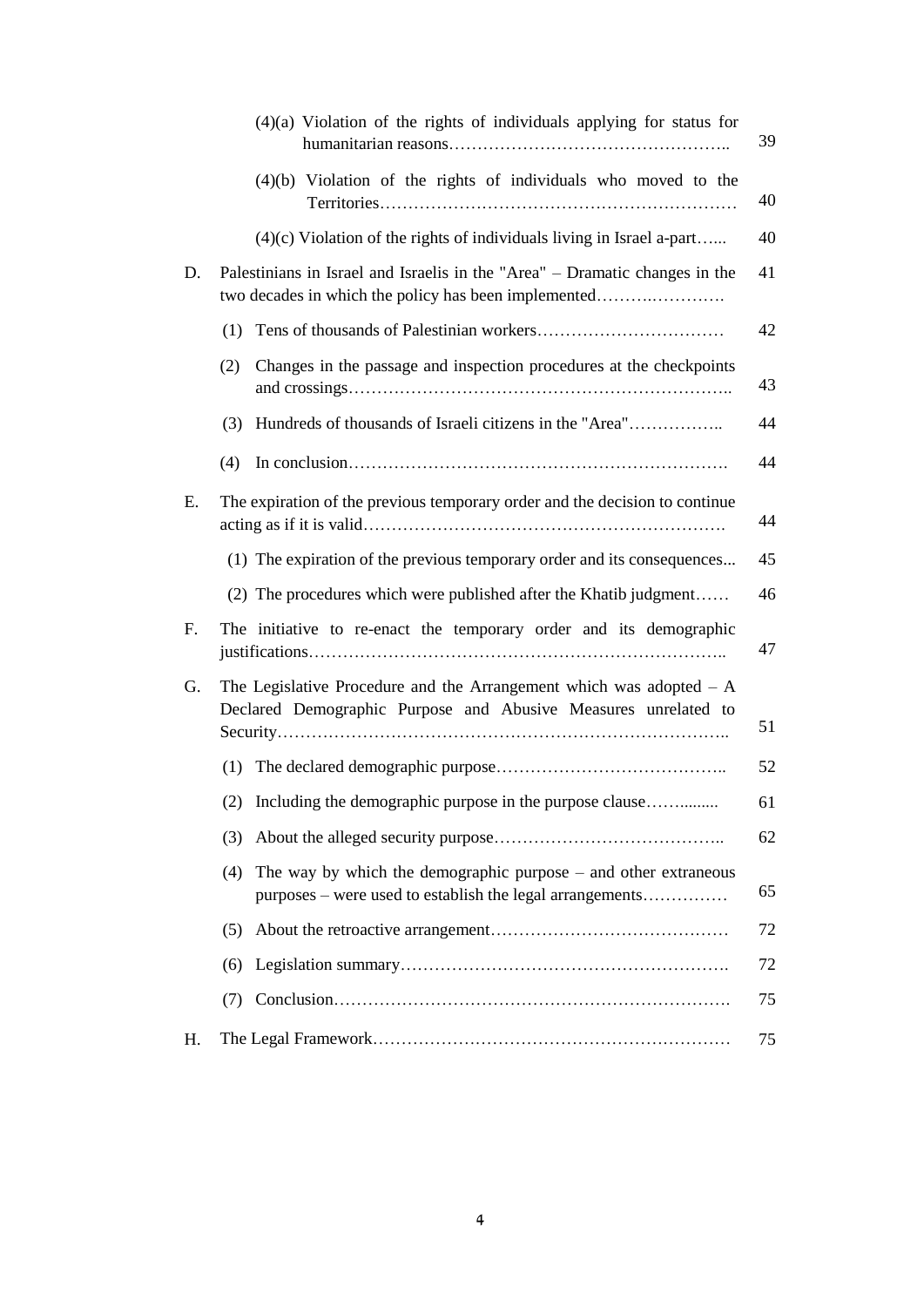| (1) |                                                                  |    |  |
|-----|------------------------------------------------------------------|----|--|
|     | $(1)(a)$ The Basic Law: The Nation does not apply to the case at | 75 |  |
|     | $(1)(b)$ Violation of human rights – whose rights and in what    | 76 |  |
| (2) |                                                                  | 77 |  |
| (3) |                                                                  | 85 |  |
| (4) |                                                                  | 87 |  |
| (5) |                                                                  | 90 |  |
|     |                                                                  | 90 |  |
|     |                                                                  | 92 |  |
|     |                                                                  | 93 |  |

# **A. Preface and Application to Consolidate the Hearing with HCJ 1777/22**

1. This petition concerns the constitutionality of the Citizenship and Entry into Israel (Temporary Order) Law, 5782-2022 (hereinafter: the **New Temporary Order** or the **New Law**). The Law was passed by the Knesset in the second and third reading on March 10, 2022, and was published in the official gazette on March 15, 2022 (book of laws 5782 2968, 808).

A copy of the New Law is attached hereto and marked **P/1**.

2. This law is the continuation of the Citizenship and Entry into Israel (Temporary Order) Law, 5763-2003, which was enacted on August 6, 2003, and was extended time and again until its expiration on July 6, 2021 after the Knesset plenum has rejected the government's request to do so (hereinafter: the **Previous Temporary Order** or the **Previous Law**. Henceforth, reference to the Previous Temporary Order and to the New Temporary Order shall be collectively made where there is no distinction between them as: the **Temporary Order** or the **Law**).

A copy of the Previous Law is attached hereto and marked **P/2**.

3. Petitioners 1-23 are citizens and permanent residents of East Jerusalem and Palestinian spouses and children wishing to obtain status in Israel as family members or for humanitarian reasons. Joining the petition are three human rights organizations – Petitioners  $24 - 26$ . All of the petitioners have conducted legal proceedings due to the refusal of Respondent 2, the Minister of Interior (hereinafter: the **Respondent**), to accept the expiration of the Previous Temporary Order, and her instruction to continue acting as if it was still valid.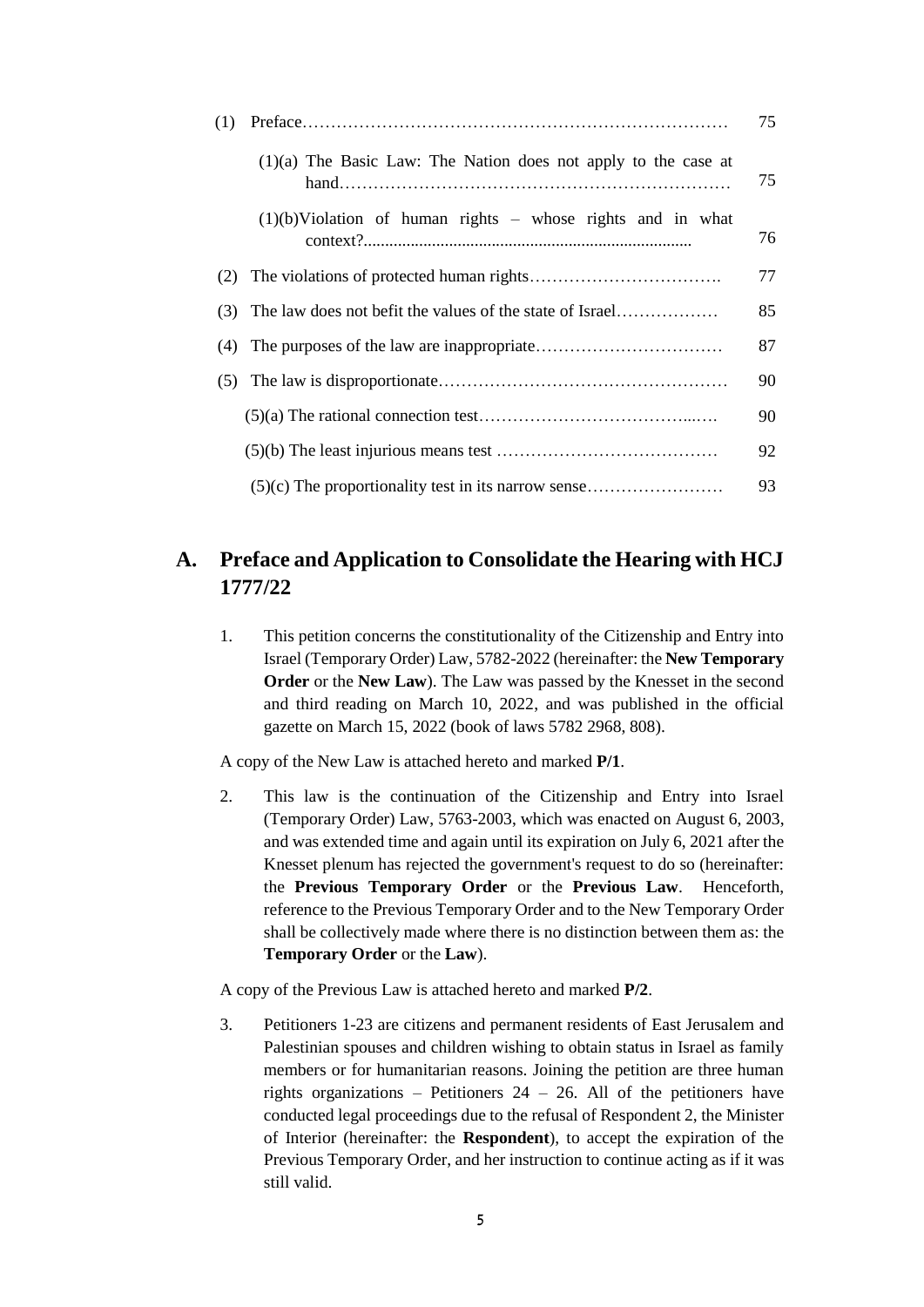- 4. We shall not encumber the Honorable Court with the details of the specific stories of Petitioners  $1 - 23$ , which shall be attached as an appendix, in the same manner in which they appeared in chapter B of their petition which was filed in September 2021 with the Court for Administrative Affairs (AP 25402-09-21) together with their affidavits:
	- a. Among the Petitioners are female Israeli citizens having Palestinian spouses who were not permitted to obtain any status due to the Temporary Order since they were under the age of 35 (this is the case of Petitioners 15-16 and 17-18);
	- b. Among the Petitioners are male and female Israeli citizens and permanent residents from East Jerusalem having Palestinian spouses, who received stay permits or residency status years ago and whose status was "frozen", and but for the Temporary Order would have completed the graduated procedure years ago and would have long been entitled to citizenship or permanent residency (this is the case of Petitioners 1-2, 3-4, 5-6, 7-8, 10-11, 19 and 20);
	- c. Some Petitioners received stay permits or residency status as children and were "trapped" in this status due to the Temporary Order without the ability to upgrade it (this is the case of Petitioners 9, 12 and 13).
	- d. There are women who were married to Israeli citizens and are mothers of Israeli children, who but for the Temporary Order could have completed the graduated procedure and obtain citizenship, but the Temporary Order did not enable the procedure to be completed, their spouses passed away, and they were subsequently given stay permits or residency status to which they were bound without the ability to obtain a permanent status (this is the case of Petitioners 22 and 23);
	- e. Some Petitioners grew-up in Jerusalem in difficult life circumstances, but their status applications for humanitarian reasons were not heard and they have received nothing in the absence of a family member, a "sponsor" who legally resides in Israel, which is a threshold condition according to the Temporary Order for considering applications of Palestinians for humanitarian reasons (this is the case of Petitioners 14 and 21).

Copies of Petitioners' stories and affidavits are attached hereto and marked **P/3.** \*

5. According to data provided by the Ministry of Interior on February 28, 2022 and on March 2, 2022 in the legislation process of the New Law (hereinafter: the **Data of the Ministry of Interior**), there are currently in Israel some 12,200 spouses of citizens and permanent residents from East Jerusalem who

1

Petitioners 1 and 2 in that case, chose to conduct another proceeding and therefore do not appear herein as Petitioners.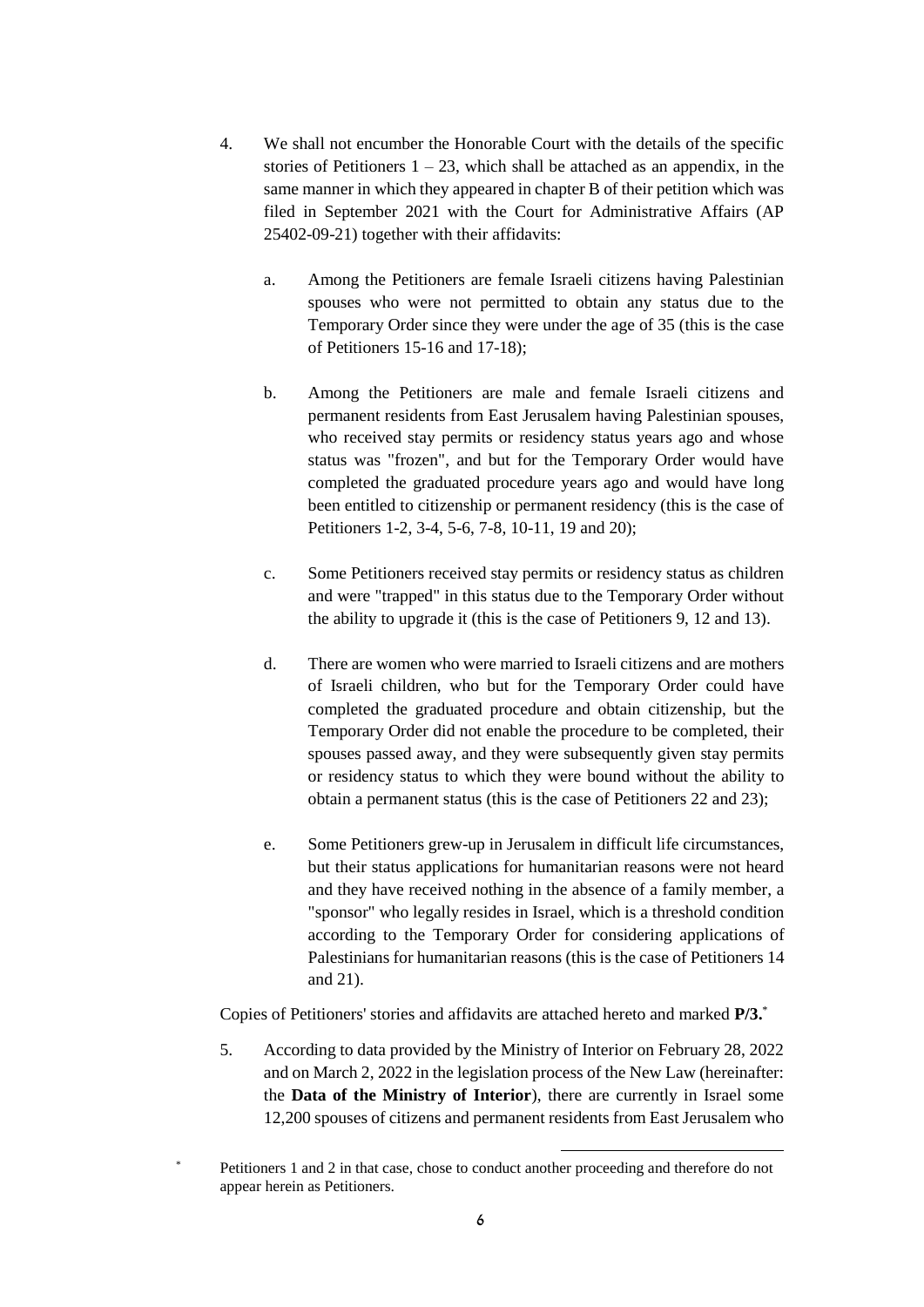since 2002 have received stay permits and temporary residency status according to the Previous Temporary Order and were "frozen" in said status – about 9,200 with stay permits and about 3,000 with temporary residency. It was further informed by the Ministry of Interior that according to its last examination in 2017, there were some additional 485 children of permanent residents from East Jerusalem who received stay permits (it did not have updated data). Full details concerning the number of individuals who received stay permits or temporary residency status for humanitarian reasons were not provided by the Ministry of Interior, except that we are concerned with a few single cases per year or with some limited tens of cases per year.

A copy of the document consisting of the Data of the Ministry of Interior dated February 28, 2022 is attached hereto and marked **P/4**.

A copy of the document consisting of the Data of the Ministry of Interior dated March 2, 2022 is attached hereto and marked **P/5**.

- 6. Upon the expiration of the Previous Temporary Order, the general provisions of the law regulating status in Israel and the ordinary procedures applicable to this matter were reinstated. Individuals who were harmed by the Previous Temporary Order including the Petitioners at hand applied for status or for an upgraded status according to the law but the Respondent, as aforesaid, refused to act according to the applicable legal situation.
- 7. This was the backdrop against which the Petitioners have filed their petition with the Court of Administrative Affairs. The petition was not heard on its merits due to extensions which were granted to the respondents in said case (the Respondent and the Director General of the Population and Immigration Authority). However, Petitioners' application for an interim order in the framework of said proceeding – to order the respondents in said case to apply to the Petitioners and other Palestinians seeking status the ordinary laws regulating status in Israel – was discussed, and a leave for appeal submitted by them in that matter was partially accepted by the Supreme Court. It was held that the respondents should act pursuant to the existing law, according to the procedures established by them at their discretion (LAA 7917/21 **Khatib v. Minister of Interior** (January 11, 2022) (hereinafter: **Khatib**).
- 8. Consequently, in the beginning of February 2022 the Respondent published temporary procedures, which shall be discussed by us below, and has simultaneously acted towards re-enacting the Temporary Order.
- 9. The governmental bill was consolidated with three private bills which had a dominant and declared demographic purpose as expressed in statements made by Ministers and members of the Knesset and in the law which was passed. In addition, for the purpose of justifying the alleged security purpose, data were presented in February 2022 on behalf of the Israeli Security Agency (ISA) (hereinafter: **ISA Data**) which were unable to establish a connection between the security need and the Law. According to ISA Data,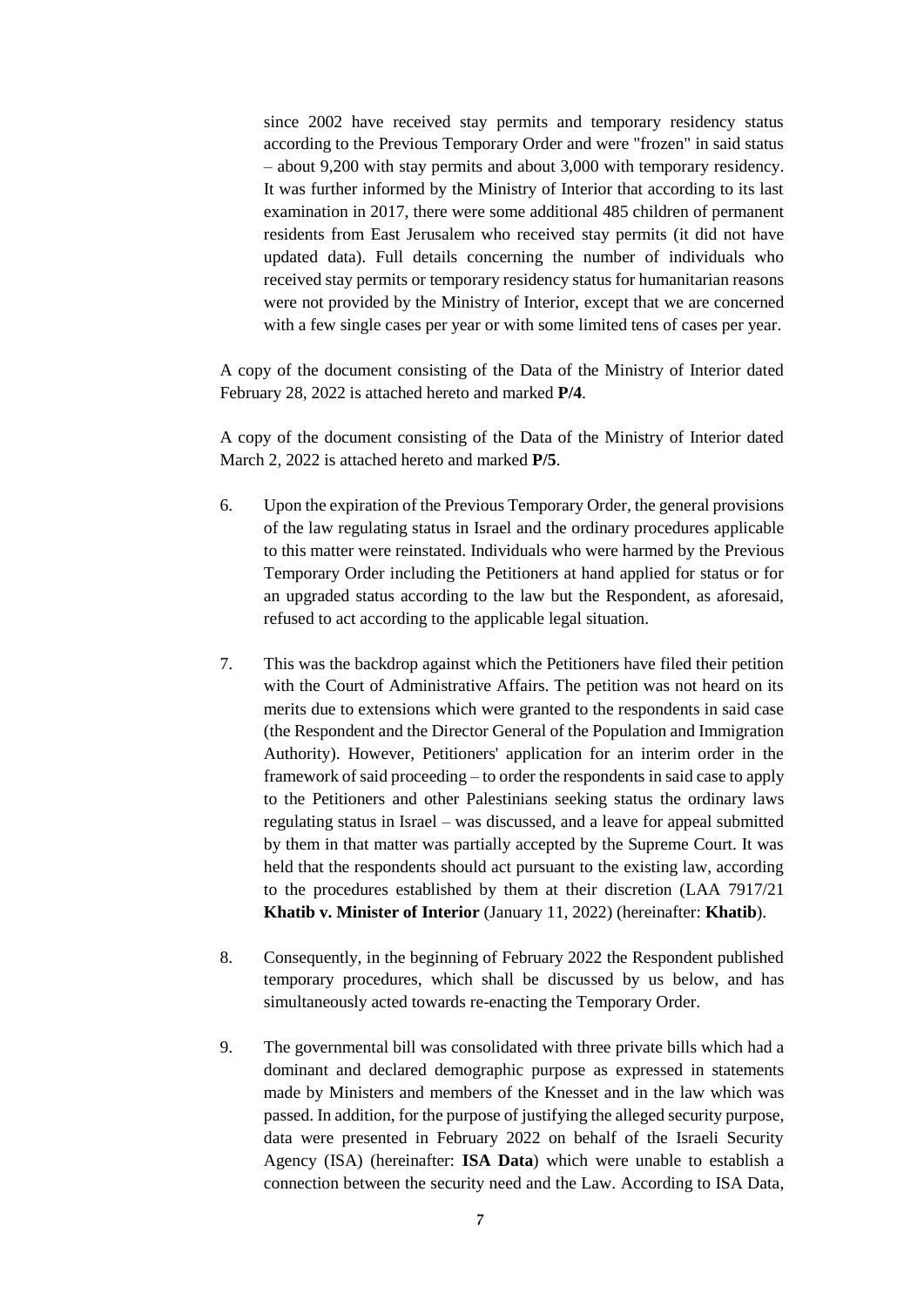since 2002 and until the end of 2021 the involvement in terror of individuals who received status in the framework of family unification procedures amounted to 35 persons. Despite repeated requests of members of the Knesset, the ISA did not segment the data and did not provide details about the ages of the involved persons, the nature of their involvement (perpetrator, involved, collaborator), the source of the data (convictions, indictments, interrogations, intelligence information) and the like. The ISA has mainly emphasized the involvement of the "second generation of family unification" or "family unification offspring" and in other words: children to one citizen or resident parent, who are entitled to status in Israel at birth, although it admitted that the Law had no impact on the status of these children.

A copy of the document containing the ISA Data from February 2022 is attached hereto and marked **P/6**.

10. The three organizations which joined the petition – the Association for Civil Rights, Hamoked Center for the Defense of the Individual and Physicians for Human Rights (hereinafter: the **Organizations**) – continued monitoring Respondent's policy including the re-enactment of the Temporary Order. The Organizations commented on the bill in writing on February 14, 2022. Their representatives, the undersigned, arrived to the marathon meetings held by the Knesset Foreign Affairs and Defense Committee on February 28, 2022, March 1, 2022, March 6, 2022, and March 7, 2022, in preparation of the bill for the second and third readings, and took an active part therein for many days (in fact, the undersigned participated in the meetings until the stage in which internal discussions have commenced on the reservations raised by the members of the Knesset and the votes thereon from March 8, 2022 through March 10, 2022 when the undersigned followed the discussions from a-far and commented in writing on issues which came up, for instance on March 9, 2022). Once the preparation of the bill was finalized, the Organizations sent the Respondents on March 8, 2022 an exhaustion of remedies letter in which they have specified their arguments and gave notice of their intention to file a petition after the enactment of the Law for the purpose of abolishing it. After the Law passed in the Knesset plenum they sent the Respondents on March 13, 2022 an exhaustion of remedies reminder letter.

A copy of the letter of the Organizations to the Knesset Foreign Affairs and Defense Committee dated February 14, 2022, is attached and marked **P/7**.

A copy of an exhaustion of remedies letter dated March 8, 2022, is attached hereto and marked **P/8**.

A copy of a letter dated March 9, 2022, to the Respondents is attached hereto and marked **P/9**.

A copy of the reminder exhaustion of remedies letter dated March 13, 2022, is attached hereto and marked **P/10.**

11. In a nut shell, the Petitioners argued that for two decades the legislation was critically violating a host of fundamental rights, harming the fabric of life of thousands of families and condemning them to misery and distress. Although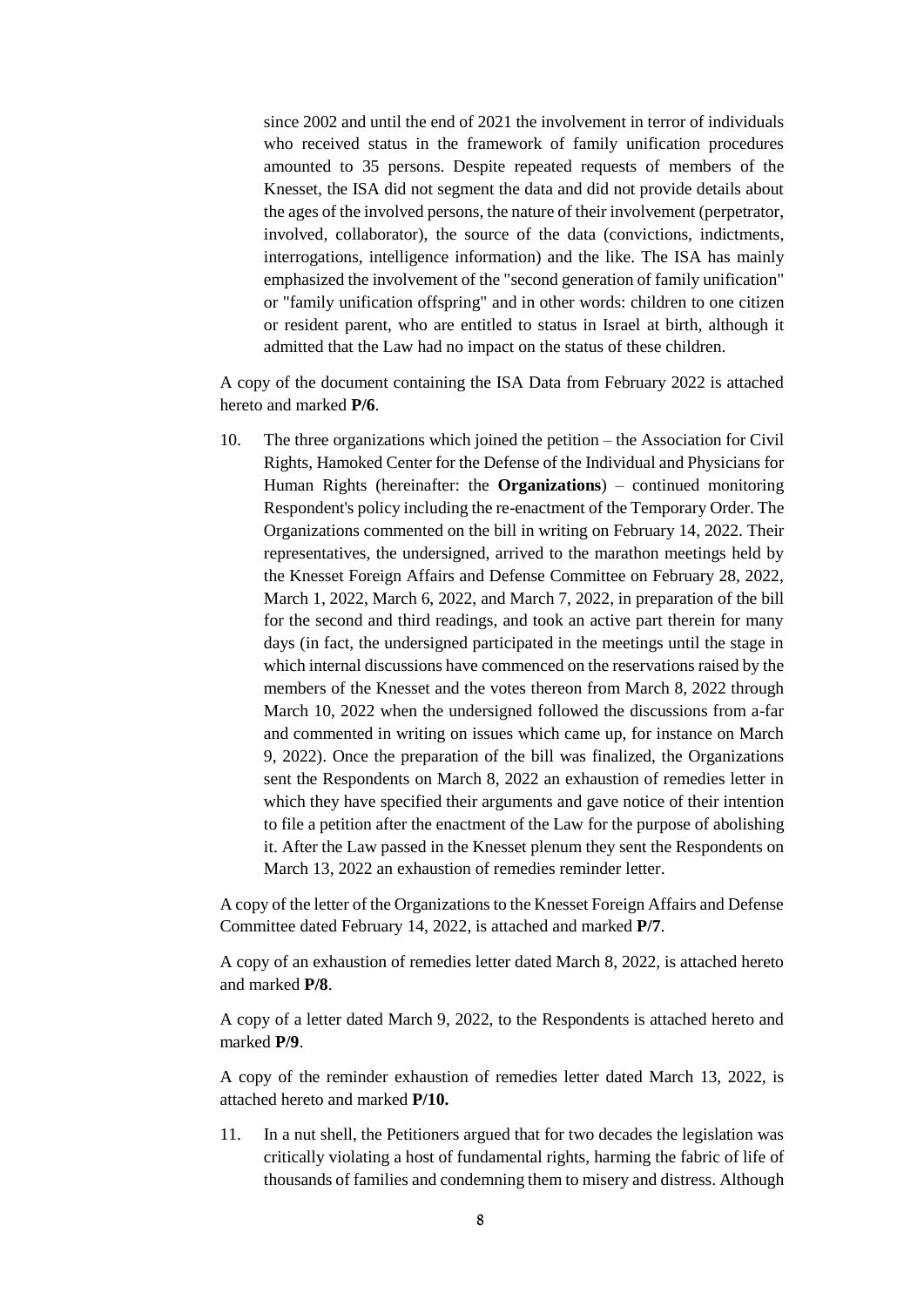the government tried to adhere to a security purpose, the purpose of the Law was primarily demographic, as things were expressed during the legislation process, in the new purpose section and in the arrangements adopted by the Law. The demographic purpose was not a proper purpose and obviously did not meet the proportionality test. The security purpose was not proven, many questions were not answered and data which had been requested were not provided. Even if the Law had a security purpose and even if it was a proper purpose, it was clarified in the Knesset meetings that the purpose of the Law could have been achieved by causing a lesser harm to human rights. It was found that there was no security justification for denying individuals who were permitted to stay in Israel and have actually become its residents over the years (many of them have been staying in Israel for many years, and some even two decades) social rights and national health insurance, preventing access to welfare and housing services, limiting their employment and livelihood possibilities, preventing legal aid and the like. It was agreed that there was no security justification for not allowing the status of same sex spouses to be regulated. However, nevertheless, the version which was adopted violated these and other rights only because those who agreed to support the Law in the second and third readings demanded that the Law violated human rights more severely, regardless of the security purpose, even when the ISA agreed that a more lenient approach could be implemented. Namely, severe and unnecessary violations of human rights were presented as a "political compromise" although the law requires that the harm shall be proportionate – the means should befit the cause, the least injurious means should be chosen and the benefit should outweigh the damage. Proportionality is not determined by political aspirations to harm a certain population and cause it damage and by "compromises" in connection therewith.

12. The Law passed, as aforesaid, in the Knesset plenum on Thursday, March 10, 2022 and was published in the official gazette on March 15, 2022, The Petitioners did not rush into filing a petition but acted according to the rule of the Honorable Court concerning the obligation to exhaust remedies before filing a constitutional petition, imposing a preliminary obligation to present the arguments in writing to the authorities in order to define the dispute and limit its boundaries before the petition is filed, establish a factual and legal infrastructure which would enable the court to exercise its judicial scrutiny and for a mutual respect between the authorities (see, for instance, HCJ 2030/20 **The Movement for Quality Government in Israel v. Minister of Justice,** paragraph 15 (March 18, 2020)). It was so held in the matter of two of the petitioning Organizations in the case at hand – the Association for Civil Rights and Physicians for Human Rights – that this obligation applies even if they have participated in the legislation process and took part in the Knesset meetings (HCJ 5746/20 **The Association for Civil Rights in Israel v. The Knesset** (August 30, 2020)). Therefore, although the Petitioners have actively participated in the legislation process, they have exhausted their remedies in writing and waited for Respondents' position.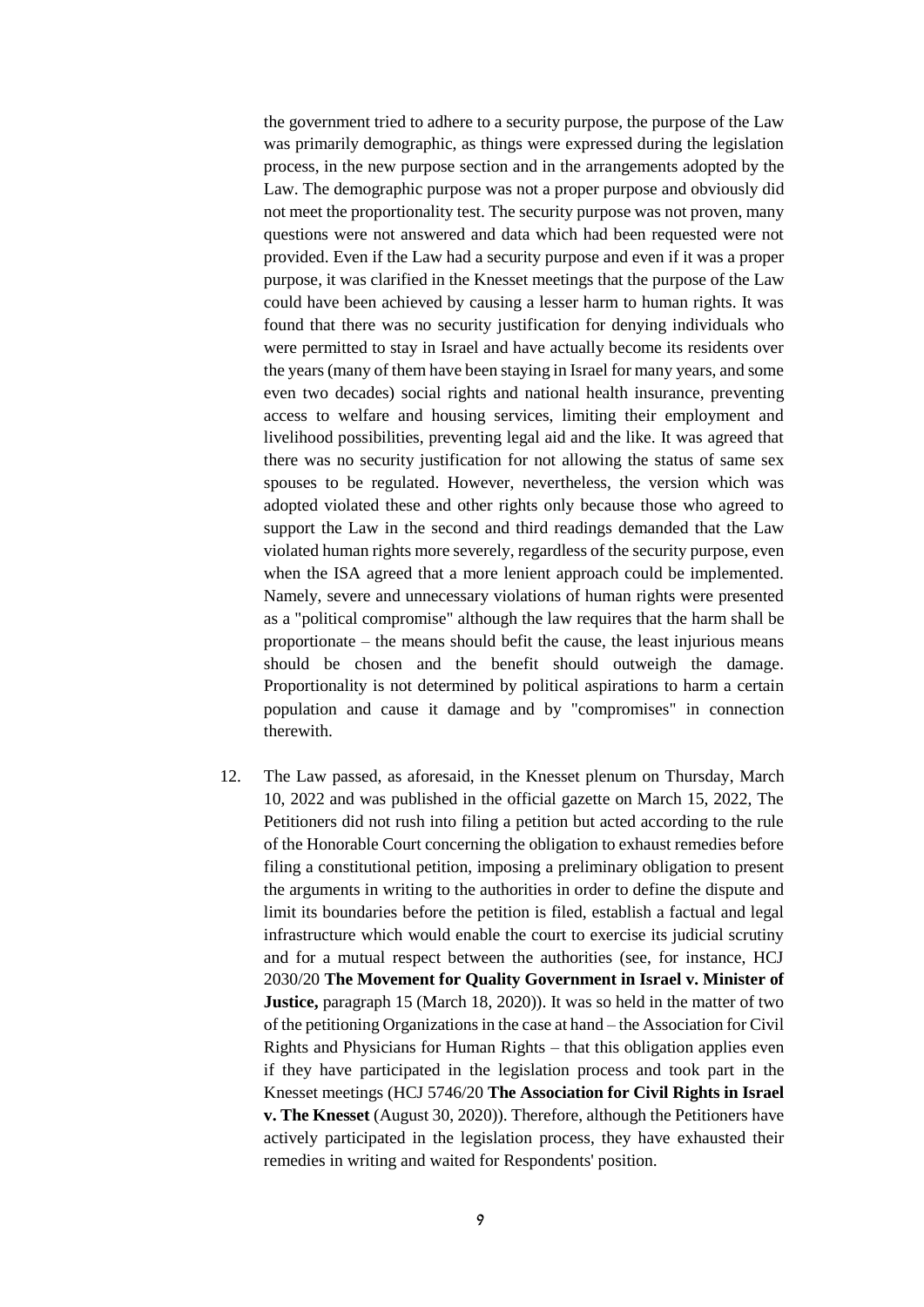- 13. However, shortly after the Law was adopted by the Knesset plenum, on Sunday, March 13, 2022, a petition was filed – HCJ 1777/22 **Adalah - The Legal Center for Arab Minority Rights in Israel v. Minister of Interior** – requiring that the Law be repealed. On the very same day Justice Grosskopf ordered that the Respondents should submit a preliminary response by May 15, 2022.
- 14. On March 20, 2022, Adv. Miri Frenkel-Shor, the legal advisor of the Knesset Foreign Affairs and Security Committee answered Petitioners' exhaustion of remedies letters as follows:

"The Citizenship and Entry into Israel (Temporary Order) Law, 5782-2022 was approved in the second and third readings on Adar B 7, 5782 (March 10 2022), after 8 meetings were held with respect thereto by the Foreign Affairs and Security Committee, in which you have participated.

In your letter you raise numerous arguments with respect to the constitutionality of the Law, its purposes, validity the arrangements which were included therein and the arrangements which were not included therein.

Before we were able to answer you, a petition with respect to the same exact matter was filed (HCJ 1777/222 Adalah et al. v. Minister of Interior at al.), raising similar arguments. In its decision dated Adar B 10, 5782 (March 13, 2022) the court held that the Respondents, including the Knesset, should submit a preliminary response to the petition by May 15, 2022.

Since the matter is already pending before the court and in view of the breadth of the issues raised in your letter, the position of the Knesset with respect to the constitutionality of the arrangement shall be broadly presented in the response to the above petition."

A copy of the letter of Adv. Frenkel-Shor dated March 20, 2022 is attached hereto and marked **P/11**.

15. On April 4, 2022, an answer dated April 3, 2022, to the exhaustion of remedies letters was received on behalf of the government through Adv. Avital Sternberg, Head of (Counseling) Division in the Legal Counseling and Legislation Department at the Ministry of Justice:

> "We have received your letters in the above captioned matter, in which you have raised arguments against constitutionality of the Citizenship and Entry into Israel (Temporary Order) Law, 5782- 2022 (hereinafter: the **Law**), which has been recently enacted and you have notified that you consider filing a petition with the Supreme Court to have it repealed. Your letters were brought to my attention and I hereby respectfully respond to your said letters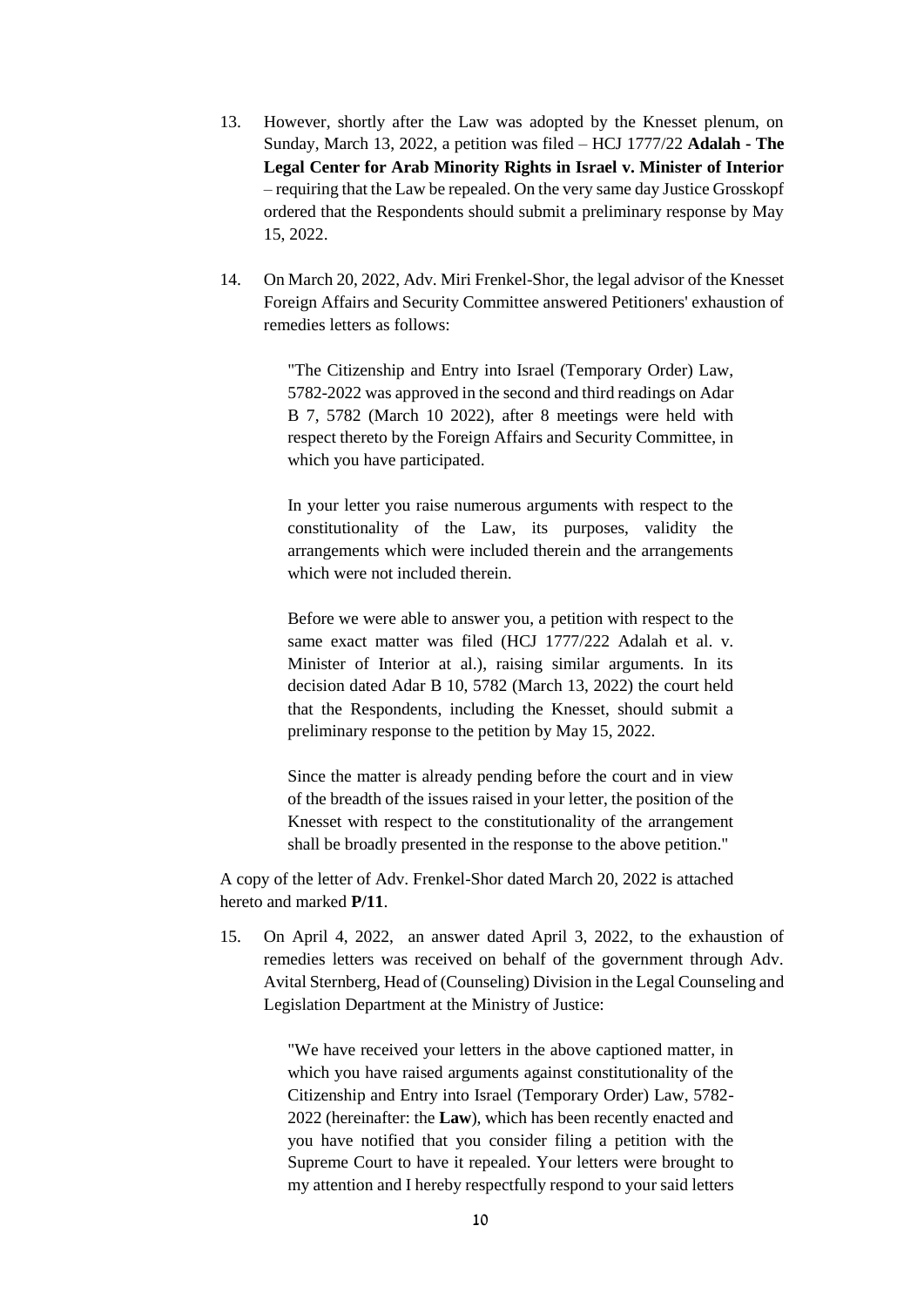in agreement with the deputy attorney general (publicadministrative law), as follows:

- 1. The Law was adopted by the Knesset on March 10, 2022 and was published in the official gazette on March 15, 2022 (book of laws 2968 5782, page 808).
- 2. As it emerges from the governmental bill (Government Bills 1509 5782, page 596, dated February 7, 2022), the government promoted the enactment of the Law for security purpose on the basis of a current opinion of the Israel Security Service. According to this opinion, as stated in the governmental bill, the population of family unification applicants among the residents of Judea, Samaria and Gaza, as well as foreign resident from enemy states or from areas which are in a constant conflict with the state of Israel, still constitute population whose members pose an elevated and proven risk compared to family unification applicants from other places around the world. It was therefore determined that the security reasons which have initially led to the enactment of the Law in 2003 and to extension on an annual basis still stand. For the purpose of realizing the security purpose, certain limitations were imposed on the grant of status in Israel to the residents of said areas.
- 3. In addition to the above it should be noted that in your letter different issues were raised with respect to the Law which was passed by the Knesset. In view of the circumstances, including the fact that the Law as eventually approved by the Knesset also includes provisions which were not included in the governmental bill, some additional time is required to provide an orderly response, without expressing an opinion with respect to any of the arguments included in your said letters. In these circumstances, and since in any event a petition against the Law has already been filed (HCJ 1777/22), and since the state intends to respond to it including to all arguments in that matter, then, as far as the state is concerned your letters and this answer thereto can be regarded as an exhaustion of the obligation to exhaust remedies imposed on petitioners prior to filing a petition with the court. If a petition is also filed on your behalf, the state's response to the different issues shall be included in the state's response to the petition."

A copy of Adv. Sternberg's letter dated April 3, 2022 is attached hereto and marked **P/12**.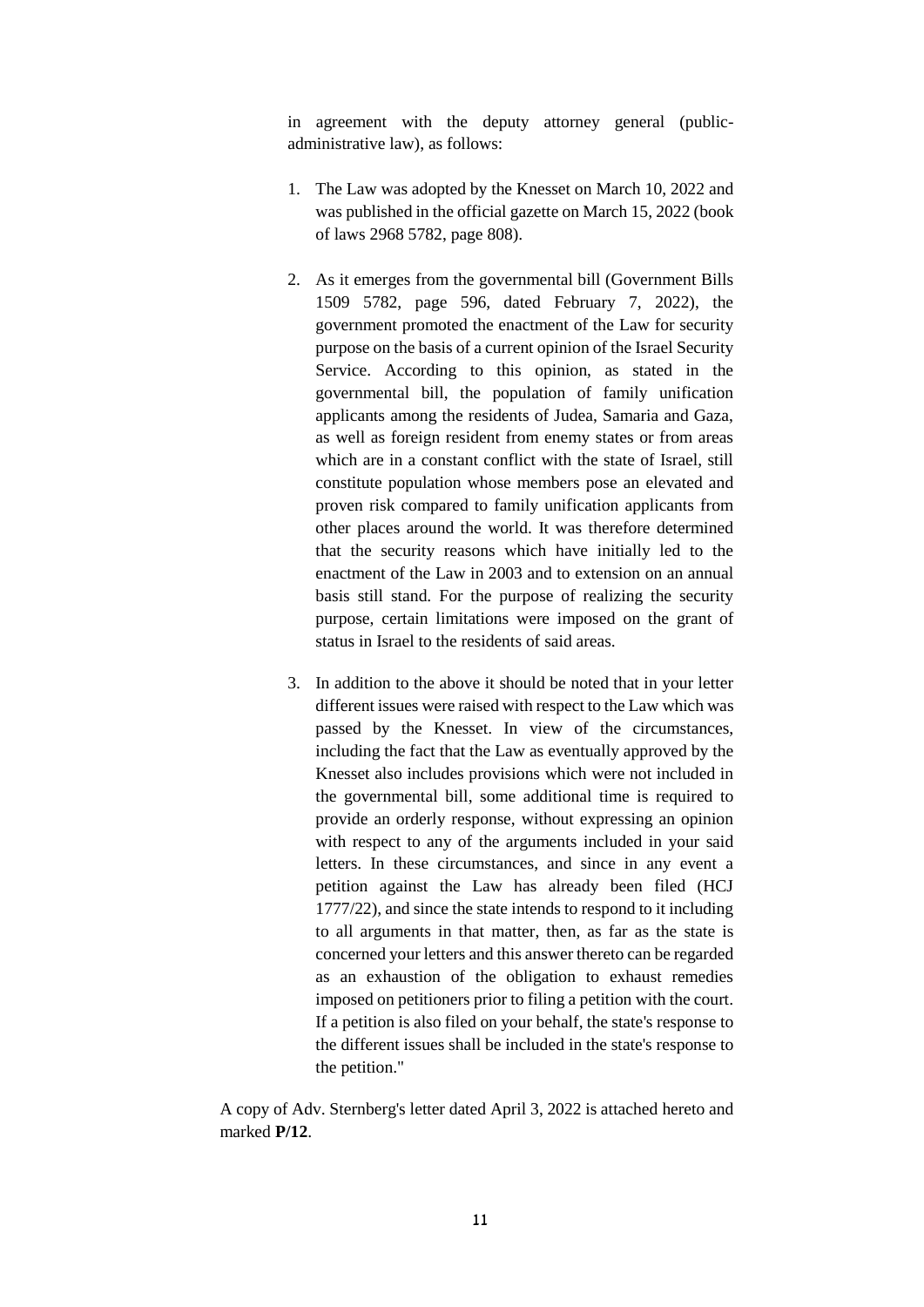- 16. Hence the petition. The petitioners have been handling the matter for two decades. They have also participated in the previous petition and have intensely acted with respect to the matter in the last few months – before and during the legislation procedure. They have corresponded with the authorities, petitioned, appealed, wrote to the Knesset and made comments, arrived time and again and continuously to the meetings of the Foreign Affairs and Security Committee which were conducted for many days and hours, took part in said meetings and were the NGOs which handled the matter very intensively with the sincere effort to make an impact on the legislation. They waited for the publication of the legislation in the official gazette and for the publication of the minutes of the Knesset's deliberations, properly exhausted their remedies and waited to receive answers from the Respondents before filing the petition, as required by case law. Now, having received Respondents' response and after the Passover recess, the petition is filed along with the application to consolidate the hearing.
- 17. The remedy which is requested in this petition and in the petition in HCJ 1777/22 is identical: to determine that the law is null and void. Therefore it shall be proper and efficient to hear the petition together, and as the court shall realize after reviewing the petitions, contrary to the Knesset's letter, the arguments in the petitions and their focus are different. The petition in HCJ 1777/22 focuses on the non-constitutionality of the sweeping prohibition established by the law on regulating the status of Palestinians in Israel. The petition at hand obviously also engages with this aspect, but not less than that with another aspect which was discussed at length by the Knesset in its long meetings and has already been broadly referred to in the exhaustion of the remedies – the harm embedded in the continuing duration for two decades of the arrangement to those who received by virtue thereof stay permits and residency status in Israel. Namely, not only persons who are completely denied status, but persons who received status by virtue of the law and remained bound to the status which had been given to them. The harmed individuals are mainly spouses and children of citizens and residents and individuals who received status for humanitarian reasons, who over the years actually became Israeli residents, but whose civil status remained inferior, unstable and devoid of any rights. The severe harm inflicted on their human rights, in view of the objectives of the law, also affects the constitutional scrutiny, and this aspect is also discussed by the petition at hand.
- 18. Therefore, the Honorable Court is requested to consolidate the hearing in the petitions.

# **B. The developments which led to the enactment of the Temporary Order**

**(1) 1999 and henceforth: procedures regulating the status in Israel of spouses, children and fir humanitarian reasons**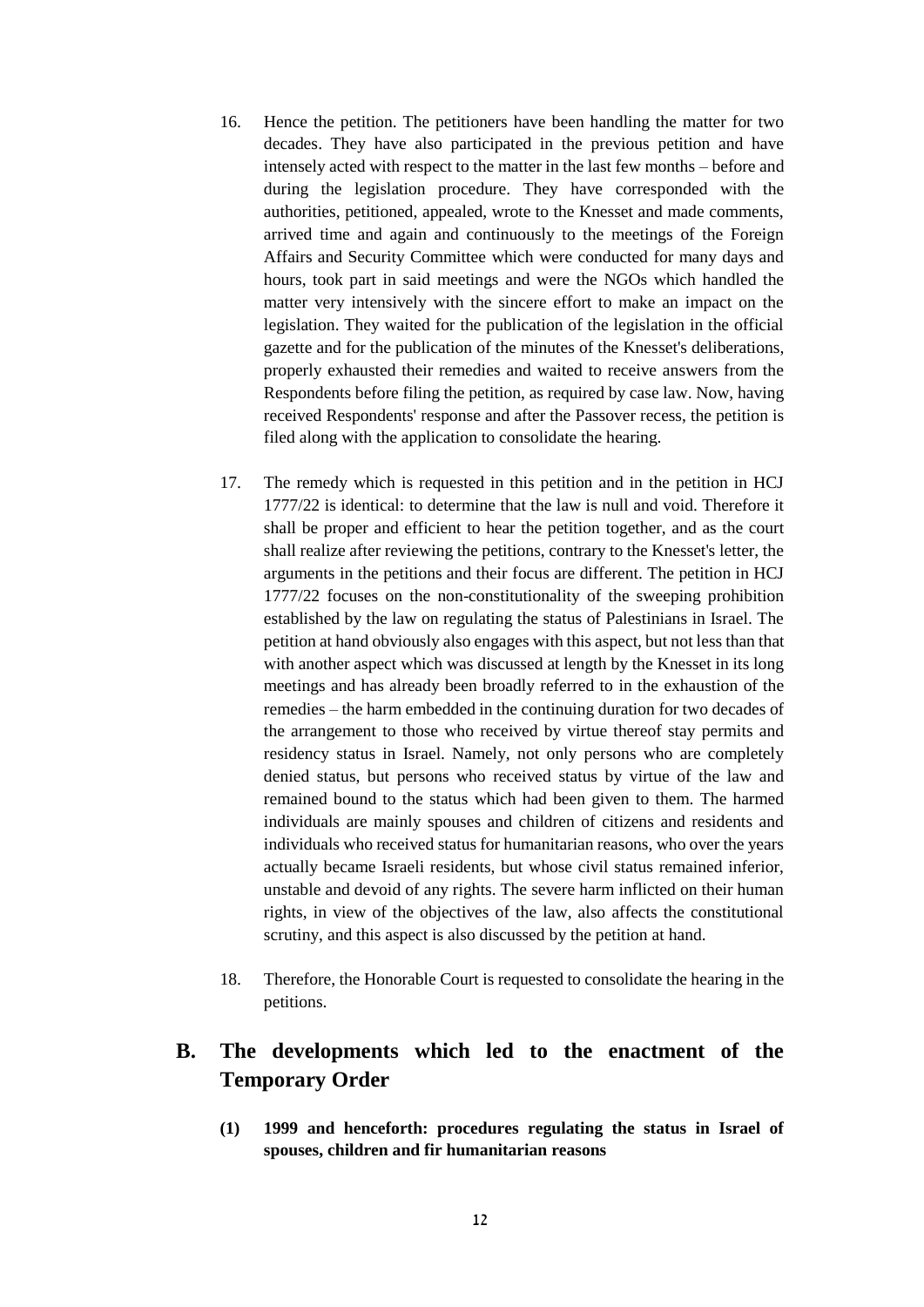- 19. Before diving into the depths of the legislation we should examine the arrangements with which it interferes as well as the motivation to do so. To begin with we shall review, in a nut shell, the procedures regulating the status in Israel of spouses, children and for humanitarian reasons as of the end of the last decade of the twentieth century.
- 20. In 1999, the Honorable Court in **Stamka** (HCJ 3648/97 **Stamka v. Minister of Interior**, IsrSC 53(2) 728 (1999) (hereinafter: **Stamka**) accepted the position of the Minister of Interior concerning the implementation of a uniform naturalization procedure to spouses of citizens – whether the citizens are Jewish or not. At the same time, in view of the fundamental right to family life the court ordered to mitigate the naturalization proceedings, following which a graduated procedure was established to regulate the status of spouses.
- 21. As part of the procedure, different aspects are examined including the sincerity of the relationship between the spouses, the existence of family life and joint household, center of life in Israel and the absence of an individual security or criminal preclusion (See, for instance, HCJ 05/2028 **Amara v. Minister of Interior**, paragraph 9 of the judgment (July 10, 2006)). Status is not given easily and not as a matter of routine. It is a graduated procedure, which continues for several years, in which the spouses are examined time and again, before the initial status is granted, before it is renewed, before it is upgraded and before a permanent status is acquired.
- 22. Upon the commencement of the procedure, stay and work visas or permits (in the case of Palestinians) are issued, thereafter temporary residency status is granted for a number of years, and by the end of the procedure - a permanent residency status or citizenship are obtained. After temporary residency status is given according to Section 2(a)(3) of the Entry into Israel Law, 5712-1952 (hereinafter: the **Entry into Israel Law**), the family members are entitled to social rights according to the National Insurance Law [Consolidated Version], 5755-1995 (hereinafter: the **National Insurance Law**) and the other social laws and to national health insurance according to the National Health Insurance Law, 5755-1995 (hereinafter: the **National Health Insurance Law**). In addition to the above, they are entitled as of that time to the rights of an Israeli resident (see AAA 1966/09 **Atun v. Minister of Interior**, paragraph 6 of the judgment of Justice Levy (November 22, 2011) (hereinafter: **Atun**).
- 23. The procedure for spouses who are married to citizens is based on the provisions of section 7 of the Citizenship Law, 5712-1952 (hereinafter: the **Citizenship Law**), which states as follows: "Husband and wife one of whom is an Israeli citizen or one of whom applied for citizenship and complies with the conditions set forth in section  $5(a)$  or with the exemption therefrom, the other spouse can obtain Israeli citizenship by naturalization, even if the conditions set forth in section 5(a) are not met." Section 5 establishes the conditions for naturalization in Israel, and section 7 provides that they should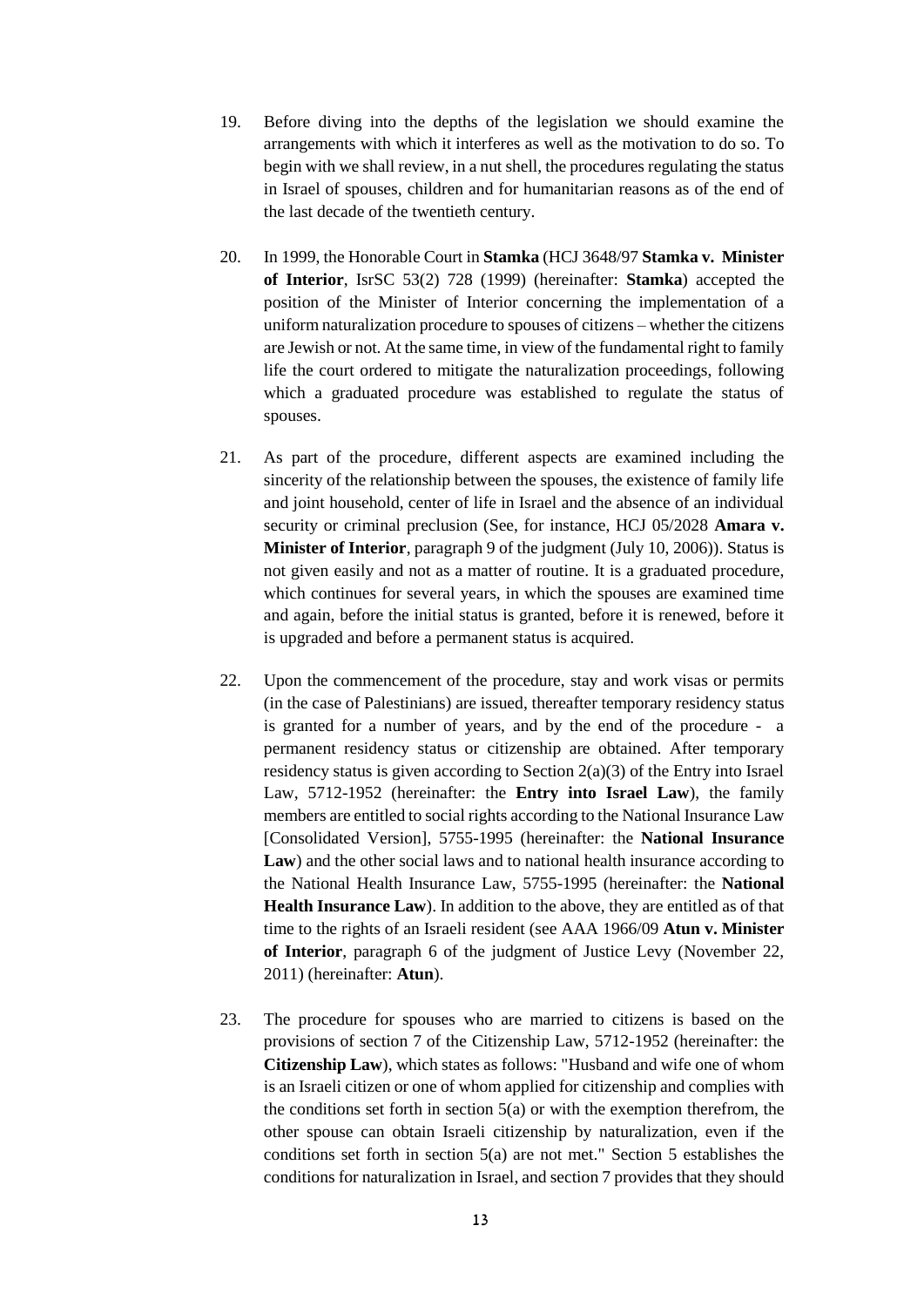be mitigated (**Stamka**, page 793). According to the procedure, the spouses are entitled to a stay permit or to a residency and work visa valid for six months, thereafter to temporary residency status valid for four years, and by the end of a four-and-a-half year procedure – to Israeli citizenship (HCJ 7139/02 **Abbas-Batsa v. Minister of Interior**, IsrSC 57(3) 481, 485 (2003) (hereinafter: **Abbas-Batsa**)).

- 24. The procedures for spouses who are married to permanent residents and to common-law spouses, like all other status regulating procedures for humanitarian reasons, upon the termination of the spousal relationships or procedures granting status to children of residents, were established in procedures by virtue of the authority vested with the Minister of Interior to issue entry visas and stay permits in Israel, according to section 2 of the Entry into Israel Law.
- 25. Spouses who are married to permanent residents are entitled according to the procedures to a stay permit or stay and work visa valid for 27 months, thereafter to temporary residency status valid for three years and by the end of a five year and three months procedure – to permanent residency status (See HCJ 2208/02 **Salame v. Minister of Interior**, IsrSC 56(5) 950, 953- 954 (2002)).
- 26. Common-law spouses receive according to the procedures a stay permit or a stay and work visa valid for three years, thereafter to temporary residency status valid for four years and by the end of seven years – to permanent residency status (See AAA 4614/05 **State of Israel v. Oren**, IsrSC 61(1) 211, 221 (2006)). Thereafter they can naturalize and if they are spouses of citizens – they are entitled to more lenient conditions (See HCJ 8298/15 **Maymon v. Minister of Interior** (August 18, 2016)).
- 27. The status of children is regulated according to their place of birth and the civil status of the Israeli parent. If the parent is a citizen, the child's status is regulated according to section 4 of the Citizenship Law (See HCJ 10533/04 **Weiss v. Minister of Interior**, IsrSC 64(3) 807, 831 (2011)). If the parent is a resident, the child's status is regulated according to section 2 of the Entry into Israel, depending on whether the child was born within or without Israel. The status of a resident's child who was born in Israel is regulated by regulation 12 of the Entry into Israel Regulations, 5734-1974 (hereinafter: the **Entry into Israel Regulations**) (See AAA 5718/09 **State of Israel v. Srur**, IsrSC 64(3) 319, 337 – 338 (2011)) and the status of a resident's child who was born outside Israel is regulated by the family unification procedure (See **Atun**).
- 28. In addition to the above procedures, status in Israel may also be acquired for humanitarian reasons by virtue of the general power granted under section 2 of the Entry into Israel Law. The cases which are brought before the Committee for Humanitarian Affairs which recommends to the Director General of the Population and Immigration Authority whether status should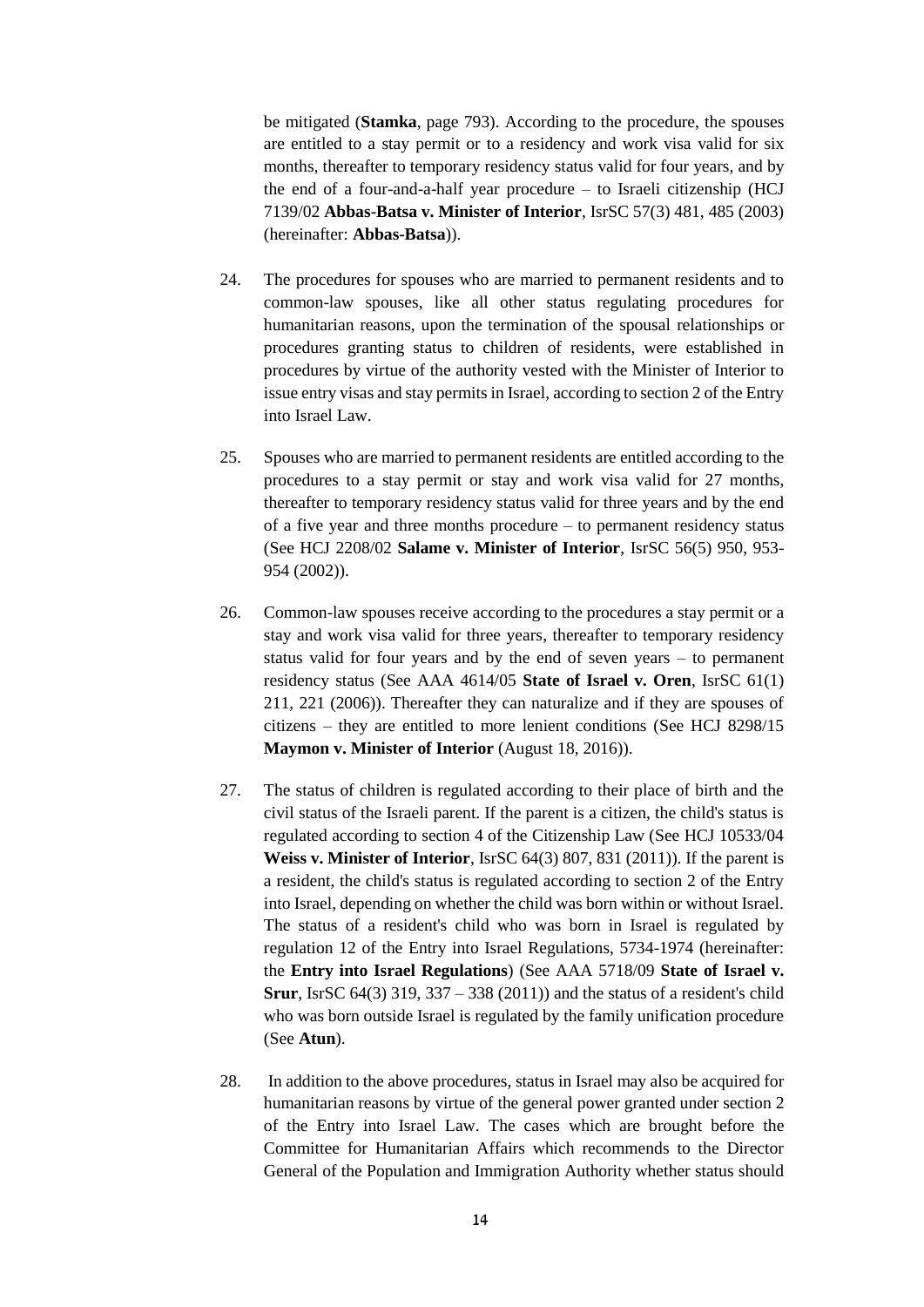be granted, include mainly mundane and common cases which are not at all humanitarian but relate to the most fundamental human rights such as status after termination of the spousal relationships due to the violent conduct of the Israeli spouse or the death of the Israeli spouse and when the spouses have children (see, for instance, AAA 8611/08 **Ziwaldi v. Minister of Interior** (February 27, 2011) (hereinafter: **Ziwaldi**); LAA 7938/17 **A v. The Population, Immigration and Border Crossings Authority** (September 13, 2018) (hereinafter: **A)**).

### **(2) 2001-2002: Measures taken by the Ministry of Interior to limit the acquisition of status by Palestinians for demographic reasons**

- 29. Hence, in 1999, following the judgment in **Stamka**, a uniform procedure regulating the status of spouses was established, regardless of their origin and regardless of whether their spouses are Jewish or Arabs. Palestinian spouses have indeed suffered unbearable procrastination and changing document requirements, in a procedure which in many cases turned into an "aimless journey of attrition" (**Abbas-Batsa**, page 489). However, the first ones to whom the 1999 procedure was applied and who have managed to overcome the bureaucracy, should have acquired citizenship in 2003.
- 30. On October 21, 2001, *Yedioth Ahronoth* published an article written by Nurit Palter: "Ministry of Interior's Initiative: It is harder to become an Israeli". According to the article, which was published together with a diagram of the graduated procedure, the Ministry of Interior was examining a host of measures to tighten the naturalization procedures, and to "significantly cut the benefits currently given to temporary residents." The reason for the measures, which according to the article, were initiated by the then Minister of the Interior, Eli Yishai, "is the growing phenomenon of Arab requests from abroad and from the Palestinian Authority to unite with their families in Israel, while in doing so they in fact exercise the right of return". It was stated that officials in the Ministry of Interior warned that "Palestinians and the residents of the neighboring states are exercising the right of return using the back door, and the State of Israel must wake up". According to the article, the Ministry of the Interior was considering the cancellation of some of the social rights and national insurance benefits given to temporary residents, including Arabs seeking family unification".

A copy of the article dated October 21, 2001 is attached and marked **P/13**.

31. On January 9, 2002, Mazal Mualem's article: "Yishai acts to reduce the number of Arabas who shall receive Israeli Citizenship" was published in *Haaretz*. According to the article the Minister of Interior, Eli Yishai, directed the Ministry's legal department to examine possible legislation changes which shall reduce the number of non-Jews receiving Israeli citizenship. These are residents of the Palestinian Authority who receive citizenship as a result of their marriage to Israeli citizens, and Arabs who left Israel after the establishment of the state of Israel and now wish to exercise their citizenship and the citizenship of their family members". According to the article,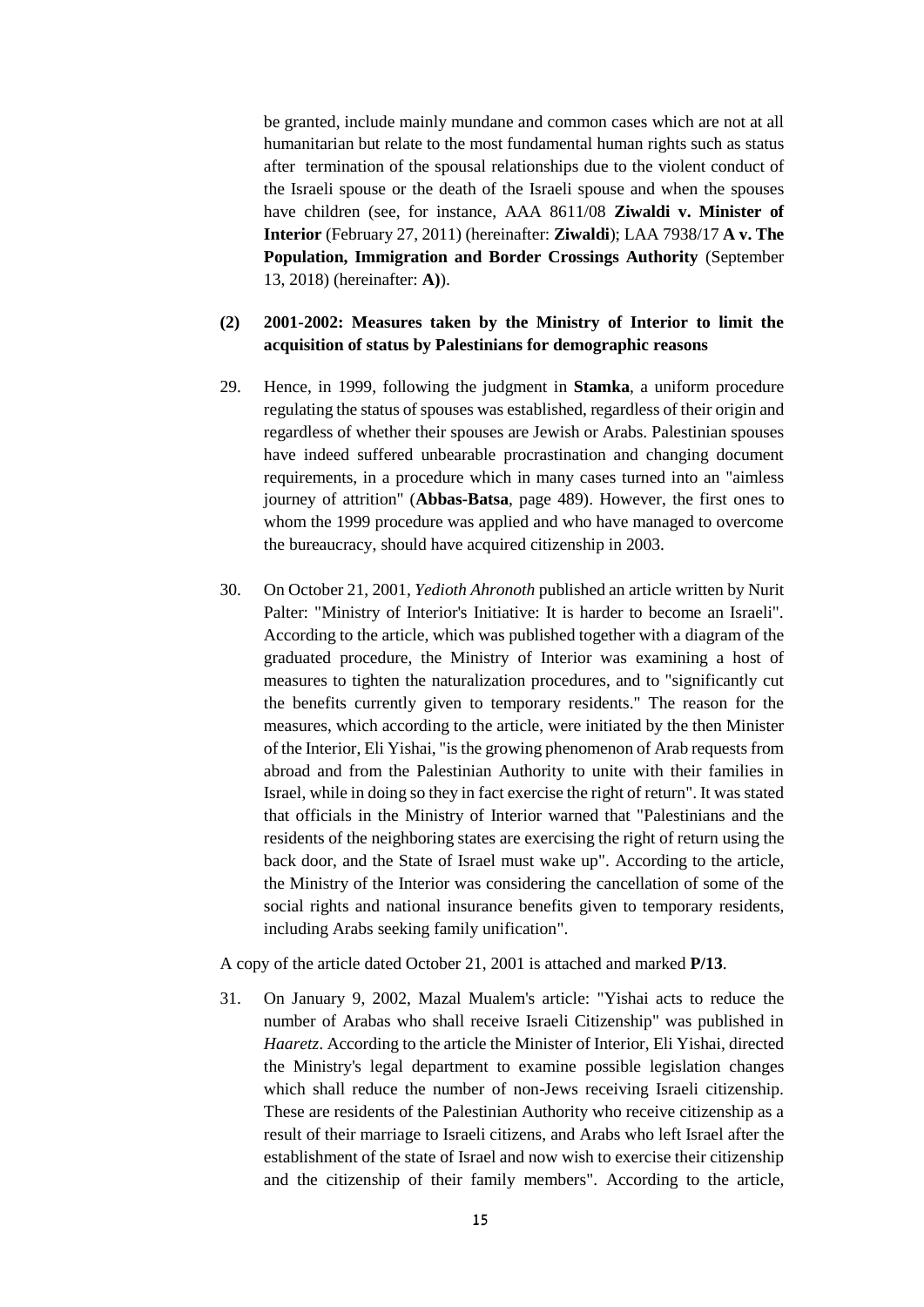Minister Yishai held a meeting with the professional bodies of his office, and has commenced discussions with political bodies to form a majority to pass a change in the law since "he sees an urgent need to find ways to reduce the number of non-Jews receiving Israeli citizenship, including Arabs, which has dramatically increased over the last years" and "pose a threat to the Jewish character of the State of Israel." Senior officials at the Population Administration are quoted in the article as saying that it is the "exercise of the right of return in indirect ways."

A copy of the article dated January 9, 2002, is attached and marked **P/14**.

32. On February 6, 2002, another article by Mazal Mualem was published in Haaretz: "As of '93 140,000 Palestinians started a naturalization procedure in Israel". According to the article, until October 2001 no computerized registration of family unification applications was made. Nevertheless, an examination conducted by the Population Administration showed that since 1993, more than 23,000 family unification applications of Palestinians who married Israelis were submitted, each such application consisting of 6 individuals on the average, mainly children, and accordingly, some 140,000 Palestinians entered Israel (we shall refer to these data later on in this petition). Minister Yishai told *Haaretz* that "this information proves that the right of return is exercised through Israel's back door" and added that said data were "alarming and worrying and will assist us to pass a legislation change to stop this phenomenon". The graduated procedure which was established in 1999 was mentioned in the article which stated that the legal advisors at the Ministry of Interior submitted to Minister Yishai several initiatives for legislation changes including an annual quota for foreign residents married to Israelis. It was further noted that professional bodies at the Ministry of Interior have even advised a Knesset Member who had submitted a bill which passed the preliminary reading, to cancel section 7 of the Citizenship Law, by virtue of which the graduated procedure for spouses is implemented.

A copy of the article dated February 6, 2002, is attached and marked **P/15**.

33. Following the publications, the Association for Civil Rights wrote to the Ministry of Interior on October 24, 2001, January 9, 2002 and March 11, 2002. In its letters it pointed at the illegality of the discriminating initiatives and requested to receive details and segmentation of the above data. Said requests received general and laconic answers or were not answered at all. Accordingly, for instance, on November 26, 2001, Mr. Mordechai Cohen, adviser to the Minister of Interior, replied: "The Ministry of Interior intends to thoroughly examine the graduated procedure to avoid abuse and deception. For your information!". On January 16, 2002, Mr. Asher Hayun, assistant to the director general of the Ministry replied that the request had been forwarded for review, and nothing more. The request for data has never been answered.

A Copy of the correspondence with the Ministry of Interior between October 24, 2001 - March 11, 2002 is attached and marked **P/16.**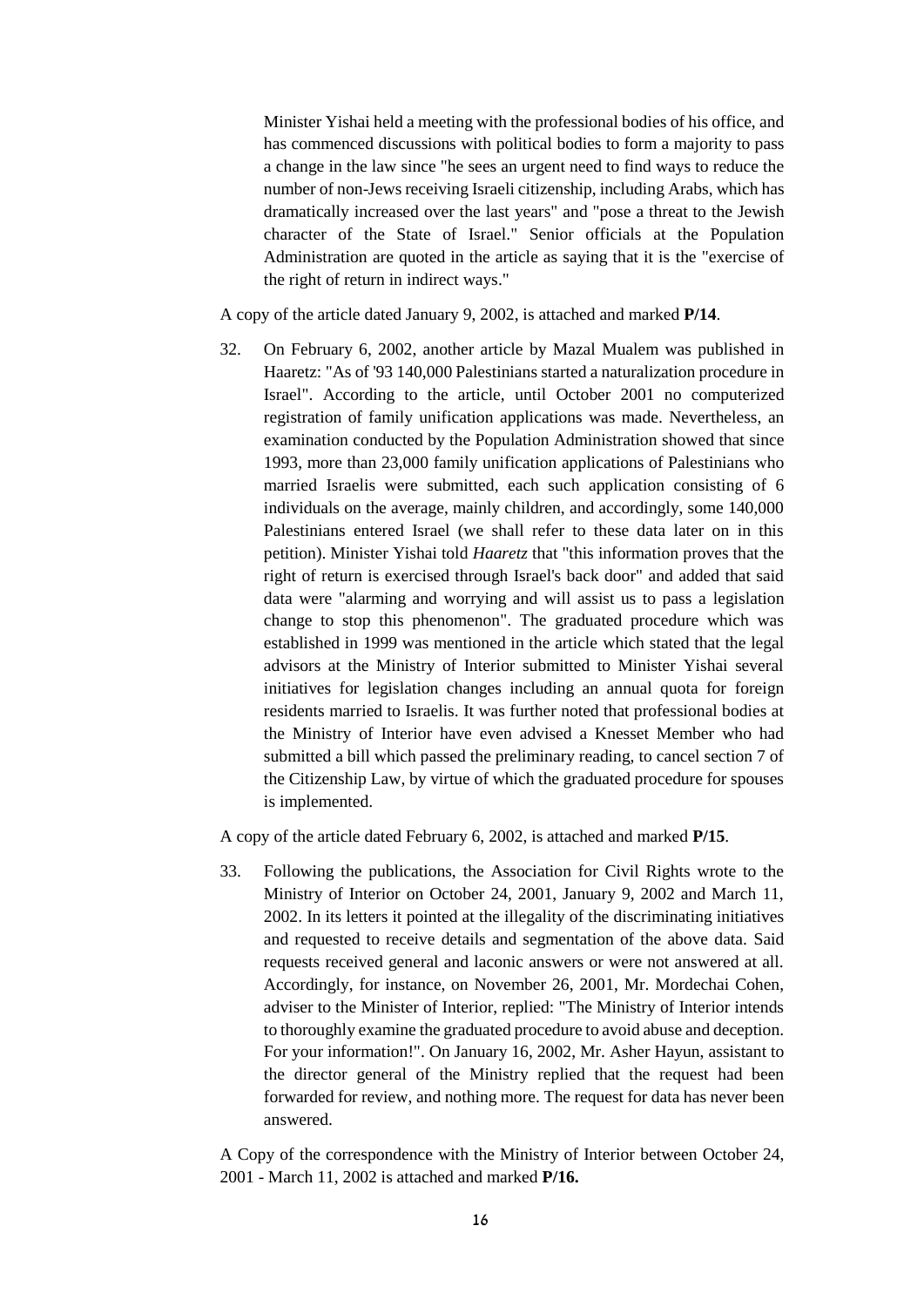## **(3) March 31, 2002: The Minister of Interior orders to freeze family unification with Palestinians**

34. On March 31, 2002 a suicide attack was committed in Matza restaurant in Haifa. 16 civilians were killed and about 40 were injured. The attack was committed by Shadi Tubasi, who had been given status in Israel because his mother was an Israeli citizen (his father was from Jenin). Although Tubasi did not receive his status as a spouse in a family unification procedure, on that same day the Minister of Interior, Eli Yishai, ordered the directors of all population administration bureaus throughout Israel to freeze the processing of family unification applications with Palestinians. In an article which was published on the following day, April 1, 2002, by Mazal Mualem in *Haaretz*  ("Yishai froze family unification of Israeli Arabs who married residents of the OPT") data were presented again regarding the number of applications which had been submitted since 1993, the allegation that each application "entails" 6 additional applications on the average, and the initiatives of Minister Yishai to stop the phenomenon, which was manifested in his above decision.

A copy of the article dated April 1, 2002 is attached and marked **P/17**.

# **(4) May 12, 2002: Government Resolution 1813 and its demographic reasons**

- 35. The decision of Minister Yishai was replaced on May 12, 2002 by government resolution 1813: Handling illegal aliens and family unification policy applicable to OPT residents and foreign residents of Palestinian origin. It was *inter alia* determined in section B of the resolution captioned "Family Unification Policy" that "Given the security situation and the effects of the processes of immigration to and settlement by foreign residents of Palestinian origin in Israel, including by way of family unification" a new policy for processing family unification applications shall be established in procedures and legislation. Until then "new applications of OPT residents for residency or another status shall not be accepted; an application which was submitted in the past shall not be approved, and the non-Israeli spouse shall be required to stay outside Israel until another resolution is adopted." Other applications shall be examined "considering the origin of the sponsored spouse". Individuals undergoing a graduated procedure shall be frozen in the status which was given to them – the permit shall be extended and the status shall not be upgraded.
- 36. Principles for the new policy were subsequently established, including stricter criteria for obtaining status (section C), annual quotas were set for family unification approvals (section D) and legislation amendments were established (section E).

A copy of government resolution 1813 dated May 12, 2002 is attached and marked **P/18**.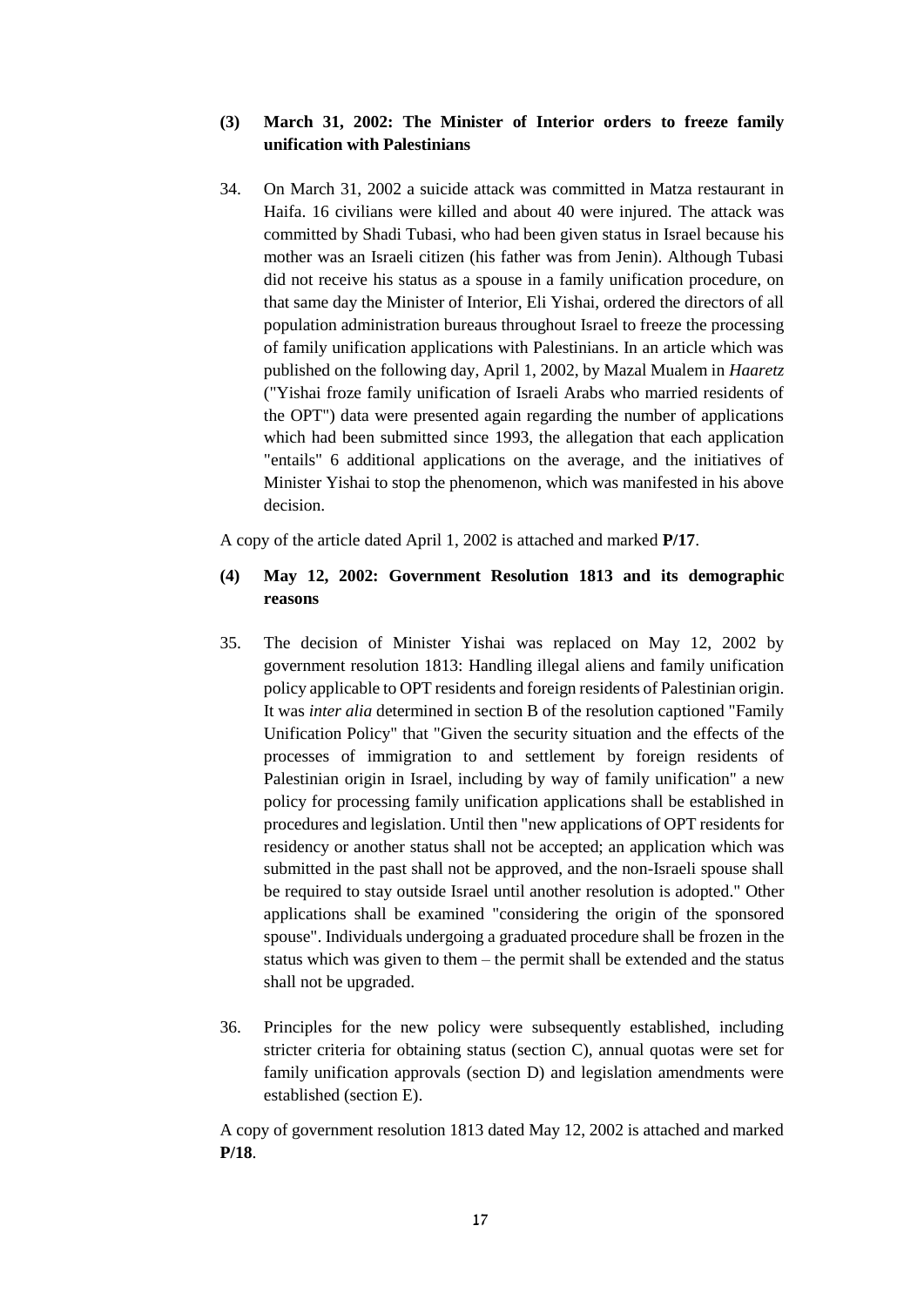- 37. The above clearly shows that the decision of the Minister and the government resolution which followed it were not premised on security considerations. And if this is not enough, the population administration in the Ministry of Interior presented, as a basis for the government resolution, a presentation which consisted of 20 slides captioned: "Immigration to and Settlement of Foreign Residents in Israel". This is the factual basis underlying the resolution.
- 38. The document does not specify the source of the data included therein convoluted, contradictory, dubious and questionable data - dealing with demographic aspects of status applications, their collection and processing methods by the Population Administration. Page 7 states that between 1993 and 2001, 22,414 "family unification" applications were submitted. According to page 9, 97,279 people were granted status in Israel, and another 16,007 applications were pending. According to the summary of data in page 9 more than 113,000 applications were submitted - 5 times the number of applications according to page 7. According to pages 10-12 the data are not final: the individuals seeking "family unification" have many children, who in turn, God forbid, will also marry foreign residents and will have more children. Pages 10-16 discuss the cost and financial burden which, according to the Population Administration, is imposed on the state of Israel due to the naturalization procedures. Reference is mainly made to national insurance benefits, that the children of the spouses, Israeli children according to the law, will be entitled to, according to calculations made by the Population Administration based on the demographic data, presented by it as aforesaid. Page 16 with its disgraceful caption cries out: "Where some of the budget is going to? and for what?!", and immediately continues to state along the same lines: "How much does only a child allowance cost us? Not including unemployment, income support benefit, health insurance, education, etc."
- 39. On page 17, in its concluding recommendations, the Population Administration asserted that "since this is a clear and present danger", action must be taken on two levels: in the immediate term, the procedures for acquiring status should be changed, and in the medium term legislation should be introduced, which "would help block this trend and preserve Israel's character as a Jewish and democratic state in the long run". The next pages, 18-20 include selected parts of the government resolution: new applications should not be approved, the processing of existing applications should be frozen, stricter criteria for acquiring status should be established, an annual quota for approved applications should be set and actions should be taken towards legislation changes.
- 40. Namely, according to the reasons presented by the Ministry of Interior to the government, in order to preserve the character of the State of Israel as a Jewish state and protect the welfare budget, the processing of family unification applications should be frozen and the naturalization of Palestinian spouses should be prevented by legislation. The government resolution was premised on this shameful document, which is nothing but a mixture of data,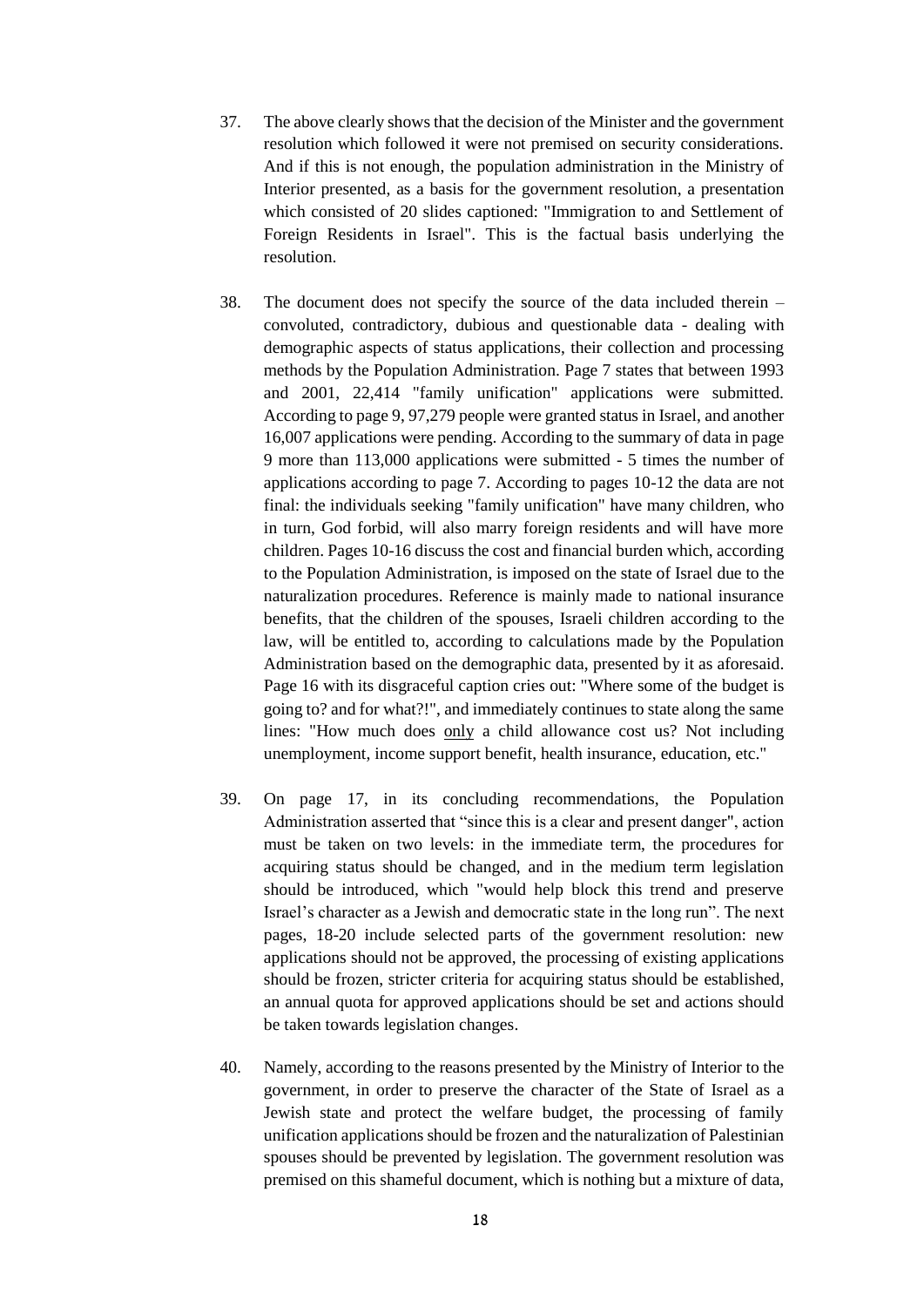contradictory in parts, the source of which is unknown and whose reliability is doubtful, filled with racist remarks and vulgar assertions.

A copy of the document "Immigration and Settlement of Foreign Residents in Israel" (Ministry of Interior, May 2002) is attached and marked **P/19**.

- 41. Against the decision of Minister Yishai and subsequently, against government resolution 1813, petitions were filed with this Honorable Court, but they were not resolved shortly thereafter since the government entrenched its policy in legislation (See HCJ 4022/02 **Association for Civil Rights in Israel v. Minister of Interior** (January 11, 2007)).
- 42. Before discussing the legislation we wish to dwell a bit longer on the general approach of the government at that time. The then Minister of Interior, Avraham Poraz, wanted to make some changes in matters relating to immigration and status, including the status of children of labor immigrants. The then Attorney General, Elyakim Rubinstein, who was alarmed by said intentions wrote on May 20, 2003, a letter to the then Prime Minister, Ariel Sharon, expressing his reservations about the Minister's initiatives. Among the reasons to refrain from regulating the status of children of labor immigrants, the Attorney General wrote as follows:

"This rule, if applied to the children of foreign workers, shall also apply, for the same reasons, to the children of illegal aliens in Israel from the territories, Jordan and other countries. The distinction between the two groups shall constitute discrimination and shall not be legally justified.

It should be pointed out that this policy does not reconcile with the instructions which have recently been given by you to the system, to take action to change the law in a manner denying automatic status from the child of an Israeli whose other spouse is a resident of the territories. It shall be difficult to justify the distinction between these two cases, while the argument that the children of a resident of the territories pose a security threat may not necessarily bear scrutiny, particularly when minors are concerned."

A copy of the letter of the Attorney General Rubinstein dated May 20, 2003, is attached and marked **P/20**.

- 43. It became evident once again that the decision makers are bothered not only by the Palestinian spouses, but also – by their Israeli children, who were regarded as a threat – a "security threat" – and action should be taken to cancel the status which was given to them.
- 44. This was the approach of the government and of the attorney general with respect to spouses of Palestinians who established families in Israel, when the legislative process has commenced.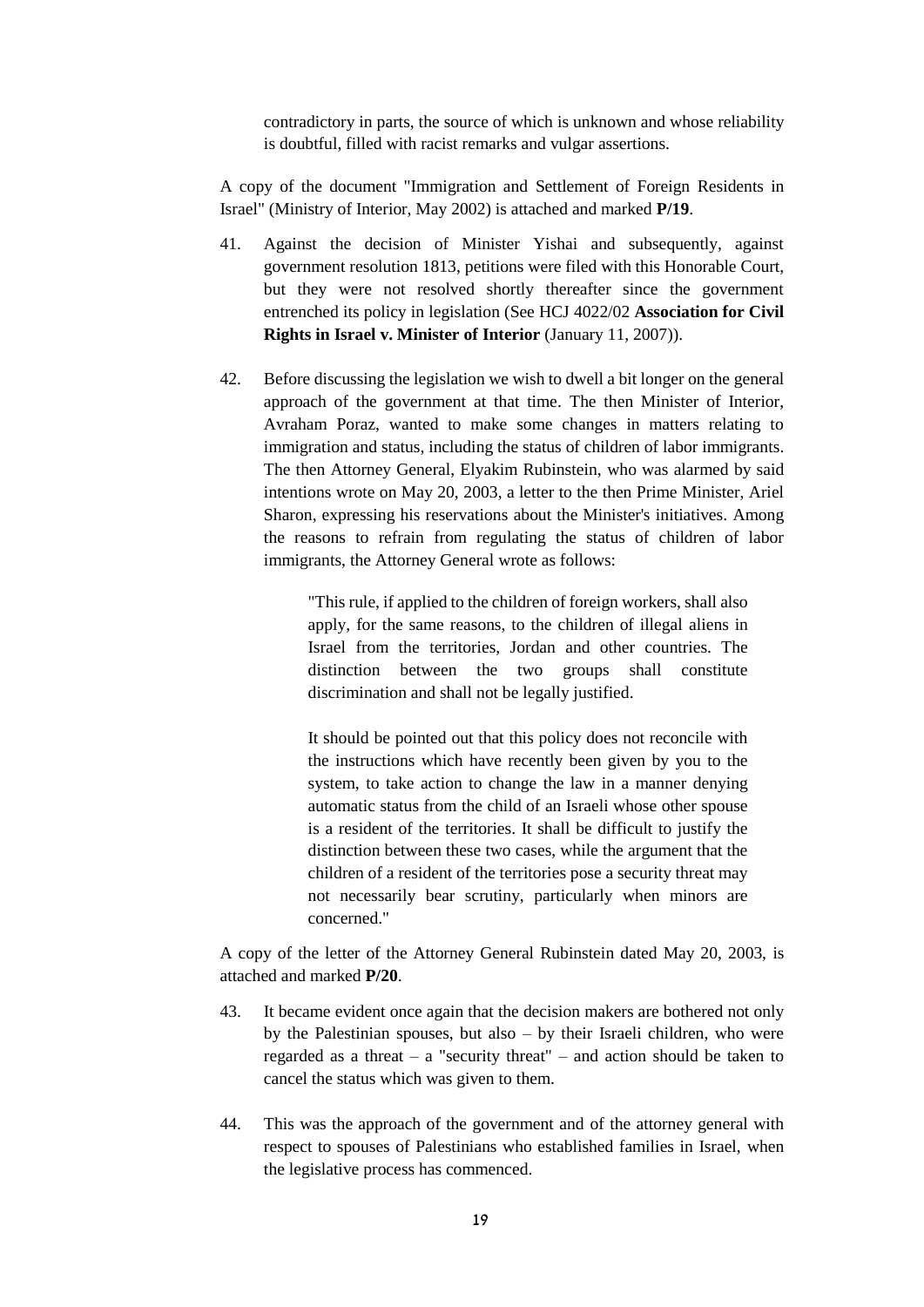# **(5) July – August 2003: The enactment of the Temporary Order and the demographic data which were presented to justify it**

- 45. On June 4, 2003, the government presented a bill which passed the second and third readings as a temporary order on July 31, 2003, and was registered in the official gazette on August 6, 2003.
- 46. We shall not discuss in length the legislative process and the amendments which were made in the previous Temporary Order 2005 and 2007, since they have already been discussed by the Honorable Court, as shall be specified below. It suffices to say that the MKs spoke overtly about the demographic purpose of the law and we shall refer only to the manner by which things were presented by authority officials to intimidate the MKs with demographic data.
- 47. For instance, in a meeting which was held by the Interior and Environmental Committee of the Knesset on July 14, 2003, preparing the bill for the second and third reading, the then Deputy Attorney General Menni Mazuz, stated as follows:

"This order was adopted by the government for security reasons due to the increasing settlement process of tens of thousands of Palestinians in the state of Israel through this procedure. As of a year ago, on the eve of the government resolution, the data which were presented referred to some 130, 140 thousand Palestinians who had settled in the state of Israel from 1994 until the beginning of 2002. These are not random decisions. Spouses from Sweden, Romania or Canada, several dozens per year. By 1993 the figures amounted to several dozens or hundreds per year including with respect to Palestinian residents, but as of 1994 the figures have increased significantly." (page 4 of the protocol)".

48. Namely, the then Deputy Attorney General Menni Mazuz, reiterated before the Knesset the same data concerning 140 thousand Palestinians who have acquired status since 1993 – the same data which were published by the Ministry of Interior prior to the government resolution and the legislative process. Subsequently, during the meeting, the then Head of the Population Administration Herzel Gedge, presented different data and Mr. Mazuz insisted on said data and said: "97 thousand people received identification cards or Israeli citizenship as a result of the proceeding" (page 15 of the protocol), and then corrected himself and said: 97 thousand plus 32 thousand" (Supra), and thereafter repeated the data which had been presented by him in the beginning of the meeting: "23 thousand applications were approved representing some 130 thousand people" (page 20 of the protocol). To queries which were raised in the committee as to whether the data pertained to adults who had submitted applications or also included children who were anyway entitled to status as children to an Israeli parent, Mr.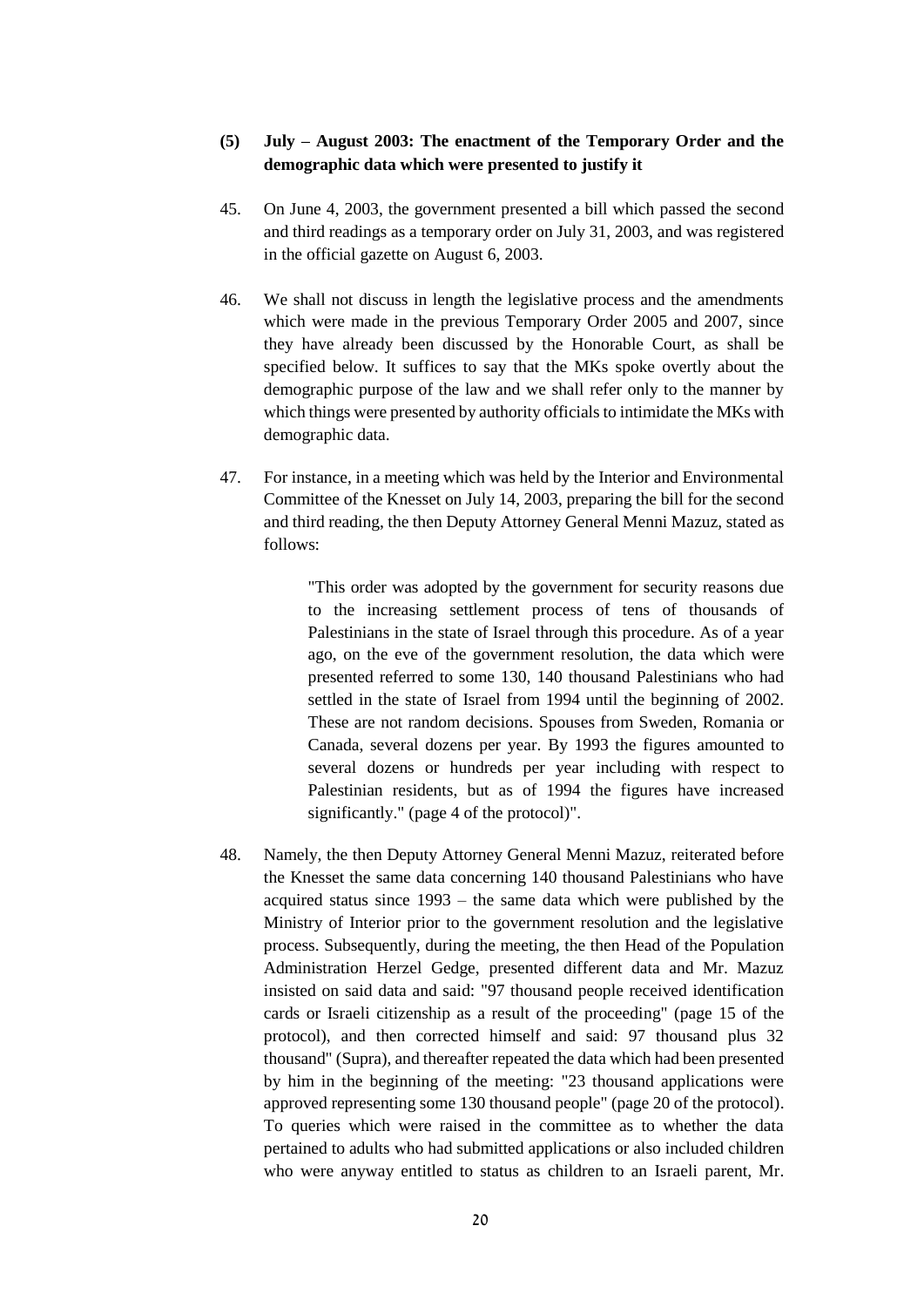Mazuz responded as follows: "What difference does it make?" (page 15 of the protocol).

49. Subsequently, in the hearing of the petitions which had been filed against the previous law (HCJ 7052/03) a decision was given by the Honorable Court on January 31, 2006, ordering the government to provide data concerning family unification applications which had been submitted in the decade which preceded the government resolution. The data were brought in the framework of a Response which was submitted on February 7, 2006. According to the data which were furnished, as of 1993 and until the end of 2001, 22,414 applications were submitted by Palestinians and citizens of Arab countries altogether. The Ministry of Interior was unable to distinguish between them. Of these applications, 6,407 were denied. 16,007 applications were defined as "pending" and it was explained that it meant: received a permanent status or were undergoing a graduated procedure or a decision has not been made in their matter. It was further stated that apparently 12,152 had received a permanent status, but that the data was not accurate and as aforesaid also included citizens of Arab countries.

A copy of the data provided by the Ministry of Interior on February 7, 2006 from the Response is attached and marked **P/21**.

On this issue see also a copy of an article by Shahar Ilan "21 Thousand? Hardly 5,000", *Haaretz,* September 22, 2005, which is attached and marked **P/22**.

50. We shall put last thing first and note that during the legislative process of the new law the Deputy Attorney General, Raz Nizri, referred to the data which had been presented in 2003 by the then Deputy Attorney General, Mazuz, and said:

> "We were trying to locate it and I was told that they did not find the records…" (page 35 of the protocol of the meeting of the Foreign Affairs and Security Committee of the Knesset dated March 3, 2022).

and also:

"I have previously said that we did not find records supporting the data which had been given by Mazuz. Mazuz said the things and we were familiar with them. While preparing for the meeting we tried to locate the data used by him." (Supra, page 43).

51. In other words: the data which were presented to the public, to the government prior to its resolution and as a basis therefore, and to the Knesset which discussed the bill, had no basis, were frivolous and inflated. The number of individuals whose applications were approved and who had acquired status of any kind amounted to no more than 8% of the data which had been presented, and this is also questionable in view of the fact that the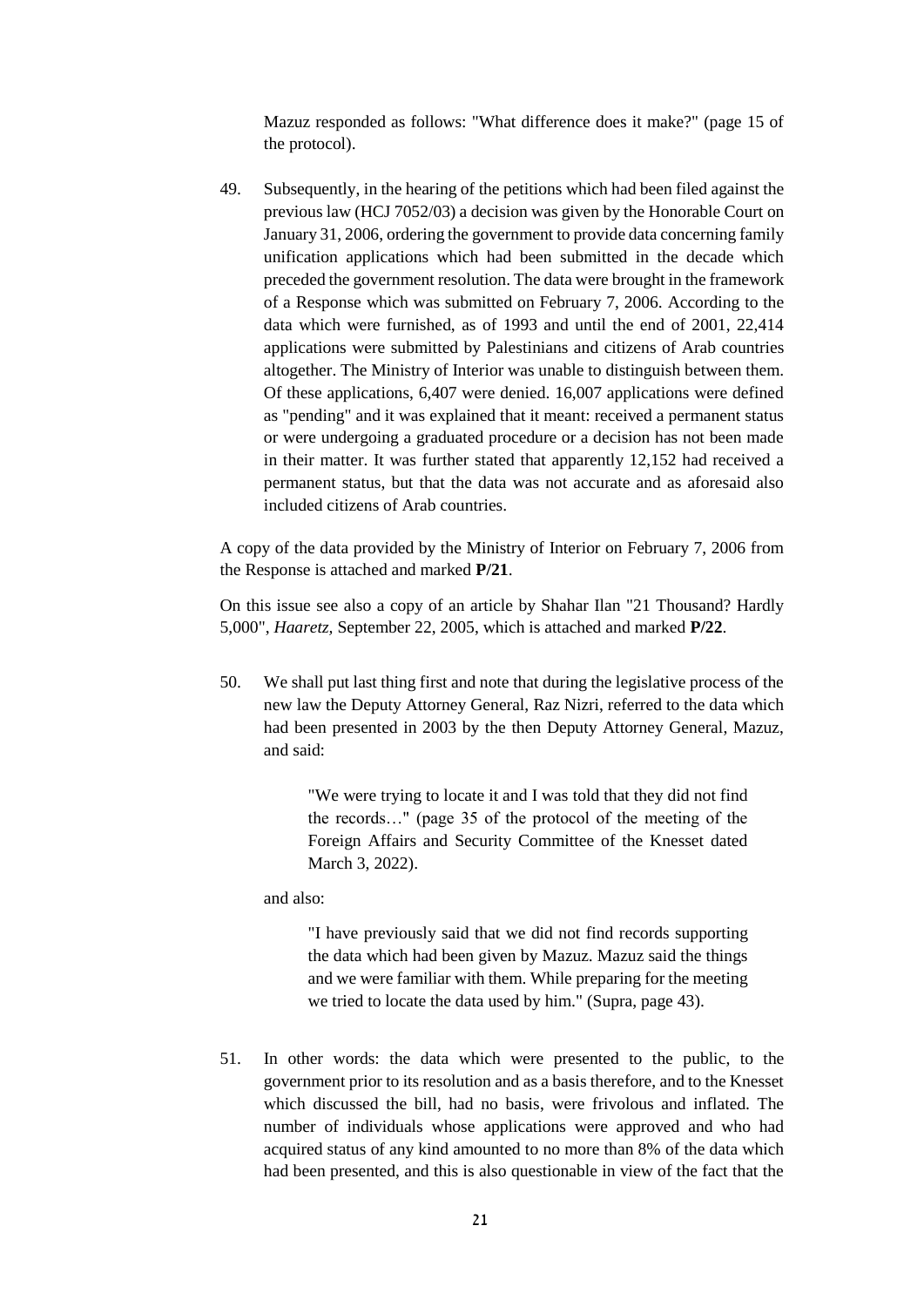Ministry of Interior combined together Palestinians and citizens of Arab countries and could not commit to an accurate number. Hence, the data must have been used manipulatively to justify the demographic purpose of the law. As we shall show below, the same exact data were also mentioned in the judgment of the Honorable Court and as we shall show further, they were also reiterated while the new temporary order, which is the subject matter of this petition, was enacted.

# **(6) "It has never been limited to security reasons" – on the alleged purpose of the Temporary Order**

- 52. The entire purpose of the previous temporary order, it was so argued by state authorities throughout the years, is a security purpose; not to enable Palestinians to acquire permanent status in Israel because they allegedly pose a threat to the security of Israel and its citizens. It was also alleged that those who received stay permits in Israel as an exception to the sweeping prohibition, their status should remain as is and should not be upgraded since a person who becomes a resident or a citizen is also a resident according to the Population Registration Law, 5725-1965 (hereinafter: the **Population Registration Law**) and according to the provisions of section 24 of said law is required to hold an Israeli identification card. It was alleged that a person holding an Israeli identification card, is not examined in the checkpoints and crossings as thoroughly as a person who does not hold an Israeli identification card, and for this security reason temporary residency and all the more so permanent residency or citizenship should not be granted to them. In other words: according to the temporary order, in general, status should not be granted to Palestinians, stay permits should not be upgraded and residency or citizenship should not be granted to persons who received status of any kind.
- 53. At the same time, the demographic purpose of the law continued to be conspicuous and senior politicians did not hesitate to openly discuss it. Accordingly, for instance, when the then Minister of Interior, Ophir Pines-Paz, was told at a meeting of the Knesset's Interior and Environment Committee held on January 24, 2005, that the law did not address a security problem, he honestly replied: "Let's assume that nobody in the room is stupid... whoever regards this argument as a central argument, should understand that once it is no longer meaningful this law will cease to exist " (page 14 of the protocol).
- 54. The authorities continued to formally adhere to the security purpose and to outright deny the demographic purpose of the temporary order. Mr. Mazuz, this time in his role as Attorney General, reappeared before the Interior and Environment Committee of the Knesset on June 28, 2005, in its meetings regarding the amendment of the previous temporary order and said:

"The demographic argument has accompanied the public agenda throughout the last few years, regardless of this law. When we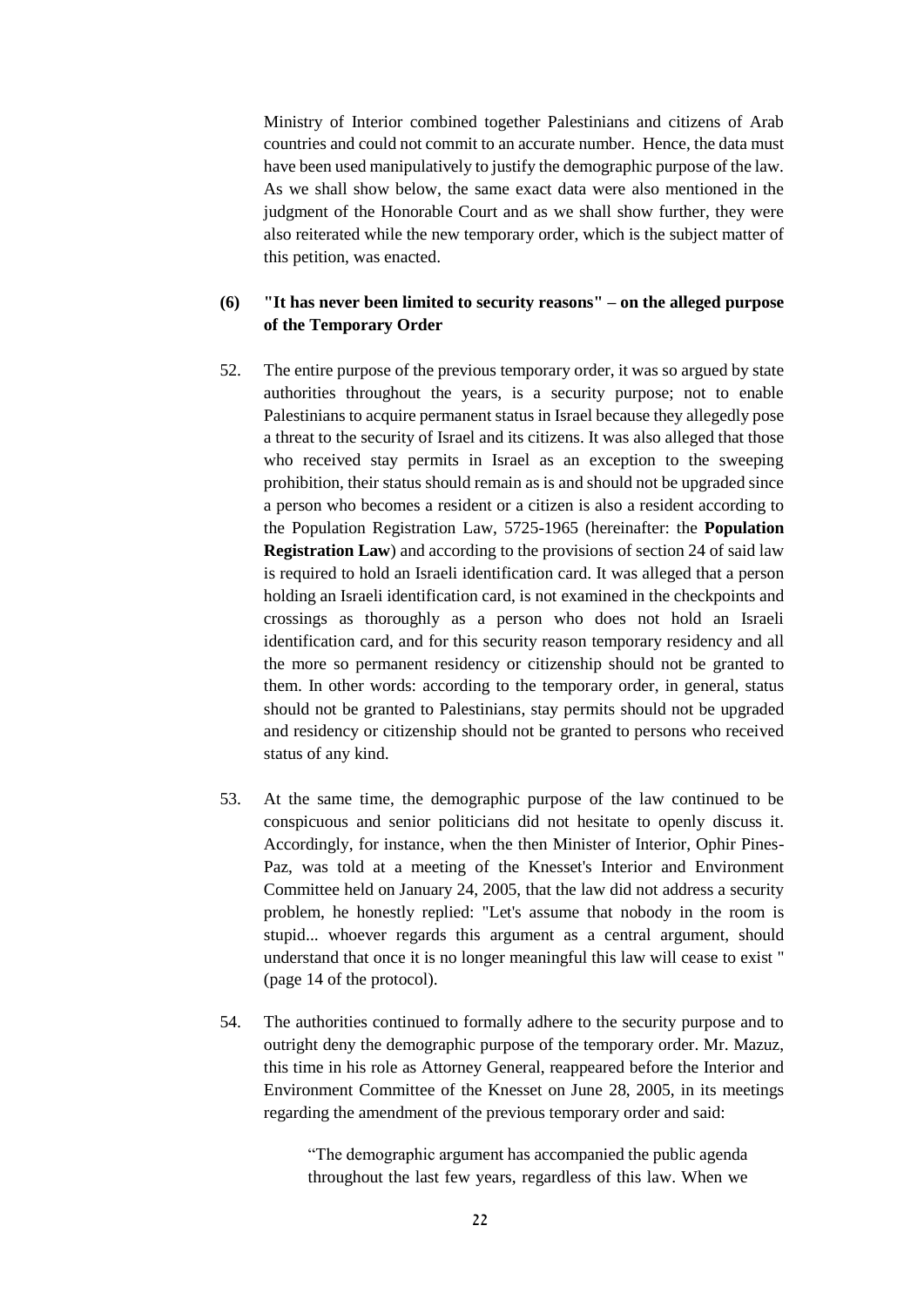discuss the immigration law, we also discuss demographic considerations. This law was enacted only for security purposes. We said that if the Supreme Court was not convinced that this law or any provision thereof was not premised on a security purpose or did not serve such purpose, it could repeal the law. We do not wish to promote a demographic purpose and if the court concludes that this is the purpose of the law it will repeal the law. The provisions were formulated on the basis of security facts and assumptions". (Protocol of the hearing, page 14.)

55. Subsequently, when serving as a Supreme Court Justice, Justice Mazuz heard a petition which had been filed by the Association for Civil Rights regarding the violation of the social rights of Palestinian family members who were denied residency by the temporary order. In the hearing which was held on September 6, 2020, it was argued that the security legislation could not justify it. Justice Mazuz said: "It was never just a security matter."

A copy of the protocol dated September 6, 2020 of HCJ 3818/20 is attached and marked **P/23**.

#### **(7) Temporary order - general prohibition alongside exceptions**

- 56. We shall go back to the previous temporary order. And why temporary? Because according to the provisions of section 5 thereof, it shall be valid for one year as of its effective date but the government may extend it for successive one year periods at a time by an order which shall be approved by the Knesset plenum. Since the previous temporary order was enacted by the Knesset in August 2003 it was extended over and over again by the government with the approval of the Knesset plenum twenty times (18 times by an order and twice, in 2005 and 2007 by legislative amendments).
- 57. The rule in the previous temporary order was established in section 2 thereof and was captioned "Limitation of Citizenship and Presence in Israel": "During the period in which this law shall remain in force, notwithstanding the provisions of any law, including section 7 of the Citizenship Law, the Minister of Interior shall not grant a resident of the Area or a resident of any country listed in the addendum citizenship on the basis of the Citizenship law, and shall not give them a permit to reside in Israel on the basis of the Entry into Israel Law, and the Area Commander shall not grant a resident of the Area permit to stay in Israel, on the basis of the security legislation in the Area". "Area" according to section 1 of the previous Temporary Order is "Judea and Samaria and the Gaza Strip (hereinafter: the "**Territories**"), and the countries listed in the addendum are: "Iran, Lebanon, Syria, Iraq." Namely, the temporary order sweepingly prohibit the grant of status in Israel to Palestinians from the Territories, as well as to residents of the above four countries. The Israelis who reside in the Territories were excluded from the law (see definition of the term "Resident of the Area" in section 1 of the previous temporary order).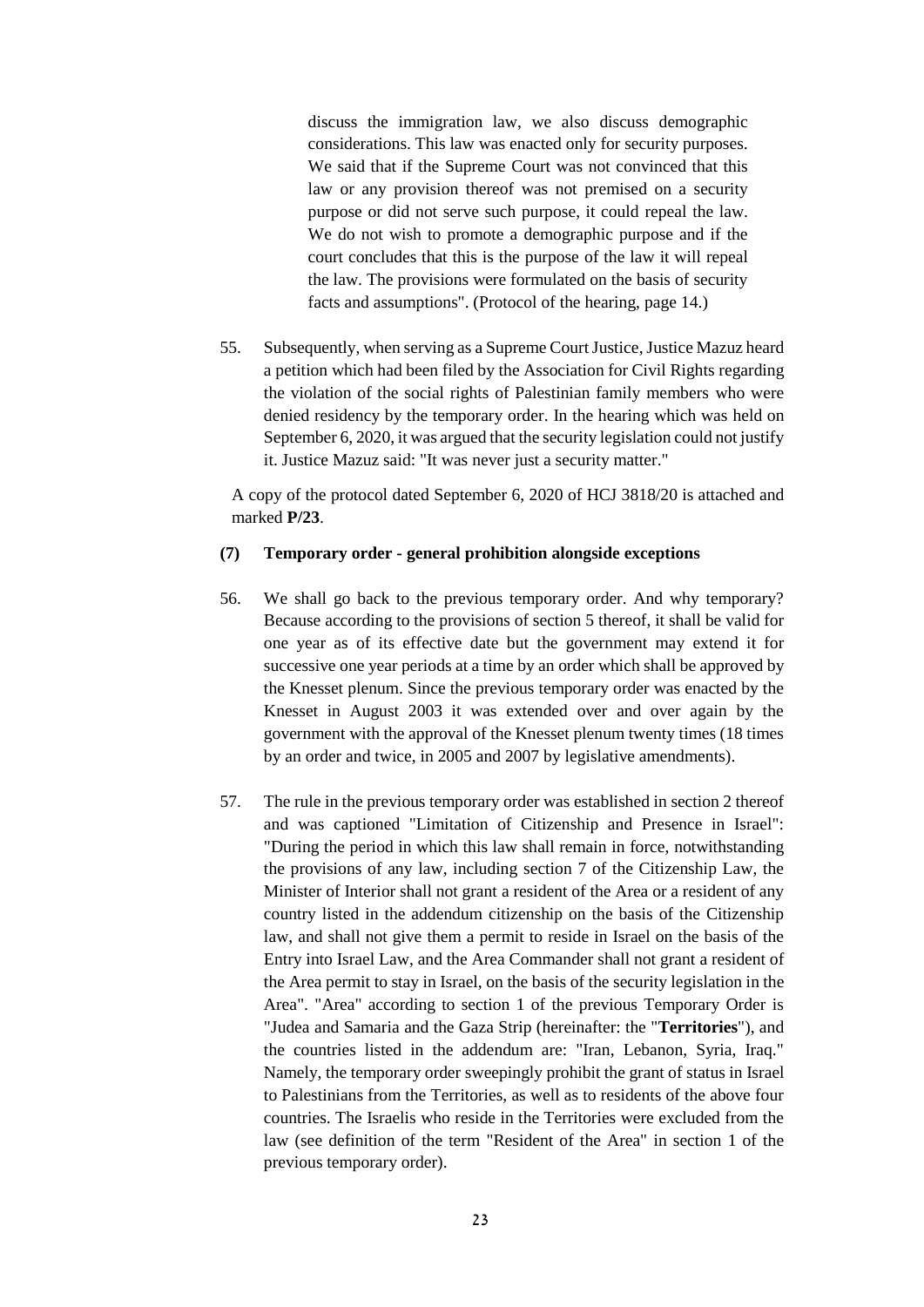- 58. Alongside the sweeping prohibition several exceptions were established in the temporary order which enabled different bodies:
	- (a) to grant a stay permit, but not citizenship or residency, to a Palestinian male over 35 years of age and to a Palestinian female over 25 years of age at least, to prevent their separation from an Israeli spouse – and to "freeze" them in said status (section 3);
	- (b) to permit the stay in Israel as residents of minors up to 14 years of age, and the stay in Israel by permit of Palestinian minors between 14-18 years of age, to prevent their separation from their custodian parents (section 3A);
	- (c) to grant a Palestinian or resident of one of the countries listed in the addendum to the law, whose family member stays lawfully in Israel, a stay permit or temporary residency for special humanitarian reasons at the recommendation of a special committee. The Ministry of Interior was authorized, with the government's approval, to establish a maximal annual quota for permits and visas of this kind. Spousal relationship or parenthood do not constitute, in and of themselves, a special humanitarian reason, with the exception of Druze spouses residents of the Golan Heights (Section 3A1);
	- (d) To permit the stay in Israel of Palestinians for work purposes, medical purposes or for another temporary purpose (Section 3B);
	- (e) To grant status in Israel, and at least a stay permit, to persons identifying with the state and who acted - personally or their family members – to promote its goals, or that the state has a special interest in arranging their status (section 3C);
	- (f) To permit the temporary stay in Israel by a stay permit or by a temporary residency – of persons whose applications were submitted before the effective date in 2002 of government resolution 1813 which served as the basis for the law – and to "freeze" them in the status which was given to them (section 4).
- 59. The above exceptions remained subordinated to specific examination, but the previous temporary order provided further (in the framework of amendment No. 2 in 2007) that a person can pose a security threat not only if there is information about any risk posed by them, but only by their family members – including brothers in law and sisters in law – and even if in their place of residence activities take place which may put at risk the security of the state of Israel and its citizens (section 3D of the previous temporary order). In government resolution 1598 dated June 15, 2008 it was determined that the Gaza Strip was an area in which activities were taking place which may put at risk the security of the state of Israel, and therefore visa or permit to stay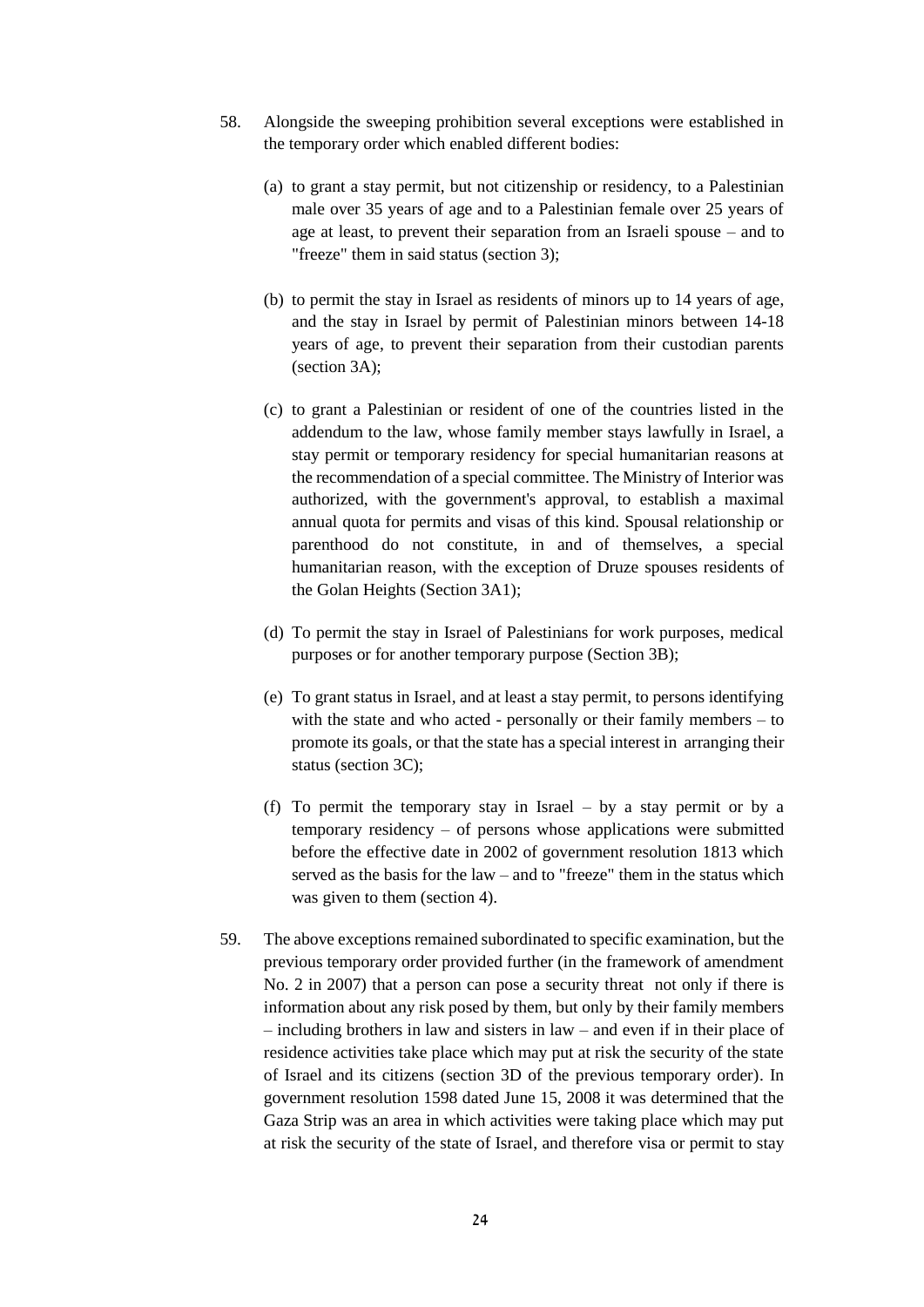in Israel may not be granted to a Gaza resident or to any person whose registered address is in the Gaza Strip.

- 60. Namely, the temporary order prohibited, as a general rule, granting status in Israel to Palestinians from the teritories and to the residents of the countries listed in the addendum to the law, and enabled, as an exception and under certain limitations, to grant inferior status in circumstances which were established. Many did not meet the exceptions to the temporary order and could not acquire any status – for instance, (male) spouses of citizens and residents under 35 years of age, or (female) spouses under 25 years of age, and anyone having humanitarian reasons but did not have a first degree relative who could act as their sponsor. Those who had spouses and children were torn from them by virtue of the temporary order.
- 61. Those who met the exceptions and received status of any kind were "frozen" in said status so long as the cause underlying it continued to exist. The procedure regulating their status was not completed and the applicants were repeatedly required to knock on the doors of the bureaus of the Ministry of Interior to extend the status which had been given to them, to schedule appointments and wait for them, to provide numerous documents concerning their spousal relationship and center of life, to pay fees and to have their spousal relationship, parenthood, humanitarian circumstances and the like closely scrutinized time and again for many long years.

# **C. The Temporary Order and its continuing violation of human rights**

- **(1) The violation of the right to family life and the right to equality of Israeli citizens and residents: the petitions against the previous temporary order and the judgments**
- 62. The constitutionality of the temporary order was examined twice by expanded panels of eleven justices (HCJ 7052/03 **Adalah – The Legal Center for Arab Minority Rights in Israel v. Minister of Interior**, IsrSC 61(2) 202 (2006) (hereinafter: **Adalah**); HCJ 466/07 **Galon v. Attorney General**, IsrSC 65(2) 1 (2012) (hereinafter: **Galon**)). In both cases the court held, by a majority opinion that the constitutional right of Israeli citizens and residents to regulate the status of their spouses derives from their constitutional right to family life which is entrenched in the Basic Law: Human Dignity and Liberty. It was further held by a majority opinion that the right of Israeli citizens and residents to maintain a family unit in Israel with their spouses on the basis of their right to equality forms part of their constitutional right to dignity, entrenched in the Basic Law: Human Dignity and Liberty. The temporary order, it was further held by a majority opinion, violates said constitutional rights to family life and equality.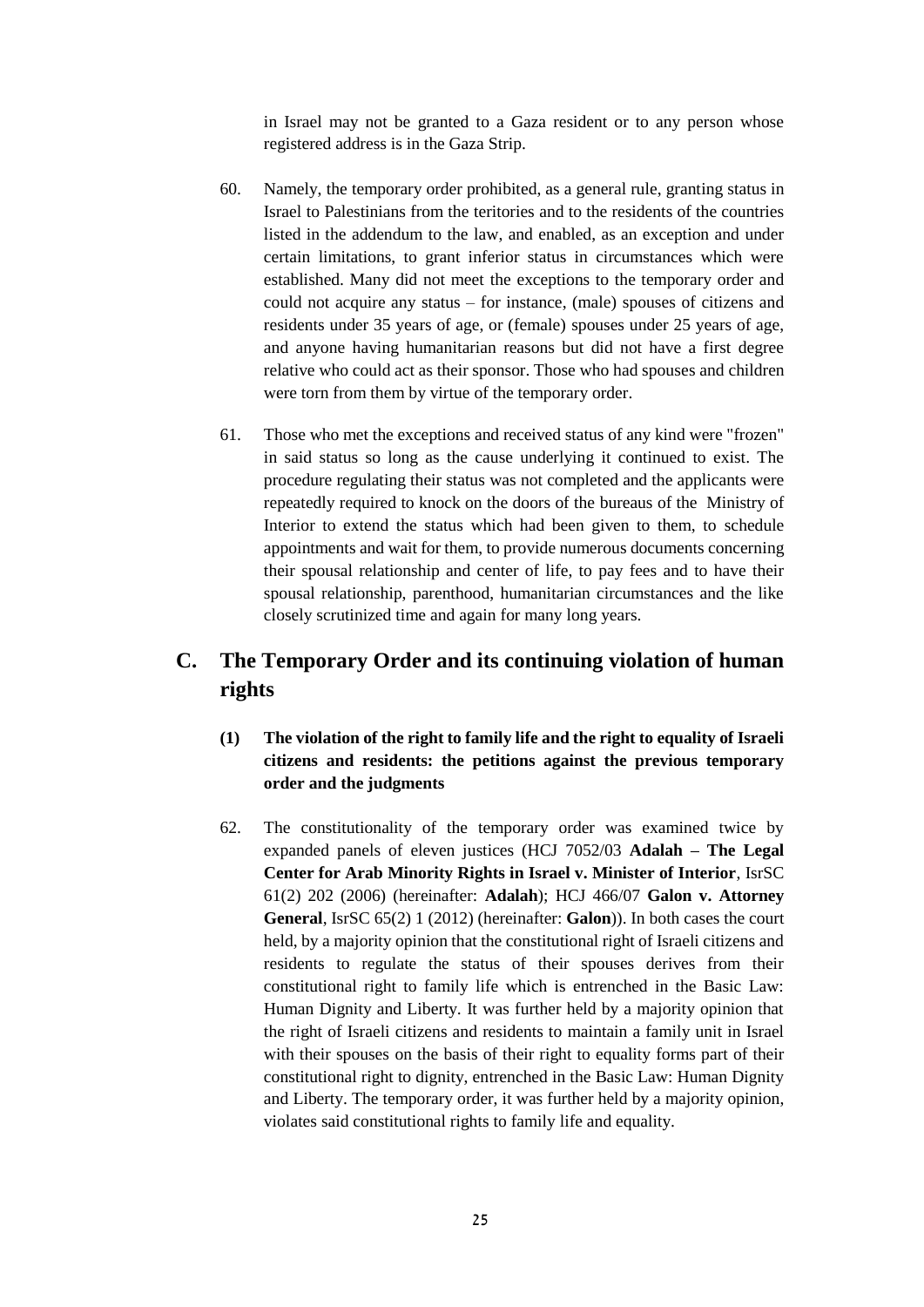- 63. In both cases, the court acknowledged the security purpose of the law, and held that it was appropriate. At the same time, in **Adalah**, Justice Joubran noted that the policy was based on both security and demographic considerations, making reference in that regard to government resolution 1813, for instance with respect to the settlement of Palestinians in Israel and the quotas which were established for approved status applications of Palestinians (paragraph 24 of his judgment). Justice Procaccia examined the credibility of the security consideration, and found that the demographic consideration "constantly hovered above the legislative process", was articulated by the Knesset members, and "had a presence" in the process in which the sweeping arrangement was established (paragraph 14 of her judgment). In **Galon**, Justice Levy noted that "the above was also reflected in the words of the then Deputy Attorney General, Mr. Menni Mazuz, at the meeting of the Interior committee of the Knesset" dated July 14, 2003 and quoted from Mr. Mazuz's remarks in said meeting concerning "the increased settlement process of tens of thousands of Palestinians in the state of Israel through this procedure", the data presented by him about "some 130, 140 thousand Palestinians who have settled in the state of Israel since 1994," and his allegation that "there was a very sharp increase in the numbers" (paragraph 1 of his judgment). On the other hand, and although the data about "some 130, 140 thousand" have already been refuted, as aforesaid, in the Response, following the decision of the court ordering that the data should be presented, they continued to be mentioned in the judgments (see, for instance, paragraph 15 of the judgment of the Deputy President Rivlin in **Galon**).
- 64. Indeed, in **Adalah** the court ruled by a majority of six (President Barak and Justices Beinisch, Procaccia, Levy, Joubran and Hayut) that the law was unconstitutional, since it did not satisfy the test of proportionality in the narrow sense - the harm, it was so held, outweighed the benefit. However, with respect to the remedy - the date on which the law should be repealed – the opinions of the justices were divided. Justice Levy was of the opinion that although the law was unconstitutional, the authorities should be given nine months to amend it rather than six months as his colleagues thought, and has therefore joined the opinion that the petition should be dismissed. Namely, the petition was dismissed by a majority opinion of six justices (Deputy President (retired) Cheshin and Justices Rivlin, Levy, Grunis, Naor and Adiel).
- 65. In **Galon** the court dismissed the petition by a majority opinion (six out of eleven) holding that the security purpose of the temporary order was appropriate and the violation of fundamental rights was proportionate (the majority opinion was delivered by Deputy President Rivlin and Justices Grunis, Naor, Rubinstein, Melcer and Hendel and the minority opinion was delivered by President Beinisch and Justices (retired) Levy, Arbel, Joubran and Hayut). While the minority Justices, in most part, reiterated the position that the law was unconstitutional because it did not meet the proportionality test in the narrow sense, Justice Levy was of the opinion that the law did not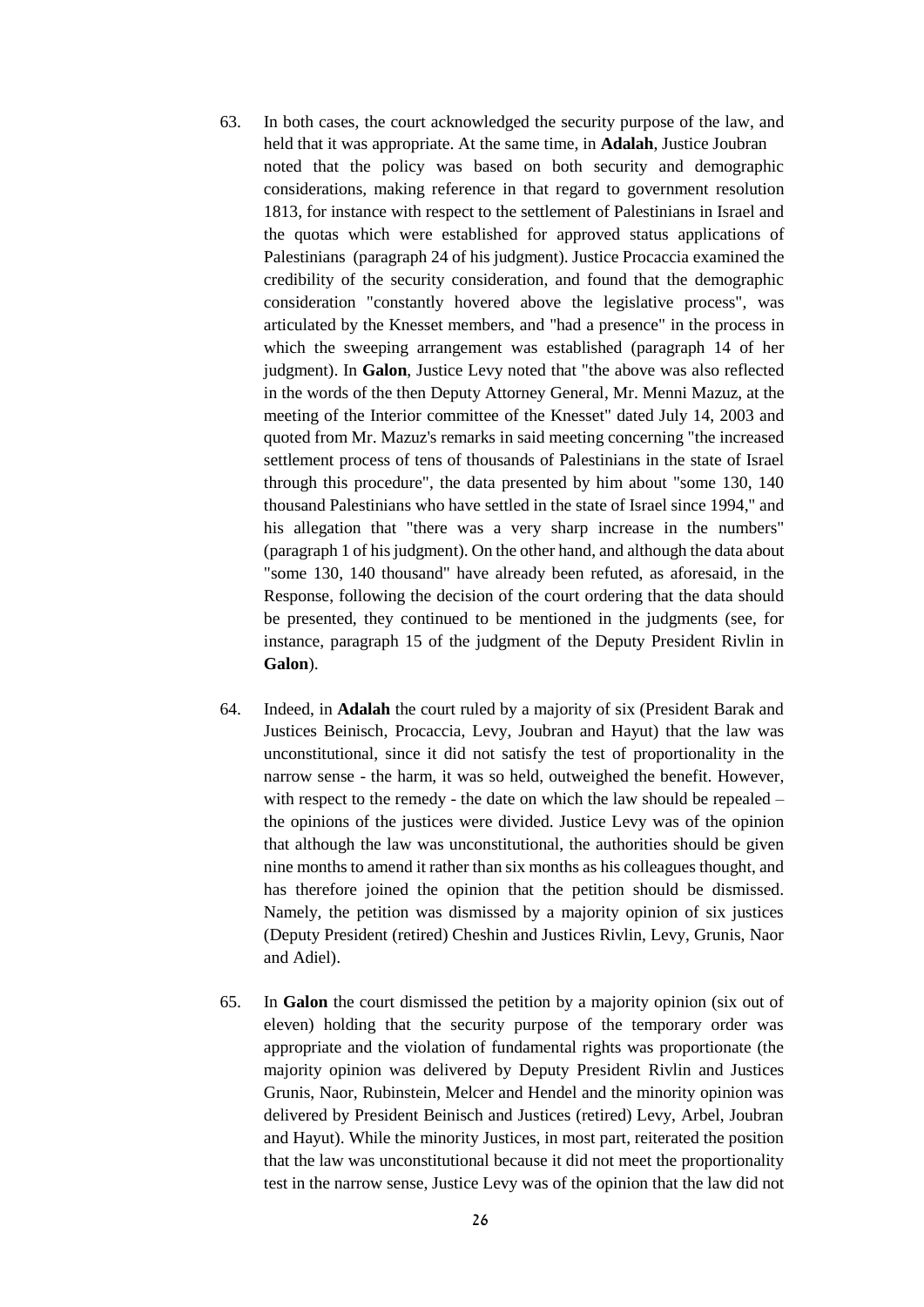meet any of the constitutionality tests, that it was inconsistent with the values of the state of Israel due to unlawful racial profiling and curtailed the rights of citizens only because they were Arabs, its purpose was inappropriate because it was not sensitive to human rights and even if its purpose was appropriate, the harm caused by it was excessive according to the three proportionality tests: it did not meet the rational connection test since it intensified frustration and deprivation; specific examinations are a less injurious measure and the damage outweighs the benefit.

66. It should be noted that the judgments in **Adalah** and **Galon** focused on the violation of the human rights of Arab citizens and residents – rather than on those of their spouses – and the constitutional examination focused on the prohibition imposed by the law on regulating the status of family members and its effect on the rights of Israeli citizens and Arab residents of the state of Israel. Issues pertaining to the rights of family members who received status in Israel and were "frozen" in said status were not examined from a constitutional perspective. This issue was raised, among other things, in the petition in HCJ 813/14 **A v. Minister of Interior** (October 18, 2017) (hereinafter: **A**) which was subsequently filed and has also challenged the constitutionality of the previous temporary order. The court decided not to revisit the constitutionality of the law, *inter alia*, in view of the decision of the Minister of Interior, which was made during the process, to give temporary residency for two years at a time and to upgrade the status of individuals who had received permits prior to the end of 2003 and give them temporary residency; about 1,600 individuals received temporary residency due to the proceeding. The judgment therein was given by President Naor who was joined by Justices Danziger and Amit. Referring to the judgments in **Adalah** and **Galon**, Justice Amit noted as follows (with Justice Danziger joining these words):

> Given that the result in these two judgments was decided on the edge of a single vote and in view of the passage of time, I am of the opinion that the provisions of the temporary order should be softened, at least in the spirit of the opinion of my colleague the President, with respect to individuals who have already embarked on a family unification process on the eve of the government resolution (residents of the Area whose applications have already been in the "pipeline"). The decision of the Minister of Interior to upgrade the status of the residents of the Area whose family unification applications were approved by the end of 2003 is a significant step that should be welcomed. I personally would not have ruled out the possibility of taking one more step, and soften the temporary order even further.

> In conclusion, I agree with my colleague that at this time there is no room for granting constitutional remedies, but it should not be ruled out that this court will reconsider in the future constitutional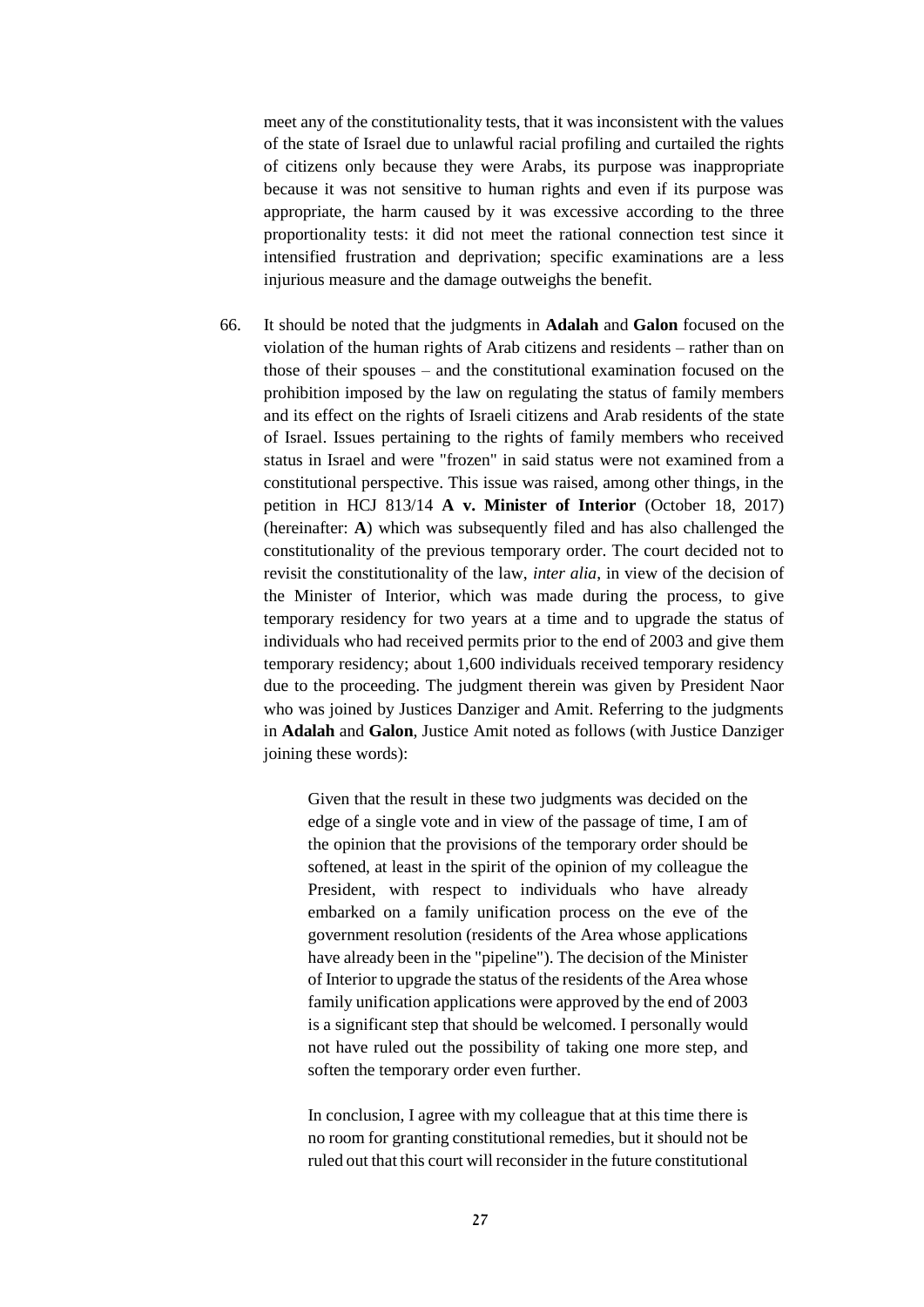remedies in relation to the temporary order, and the respondents are bound to take the court's comments to their attention".

## **(2) The harm caused to the course of life and safety of families, children and women trapped in status procedures**

67. The individuals harmed by the temporary order were divided, as aforesaid, into two groups: those who due to the sweeping prohibition were prevented from receiving any status whatsoever, and those – spouses, children and in humanitarian circumstances – who were allowed to stay in Israel under inferior renewable permits, to which they remained bound, unable to upgrade them (according to sections 3, 3A and 3A1 of the previous temporary order). The harm to the former and their family members is obvious. In this subchapter and in the following one we shall elaborate on the continuing harms caused to individuals who had received permits or temporary visas and were bound to them, and have been actually living in Israel as *de facto* residents for many years. We shall dedicate this sub-chapter to the harm caused to the course of life and safety of the families, children and women who were bound to the never ending status procedures.

### **(2)(a) The Families**

- 68. As stated in the beginning, the procedure regulating the status of family members of non-Palestinians is a graduated procedure. It continues for several years during which the sincerity of the relationship, the existence of family life and joint house hold, center of life in Israel and absence of security, criminal or individual preclusion are examined over and over again. Eventually a permanent status is given – citizenship or permanent residency.
- 69. Family members and children to whom the temporary order applies and had received permits or visas to stay in Israel are trapped in the procedures, unable to complete them. Even if they are known to the Ministry of Interior for many years, at times for two decades, they are bound, without any limitation, to a devastating procedure: unbearable bureaucracy, legal representation which they need and which requires the investment of resources, queues, fees, loss of work days, Sisyphean and repeated collection of countless pieces of evidence concerning their spousal relationship and center of life to the satisfaction of the clerks time and again, intimate and invasive investigations and interviews and more and more for many years, all for the purpose of renewing their permits and visas (we shall elaborated below on the procedure for issuing permits at the DCO). They cannot leave the country for an extended period for any purpose - for instance for studies or employment - because they will lose their center of life and the opportunity to prove the existence of a joint household in Israel. Their lives are subordinated to the never-ending status procedure.
- 70. Among these, the situation of children and women is particularly severe.

# **(2)(b) The Children**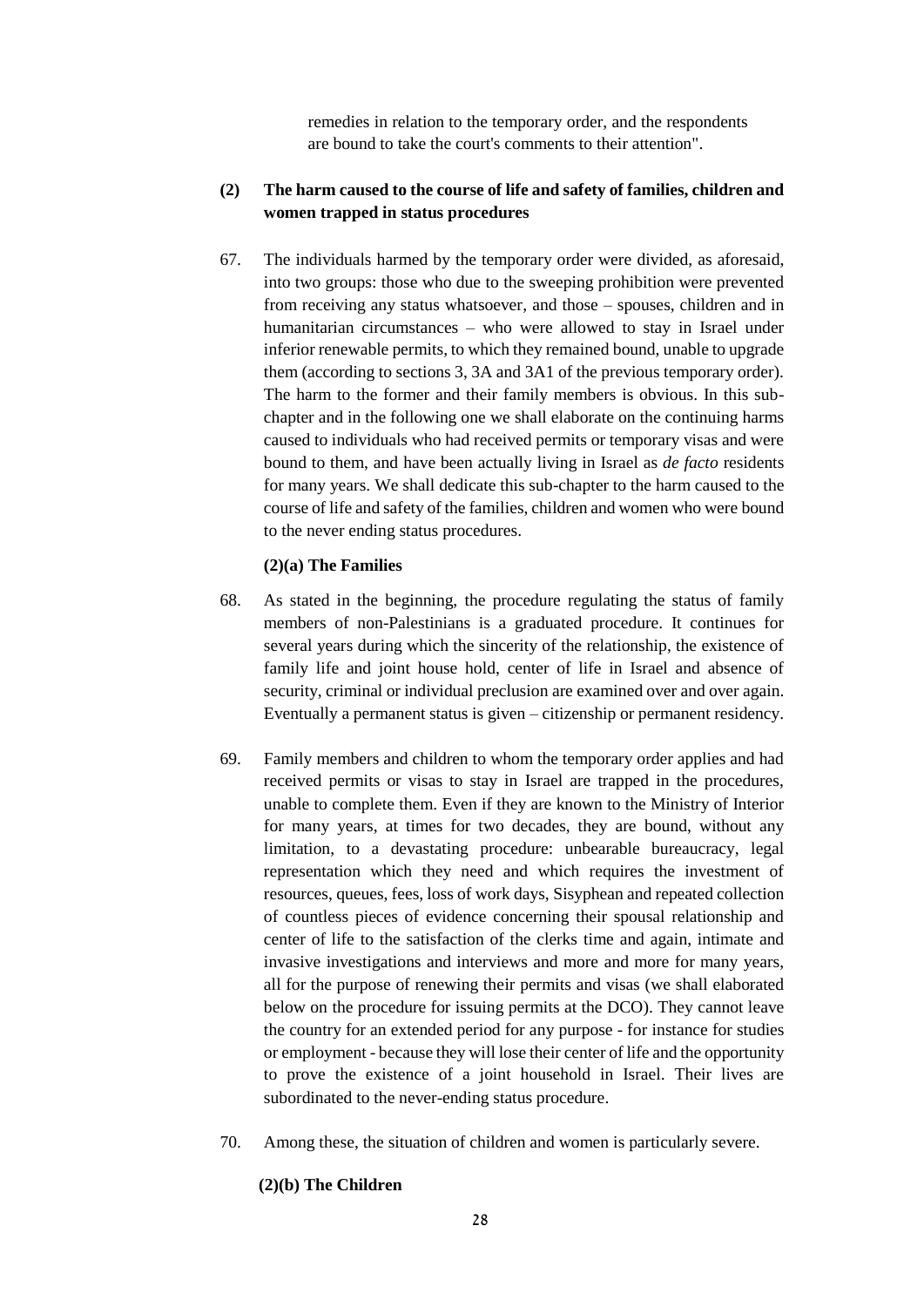- 71. If due to the difficult reality of life in East Jerusalem (see East Jerusalem facts and figures (The Association for Civil Rights in Israel, 2021; **East Jerusalem - Key Data**) Ir Amim, 2021)) and if due to the inability to regulate the status of the Palestinian spouses until they reach the age established in the temporary order, families often live, in the absence of another alternative, in the territories. Naturally children are born, and are caught in the jaws of the law - either because they are registered in the Palestinian registry or because the mere fact that they have resided in the territories, even for a short period turns them into "residents of the area". It should be noted, on the other hand, that sometimes even a short stay of a child in the territories without registration in the registry suffices to determine that he/she is a "resident of the area" (See, for instance, LCA 7065/20 **Abu Tir v. Population and Immigration Authority – Ministry of Interior** (February 10, 2021) Such a child who comes to Israel when he is over 14 years of age will receive nothing but a permit. They remain bound to this permit also when they come of age, even if they live in Israel continuously for years.
- 72. The results for the future to come are difficult. These children grow up and become adults who are not entitled to any rights that a resident is entitled to: social rights, higher education, free employment, possibility to drive, housing assistance and so on and so forth. Such a child who in his/her adulthood will establish a family with a resident of the territories, will not be able to apply for status for him/her since permit holders are not eligible for family unification. Their sons and daughters will also be left without status, because permit holders cannot pass the permits on to their descendants. If in their adulthood they seek employment outside Israel, or wish to acquire higher education abroad, or if they meet a spouse abroad and wish to establish a family with him/her there – they will lose their center of life and the permit and will not be able to return to their home. This in fact means that these children, who grow up in Israel, know from early age that the law does not allow them to live a full human life and create their own life story. As talented as they may be, they are tracked by the temporary order to a limited course of life, devoid of opportunities, and they are condemned by law to livelihood difficulties, poverty and distress.

#### **(2) (c) The women**

73. A woman holding a permit or a temporary status is at the bottom of the social ladder. She is extremely vulnerable and her ability to reach the welfare and enforcement authorities is not easy. Her financial and earning capacity are limited. Often she does not know, has difficulty, or is afraid to stand up for her rights. Her status in Israel depends on her spouse and her relationship with him. Her status will be revoked if the relationship with the Israeli spouse is severed - due to his death or as a result of divorce or violence - or if he chooses to marry another woman while married to her. The above, regardless of the duration of her stay in Israel or the connection with her children. At most, she shall be able to request to regulate her status for humanitarian reasons, a very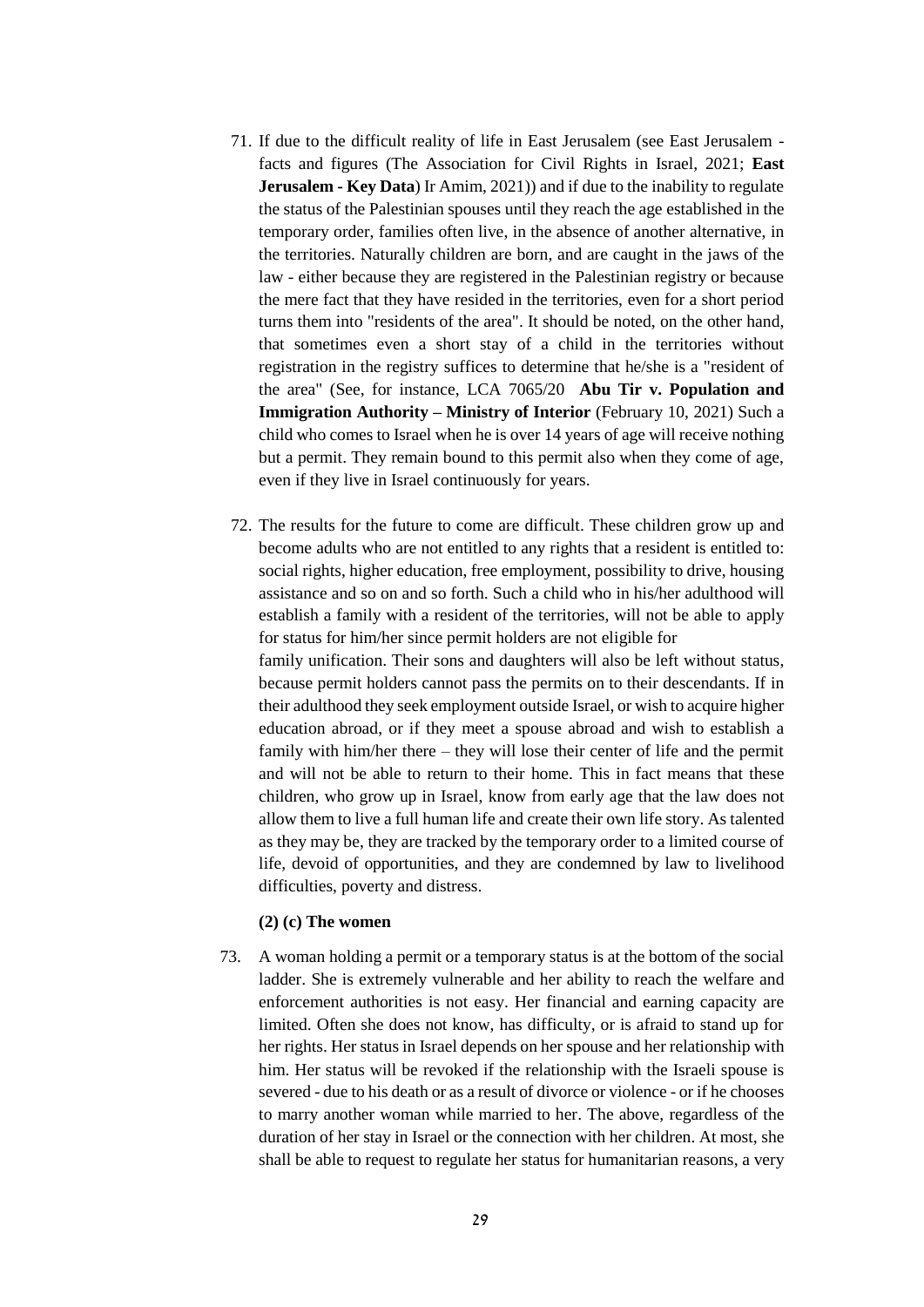rocky way which shall require years of legal proceedings (See, for instance, **Ziwaldi** and the **A**).

74. Unfortunately, women often prefer to remain in an unsafe relationship or with a violent spouse and finalize the process with him, at which time they shall be granted a permanent status. All of the above is also true with respect to a non-Palestinian woman, but while a non-Palestinian woman will be able to finalize the graduated procedure after a few years and acquire citizenship or permanent residency, the Palestinian woman is bound, due to the temporary order, to proceedings whose end is unforeseeable, and the results of which are devastating. A Palestinian woman who does not wish to lose her status and sometimes her children since she would be deported without them, may not divorce a spouse with whom she does not want to live and may not free herself from a violent and abusive relationship. Similarly, a woman who is married to a man who married another woman in polygamous marriage, may stay with him since the fact that her children are Israelis does not constitute sufficient humanitarian grounds for the purpose of having her status regulated (See AAA 5645/21 **A v. Ministry of Interior** (April 11, 2021)).

# **(3) Additional violations of human rights having no connection to the alleged security purpose**

- 75. We have discussed in length the harm caused to the course of life and safety as a result of the never ending status proceedings according to the law. We shall now turn to discuss additional violations of human rights which are inflicted by the temporary order which have no connection to its alleged underlying purpose.
- 76. The stated purpose of the temporary order, as aforesaid, rests on security. This purpose is intended to justify the sweeping prohibition on regulating the status of Palestinians in Israel. At the same time, abusive arrangements were established by legislation, which can hardly be reconciled with this purpose, and in most cases, cannot be reconciled with it at all. We shall now discuss some of these excessive violations of human rights (that the Knesset was given an opportunity to cure upon the enactment of the current temporary order, as shall be discussed below).

# (**3)(a) The cumulative and ongoing violation of human rights of individuals who are bound to their permits**

77. The temporary order binds spouses, children and recipients of status for humanitarian reasons to DCO permits. It should be reminded that permit, similar to temporary residency, is a temporary status that should be renewed. Individuals holding a permit or temporary residency are examined over and over again. Therefore, security wise, a permit is not more advantageous than temporary residency. However, a permit entails very few rights, while residency grants a basket of tights. Why should a permit be granted rather than temporary residency? The odd reason which was given throughout the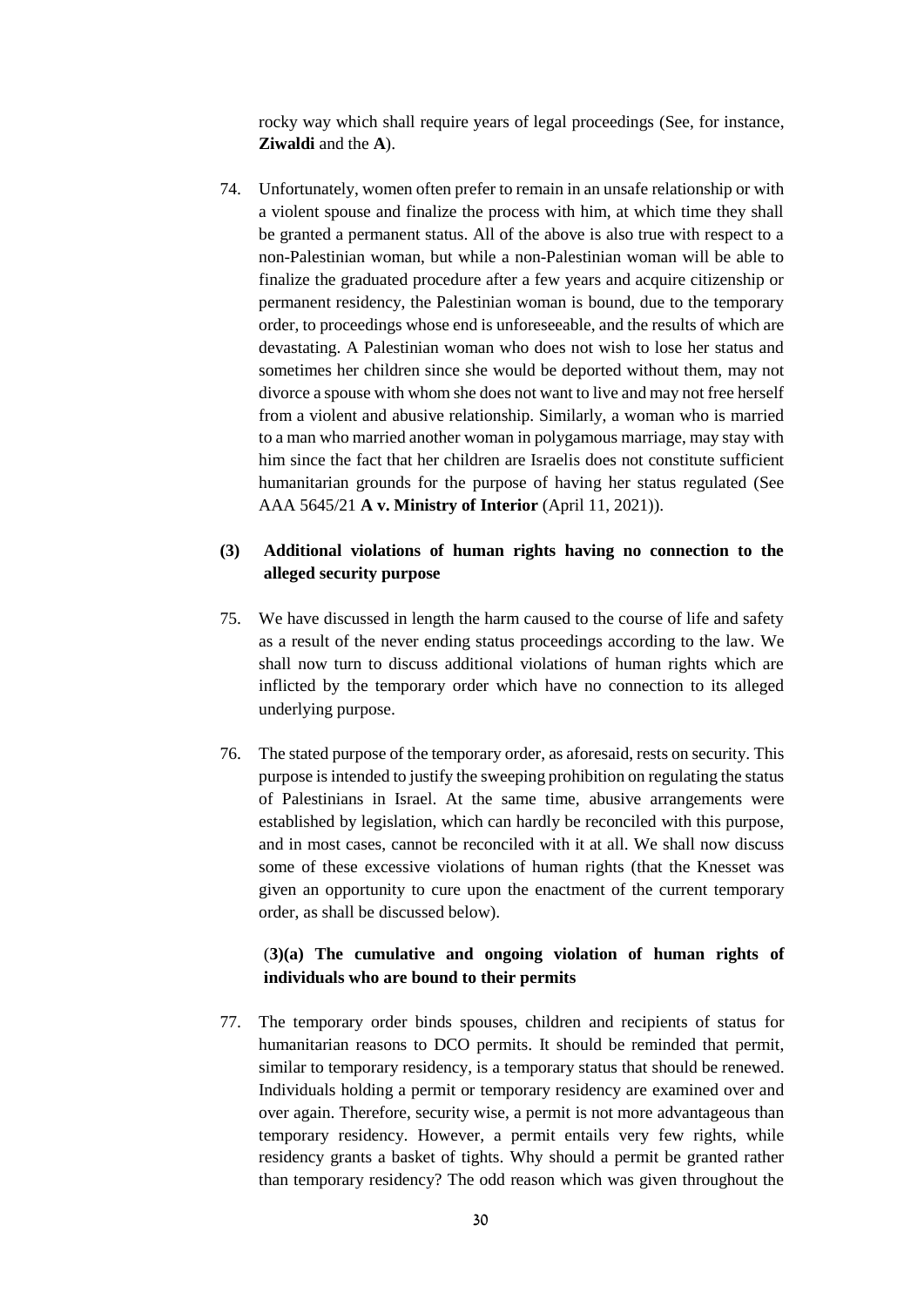years was that permit holders are checked more extensively in the crossings. This – and nothing more – is the security reason for denying the basket of rights embedded in residency. We shall obviously discuss it later on. We shall now discuss some of the consequences of being bound to a permit.

- 78. While the issuing process of a temporary residency visa (temporary residency) begins and ends with the receipt of documentation at the bureau of the Ministry of Interior, the permit renewal procedure is burdensome and requires dealing not only with the bureaucracy of the Ministry of Interior, but also with that of the DCO. First, an application should be submitted to the bureau of the Ministry of Interior and if the permit application is approved referral is made to the DCO where the permit, and once every few years a magnetic card (a separate procedure involving hassle and additional costs) are issued. One should wait for the permit to be issued by the DCO, a process which often involves repeated inquiries adding to the aggravation and costs. Since two authorities are involved in the issuance of the permit, there is often a time gap between the date of approval by the Ministry of the Interior and the date approval by the DCO. Applicants are sent back and forth to distant locations (for permit purposes the applicants are "allocated" to the DCOs located in their former place of residence in the territories and they are required to reach them even if today they live in Israel far from the DCOs). They miss work days and routinely need the help of lawyers also in connection with the permit issuance process. Due to the time gap between the approval date and the actual issuance date of the permit, applicants often remain without valid permits and therefore lose their rights – to stay legally, to work, to receive health services and more. In contrast, individuals who are entitled to residency, receive their visas in the form of identity cards from the Ministry of Interior when their applications are approved.
- 79. Hence, residency is reflected in an identification card including an annex listing the children, while a permit is a printed piece of paper referring only to its holder. Due to this documentation format, parents holding permits do not have an identifying document listing their resident or citizen children creating a link between them. In addition, a parent holding a permit cannot receive allowances from the National Insurance Institute for their resident child even if the child is entitled to receive them, since a non-resident guardian is not entitled to receive them. Accordingly, for instance, battered women, who have left their home, or widows holding permits, cannot receive child allowances for their children. Furthermore: the Assistance Law for Families Headed by an Independent Parent, 5752-1992 also applies to a parent who is an Israeli resident and a parent holding a permit does not fall within said definition.
- 80. Individuals holding permits are not entitled to social rights. The general provisions of section  $2A(b)(2)$  of the National Insurance Law – which were enacted prior to the temporary order and have no connection thereto – provide that a Palestinian holding a stay permit shall not be regarded as a resident for national insurance purposes, and therefore, is not entitled to social benefits.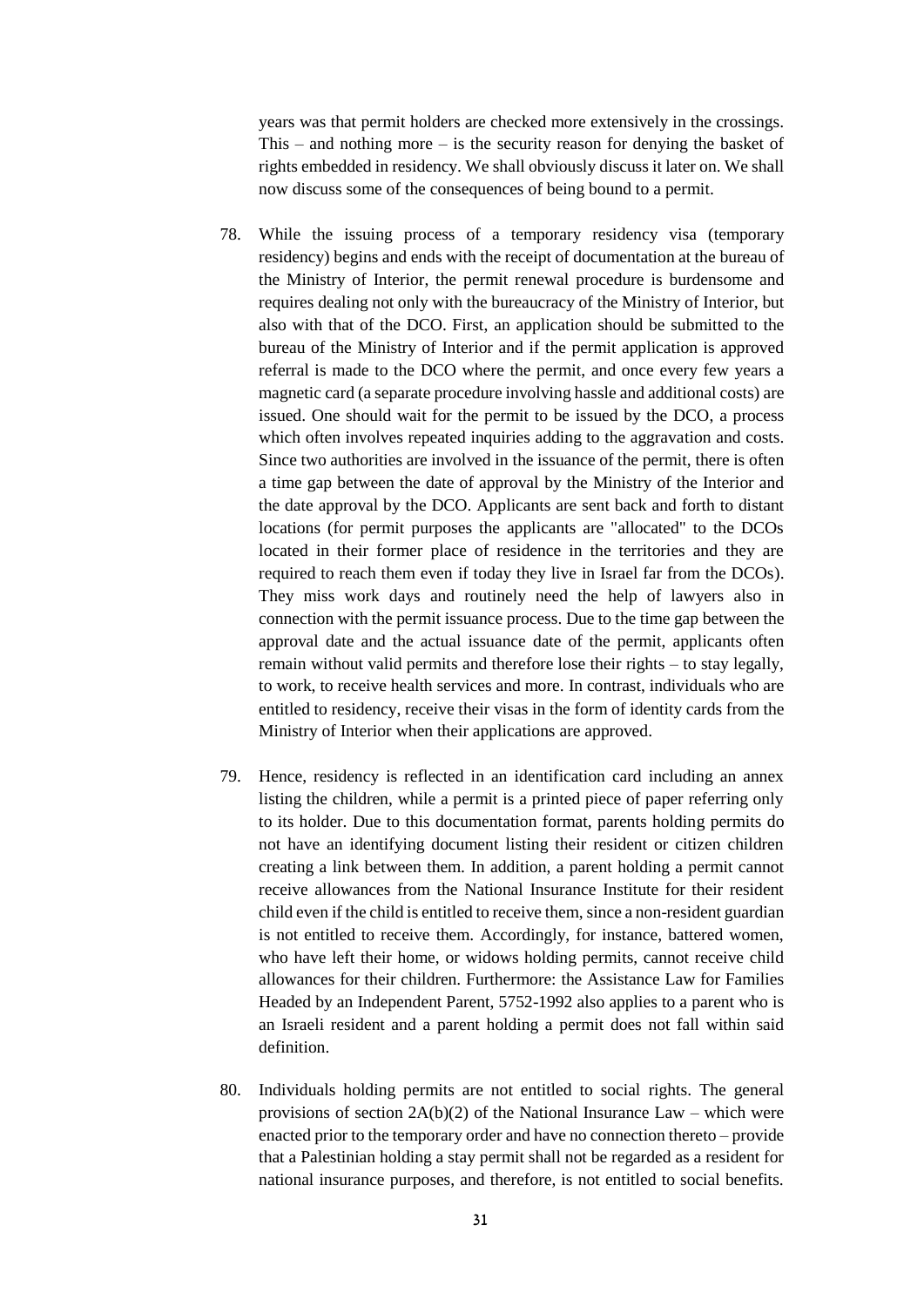Accordingly, Palestinian family members are denied unemployment insurance; Israelis having Palestinian spouses who are not "residents" are denied full guaranteed minimum income benefits and 7.5% are deducted from their allowance only because their spouses are "non-resident" Palestinians (although the full income of the Palestinian spouse is added to the income of the Israeli spouse for the purpose of determining the family's eligibility for guaranteed minimum income benefits); disability insurance is denied (including payments to dependents who are not "residents"), mobility allowance is denied; nursing allowance is denied; old age allowance is denied; survivors insurance to Israeli family members of Palestinians is denied; orphan allowance due to violence in the family is denied; child allowance paid directly to a parent who is not a "resident" is denied and more.

- 81. Together with the denial of the social rights the right to national health insurance which is granted to residents according to the National Health Insurance Law is also denied. This right is granted only to persons having at least a temporary residency status. According to section 3(a) of the National Health Insurance Law, all residents are entitled to health services. A "resident" according to section 1 of the National Health Insurance Law is any person who is a resident according to the National Insurance Law.
- 82. Following a petition which demanded that the National Health Insurance Law and the National Insurance Law be applied to permit holders staying in Israel (HCJ 2649/09 **Association for Civil Rights in Israel v. Minister of Health**), the state appointed a special inter-ministerial committee headed by Dr. Tuvia Horev, the then Deputy Director General for Health Economics and Insurance at the Ministry of Health, to look into the matter. The discussions were conducted slowly, and on May 29, 2011, the committee unanimously recommended to the Ministers to adopt a special arrangement with respect to the National Health Insurance Law, and by a majority opinion recommended not to apply the same arrangement to the National Insurance Law. With respect to the recommendation not to apply the arrangement to the National Insurance Law the majority of the members of the committee were of the opinion (as was briefly described in the response which was submitted in said proceeding on April 4, 2012), that there was no need for expansion "beyond the existing solution" and that the "solution currently given by primary legislation in the field of social security is broad and takes into consideration in a satisfactory and exhaustive manner the additional considerations which should be taken into account, beyond the residency criterion, and no additional coverages should be added…".

A copy of the report of the inter-ministerial team dated May 29, 2011 is attached and marked **P/24**.

83. Two members of the committee, Ms. Avital Sternberg and Mr. Shai Somech from the Advisory and Legislation Department at the Ministry of Justice, in a minority opinion, recommended to also include an arrangement according to the National Insurance Law. In their letter to the Ministers dated May 31, 201, they noted, *inter alia*, as follows: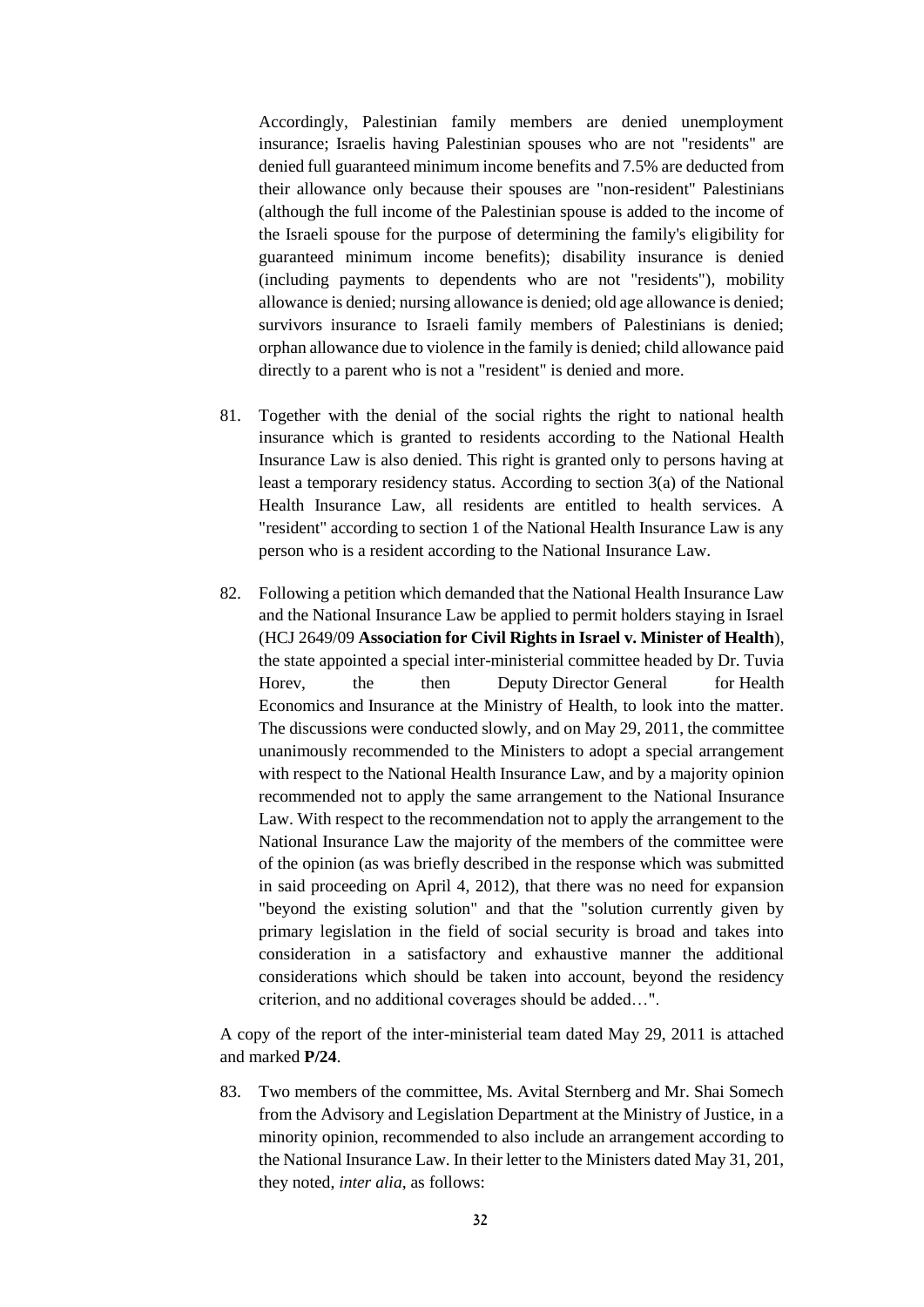"We must not forget that the social rights at hand are intended to secure the proper existence of Israel's citizens and residents. The family members to whom the temporary order applies stay in Israel legally (by virtue of a DCO permit issued by IDF authorities in Judea and Samaria), are the closest family members of Israeli citizens and residents, who settled in Israel as part of an Israeli family unit and proved a strong, stable and continuing connection to Israel. […] Therefore we are of the opinion that these family members should also be entitled, over time, to the proper existence provided by the state of Israel to its citizens and residents. […] We are of the opinion that it is inappropriate that the family members to whom the temporary order applies, and consequently, the entire family unit, shall have limited social rights. This state of affairs may lead to a situation whereby at a time of crisis in which Israeli families having a family member holding a DCO permit shall require the safety net provided by society, they will have less resources to deal with the financial difficulty than those available to other Israeli families. If social rights are not afforded to these family members, financially weak families may be created over time, creating gaps in all areas of life relative to Israeli society as a whole."

A copy of the minority opinion of Ms. Sternberg and Mr. Somech dated May 31, 2011 is attached and marked **P/25**.

- 84. A long period of time passed before the government adopted the recommendations of the inter-ministerial committee and before the National Health Insurance (Health Fund Registration, Rights and Obligations of Individuals holding a stay permit according to the Citizenship and Entry into Israel Law (Temporary Order), 5763-2003) Regulations, 5776-2016, were promulgated. Following the decision to anchor the health insurance arrangement in regulations the court decided on November 4, 2015, to delete the petition, without prejudice to petitioner's rights concerning the issue of social rights.
- 85. The regulations applied to Palestinian family members a health insurance arrangement, but, in fact, this arrangement is costly and more complex than the arrangement available to family members who are not subordinated to the temporary order. The insurance fee does not derive from the salary and does not depend on the earning ability, similar to the national health insurance arrangement. For illustration purpose, an Israeli citizen or resident earning minimum wages having a non-Palestinian spouse undergoing the graduated procedure and is insured by the national health insurance, shall pay approx. NIS 200 per month. Their children shall also be covered at no additional cost. The arrangement which applies to permit holders according to the temporary order imposes a fixed monthly fee on all Palestinian family members: NIS 1,710 for a long registration period, and thereafter a monthly fee in the sum of NIS 285 per month. The same amount should also be paid for each child,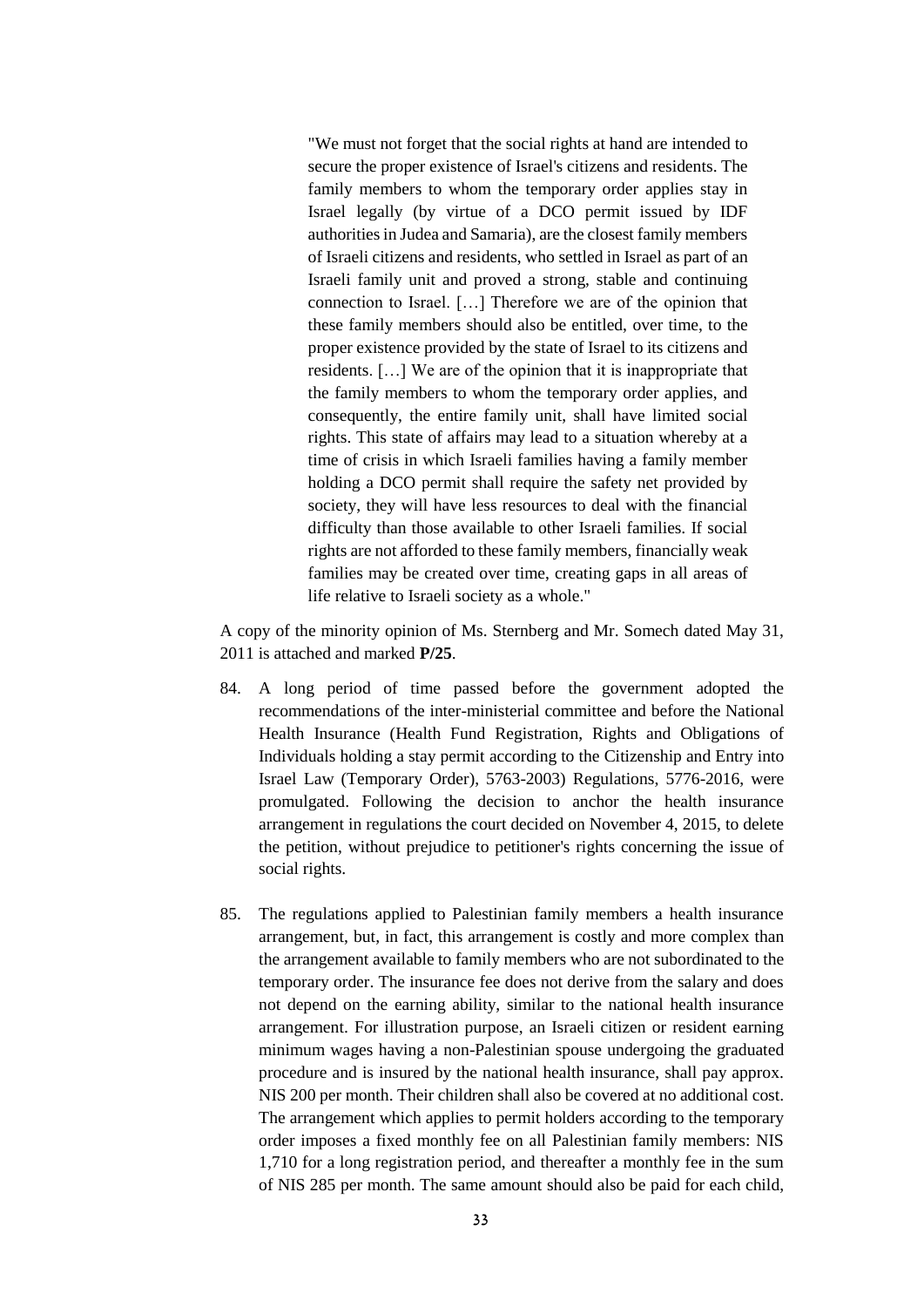although children who are citizens and residents are not required to make any payment for national health insurance. Non-payment revokes the entitlement to health insurance for long periods, during which the insured accumulate debts without having any access to health services. Consequently, as it emerges from the answers of the Ministry of Health in the legal proceedings which were conducted in that matter, about fifty percent of those who are entitled to insurance as aforesaid are not insured at all (HCJ 7470/16 **Shweiki v. Minister of Health** and HCJ 4391/17 **Jawawdeh v. Minister of Health**. Following the petition, criteria were established for certain discounts like a monthly fee in the sum of NIS 140 for individuals whose Israeli spouses receive guaranteed minimum income allowance, but many still accumulate debts without any ability to enjoy health service).

86. To date, the issue pertaining to the application of the social rights has not yet been solved. It became evident that during an economic crisis, like during the corona crisis, permit holders are particularly vulnerable and susceptible to distress and economic deterioration. While their co-workers working shoulder to shoulder with them in the same professions, enjoyed assistance when they were put on unpaid leave, they were left without any solution, although they had been working in Israel for many years.

Copies of four affidavits of spouses and fathers to children staying by virtue of renewable permits, attesting to what happened to them during the corona crisis, are attached and marked **P/26**.

- 87. Another petition which was subsequently filed was deleted after the court was of the opinion that additional exhaustion of remedies was required (although the petitioners approached the National Insurance Institute and were denied by it twice (while reserving petitioners' right to petition again (HCJ 3818/20 **Rabi'a v. Minister of Labor, Welfare and social services** (September 6, 2020). Additional exhaustion of remedies letters which were sent after the submission of the petition – were never answered.
- 88. Additional harms should be noted. Permit holders are not eligible for assistance from the welfare authorities, and only exceptional cases will be examined, for instance, cases involving minors at risk or women who are victims of violence. Similarly, permit holders are not entitled to public housing and rent assistance, other than in exceptional cases depending on Israeli family members or when the applicant is a woman victim of violence. Permit holders are not entitled to the assistance of the employment service and to vocational training, nor are they entitled to tuition subsidy in public institutions for higher education.
- 89. Residents are allowed to work in any job, without limitation and without costs. The same does not apply to permit holders. Another legal proceeding was required to obtain the authorities' undertaking that permit holders by virtue of the temporary order shall be entitled to work in Israel (HCJ 6615/11 **Salhab v. Minister of Interior**) and another proceeding to prevent the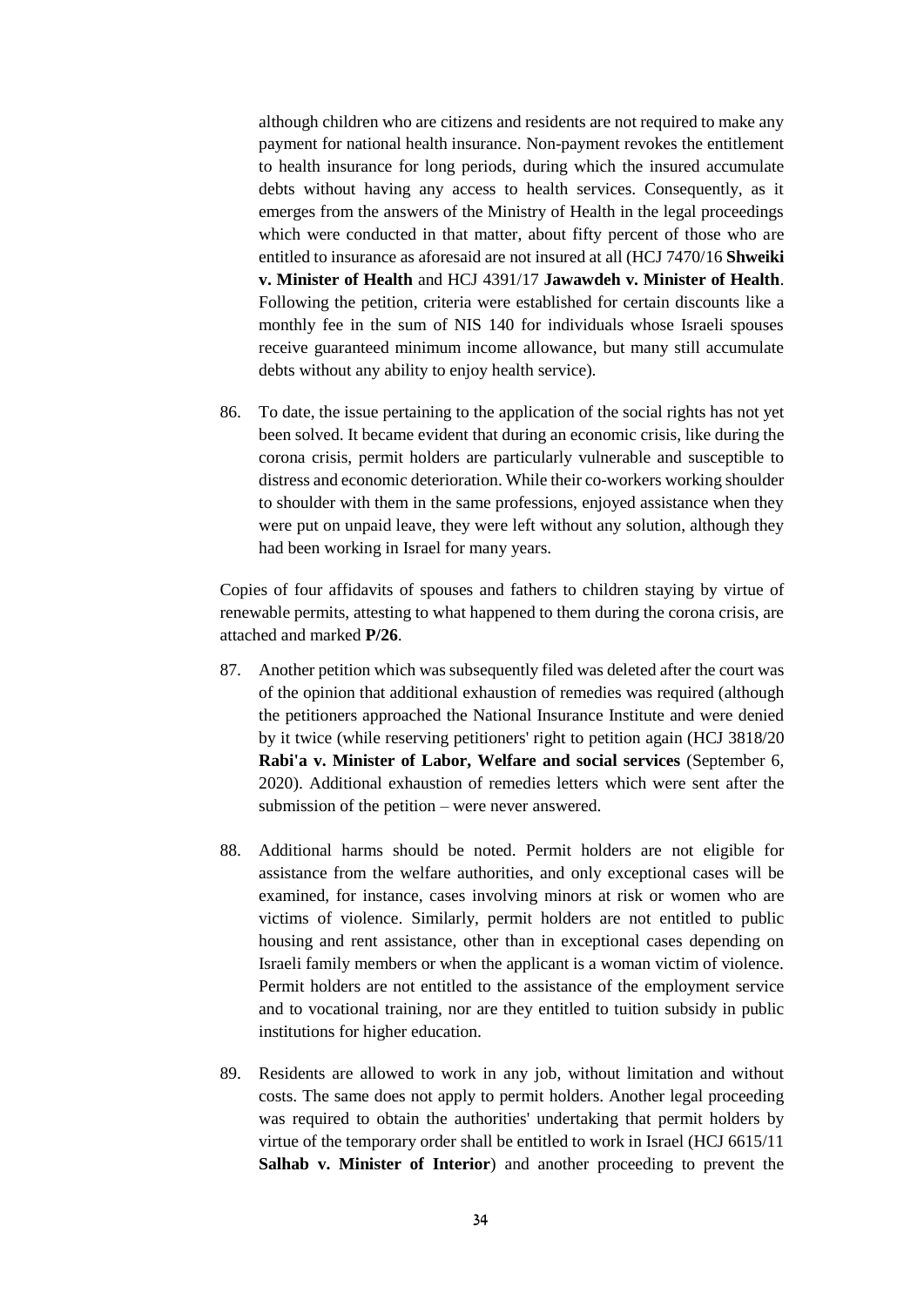imposition of foreign workers levy on their employment (HCJ 1189/18 **Taba'uni v. Service for Employers and Foreign Workers, Population and immigration Authority**). And yet, employment in Israel for employees holding only permits is difficult, and they obviously find themselves in the low end of the labor market, performing low-wage hard labor jobs. Furthermore, unlike a resident, it is difficult for a permit holder to operate as a self-employed due to the need to be recognized as an "authorized dealer" or as an "exempt dealer" and the difficulty to obtain said recognition. Professional work permits may not be granted. For instance, according to section 4(a)(4) of the Physicians Ordinance [New Version], 5737-1976 and section 5(a)(3) of the Pharmacists Ordinance [New Version], 5741-1981, professional licenses are granted only to citizens or permanent residents. A license according to section 42 of the Bar Association Law, 5721-1961 is granted only to an "Israeli resident" (in the past it was argued before the Israel Bar Association that this section should be interpreted according to the reality of life, and not according to the status given by the authorities).

- 90. Permit holders are not entitled to legal aid from the Ministry of Justice in the civil matters in which assistance is granted, even if they meet the legal aid's economic eligibility test. Moreover – they and their family members are not entitled to assistance in status matters. We shall explain: a citizen having a spouse from any country in the world, who meets the economic eligibility test, will receive legal aid for the purpose of regulating the status of their spouse according to Regulation 5(7) of the Legal Aid Regulations, 5754- 1994, which also includes the Citizenship Law. When the temporary order was enacted the legal aid decided that it was a different law to which the Regulation did not apply, and therefore the legal aid does not handle status applications of Palestinian spouses. The applications sent by the Association for Civil Rights to the Ministry of Justice in an attempt to arrange the matter – were not answered.
- 91. It is very difficult for permit holders and temporary residents to adopt children in Israel, even if they have been actually residing in Israel for many years with spouses who are citizens or residents. In international adoption – they cannot take part.
- 92. Family unification permit holders are not entitled to drive in Israel, without a permit (see Regulation 578B of the Traffic Regulations, 5721-1961). In June 2021the "Procedure for issuing a driving license in an Israeli vehicle to Palestinians residents of Judea and Samaria" of the Coordinator of Government Activities in the Territories (hereinafter: **COGAT**) was amended. It provides that an application for a driving permit shall be examined after the elapse of three years from the date on which a DCO permit was issued, The DCO permit holder should present, *inter alia,* a vehicle license and insurance, namely – to own a vehicle or receive permission to use a specific vehicle. The arrangement does not enable professional driving – like driving a truck, a bus or a taxi. It is a bureaucratic procedure involving several bodies and the applicant must only hope that the DCO permit does not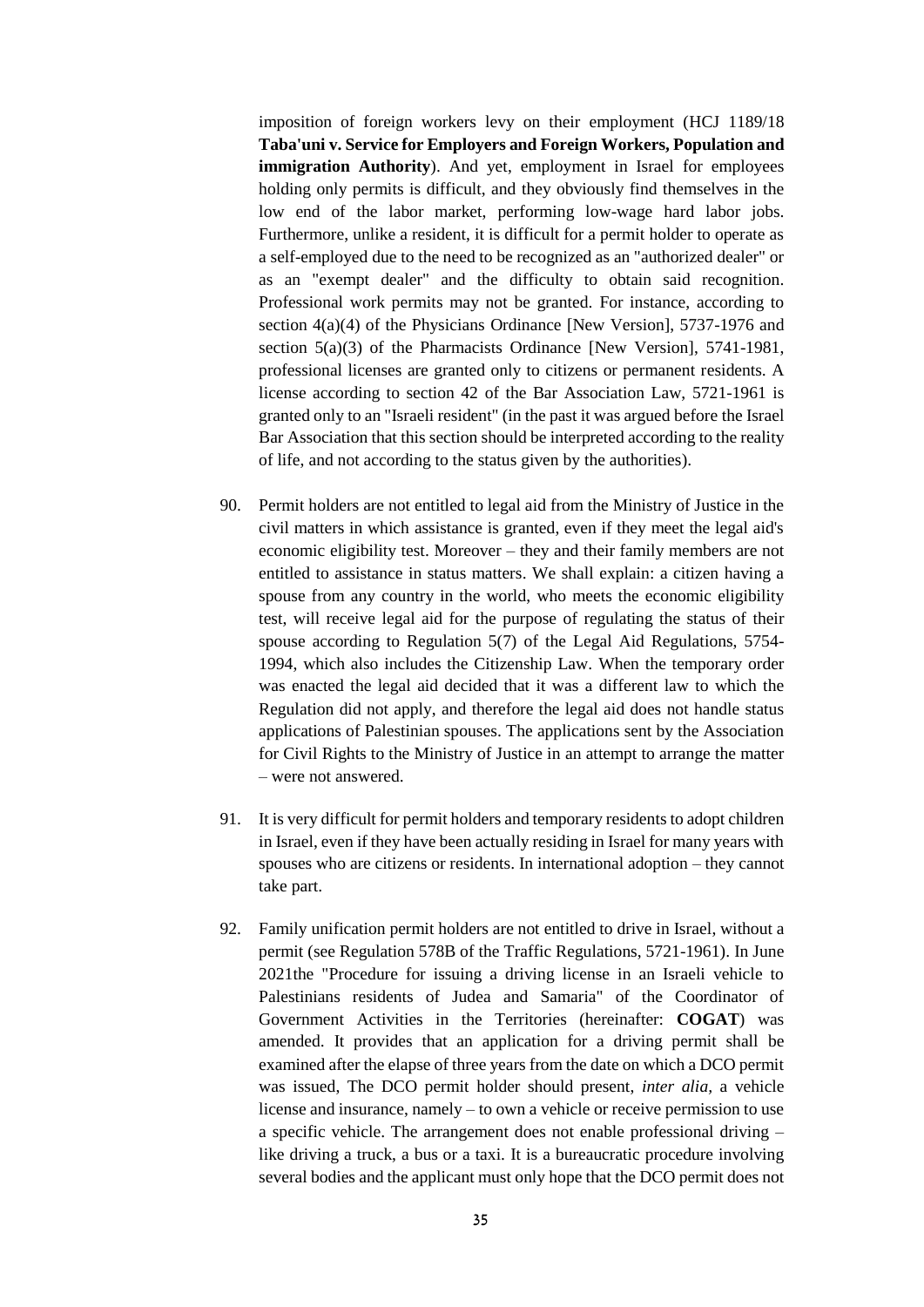expire and will have to be renewed at the Ministry of Interior and at the DCO while the driving permit application is still pending.

- 93. Following a petition, Palestinian family members living in Israel for many years as temporary residents were allowed to exit and enter Israel through the Ben Gurion Airport, subject to an application and coordination months in advance. This arrangement does not apply to permit holders (HCJ 4427/16 **Badran v. COGAT – Ministry of Defense** (November 21, 2019)). In addition, family members undergoing family unification are not allowed to exit Israel from the Taba crossing. This means, that as a general rule, families wishing to travel together from Israel encounter many difficulties.
- 94. In conclusion, persons to whom the previous temporary order applied, even if their center of life is in Israel and even if they have been living lawfully in Israel for many years with their family members, are not entitled to the rights afforded to residents. These are spouses and parents to children, as well as children over 14 years of age who according to the temporary order could have only received a permit and persons who received permits for humanitarian reasons. They remained devoid of any rights or were given limited rights inferior to those afforded to residents, bound to exhausting bureaucratic procedures, allegedly for a security purpose intended to encumber their passage in the crossings. The rights to family life, equality, dignity, dignified existence and freedom of occupation have all been crushed.

#### **(3)(b) Discrimination against same sex spouses**

95. Section 3 of the previous temporary order provided that a stay permit in Israel may be given to a (male) Palestinian over the age 35 "to prevent his separation from his (female) spouse lawfully staying in Israel" and to a (female) Palestinian over the age of 25 "to prevent her separation from her (male) spouse lawfully staying in Israel". According to the interpretation of the Ministry of Interior, this section does not apply to spouses of the same sex who were told to apply for status for humanitarian reasons, according to section 3A1 of the previous temporary order. However, they cannot use this track since according to the provisions of section 3A1(e) "The fact that the family member of the permit or visa applicant, staying lawfully in Israel, is their spouse, or that the spouses have joint children, shall not constitute, in and of itself, a special humanitarian reason." Therefore, spousal relationship in and of itself does not suffice to acquire status. Consequently, the previous temporary order denied same sex spouses the opportunity to receive permit, without any security justification.

# **(3)(c) Inability to regulate status for humanitarian reasons without a "sponsor"**

96. According to section 3A1(a) of the previous temporary order a condition for receiving a permit or temporary residency for humanitarian reasons is that "the [applicant's] family member is lawfully staying in Israel." Namely, the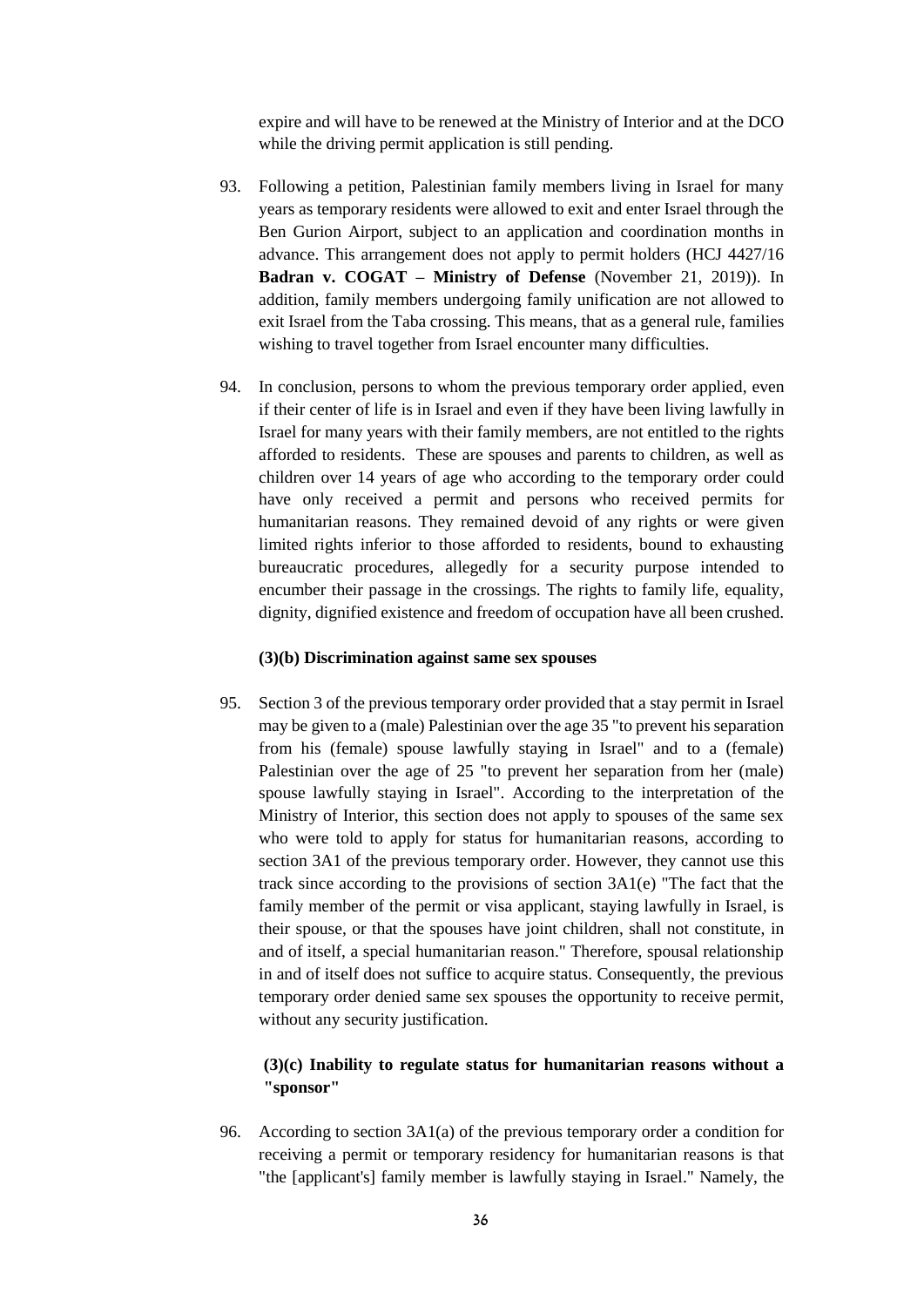applicant should have a "sponsor" in Israel, without whom status may not be obtained. Non-Palestinians applying for status for humanitarian reasons are not required to have a "sponsor" (see, for instance, AAA 2357/14 **Asbrook v. Ministry of Interior** (March 19, 2015)). Accordingly, for instance, persons who grew up and came of age in Israel without a family and have humanitarian circumstances, or childless battered women - can regulate their status if they are not Palestinians. If they are Palestinians – they cannot do it, even if they do not pose any security threat, and they themselves are at risk in the absence of status.

97. This is also the situation of those who fled to Israel from the territories due to persecution based on gender identity or sexual orientation. In extreme situations they can get, at the most, limited permits from the welfare coordinator at the DCO to acquire time to leave Israel, the above without a work permit, without social rights and without health insurance (See HCJ 7126/19 **Physicians for Human Rights - Israel v. State of Israel**) (partial judgment dated July 26, 2021 and decision dated February 9, 2022). In the absence of a "sponsor" they cannot apply to the Committee for Humanitarian Affairs, no matter how difficult their life circumstances may be, and even when there is a pertinent justification for acquiring status in Israel.

# **(3)(d) A "resident of the area" is defined as a person who is registered in the Population Registry of the Palestinian Authority**

- 98. Section 1 of the previous temporary order defined a Palestinian to whom the law applied as a person who is registered in the population registry of the Palestinian Authority, and anyone residing in the territories (excluding Israelis). The temporary order, in as much as its purpose rested on security, could have been satisfied with the examination of residency and connection to the territories. However, according to the definition anyone who has ever been registered with the Palestinian Authority, even if they have never lived in the territories, was captured by the law, and will not be able to obtain permanent status (see AAA 1621/08 **State of Israel - Ministry of Interior v. Khatib** (January 30, 2011)).
- 99. The authorities argued that the security risk stems from the fact that registration in the Palestinian registry is comparable to "citizenship", which creates affiliation with the Authority, imposes a duty of loyalty and grants the right to vote in the elections (see AAA 5569/05 **Ministry of Interior v. Awisat**, paragraph 6 of the judgment (October 8, 2008)). However, this argument is problematic on two levels: first, a person cannot be deleted from the Palestinian registry even if they have never stayed in the territories and have no way of proving that they do not wish to have said "citizenship" (if any does exist); and second, because residents of East Jerusalem, whose children may be registered in the Palestinian registry, are anyway entitled under the Oslo Accords to participate in the Palestinian Authority's elections, although they are registered in the Israeli Population Registry. Namely, a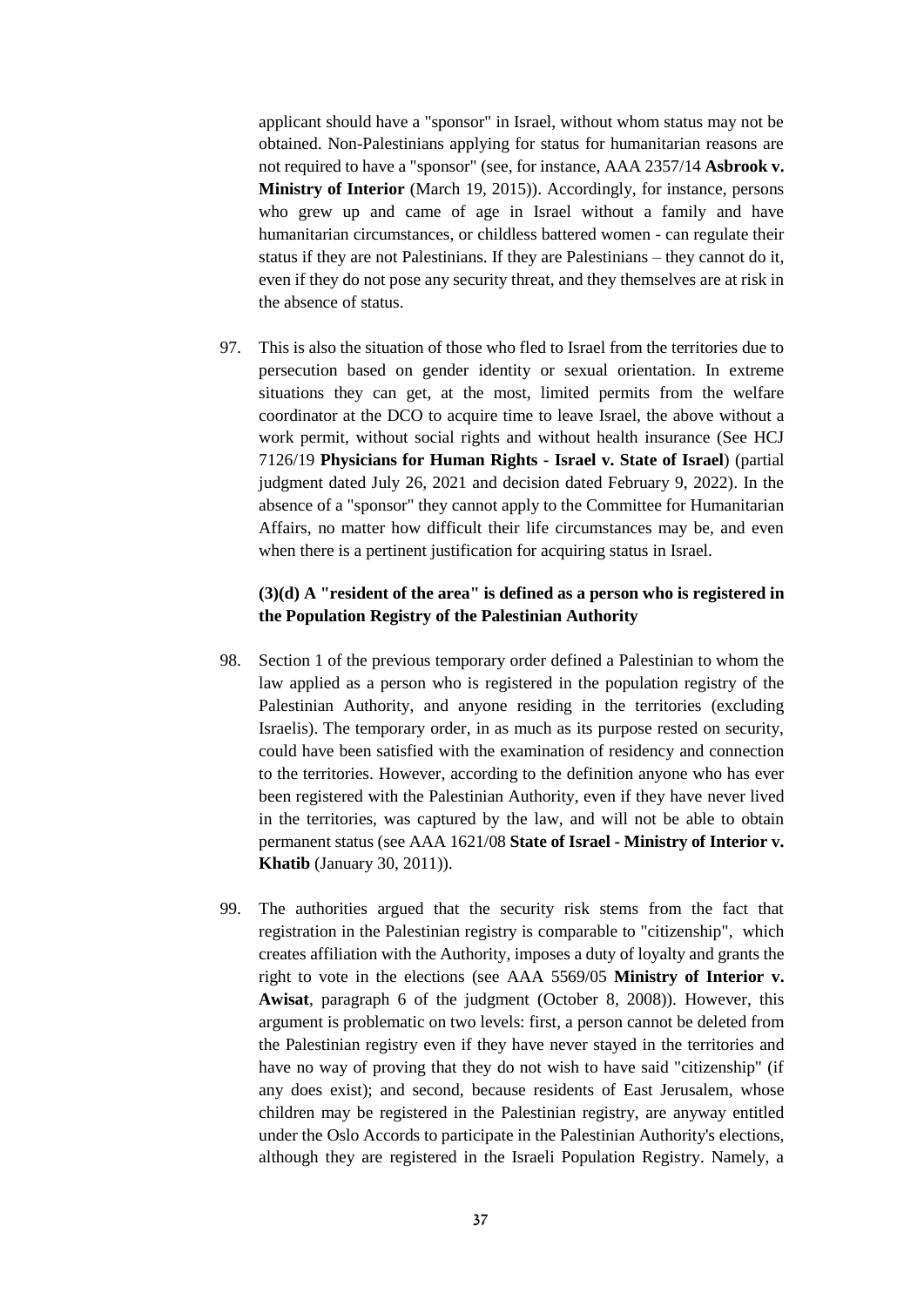permanent resident from East Jerusalem has according to Israeli law, affiliation with the Palestinian Authority and can vote in its elections.

100. Sometimes things become totally absurd. Accordingly, for instance. in AAA 10667/05 **Sarahin v. Minister of Interior** (May 5, 2006), the matter of a woman who was born to Bedouin parents who came to Israel from Sinai after 1967 was discussed. For administrative reasons, the Civil Administration of North Sinai was located in north Sinai, in Rafah, where Ms. Sarahin's father was registered, and therefore she was registered there by her father upon her birth. Since the Civil Administration in north Sinai ceased to exist, and due to the fact that with the establishment of the Palestinian Authority, the population registry of the Gaza Strip was transferred to it, Israel bequeathed the registry of Sinai residents to the Palestinian Authority. Hence, Ms. Sarahin, a resident's spouse and mother of resident children, was "caught" by the temporary order, although she has never set foot in the Gaza Strip.

# **(4) Violations of human rights by the authorities**

101. Before concluding this chapter, which concerns violations of human rights caused by the temporary order, we wish to discuss several additional aspects which, we must emphasize, are not situated on the constitutional level, but rather on the administrative level, and relate to the ways in which the authorities act, and the manner in which the law and the reality which it created enhanced and contributed to additional violations of human rights of Arab citizens and residents whose rights have anyway been violated.

# **(4)(a) Violation of the rights of individuals applying for status for humanitarian reasons**

- 102. First, the manner of operation of the humanitarian committee. The committee's procrastination is unbearable, and its positive decisions are scarce. Applicants sometimes wait years for a decision in their application. The committee operates without a real protocol documenting its deliberations, the names of its members are unknown, and the summary of the hearings is given to the applicants only after repeated requests or if legal action is taken.
- 103. The Honorable Court has already commented in **Galon** on the tight-fisted policy pertaining to the issuance of permits and visas for humanitarian reasons (see, for instance, paragraph 7 of the judgment of Justice (retired) Levy, paragraph 16 of the judgment of Justice Joubran, paragraph 26 of the judgment of Justice Arbel and paragraph 2 of the judgment of President Beinisch). More than a decade has passed and things have not changed.
- 104. According to an answer to a freedom of information request which was received by the Association for Civil Rights in July 2021, the Ministry of Interior does not hold computerized data prior to 2018, does not know how to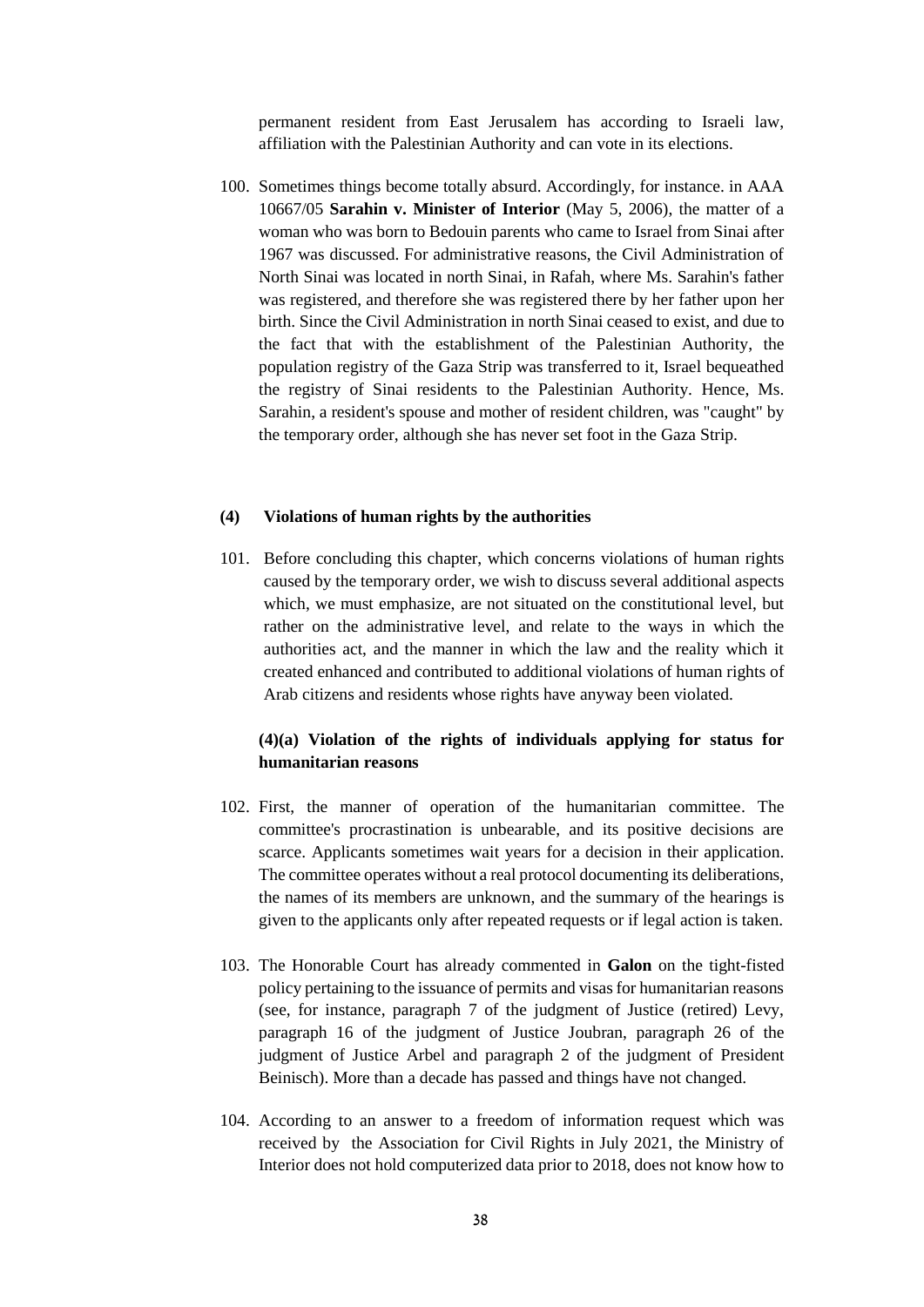segment requests, and there is no timeline for the decision-making process. In 2018, 247 applications were rejected and 58 were approved. In 2019, the committee held 23 meetings in which 155 applications were denied and 14 were approved. In 2020, 27 meetings of the committee were held, in which 69 applications were denied and only 5 were approved. The submission dates of the applications which were denied or approved are not known.

105. It should also be noted that according to the data of the Ministry of Interior from February 2022, which were presented in the legislative process of the new law, in 2019, 291 applications were submitted, of which, until now, 179 were denied and 35 were approved. Namely, 77 applications which were submitted in 2019 have not yet been decided and some are pending for more than two-three years. In 2020, 267 applications were submitted, of which, until now, 107 applications were denied and 24 were approved. Namely, 136 applications which were submitted in 2020 have not yet been decided.

#### **(4)(b) Violation of the rights of individuals who moved to the Territories**

- 106. Citizens and residents who for the lack of any other option move to live with their relatives in the west bank or in the Gaza Strip risk losing their social residency in Israel. If they move to the territories they lose their national insurance rights, their national health insurance rights and their right to receive social aid from the state. Moreover – according to the Ministry of Interior they are not regarded as "residents staying in Israel" according to section 24 of the Population Registration Law, and therefore they lose their right to identification card and according to the Ministry of Interior's procedures a passport will not be issued to them.
- 107. As aforesaid, moving to live in the territories, mainly by residents of East Jerusalem, shall also affect the status of their children. To the extent residents from Jerusalem wish to live with their spouses in the territories, and their children will be born there, the latter will be "caught" in the temporary order – either because they were registered in the Palestinian registry to receive services, or because the mere fact that they have lived in the territories for a short period of time shall entrap them in the definition of "resident of the Area" under the law.
- 108. Moreover, for the purpose of regulating the status of spouses in Israel a center of life in Israel should firstly be proven. It is incumbent upon the Israeli citizens and residents to prove it at least two years prior to the submission of the application. However, if they are forced to move with their spouses to the territories, since they have not yet reached the age allowing the submission of a permit application on their behalf, how can they prove a center of life in Israel? The result is one of three: to either be torn from their spouses and return to live alone in Israel for two years; or remain in the territories and forego the possibility of proving a center of life and the family unification procedure in Israel; or risk joint residence in Israel without a permit to accumulate seniority for the purpose of meeting the criteria which would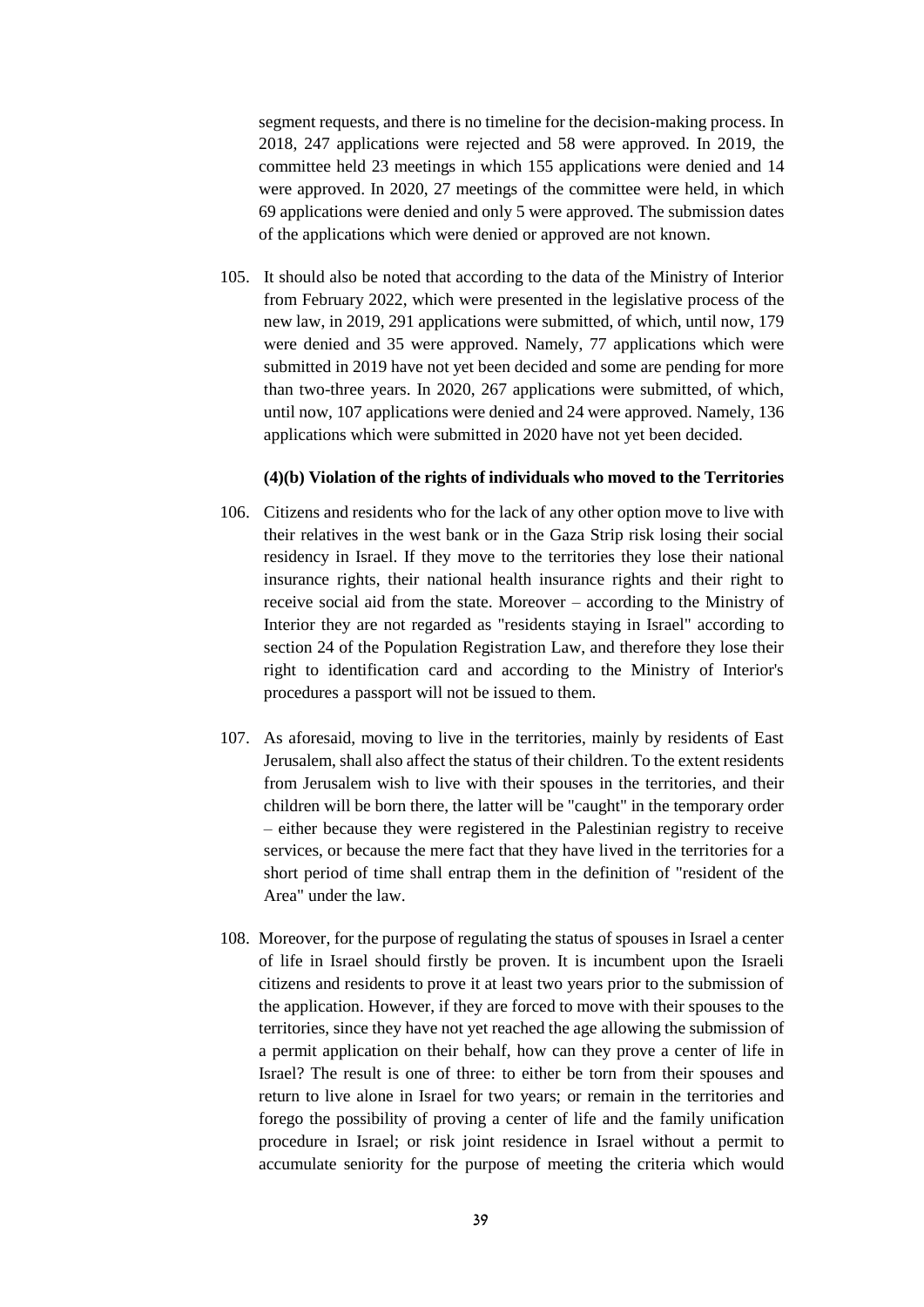enable them to prove center of life (see AAA (Jerusalem) 1140/06 **Za'atara v. Minister of Interior** (November 30, 2007)).

#### **(4)(c) Violation of the rights of individuals living in Israel separately**

- 109. The Population and Immigration Authority denies registration and documentation services to citizens and residents whose family members live in the territories and cannot acquire status in Israel (for instance, spouses who cannot acquire status due to the fact that they have not yet reached the age of 35). Not only are these families divided and their rights are violated, but the authority persecutes them and imposes on them additional difficulties. These citizens and residents are held by the authority to be living in the territories, and therefore the authority takes the liberty to demand, as a condition for providing services (issuance of identification card, birth certificate for a child, registration of a child in the identification card's annex and the like) that more and more evidence substantiating a center of life in Israel be submitted to it. The above, even if there is no indication that they have left Israel. Consequently, these citizens and residents are hassled and many of their rights are violated – beyond their dignity - such as health insurance for unregistered children, the possibility of enrolling them in educational institutions, eligibility for assistance and subsidy and more. Repeated requests to the authority and the Ministry of Justice in a series of such cases were to no avail and even a petition which was filed in that regard led only to a specific solution only, due the authority's undertaking to review its policy (AAA (Central) 35618-01-21 **Abdu v. State of Israel - Population and Immigration Authority** (July 9, 2001)) Notwithstanding the above undertaking, to date no such report has been delivered and the abusive policy stands.
- 110. The National Insurance Institute also holds a similar position, whereby a woman who is married to a resident of the territories who does not live in Israel is assumed to have moved to live with him in the territories. Namely, a citizen or a permanent resident who married a resident of the territories who did not acquire status due to the temporary order and continues living in Israel, the burden is on her to prove that she is still a resident. This policy is explicitly stated in the judgment of the Be'er Sheva Regional Labor Court, which adopted the position of the National Insurance Institute:

"As for the burden of proof - in the case at hand, there is no dispute that the plaintiff holds an Israeli citizenship. Therefore, the burden of proving that the plaintiff is not an Israeli resident rests with the party wishing to refute it, namely, the defendant [the National Insurance Institute]. [...] However, there can be no dispute that marriage, in essence, is an expression of the spouses' desire for cohabitation. Therefore, marriage creates the presumption of cohabitation and the burden to refute said presumption rests with the party contesting it." (LabC (Be'er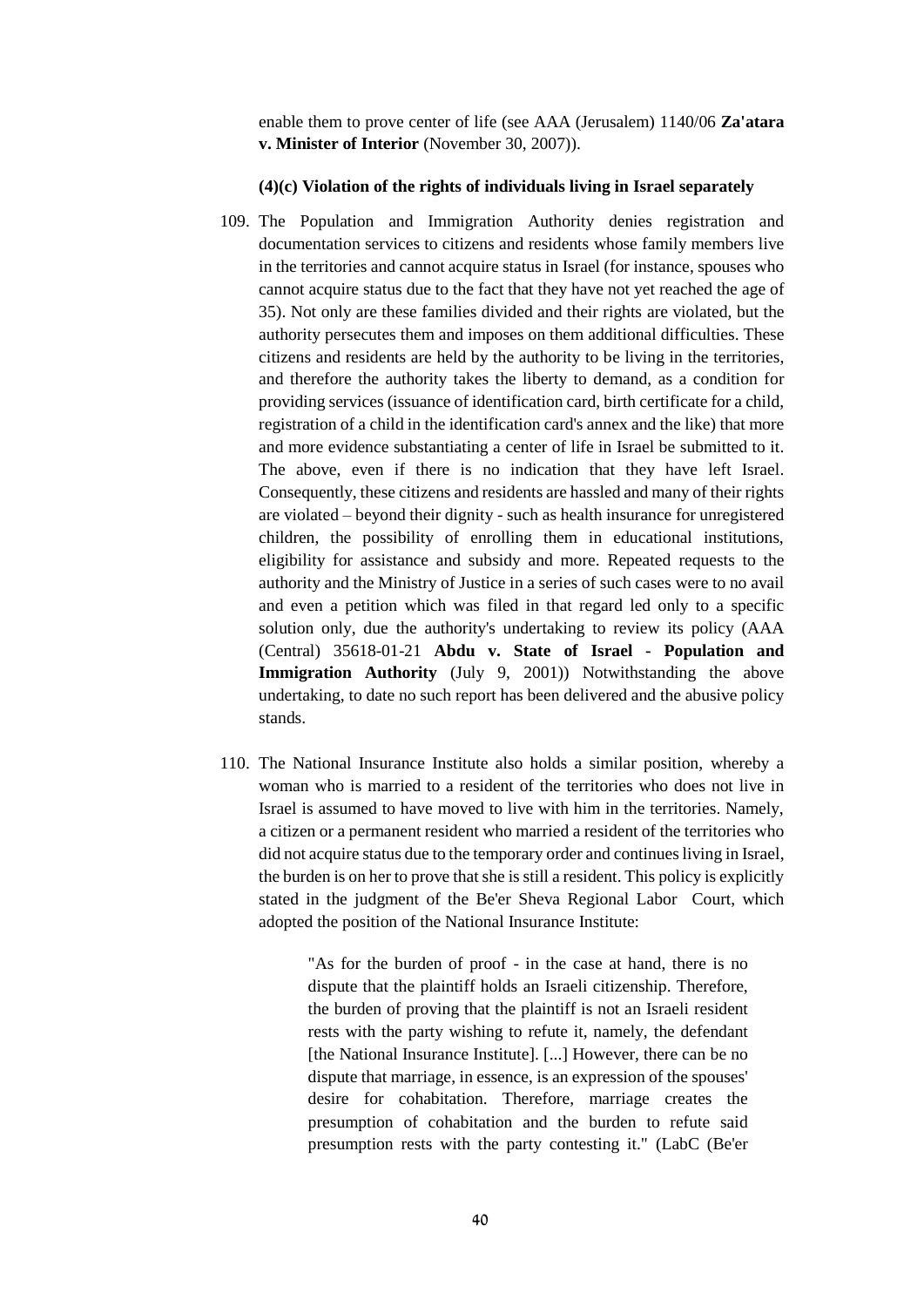Sheva) **'Atiwi - National Insurance Institute**, paragraph 11 of the judgment (May 6, 2020)).

# **D. Palestinians in Israel and Israelis in the "Area" – Dramatic changes in the two decades in which the policy has been implemented**

- 111. In the long years that passed the temporary order harmed the lives of thousands of families, and inflicted upon them distress and suffering. It has been extended over and over again by an almost automatic procedure. Only following the **A** petition, the Knesset decided in 2015 that before the decree extending the temporary order is brought for the approval of the plenum, a hearing shall be held by the Joint Committee of the Foreign Affairs and Defense Committee and the Interior and Environmental Protection Committee. This committee convened from time to time between the years 2016 and 2021, heard the reports of the Ministry of Interior and the ISA and even heard representatives of human rights organizations, but had no authority to make any changes in the temporary order, similar to the Knesset plenum which discussed and approved the committee's recommendation to extend the validity of the temporary order time and again.
- 112. At the same time, while the authorities keep justifying the temporary order and the need to extend its validity, dramatic changes have occurred which have never been discussed or considered.

# **(1) Tens of thousands of Palestinian workers**

- 113. The number of Palestinian workers in constantly on the rise. In general, work permits are given to individuals who are 22+ years old and are married, other than in the fields of health and nursing in which permits are also given to individuals who turned 21 including bachelors. Namely, Palestinians who turned 22 can enter Israel on the basis of an individual examination if they are married, on the basis of the security approach that above this age and given the fact that they are married they do not pose a general threat which justifies prohibiting them from entering and staying in Israel, travelling from the territories to Israel and back on a daily basis. Moreover, in the health and nursing sector where they are particularly needed, the age limit is lower and there is no marriage requirement.
- 114. According COGAT's data, as of January 13, 2022, 250,102 permits were issued to permanent Palestinian workers: 74,000 for construction, 8,550 for industry and services, 6,650 for agriculture, 270 for health in Israel, 2,680 for health in East Jerusalem and 1,000 for nursing institutions (sectors in which workers over the age of 21 who are not married may be employed), 2,000 for hotels in Israel and 300 for hotels in East Jerusalem (where individuals over the age of 25 who are not married can be employed), 2,000 for restaurants,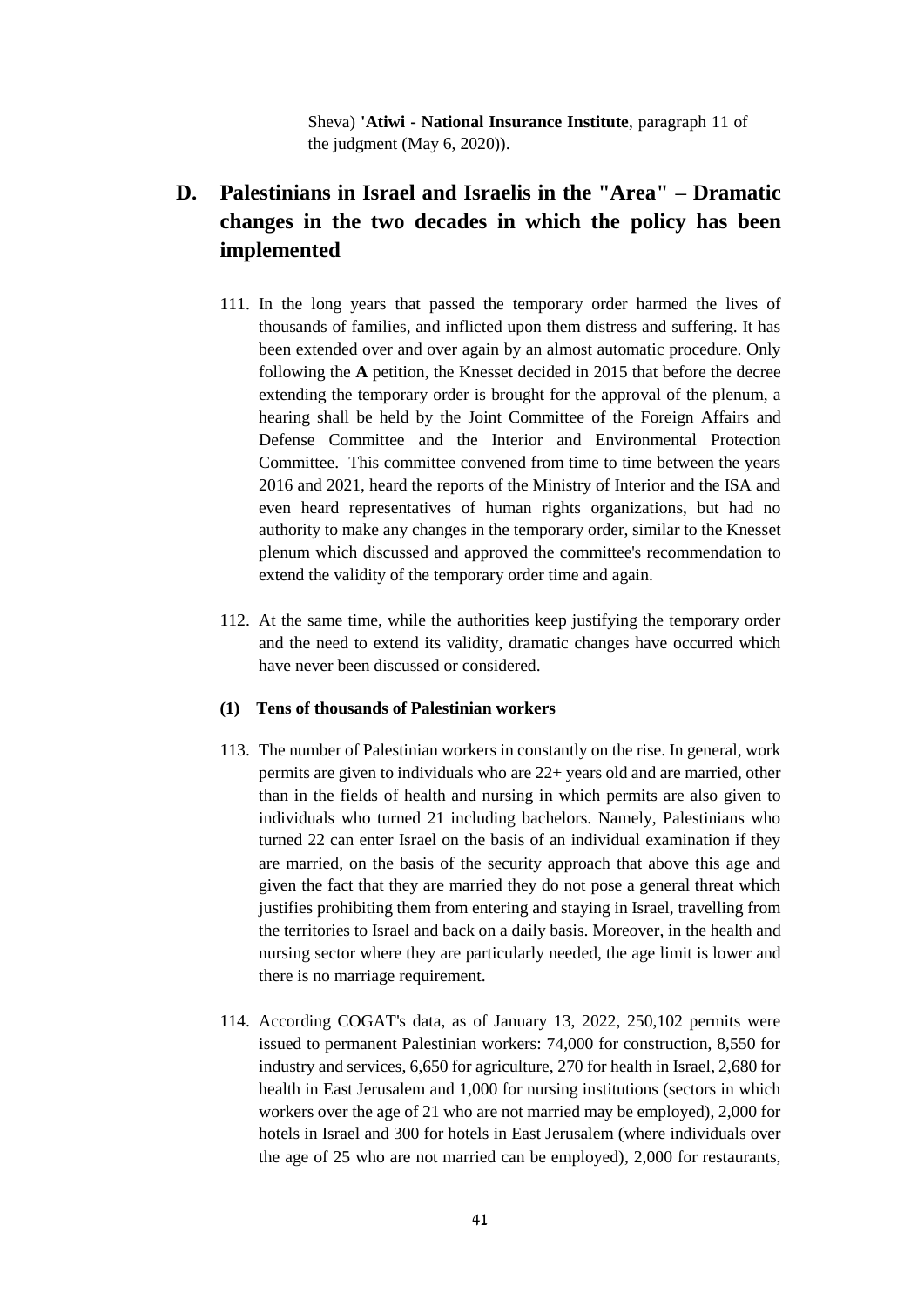200 for high-tech, 25 for journalism, 3,600 for Atarot industrial zone and 875 permits on the basis of past issuances.

Additional 12,500 permits were issued to seasonal agricultural workers.

Copies of the relevant pages from the document "Status of Authorizations for the Entry of Palestinians into Israel" (COGAT, January 13, 2022) is attached and marked **P/28**.

- 115. For comparison purposes, according to "Kav LaOved" data, in 2020 the number of permanent Palestinian workers amounted to about 80 thousand, of whom about 60 thousand in the construction sector, about 5,000 in agriculture, about 4.500 in the industry sector, about 1,200 in health sector and about 300 in other sectors (see Ma'ayan Naizana and Michal Tajer **Snapshot - Development and changes in the employment of Palestinian workers in Israel** (Kav LaOved, 2021)).
- 116. The State of Israel became so "addicted" to Palestinian workers, to the extent that at the beginning of the Corona pandemic, while lockdowns were imposed on the citizens of Israel and its residents and they were ordered to stay in their homes, it continued allowing tens of thousands of Palestinian workers enter Israel, subject to the condition that they separate from their families, stay overnight in Israel and do not return to the territories, to prevent them from being infected by the virus over there before they return to Israel. Following a petition Israel was forced to regulate for the first time in legislation the rights of Palestinian workers staying overnight In Israel (see HCJ 2730/20 **Kav LaOved v. Minister of Health** (Decision dated August 3, 2020) Foreign Workers (The New Corona Virus - Temporary Order - Amendment No. 21) Law, 5780-2020.)
- 117. To summarize this aspect: Palestinian workers, married over the age of 22 (and in the health and nursing industries also bachelors over the age of 21) do not pose any security threat. The Israeli economy heavily relies on them, and perhaps really needs them, to the point that the entry of more and more workers became a necessity. The only risk potentially posed by said tens of thousands of Palestinians which concerned Israel was not a security risk, but rather the risk that they would transmit the coronavirus.

# **(2) Changes in the passage and inspection procedures at the checkpoints and crossings**

118. The inspection method at the checkpoints and crossings has changed, and the argument that permits rather than residency should be granted since permit holders, unlike identification card holders, are examined more thoroughly at the checkpoints and crossings – an argument that has always been nothing but an excuse to deny the rights embedded in residency - has faded. Permits are currently issued digitally via an Application, and generally, in the large crossings between Israel and the territories documents are no longer examined. The passage to Israel became sterile – through carrousels,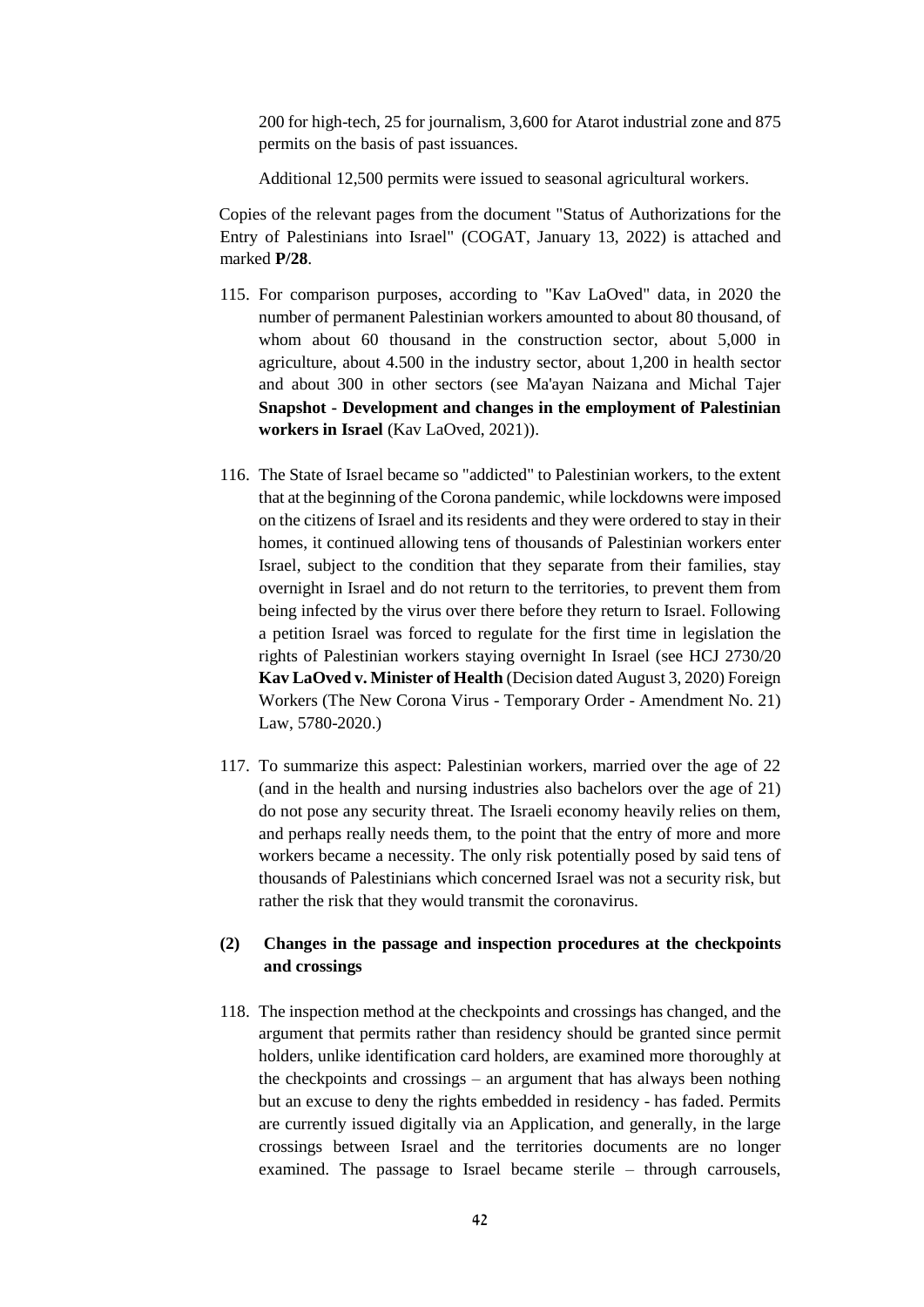scanners, cameras and biometric identification measures. Tens of thousands of Palestinians who enter Israel daily are watched, photographed, documented and scanned without a "human touch". Accordingly, for instance, the situation in checkpoint 300, also known as the "Rachel Checkpoint", between Bethlehem and Jerusalem, has recently been described by the Honorable Court as follows:

"The passage begins on the Palestinian side of the plaza leading to a roofed corridor, at the entrance of which two remotely operated carousels were placed. After entering the two carousels, the Palestinian worker enters three entry sleeves leading to four doors opening up to eight inspection lanes leading in turn to 28 identification points (Speedgates). The Palestinian worker inserts the magnetic card, the entry is approved and within seconds he passes to the Israeli side, also through carousels leading the exit plaza and therefrom to the road leading to Jerusalem". (HCJ 8732/20 Association for Civil Rights in Israel v. Israel Police, paragraph 5 of the judgment, January 3, 2022).

119. Moreover, Palestinian men from the west bank over the age of 55 and Palestinian women over the age of 50 do not need permits and can arrive to the checkpoint, cross it and enter Israel.

## **(3) Hundreds of thousands of Israeli citizens in the "Area"**

120. While the law wishes to distance Palestinian family members from Israel, since they pose a threat to its citizens, the latter have not hesitated to settle near these Palestinians in recent years. According to data provided by the Central Bureau of Statistics, 220,200 Israeli citizens had been living in the territories in 2002, when the policy was initiated. By the end of 2020 their number amounted to 451,700. According to "Yesha Council" their number is higher, and in January 2022 amounted to 491,923. Namely, despite the security threat posed by Palestinians wherever they may be, and while Palestinians are not allowed to move from the territories and live in Israel, and to the extent they are allowed to do so they are granted an inferior and unstable status devoid of rights – the number of Israeli citizens who have settled near said dangerous Palestinians, in very close proximity to them and live in the Area as citizens for all intents and purposes – has more than doubled itself.

# ["Yesha Council" data](file:///C:/Users/adi/Desktop/המוקד/תרגומים/2022/%22Yesha%20Council%22%20data)

#### **(4) In conclusion**

121. Hence, tens of thousands of said Palestinians, who were repeatedly referred to, in connection with the temporary order, by the Respondents in some of the literature which sided with the temporary order and even in case law, as "enemy subjects", enter Israel daily on the basis of specific examinations; once they reach the age of 22 and are married they no longer answer the risk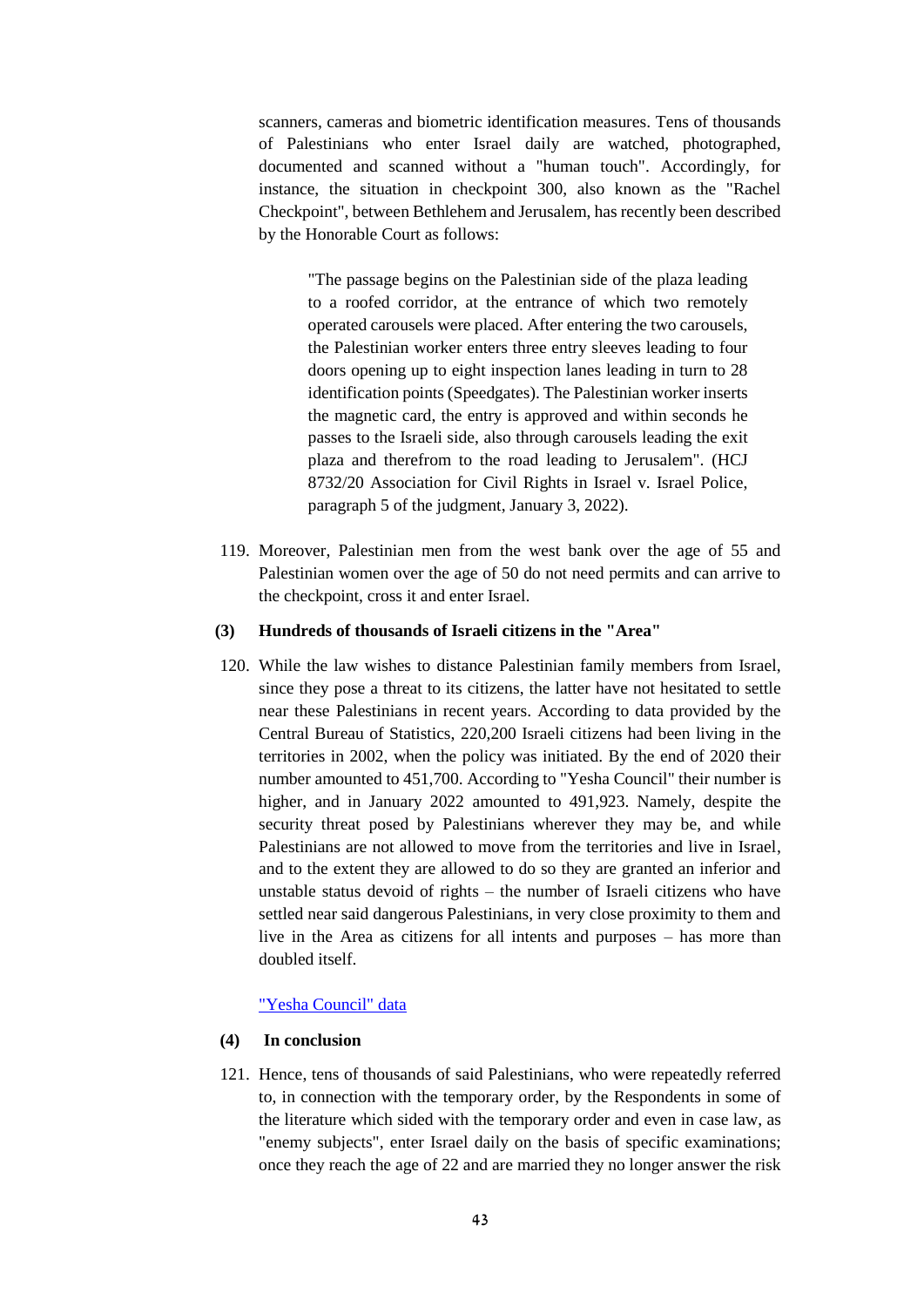profile) (and when necessary, even when they are 21 years old and unmarried); different sectors in the Israeli market depend on them; enormous, sophisticated and costly mechanisms were established and implemented to ensure it; and (men) over the age of 55 and (women) over the age of 50 enter Israel without a permit. Moreover – some half million Israeli citizens settled in the midst of the "Area", the same place from which "enemy subjects" immigrate, and more than half of said Israelis have done it over the last twenty years, after the policy which was anchored in the temporary order, was implemented.

# **E. The expiration of the previous temporary order and the decision to continue acting as if it is valid**

- **(1) The expiration of the previous temporary order and its consequences**
- 122. More than 19 years have elapsed since the initiation, in 2002, of the policy prohibiting, as a general rule, the grant of status to Palestinians and "freezing" the upgrade of stay permits of Palestinians living in Israel. The temporary order was not temporary. It became a permanent painful reality for thousands of families. On the morning of July 6, 2021, the Knesset plenum rejected by a majority of votes the government's request to extend the validity of the previous temporary order. At midnight it expired and after 18 years it ceased to exist, along with the source of the authority to critically violate fundamental human rights.
- 123. Consequently, the ordinary legal provisions regarding the regulation of status in Israel according to the Citizenship Law, the Entry into Israel Law and the regular procedures thereunder were reinstated. There are family members who, as a result of the temporary order were "frozen" in a permit or temporary residency and according to the regular procedures have already been entitled to complete the status procedure and obtain permanent residency or citizenship. Some were "frozen" in a permit and were entitled according to the regular procedures to upgrade their status to temporary residency. Some were granted status for humanitarian reasons and were "frozen" in it, unable to obtain a permanent status. There are spouses and children who were unable to regulate or upgrade their status due to their age according to the previous temporary and upon its expiration could have done it. There are individuals who were unable to regulate their status in Israel for humanitarian reasons due to the legal demand requiring a "sponsor" lawfully staying in Israel as a condition for processing their application and in the absence of said condition could have applied for status, and more. Individuals who were harmed by the temporary order, including the Petitioners at hand, submitted status or status upgrade applications according to the legal situation.
- 124. However, the Respondent instructed to continue acting as if the temporary order was in force.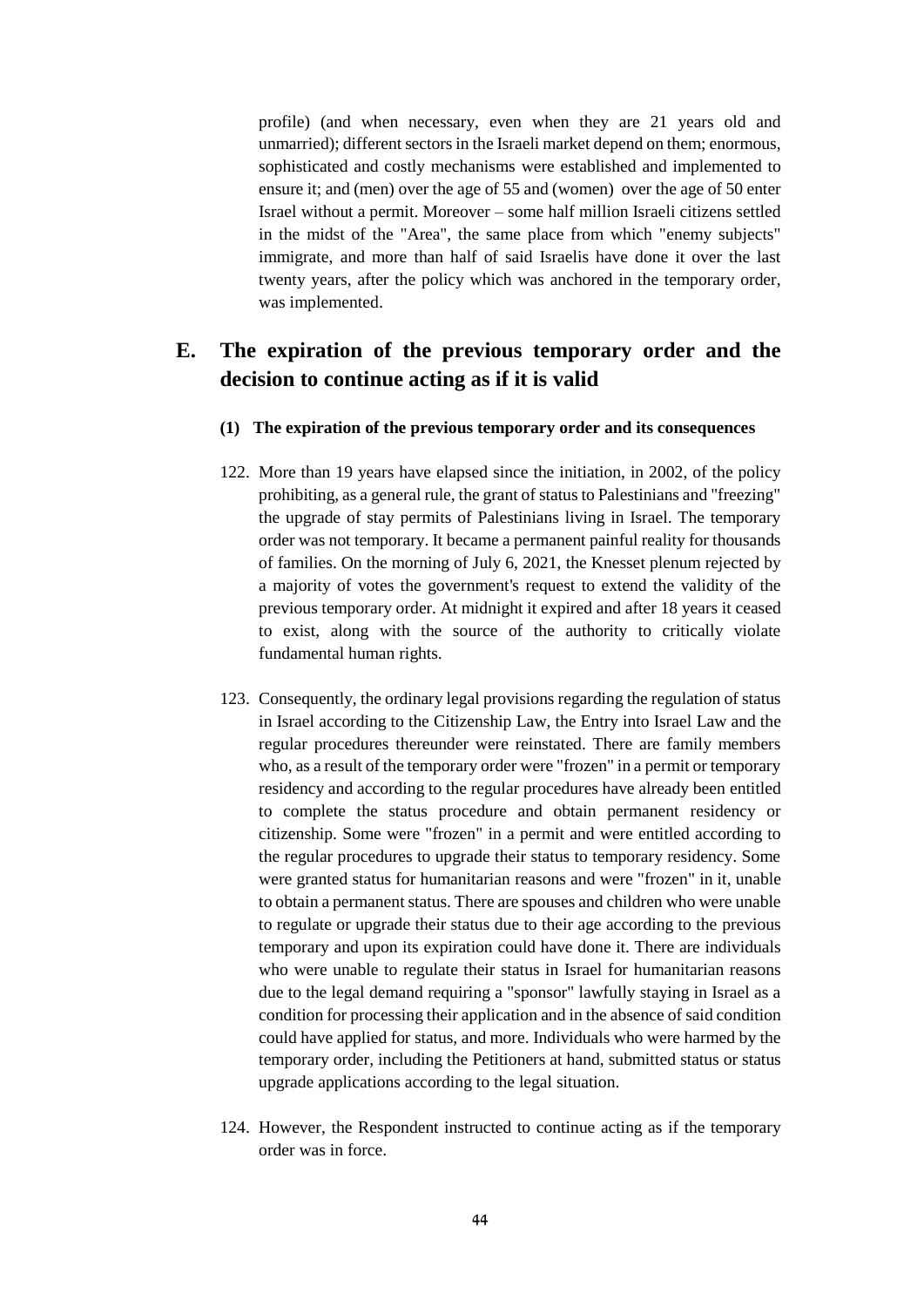A copy of the letter of the Director General of the Population and Immigration Authority dated September 9, 2021 is attached and marked **P/29**.

125. Against this background, as stated in the beginning of the petition, the Petitioners at hand filed a petition with the Court for Administrative Affairs (AP 25402-09-21). The Petitioners in the petition, other than the human rights organizations accompanying them, were harmed by the law and wanted, upon its expiration, to receive what they were entitled to. As aforesaid, said petition was not heard on its merits due to extensions which were granted to the respondents in said proceedings (the Respondent and the Director General of the Population Authority). However, Petitioners' request for an interim order in the framework of the proceedings - ordering the respondents there to apply to the Petitioners and to other Palestinians seeking status the regular laws applicable to status regulation in Israel – was discussed, and an application for leave to appeal which had been filed by them was partially accepted by the Supreme Court in **Khatib,** where it was ruled that the respondents should act within the scope of the existing law, according to procedures to be established by them at their discretion.

# **(2) The procedures which were published after the Khatib judgment**

126. On February 1, 2022, two procedures were published. The first procedure: "Temporary Procedure for granting status to a spouse, resident of the Area, who is married to a citizen or permanent resident of Israel" (hereinafter: the **Spouses Procedure**), and the second procedure: "Procedure regulating the work of the Advisory Inter-ministerial Committee for the purpose of establishing and granting status in Israel to residents of the Area for Special Humanitarian Reasons" (hereinafter: the **Humanitarian Committee Procedure**).

A copy of the Spouses Procedure is attached and marked **P/30**.

A copy of the Humanitarian Committee Procedure is attached and marked **P/31**.

- 127. The validity of the Spouses Procedure was limited until the end of the Knesset's 5782 winter sitting or until the completion of the re-enactment proceedings of the temporary order, whichever is earlier. According to the procedure, spouses, regardless of their age, will be able to submit applications which shall be numbered (but not processed). At the same time, and based on what was defined as an "order of priorities for processing applications" the procedure stated that the only applications which would be examined would be applications for status upgrade from permit to temporary residency submitted by spouses over the age of 50 who have been holding a permit during the last five years in the framework of a family unification proceeding, subject to security check and examinations of center of life, sincerity of the connection and joint household.
- 128. According to the Ministry of Interior's data, the list of potential status upgrades from permit to temporary residency (individuals over the age of 50 holding a permit during the last five years) consists of 1,457 individuals, and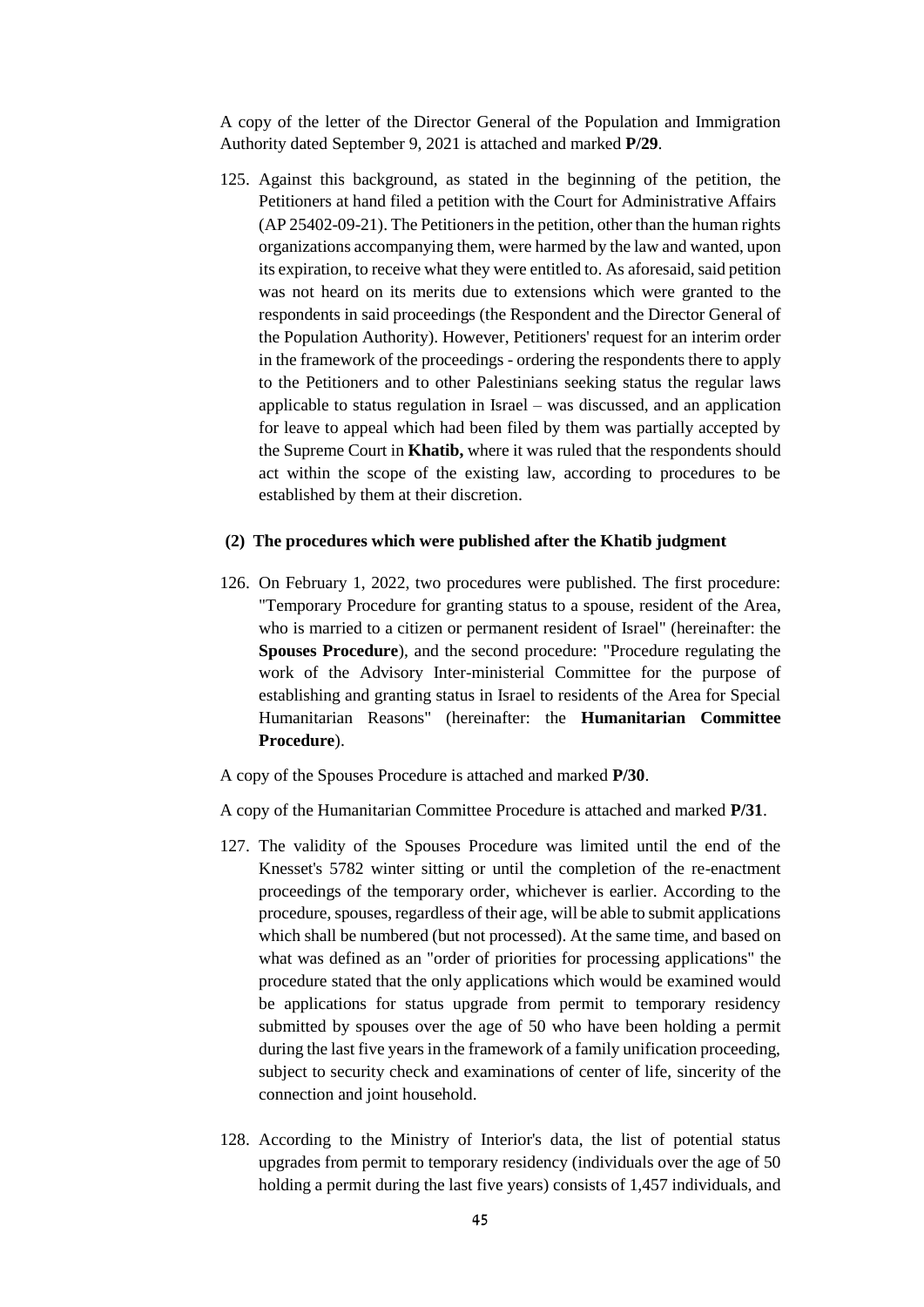between February 1, 2022 and February 23, 2022 the status of some 130 of them has been upgraded.

129. The second procedure, the Humanitarian Committee Procedure, outlined the working procedures of the special committee which was established under the temporary order solely for Palestinians, advising the Minister of Interior on the grant of permits or temporary residency to Palestinians (namely, the decisions are not made by the high-ranking officials at the Population and Immigration Authority, similar to other cases). It was further established in the procedure that a "sponsor" is required for the purpose of submitting an application: "a family member lawfully staying in Israel (family member – spouse, parent or child)."

# **F. The initiative to re-enact the temporary order and the demographic justifications therefor**

- 130. In order to understand the way the new temporary order was enacted, the reason for its expiration should be explained. As stated, in order to extend the validity of the temporary order the government must accept the approval of the plenum in one vote. The coalition composing the 36th government of Israel consists of different parties from different ends of the political spectrum. Its members include, *inter alia*, Meretz and Ra'am, which oppose the law (Meretz and members thereof and members of Ra'am have even petitioned in the past to repeal the temporary order). In July 2021, when the plenum was requested by the government to extend the validity of the temporary order, the coalition was supported by 61 MKs, and the opposition parties decided not to support the government's request and to vote against it. Therefore, those who wanted to extend the validity of the temporary order had to recruit the support of Meretz and Ra'am, or find opposition members to vote in favor of the law.
- 131. Yair Lapid, the Deputy Prime Minister and Foreign Minister, called the rightwing opposition parties to support the government's request. For this purpose he decided to rip the mask off the security excuse, and admit to the demographic purpose of the law. On July 5, 2021, he said in public:

"One should not disregard the essence of the Citizenship Law. It is one of the tools designed to ensure a Jewish majority in the State of Israel. (Michael Hauser Tov, *Haaretz*, July 5, 2022)

A copy of the article dated July 5, 2022 is attached and marked **P/32**.

132. The Prime Minister, Naftali Bennett, and the Respondent, the Minister of Interior, Ayelet Shaked, pledged to Meretz and Ra'am, that in consideration for their support, a status upgrade of some 1,600 permit holders shall be approved – on the basis of a specific examination - in the same number and in the same way that things were done when the **A** petition was filed. The two parties agreed to vote in favor, and the government asked to treat the vote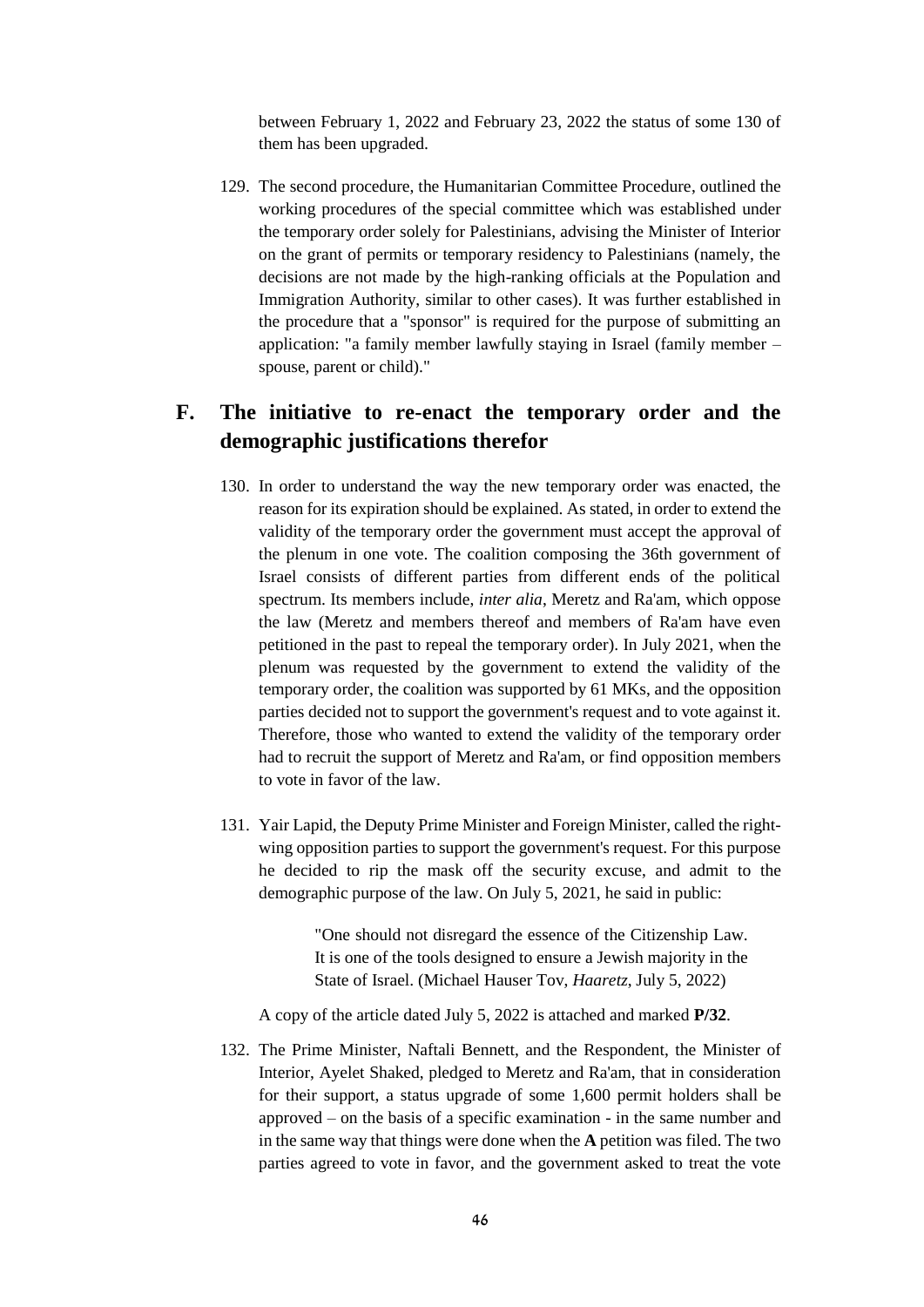which was held on July 5, 2021, as a vote of confidence. Nevertheless, it was to no avail. MKs Sa'id Al-Kharumi and Mazen Ghanaim from Ra'am abstained from voting. 59 supported, 59 opposed and the government's request to approve the order was denied. The temporary order expired on July 6, 2021.

- 133. The Respondent sought to re-enact the temporary order, but Meretz and Ra'am refused to support it. On January 9, 2022, the Ministerial Committee on Legislative Affairs decided, by a majority of votes, to approve the promotion of the enactment of the new temporary order, and on February 6, 2022 the decision of the Ministerial Committee took effect of a government resolution, also by a majority of votes, after an agreement was reached with the opposition parties on supporting the legislation. In exchange for their support, it was decided that the government would also support a private bill submitted by MK Simcha Rotman and 27 other MKs from the opposition, which shall be attached to the government bill with two additional private bills submitted by MK Zvi Hauser (on behalf of the coalition) and by MK Avi Dichter (from the opposition). On July 2, 2022, the government bill was submitted.
- A copy of the government bill is attached and marked **P/33**.
- A copy of the bill, led by MK Rotman, is attached and marked **P/34**.
- A copy of MK Hauser's bill is attached and marked **P/35**.
- A copy of MK Dichter's bill is attached and marked **P/36**.
- 134. When the bill was submitted, the Respondent, Minister of Interior Shaked, was interviewed by *Yedioth Ahronoth* on February 9, 2022 and made the following statement about the demographic purpose of the law:

"The law basically protects the security and the Jewish character of the State of Israel. There is no need to launder words here - the law also has demographic reasons. [...] There is also a demographic argument for this law, to prevent a gradual right of. [...] The law seeks to decrease the motivation to immigrate to Israel. First, for security reasons, and then for demographic reasons. "

A copy of the article dated February 9, 2022 is attached and marked **P/37**.

- 135. While the government bill is identical to the previous one, and is premised on security reasons, the three private bills that the government decided to support emphasized the demographic purpose.
- 136. The bill led by MK Rotman is identical to the previous temporary order other than three aspects which were added to it: a monthly reporting obligation to the Knesset of the applications which were approved according to the law; establishing a maximum quota of approved applications according to the law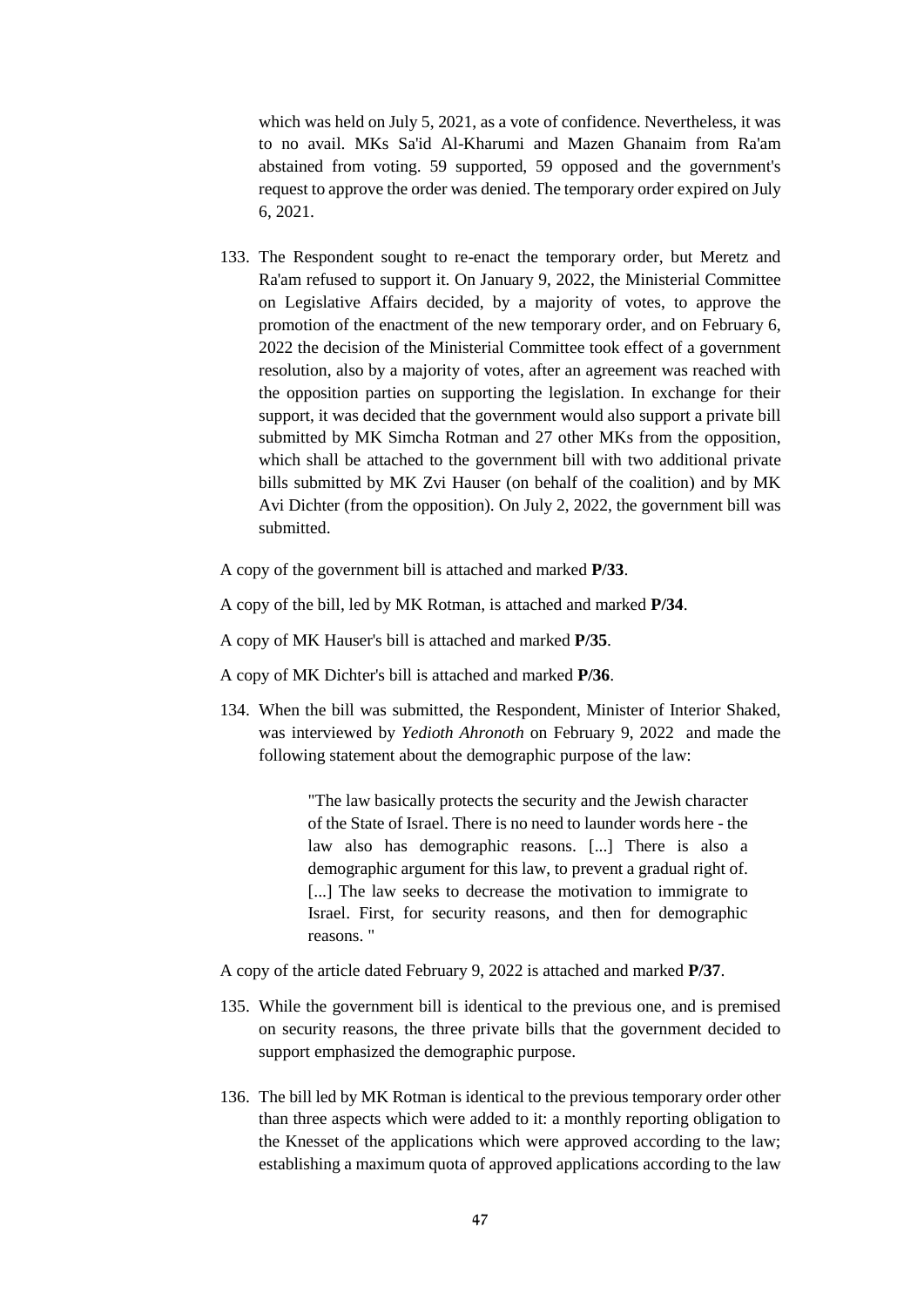("it can be determined that according to the quota not even one application shall be approved") and turning the temporary order into a permanent law upon the enactment of the Basic Law: Immigration. The explanatory notes stated as follows:

The purpose of the law is to amend the temporary order which was in force between the years 2003 – 2020 in Israel, the power of which has eroded over the years, in view of the Supreme Court judgments, which eventually led to that the Citizenship Law could no longer stop the flow of the applications and therefore there was no longer any point in extending it.

The Citizenship and Entry into Israel (Temporary Order) Law, 5773-2003 (hereinafter: the Temporary Order) was firstly enacted in 2003, and its purpose was to prevent family unification between Israeli Arabs and Arabs from Judea and Samaria who do not have an Israeli citizenship, thus enabling thousands of Palestinians to enter Israel, while in fact establishing an actual 'quiet right of return' of Judea and Samaria Arabs.

An additional purpose underlying the law was the need to prevent the entry of Arabs who could commit terror attacks, by receiving Israeli citizenship which would give them, *inter alia*, freedom of movement in Israel, using it to harm the state while abusing the rights granted to them by the state.

However, over the years several petitions were filed against the law with the High Court of Justice, petitions which resulted in the amendment of the law and in the addition of additional exceptions. Consequently, the percentage of applications which were approved has consistently grown over the years, such that in 2019, 76% of the applications which had been submitted were approved.

In view of the aforesaid, it is proposed to re-enact the Citizenship Law as a temporary order, while establishing maximum quotas for stay permits and citizenship approvals in a manner which shall close the loopholes in the law and the number of permits which shall be issued will be at a supervised rate established by the Knesset. It is further proposed to determine that the Minister of Interior reports to the Interior and Environmental Protection Committee each month of the number of approvals which were granted in the month preceding the report. It shall make the process and its results transparent, and shall increase the effective supervision of the process by the Knesset.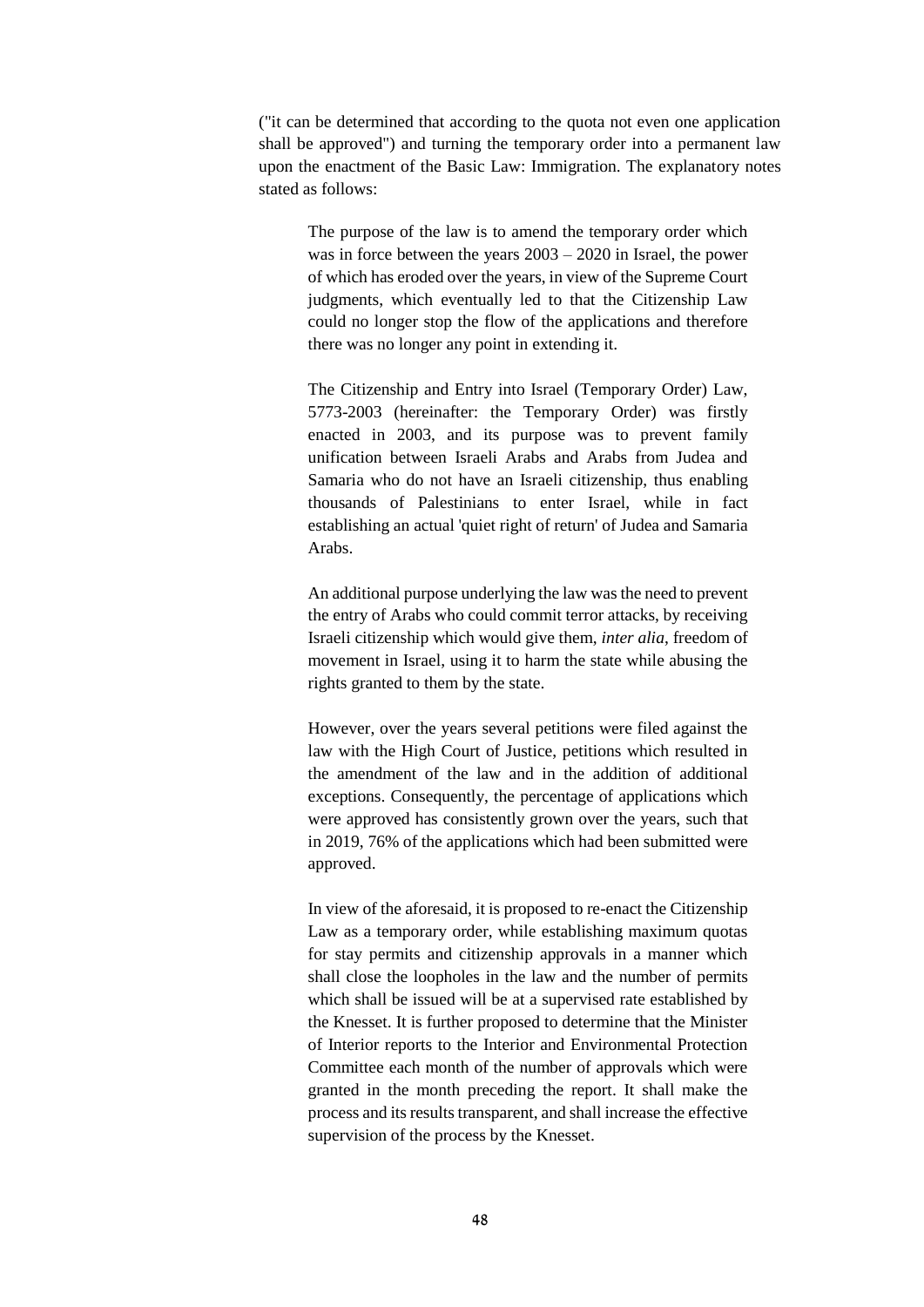In addition, it is proposed to determine that after the enactment of the Basic Law: Immigration and Entry into Israel, the law shall become a regular law instead of a temporary order. The Basic Law: Immigration shall establish the guiding principles for receiving status in Israel and the principles enabling immigration to Israel. Hence, after the enactment of the Basic Law: Immigration, the Citizenship Law may be given the status of a permanent law constituting a supplementary arrangement which together with the Basic Law and the Law of Return, shall constitute the full legal framework for immigrating to Israel or receiving status in Israel."

137. In the bills submitted by MK Hauser and MK Dichter it was proposed to determine that the Minister of Interior will exercise his/her authority by virtue of the law "according to values of the state of Israel as a Jewish and democratic state, including according to the fundamental principles established in section 1 of the Basic Law: Israel the Nation State of the Jewish People, and in section 1 of the Basic Law: Human Dignity and Liberty". In the explanatory notes to MK Hauser's bill the following was written in this context:

> "It should be noted that since the enactment of the temporary order substantial constitutional developments have taken place which anchored in a Basic Law, alongside the core democratic principles of the state, the national character of the state of Israel. The temporary order as currently drafted specifies the nature of the security interest, but the latter cannot be considered without taking the fundamental principles of the state of Israel into consideration. Therefore, it will be appropriate to also include in this context an explicit reference to the relevant fundamental principles on such a material issue – particularly in view of the fact that it is an issue which is subject to public and interpretive debate".

Similar things were included in the explanatory note to the MK Dichter's bill.

- 138. MK Dichter's bill also provided that the quota of humanitarian permits that may be determined by the Minister of Interior would also be approved by the Knesset's Foreign Affairs and Defense Committee, and that if no quota is set, the quota from the previous year shall apply.
- 139. The bills of MK Rotman and MK Dichter also established monthly reporting obligations of the Minister of Interior to the Knesset on the number of permits issued.

A copy of an explanation distributed by the Knesset's Legal Advisor concerning the difference between the bills is attached and marked **P/38**.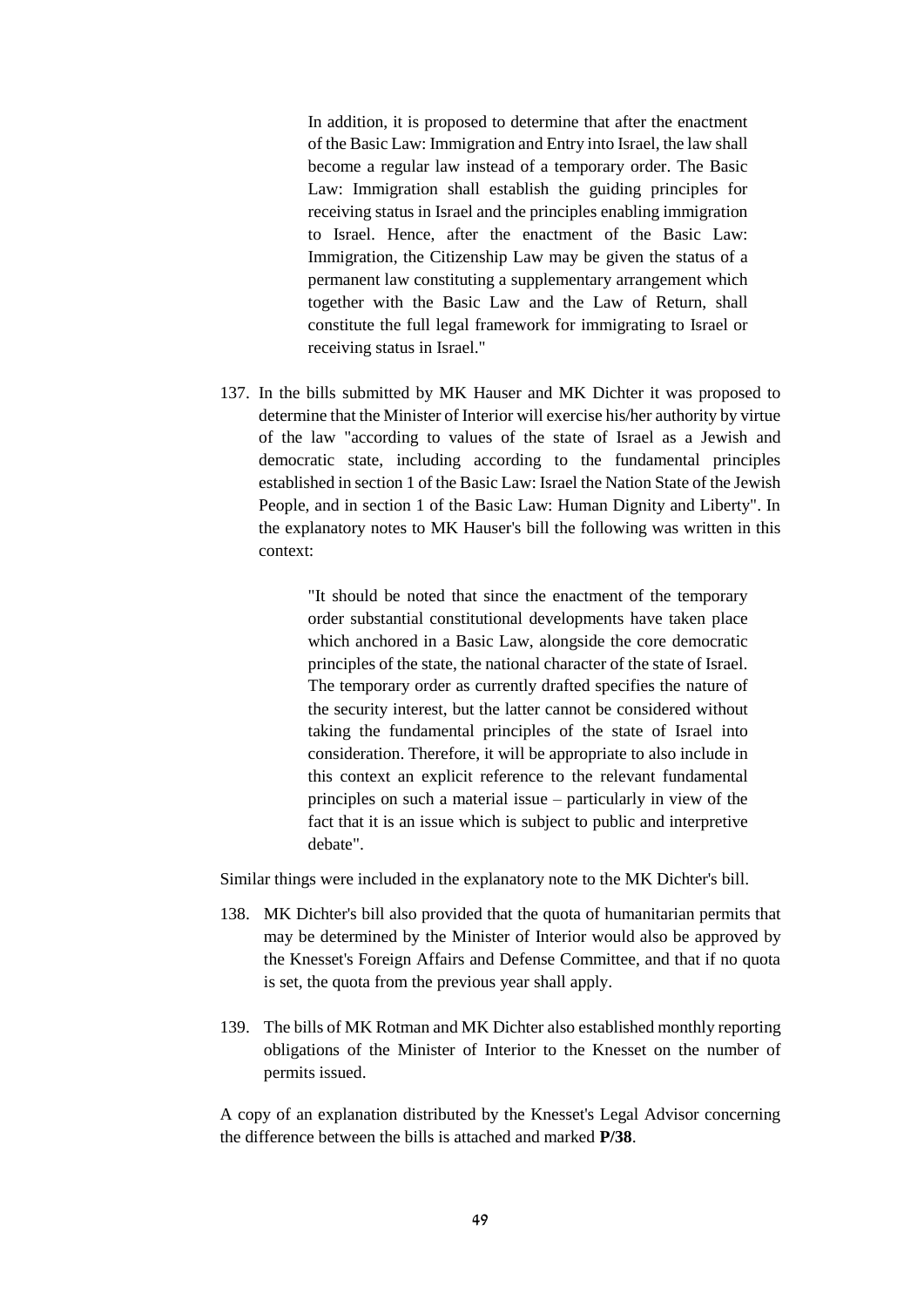- 140. On February 7, 2022, the Knesset plenum approved the government bill in the first reading and the private bills which were attached to it in a preliminary reading.
- 141. In the past, the temporary order was discussed by the Knesset's Interior and Environmental Protection Committee. Since the committee was headed by MK Walid Taha from Ra'am, the Knesset Committee decided, in three meetings which took place on February 9, 2022 and on February 21, 2022, that the hearing of the bill shall be held by the Foreign Affairs and Defense Committee.

# **G. The Legislative Procedure and the Arrangement which was adopted – A Declared Demographic Purpose and Abusive Measures unrelated to Security**

- 142. As recalled, the extension mechanism of the temporary order is in one reading in the plenum. It is a mechanism whose violation of human rights is disproportionate since it only enables the MKs to either approve or reject all of the arrangements as a whole. The law is either extended – as has been happening over and over again for 18 years – or expires – as happened in July 2021 – and nothing more. Even if it consists of arrangements which should be amended, the procedure does not allow it. It so happened, that the last time that the law was amended and its arrangements were discussed was in 2007. The Foreign Affairs and Defense Committee had been given for the first time in 15 years the opportunity to thoroughly examine the different aspects of the law, its violations of human rights, the impact of the law on the reality of life for two decades and the measures taken vis-à-vis current data and vis-à-vis the need. All of the above should have been manifested in the constitutional balancing process which is required by law. The Foreign Affairs and Defense Committee has succeeded in the first task but failed in the second.
- 143. It succeeded in the first task since long meetings were devoted by it to understanding the implications of the previous temporary order including the harms caused by it and the arrangements included therein and their impact on those who are not entitled to enter Israel and acquire status therein, and particularly – and most meetings were devoted to this issue - on those who were allowed to stay in Israel with an inferior and unstable status, devoid of any rights. The committee stressed the severe violations of human rights of the latter and the fact that such violations have no security justification. Accordingly*, inter alia*, there is no security justification for denying social rights and national health insurance, for denying accessibility to welfare and housing services, for limiting employment opportunities and the ability to make a living, for denying legal aid, and more. There is no security justification for denying rights to children, women and the elderly. There is no security justification for preventing same sex spouses from the ability to regulate their status. There is no security justification for binding status applicants for humanitarian reasons to a "sponsor", and there is certainly no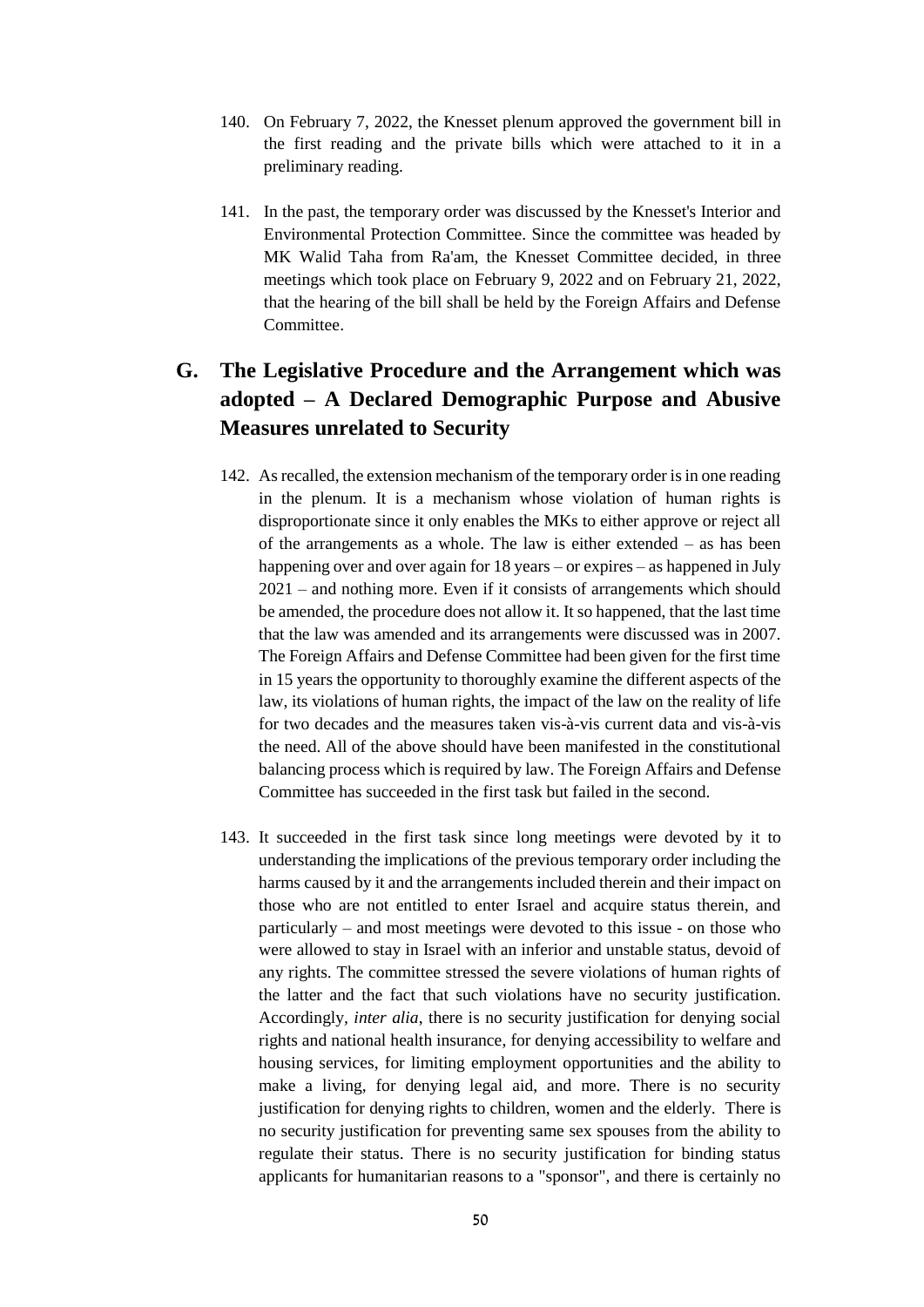justification for imposing quotas on the approvals of status applications for humanitarian reasons.

- 144. Nevertheless the committee has failed. As aforesaid, Meretz and Ra'am, coalition members, objected to the bill and therefore the meetings of the Foreign Affairs and Defense Committee of the Knesset concentrated on the attempt to please the members of the opposition, as well as right-wing members of the coalition, and cause them to support it. The result, for the first time, is public adoption of the demographic purpose of the law, along with the re-anchoring of arrangements that violate human rights with the intent to harm, encumber and hurt, without a security need.
- 145. MK Ram Ben-Barak, chairman of the Foreign Affairs and Defense Committee, said in this regard, among other things:

"We need to maintain state security and not be mean." (Page 70 of the meeting's protocol dated March 6, 2022).

He summarized the legislative proceedings in the committee headed by him by saying:

> "It's no secret that I would have liked to do more, but in the political reality I have not succeeded." (Page 3 of the meeting's protocol dated March 7, 2022)

And also:

"Everyone knows what I think, and I think that this law could have been greatly improved and could have been much more considerate than it currently is. I also think that this could have been done and that security could have been maintained at the same time but we failed. […] There are severe disagreements in different parties. I do not want to go into detail here. We are live and there is also a protocol". (page 116 of the protocol).

# **(1) The declared demographic purpose**

- 146. As aforesaid, the demographic purpose was expressly presented in the private bills and the proposing Knesset members have repeated it time and again in the meetings of the committee.
- 147. Accordingly, for instance, in the opening meeting held on February 27, 2022, MK Dichter presented his bill and said*, inter alia*, the following:

"According to section 9 of my bill the Minister of Interior shall exercise his/her authority according to the exceptions established in the governmental bill, on the basis of the values of the state of Israel as a Jewish and democratic state, including according to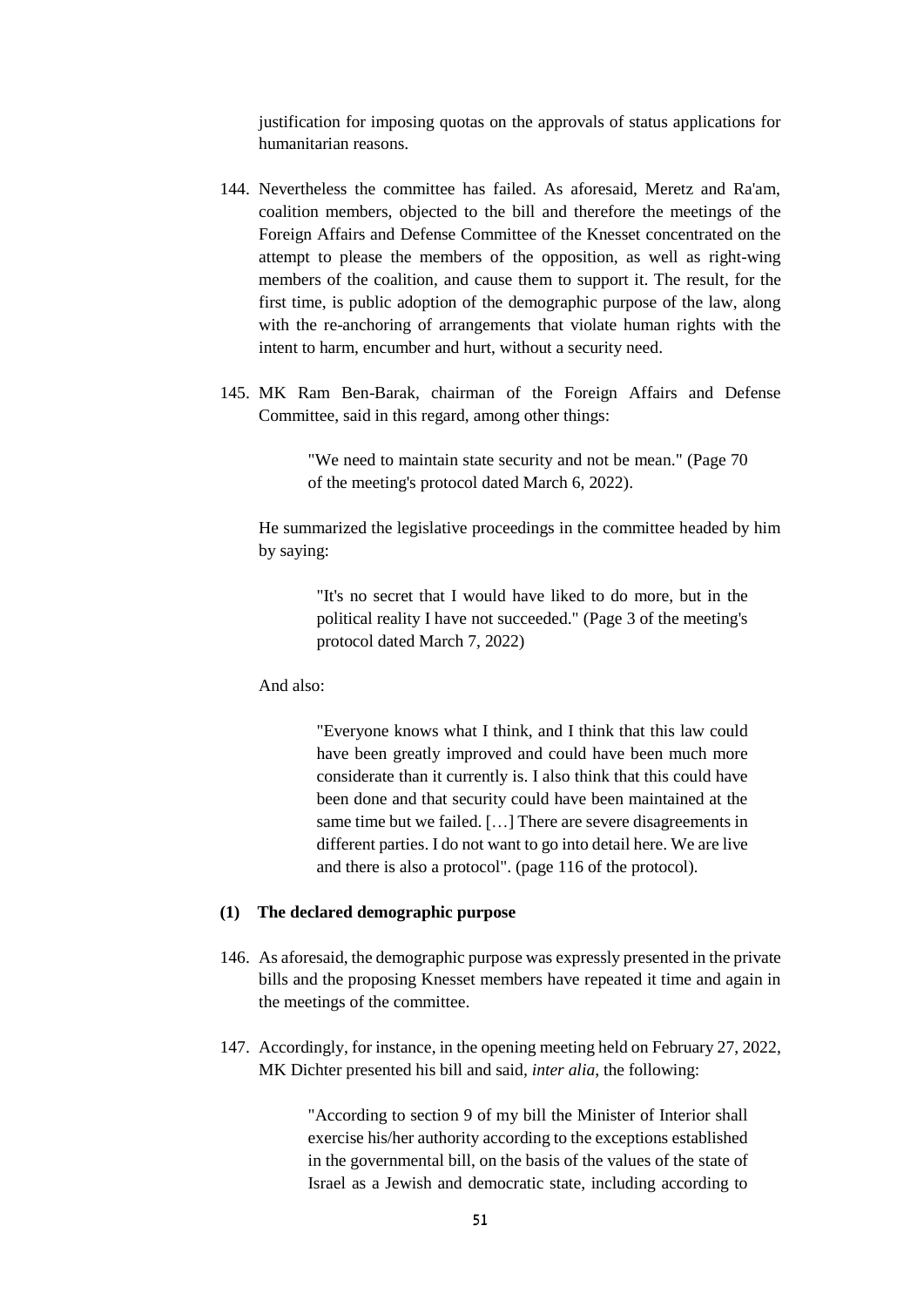the fundamental principles established in section 1 of the Basic Law: Israel the Nation State of the Jewish People, and in section 1 of the Basic Law: Human Dignity and Liberty. I think that this is the correct balance which is required when we speak of a bill which concerns immigration. It should be remembered that there is a struggle here between two very existential things: the demand, mainly but not only of Arab MKs, to eventually exercise the right of return here, in the state of Israel, and turn Israel into a state of all of its nationals. We have also seen it in the numerous discussions which were conducted on the Basic Law: Nationality, which I had the right to promote and submit to the Knesset in 2018. I think that we all understand the reasons for the need to have such a law in 2003, to date and in the future. A permanent law dealing with immigration, but in the absence of the ideal we deal with the optimal and if not optimal, then something which is reasonable."(Pages 5-6 of the protocol).

#### 148. MK Rotman presented his bill and said, among other things:

"The Citizenship and Entry into Israel Law (Temporary Order), has been from the beginning a kind of bandage, and truth must be said. It is a kind of bandage that we put on the entry to Israel including, *inter alia*, due the HCJ judgments. Very many people, including among those who have initially voted for  $it - it$  has also been changed throughout the years, and more and more exceptions were added to it since it had been initially enacted – would have said, had they been asked, and have already said it in their voice, that they would have preferred a total closure. To prevent the exercise of said fabricated right of return of the Arabs into the territory of the small state of Israel, by marriage, this thing should be totally banned. […] The exercise of the nonexistent right of return that they are trying to do into the territory of Israel, an attempt was made to present it as if it is in conflict. As if the fact that the state of Israel tries to block it violates the right to family life. Due to said argument, which is legally frivolous and also creates a frivolous precedent internationally, the state of Israel enacts and re-enacts the Citizenship law as a temporary order. It extends it from time to time and adds to it from time to time exceptions and exclusions. All, in awe of the Supreme Court. The main road for fixing it as said before me MK Avi Dichter, is to establish these principles in the Basic Law: Immigration. Thus, the state of Israel shall be a sovereign state which determines by itself who can enter its gates. Until this happens […] we should try to maintain the *status quo*. Maintaining the status quo was at risk from the first day of this government. […] Therefore we demanded that a quota shall be set. I wish we could have included such a quota in the Basic Law: Immigration, as we wanted, but it is not possible at this time. [...]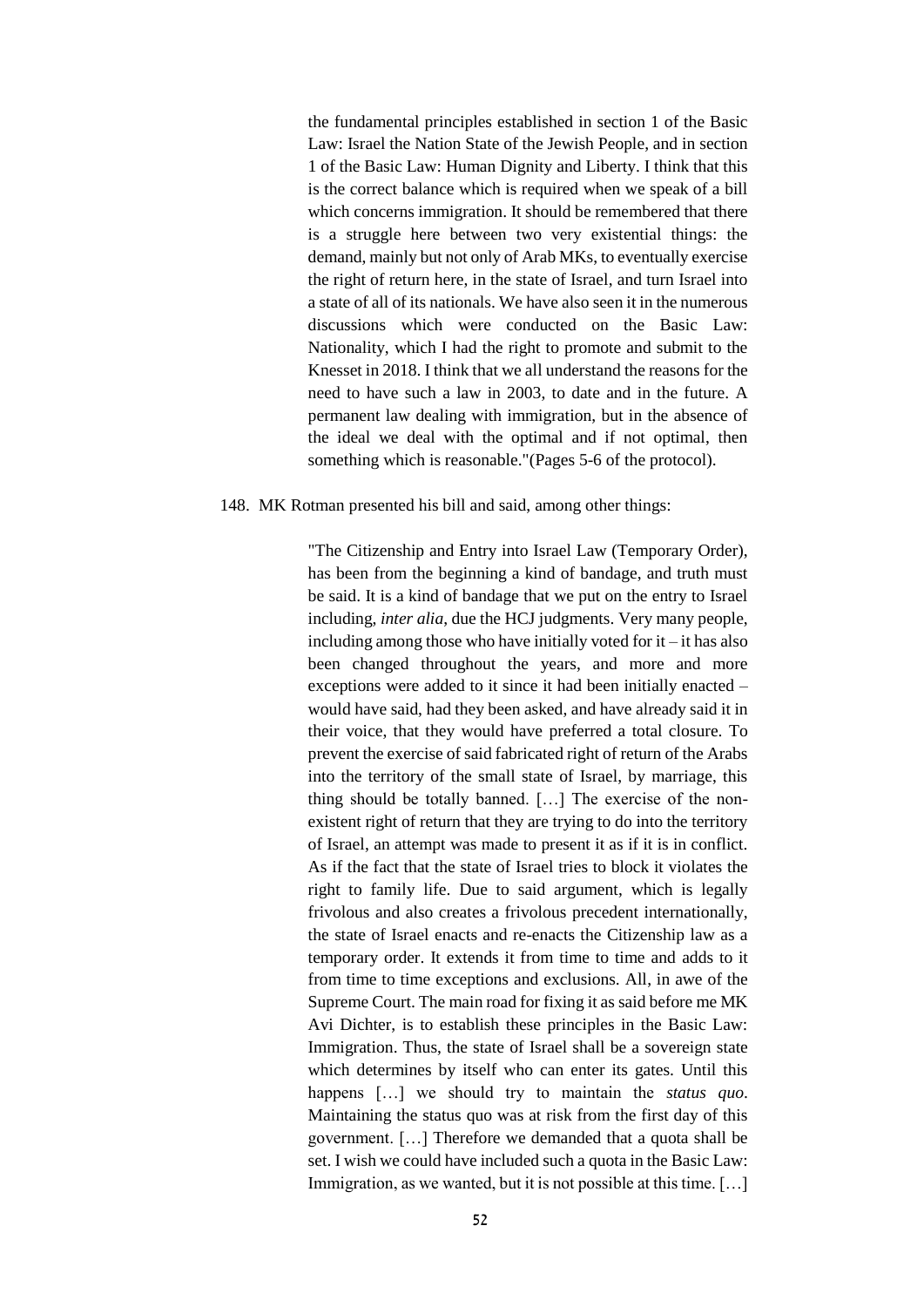The main idea of the quite rare cooperation which we had here between parts of the coalition and the opposition, was intended to maintain the status quo and not to turn the political situation of the coalition into a garbage dump for the right of return." (pages 8-10 of the protocol).

149. MK Hauser said:

One should understand the context and circumstances which led to said legislation, said temporary order, which has been accompanying Israel since 2003. From 1993 until 2003, when this order did not exist, after the Oslo Accords, some 140 thousand Palestinians settled in Israel. This figure was presented before this committee by the then Deputy Attorney General, Menni Mazuz. There are protocols, there is testimony and the context of things should be understood – some 140 thousand people immigrated in a decade when Israel facilitated such marriages without any distinction and without any interference. [...] What is the situation that we discuss here? Israel is in a situation that no other country in the world has ever experienced. It is in an ethnic conflict between Jews and Palestinians; a Palestinian community lives both in Israel and in Judea and Samaria; and the problem is that there is an incomprehensible economic gap between Judea and Samaria/Gaza and Israel. We have here an economy which has recently crossed 50 thousand dollars GNP compared to 5,000. There is no doubt that if the borders were open, any person wishing - a Palestinian community - to live here or there, would prefer to live here. If he wants the well-being of his family, children and grandchildren, he would prefer to live under the Israeli system, under an economy of \$50,000 GNP rather than \$5,000 GNP. It's only a financial question and whoever denies it, buries his head in the sand. [...] I think that due to the constitutional change which we have assumed upon ourselves about two years ago, with the adoption of the Basic Law: Israel, the Nation State of the Jewish people, it is incumbent upon the Minister to consider, *inter alia,* the constitutional arrangements, namely, the Basic Law: Human Dignity and Liberty - it is a serious consideration - and Nationality Law. [...] There may possibly be Ministers who will refuse to consider all of the necessary considerations, who will be inclined to consider only some of the considerations, for these and other reasons. Therefore, and this is my bill, the Minister should be instructed that while exercising his/her discretion, and it's the Minister's discretion with respect to all of these restrictions, to take into consideration the entire constitutional system. I say it here again for the record, and it is important for future HCJs, that in my opinion the constitutional arrangement has changed and the Minister must take into consideration all of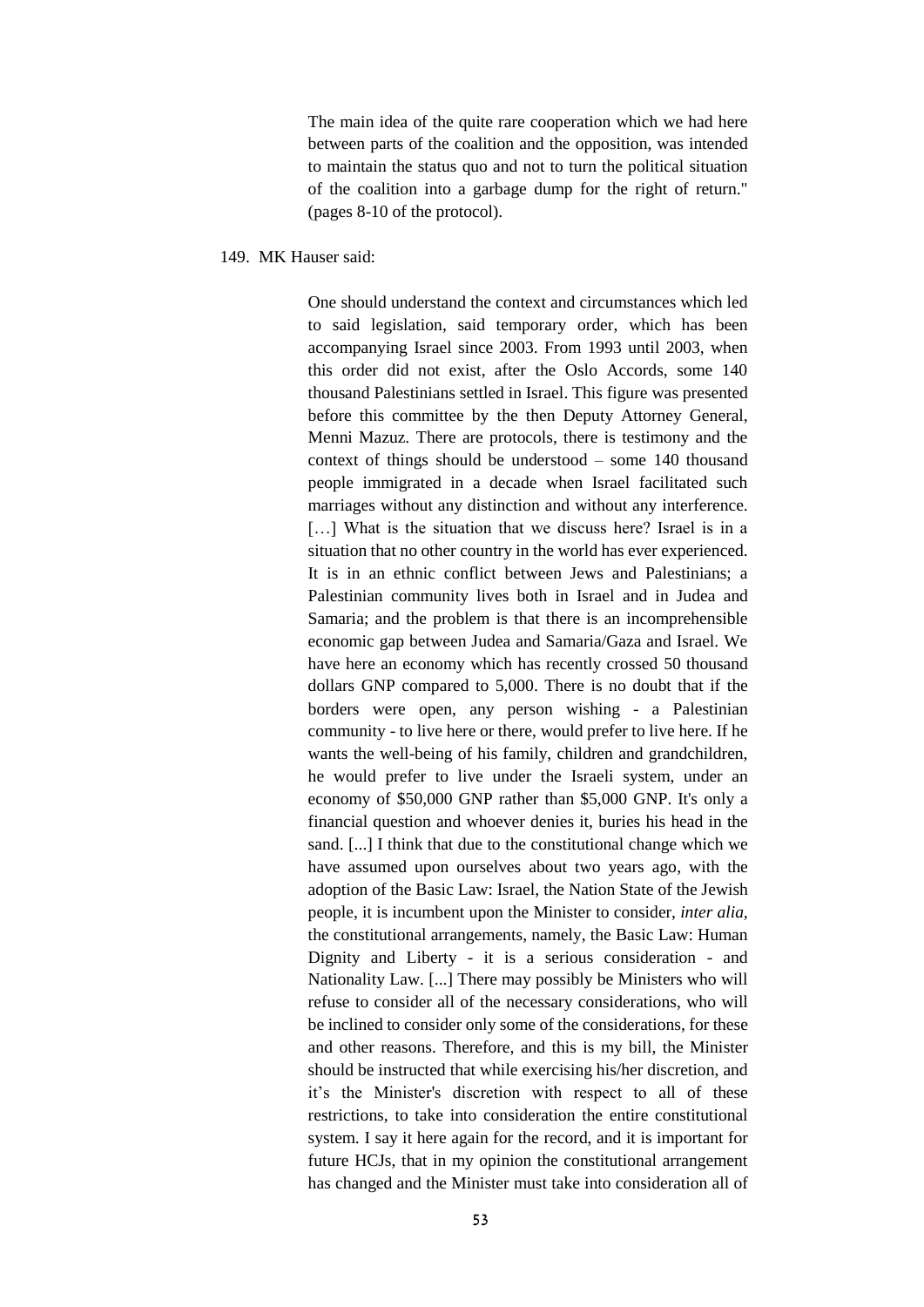the constitutional arrangements, namely, the Basic Law: Human Dignity and Liberty, and the Nationality Law. Together and on an equal footing, while exercising his/her discretion. "(Pages 11- 13 of the protocol).

- 150. The representative of the Ministry of Interior, Hagit Tzur, Director of the Bureau of the Population and Immigration Authority in East Jerusalem, presented the data at the meetings of the committee on February 27, 2022 and March 1, 2022. Half of the family unification applications were submitted by Israeli citizens and half of these applications were submitted by residents of East Jerusalem (page 10 of the protocol of the meeting dated March 1, 2022). In Israel there are currently about 12,200 spouses of citizens and permanent residents of East Jerusalem who since 2002 have received permits and temporary residency according to the previous temporary order and were "frozen" in this status – about 9,200 with permits and about 3,000 with temporary residency. However, despite repeated requests made by MKs and the representatives of the petitioning organizations, no data were provided specifying how many years the permits and temporary residencies are held by those who have received them, and no gender segmentation of the data was presented.
- 151. It also emerges from the data presented by the Ministry of Interior that in 2020, 2,258 applications were submitted to regulate the status of children of East Jerusalem residents, and in 2021, 2,870 applications were submitted. However, the Ministry of Interior could not segment the data into groups of children under the age of 14 who received residency and children above the age of 14 who have only received permits without rights and were "frozen" in this status. Following questions in this regard, a written response was submitted to the committee on March 2, 2022, stating that according to the most recent examination conducted by the Ministry in 2017, only 485 children of permanent residents from East Jerusalem received permits, however, the data in its possession was not current (see page 7 of the protocol of the meeting dated March 3, 2022). No Segmentation was provided on the number of years that permits were held by those who have received them (see page 10 of the protocol of said meeting),but only that they shall continue to hold them when they turn of age (see page 5 of the protocol of the same meeting). A gender segmentation of the data into groups of girls and boys who received permits without rights or residency was not presented as well.
- 152. Full data were not provided regarding the number of persons who received permits or temporary residency for humanitarian reasons, except that we are concerned with a few single cases per year or with some limited tens of cases per year. No age or gender segmentation was provided. The only thing which was provided, as mentioned above, was that according to the data of the Ministry of Interior from February 2022, in 2019, 291 applications were submitted, of which, since then and until now 179 applications were rejected and 35 were approved. Namely, 77 applications which were submitted in 2019, have not yet been decided, and some are pending for two-three years.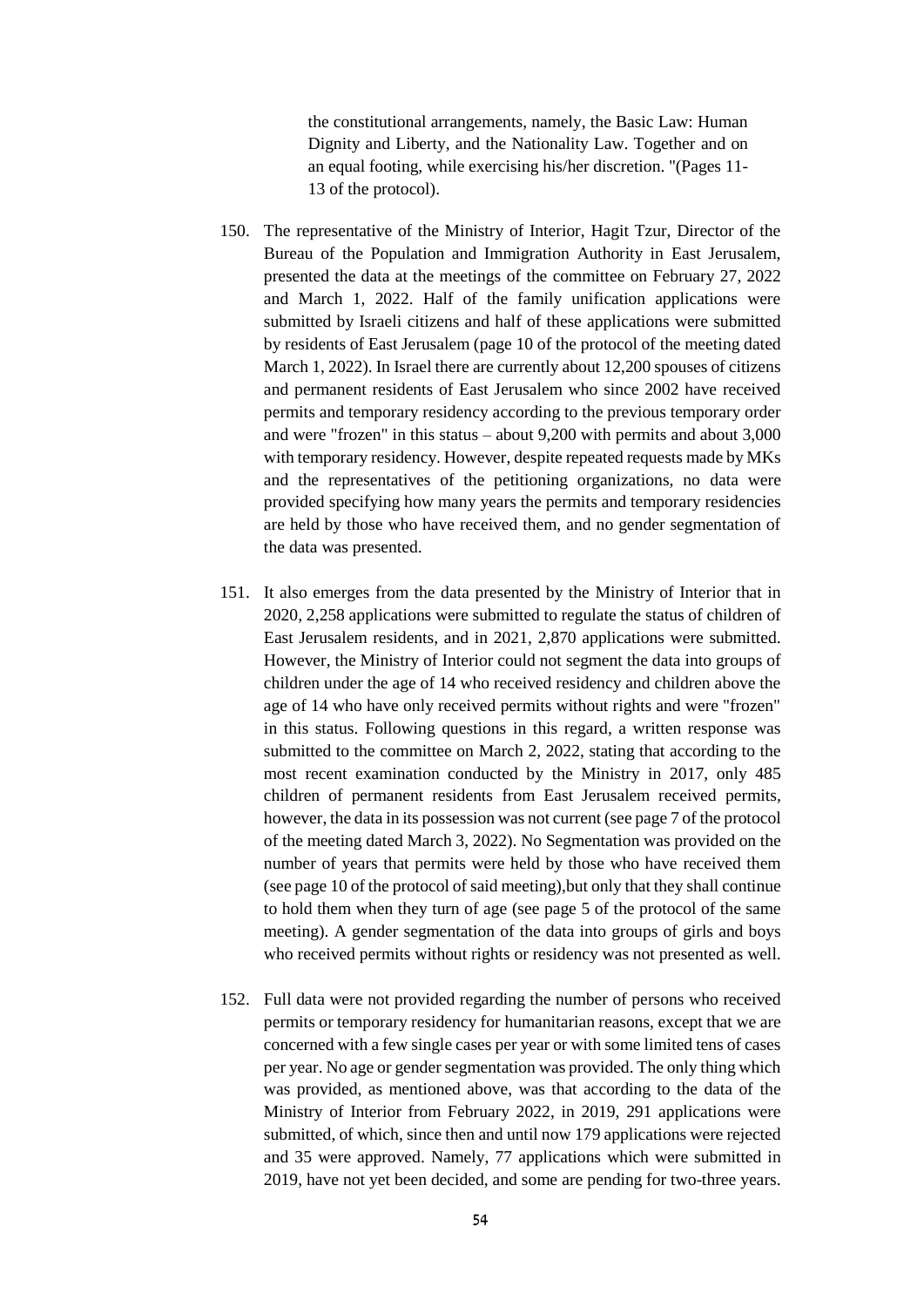In 2020, 267 applications were submitted, of which since then and until now 107 applications were rejected and 24 were approved. Namely, 136 applications which were submitted in 2020 have not yet been decided.

- 153. It should be emphasized with respect to gender and age segmentation which was not provided as aforesaid, with respect to each one of the groups – that it does not stem from the desire to satisfy curiosity. The legislature directed that gender effects of bills should be examined in the framework of the legislative procedures (see Gender Effects in Legislation) (Legislation Amendments), 5768-2007, which added section 6C2 to the Equal Rights of Women Law, 5711-1951), and the effects of bills on children's rights (see the Law for Marking Information regarding the Effect of Legislation on the Rights of the Child, 5762-2002).
- 154. It also emerges from the data of the Ministry of Interior that since the previous temporary order has expired on July 6, 2021 and until February 22, 2022, about 2,800 new family unification applications were submitted – more than in past years when the law was in force. At the same time, about 4,000 individuals who had received permits and were "frozen" in them submitted applications to upgrade their status into temporary residency and about 900 who had been "frozen" in temporary residency submitted applications for permanent residency.
- 155. It was also stated that according to the temporary procedure which was established following the **Khatib** judgment, 1,457 permit holders under family unification were found to be potentially eligible for status upgrade to temporary residency since they were over 50 years of age and were holding a permit for five years, of which the status of about 130 was upgraded. Ms. Tzur stated in the committee's meeting which was held on March 1, 2022, that all upgrades were made with the consent of the ISA and the police (page 30 of the protocol of the meeting).
- 156. MK Rotman referred in said meeting, on March 1, 2022, to the data which were presented by the Ministry of Interior and the questions which were asked in that respect:

"The issue at hand is at the core of the existence of the state of Israel as the nation state of the Jewish people […] It means that these enemy subjects are simply taken and through the family unification funnel, real or unreal, the demographic balance of the Negev, the Galilee, the mixed cities is changed, and from Israeli Arabs they undergo a Palestiniazation process through marriage. It's a question which goes far beyond the question of what happens to this person or another. It is a national question, and a question that should be referred to on the national level. […] and let's not kid ourselves: the meaning of a specific examination is that there shall be no citizenship law. […] without quotas and transparency there will be no law, because we shall not be able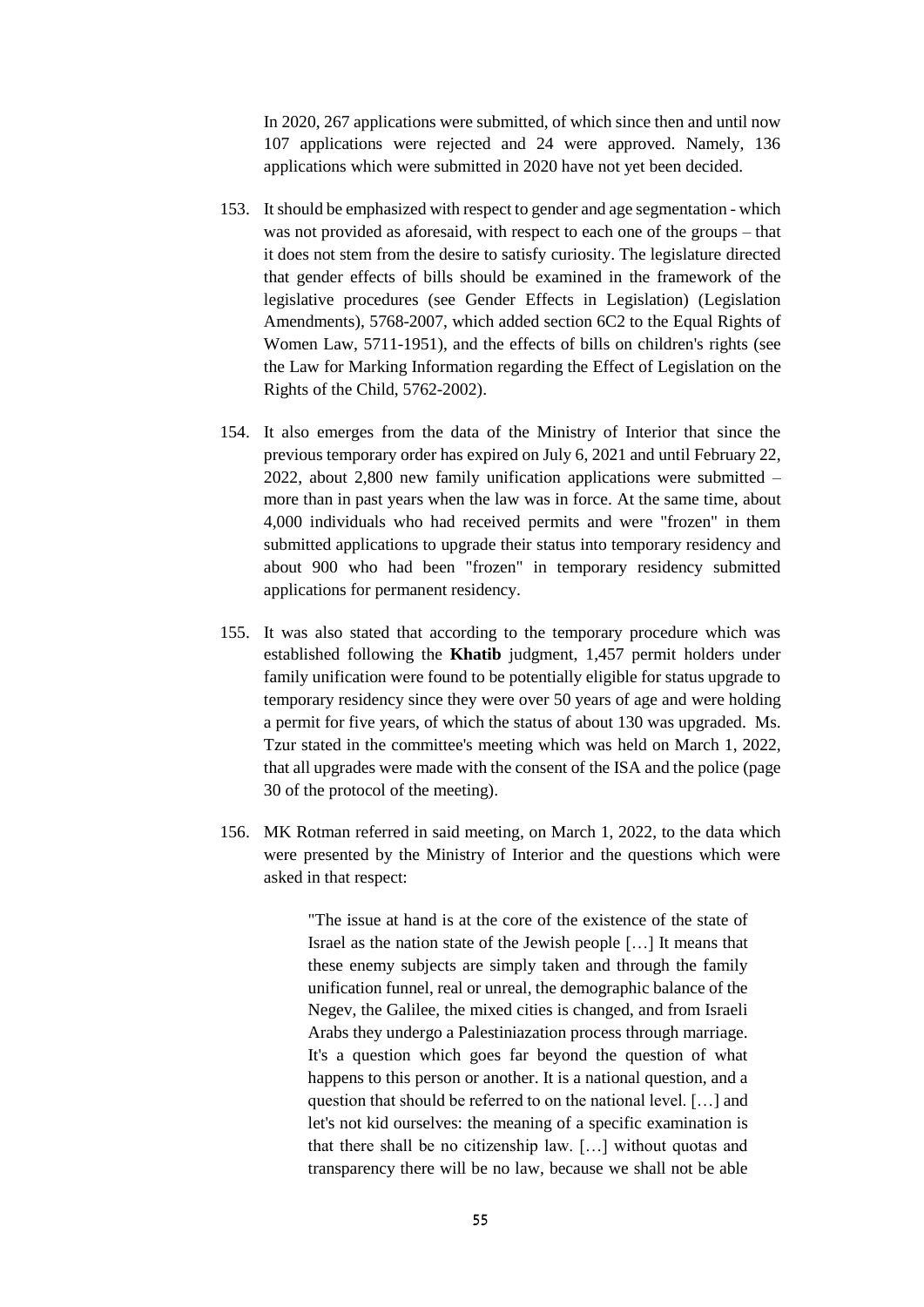to support it. […] The question is how many permanent residencies will be approved, how many A/5 visas will be approved, how many permits will be granted for each one of its sections. These details – on the macro level – shall determine whether the law shall pass or not." (pages 35-36 of the protocol)

## 157. And MK Hauser added:

"During the first six months of 2021, 698 applications were submitted. […] Since the order expired until February 22, in the seven months that followed, you say that 2,800 applications were given, is that correct? […] It means that since the law has expired, if I am trying to get to the annual rate, they amount to about 5,000-6,000 annual applications […] As far as I am concerned, from 1993 to 2003, in the decade before the enactment of the law, about 140,000 citizens are presumed to have settled. I quote Menni Mazuz, acting as the then Deputy Attorney General. It is the starting point of this entire discussion. When we look at the numbers of these six months,

regardless of whether the law passes or not, whether the order enters into effect or not, whether it stands or not, the application rate amounts to 5,000-6,000 applications per annum and between 20 to 21 in the children's world. […] I said it in the previous discussion: when there are two adjacent economies separated by an imaginary border line and a community sitting on both sides of the border, on one side a GNP of \$5,000 and on one the other side GNP of \$ 50,000 – the number of applications per annum shall not amount to 6,000 but to 12,000 per annum, 15,000 applications per annum or 18,000 applications per annum. This is human nature. Nobody can tell me that between living in Acre and living in Jenin there is any indifference. For the time being, people will always prefer living in Acre than living in Jenin. A second point, a more marginal note which nevertheless should be considered: in 2020, 2,258 applications were submitted for the naturalization of children and in 2021, 2,870 such applications were submitted. Namely, there was some increase. I do not know how to explain it, because these people have already received a DCO status, but the trend can also be seen here. According to a conservative working hypothesis, Mr. Chairman, we are concerned with a phenomenon of about 10,000 persons per annum and I assume that in the absence of said arrangement the scopes shall grow." (pages 36-38 of the protocol).

158. MK Dichter said in the meeting of the committee on March 3, 2022, as follows:

> "We understand that this is an attempt to exercise the so-called right of return in one way or another, provided that Palestinian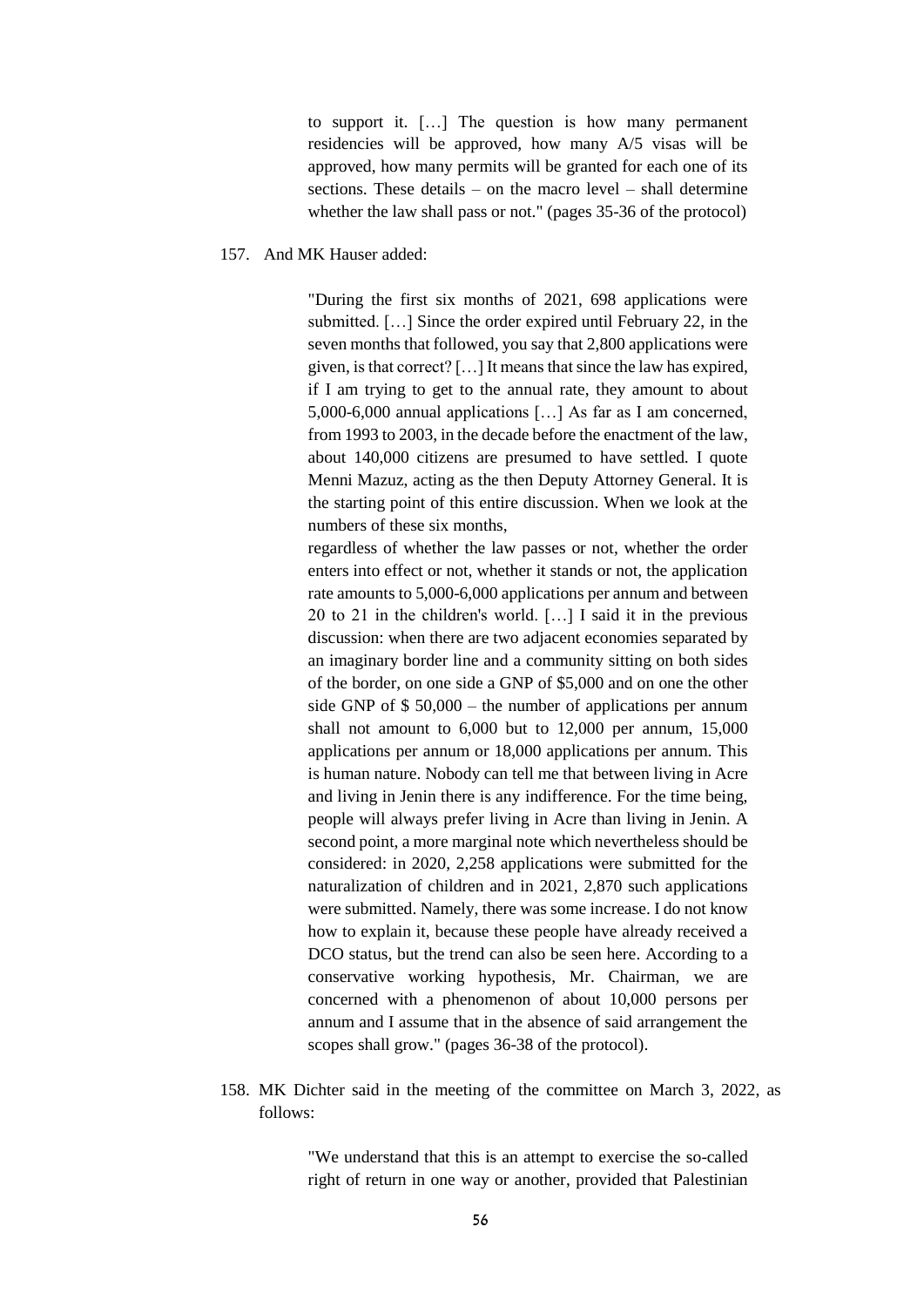settlers from Judea, Samaria, Gaza, and Lebanon and Syria are brought over here. We stand up to the threat and we are not the Dutchman with the finger. We are a country with a fist. We stop it. This law was intended to stop it for security reasons, which began in 2003 to show the absurd. The scope of people who came in here until 2003 was insane, and the State of Israel was in the process of national suicide. Even the numbers were unclear, because the scope of the entries was insane." (page 29 of the protocol).

- 159. Knesset members Rotman and Hauser reiterated the future demographic purpose of the law, while MK Hauser meticulously reiterating, over and over again, the data presented by the Deputy Attorney General, Menni Mazuz, in 2003 (see, for instance statements made by them in pages 11, 24, 34, 41-42, 57-58 of the protocol dated March 3, 2022). As aforesaid, the Deputy Attorney General, Raz Nizri, responded to said data by saying that a search was conducted in the Ministry of Justice, but no written basis was found for the data presented by Mr. Mazuz (pages 35 and 43 of the protocol of the said meeting).
- 160. Mr. Nizri stated on behalf of the government that the law was premised on security reasons. The inclusion of quotas in legislation and the addition of the Basic Law: Israel – the Nation State of the Jewish People (hereinafter: the **Basic Law: The Nation**) as a consideration which should be taken into account were not discussed by the government. The government did not establish a position with respect thereto and did not support them (page 33 and page 36 of the protocol).
- 161. Addressing the issue of the quotas he said:

"There is no doubt, this will present constitutional difficulties. It is not on the level of prevention, but it will certainly present constitutional difficulties, since the quotas, no matter how we look at this issue, introduces into the bill the demographic purpose. […] In the context of quotas, and in my opinion it also emerges in the explanatory notes to MK Rotman's bill, the demographic purpose of the law is laid on the table. With respect to the demographic purpose, our legal position is not that it is necessarily illegitimate. We have also said in the past that even if the law was premised on the demographic consideration, it is a legitimate consideration. It is a consideration which reconciles with the values of the state of Israel as a Jewish and democratic state. Obviously, since it has not been discussed and in the previous rounds the government and the state, in their responses to HCJ, did not premise this law on a demographic purpose but only on a security purpose, an attempt to introduce now a demographic purpose, although I have previously said that we find it to be a legitimate consideration befitting the values of the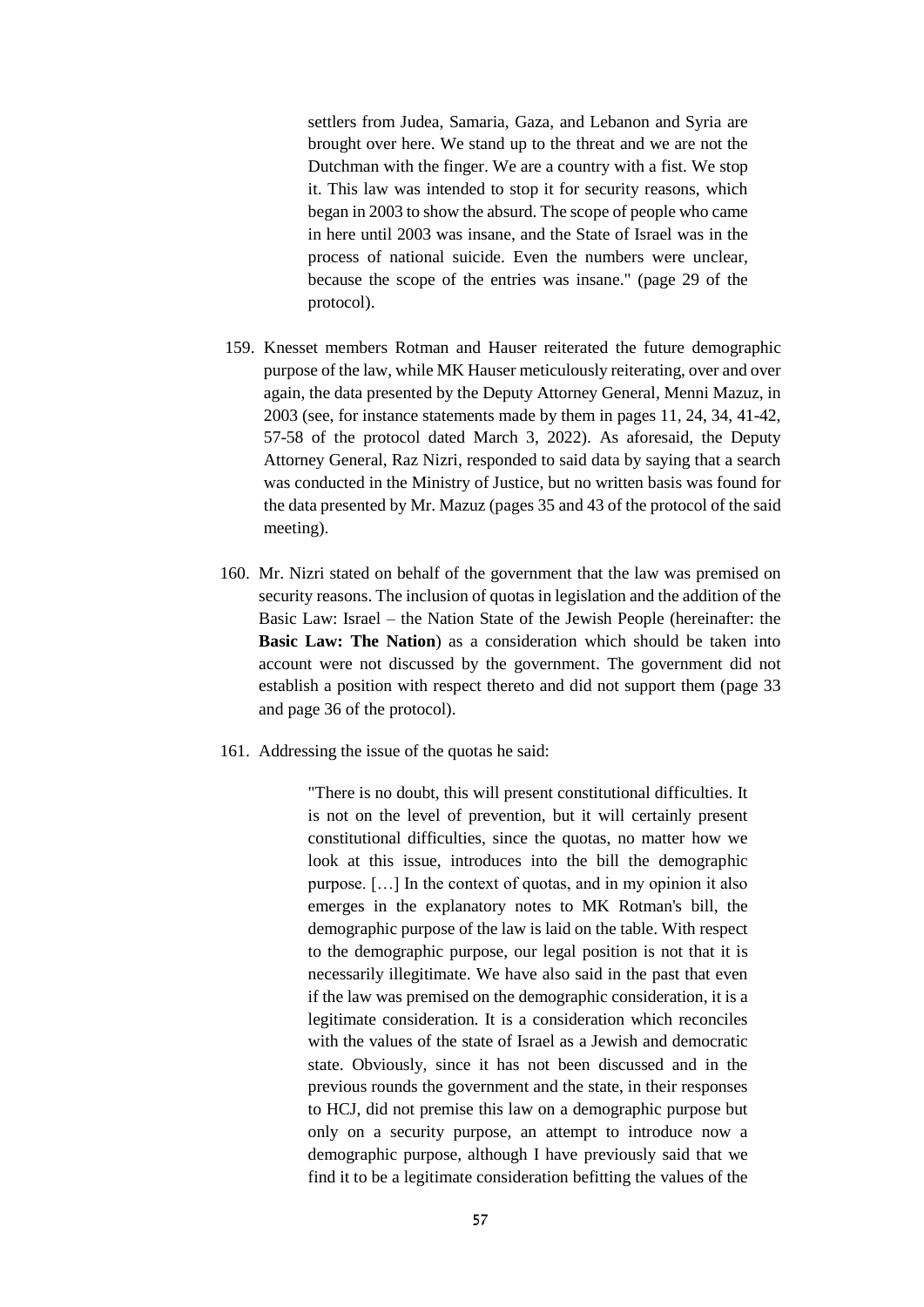state, certainly presents another constitutional challenge and will raise additional constitutional difficulties. I shall briefly say that like any constitutional test, with which MK Rotman must be familiar, it should be established by law – and a law will be here – in a manner befitting the values of the state, for a suitable purpose in the least intrusive manner. The law exists, the purpose – we find this consideration to be legitimate and as far as the proportionality tests are concerned there is a question at least due to the fact that we currently do not have data. Since we are concerned with a demographic purpose, the first proportionality test is known as the suitability test, namely, the rational connection between the purpose and the measure. If it is a demographic purpose, and we are actually concerned with harming the Jewish majority, harming the nature of the state of Israel as the nation state of the Jewish people, it must be shown that the relevant numbers do indeed prejudice the above. Who can give us the relevant number? Does any number win? Who is the authorized body? We do not have these data. We have received data from the Population Authority about some 20 thousand applications over the last twenty years, namely, about one thousand per year. Does it harm the demographic purpose, yes or no? It certainly raises the question whether it is harmful or not. We do not data indicating same, there is no government position, and therefore what I can say is that it will certainly raise legal difficulties because there will be difficulties in substantiating the first test of the rational connection between the measure which was chosen and the purpose. Second, it should be remembered that if we are concerned with a demographic purpose the fact that we are concerned with a Palestinian population is not as relevant, and its is more relevant when a security purpose is concerned. If we are concerned with a demographic purpose, it makes no difference whether these are Palestinians from Judea and Samaria, from enemy states or Swedish or Norwegian citizens […]". (pages 33-34 of the protocol).

And also:

"I accept that there can be a narrower or broader demographic purpose, only in context of a demographic purpose which is relevant to persons who are not Jewish. This is one demographic purpose, and you were talking about another demographic purpose, perhaps a narrower one, in the sense of the national struggle taking place here opposite a certain population in these contexts. Either way, things should be substantiated. We do not have this substantiation, and MK Hauser mentioned the figure that was referred to by the then Deputy Attorney General Mazuz. We have searched for it, and I was told that the records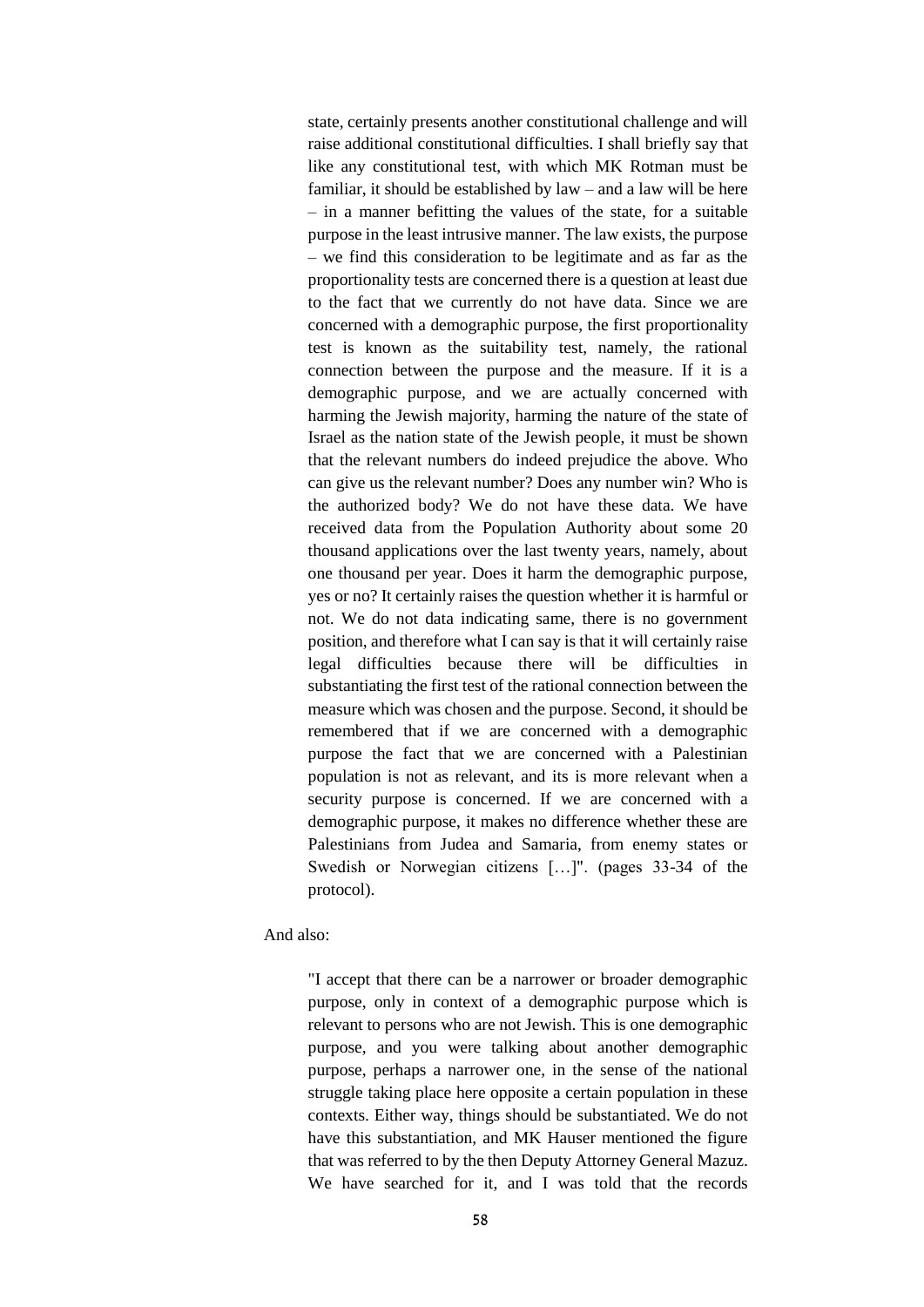documenting it were not found […]. The connection between the measure and the purpose should be established. […] the purpose that you refer to, it should be substantiated by a professional body, it should be substantiated by data. By the way, I do not know who should say it, maybe the National Security Council or the government. What does national security mean? and where is national security harmed. I do not deny anything, but I want to be precise. All I'm saying is that when it raises constitutional difficulties, to pass it, the connection between the measure and the purpose must be established. Therefore, data that we do have here are required. [...] a national or official body should say these things". (pages 35-36 of the protocol).

And in response to MK Rotman who said (page 45 of the protocol) that the purpose of the quotas was demographic:

"A constitutional examination does not end with the law having a proper purpose. The first test is the connection between the means and the purpose. […] In this context we have no data. [...] Why do you establish a quota? To avoid a demographic harm. [...] You should specify the quota, whether the quota is X or Y. Do five people harm demographics? Do thousand people harm demographics? [...] The demographic purpose, although it is a proper purpose, raises constitutional difficulties because the data should be substantiated. "(pages 45-46 of the protocol).

162. With respect to the Basic Law: the Nation, he said:

"We said that a demographic purpose as a purpose is a legitimate consideration. We said it before the Basic Law: the Nation, we told the Supreme Court. The Basic Law: the Nation, may strengthen it, but the law does not refer to it. In any event, things should be considered in relation to equality." (page 36 of the protocol).

And in response to MK Hauser in this matter:

"You are also familiar with our interpretation of the Nation Law from the discussions which were conducted at the time by the Constitution Committee, I believe, and it was also presented by us in this manner before the Supreme Court. On this basis, the Supreme Court approved, by a panel of 11 justices, I believe, the constitutionality of this law. As we see it, the Nation law has an important declarative significance. It anchors the national rights of the Jewish people. It should not violate the right to equality of each and every citizen. Namely, there is no conflict in this context, although the petitioners and others have argued that the Nation Law violates equality, in the sense that it violates the rights of each and every citizen. We are of the opinion that this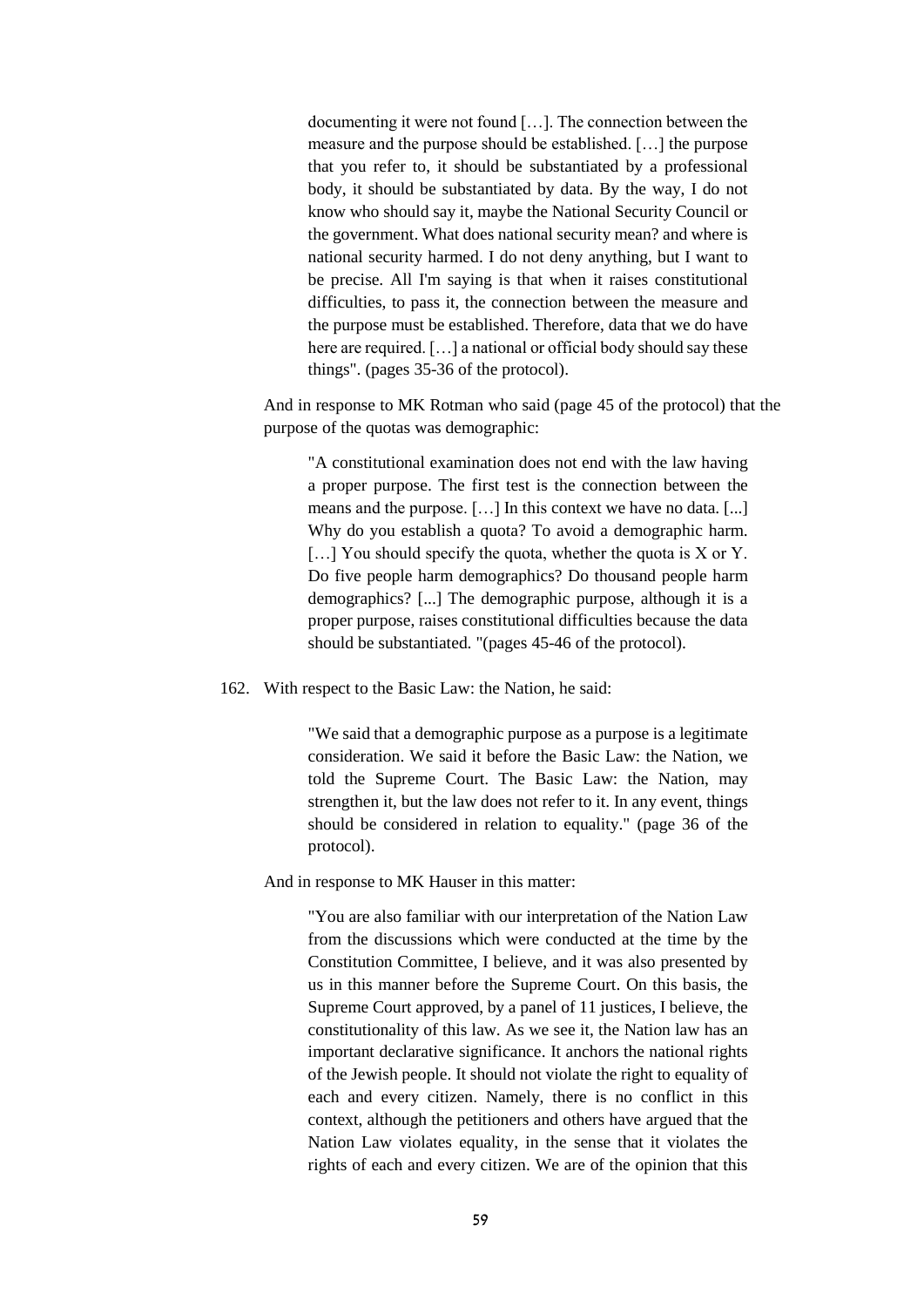is not correct and this is how we interpret things. What I am trying to say is that even if you make this addition, I am not saying that there is a legal impediment. You can write it, and in our opinion it is not legally impossible. We said that in any event, in any circumstances, the Minister of Interior should take different considerations into account while exercising his/her power, including all relevant legislation in this context. Obviously, this can also be relevant, but I am afraid that by writing it, the demographic issue shall be put more clearly on the table." (page 44 of the protocol).

#### **(2) Including the demographic purpose in the purpose clause**

163. Due to the eagerness of the MKs who proposed the private bills to explicitly include the demographic purpose in legislation, it was decided to add a purpose clause. It was accordingly stated in Section 1 as follows:

> "The purpose of this law is to establish restrictions on citizenship and residency in Israel of citizens or residents of hostile countries or residents of the Area, alongside exceptional arrangements for granting stay permits or temporary residency in Israel, given the fact that Israel is a Jewish and democratic state and in a manner securing the protection of the interests which are vital for the national security of the state."

164. MK Rotman said with respect to this section:

"I think we found here an intermediate wording which speaks of the State of Israel as a Jewish and democratic state […] and refers to the need to protect the interests which are vital for the national security of the state, a purpose which can be viewed as a security purpose in the broad sense of the word […] and if anyone would like to see in it other purposes, they would be able to do so in the future". (pages 10-11 of protocol of the meeting dated March 7,2022)

165. The Committee's legal advisor, Adv. Miri Frenkel-Shor, stressed that the purpose clause moved the legislation away from its security purpose shifting it towards its demographic purpose:

> "I would like to say a few words about the purpose clause, a clause which was not before the committee. The addition of the purpose clause contains two phrases which were not before the committee: "given the fact that Israel is a Jewish and democratic state" and "securing the protection of the interests which are vital for the national security of the state"'. Now, we are not saying that the purpose clause cannot be included in the bill but it should be noted that this section takes us to a somewhat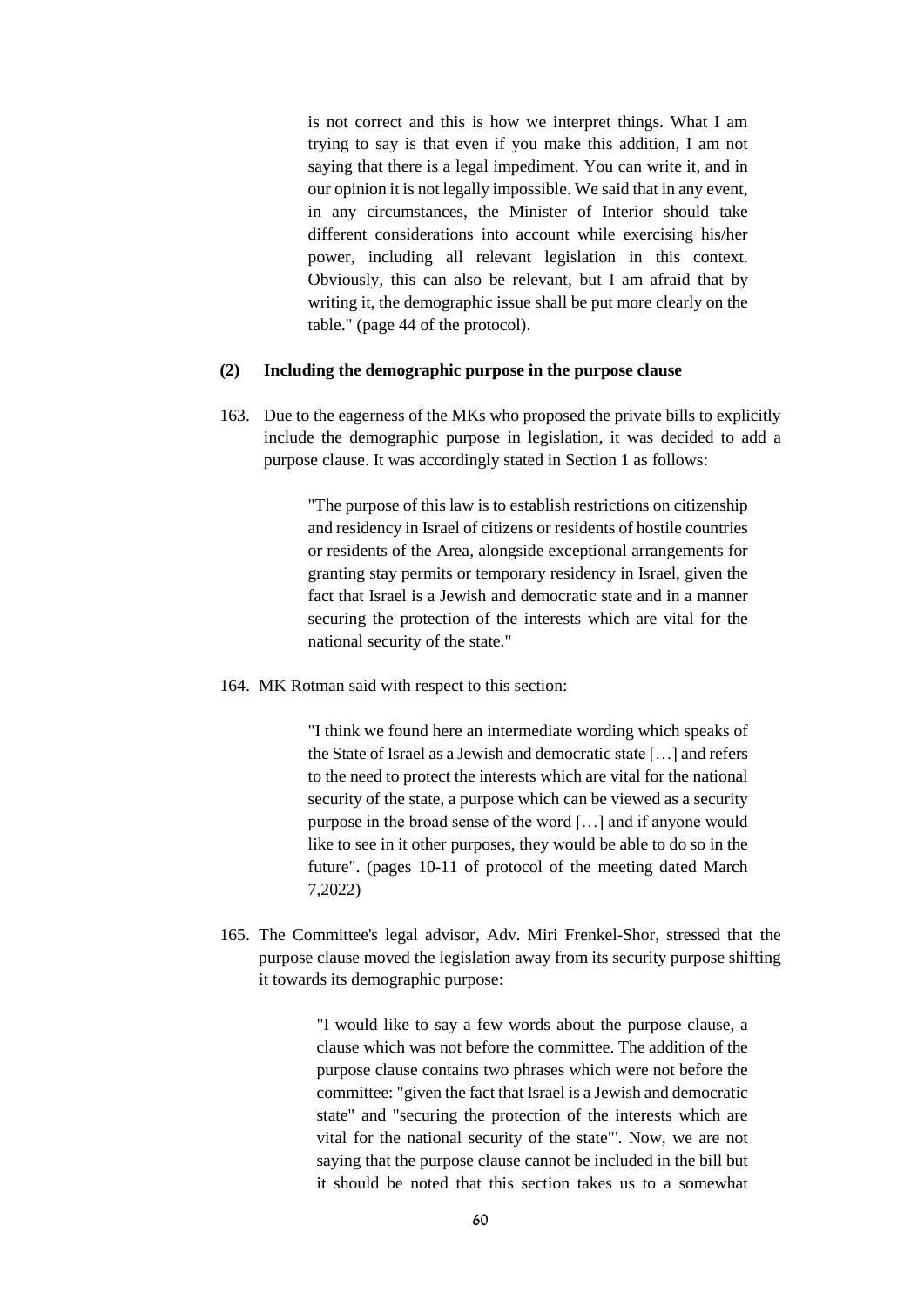different direction. Until today the direction of the bill and, in fact, the section hovering over the bill is the security purpose as manifested in section 8 of the law [...] the sections should be tied to the purpose evoked by the purpose clause and we must tie the arrangements in the bill to the purpose clause, because the question shall subsequently be: which purpose does this clause actually serve?" (page 57 of the protocol).

#### **(3) About the alleged security purpose**

- 166. For the purpose of justifying the alleged security purpose, an ISA report was presented. ("Open paraphrase regarding the extension of the Temporary Order - February 2022").
- 167. The ISA reiterates the position whereby family unification applicants from the territories and citizens of enemy states and conflict areas constitute an "increased and proven risk population" compared to other family unification applicants. It was further argued that the main threat stemmed from possible recruitments to terror organizations for the purpose of committing terror attacks – either as perpetrators or collaborators.
- 168. The above allegedly stems from their group affiliation and the fact that they share common values and are accessible due to family relations in the territories, alongside "the advantage embedded in holding Israeli documentation which allows freedom of movement within the state of Israel and between Israel and the territories of Judea, Samaria or the Gaza Strip."
- 169. The ISA added that conducting individual security assessments in advance to all family unification applicants was problematic because the motivation to recruit "increases precisely after the applicant obtains a permit enabling them to enter Israel and move freely therein", and it does not predict a future security risk, either by choice or identification, or due to pressures applied on relatives in the territories".
- 170. It was also argued that the security reality was still explosive and that in 2021 the high security threat of terror was still posed from the territories, which may increase the willingness of the family unification population to "promote terror activity particularly at times of security escalation."
- 171. The report included examples of such involvement but all of them, without any exception, do not involve persons who received their status in the framework of family unification, but rather individuals who are referred to as "second generation" members of families created by family unification. Namely, children having one parent from the territories, who are entitled to their status from birth since they were born to an Israeli parent. However, the temporary order has never applied to them, and the new legislation has no effect on them. The data with respect to children - Israeli citizens and residents from birth – were brought for no other reason but to intimidate.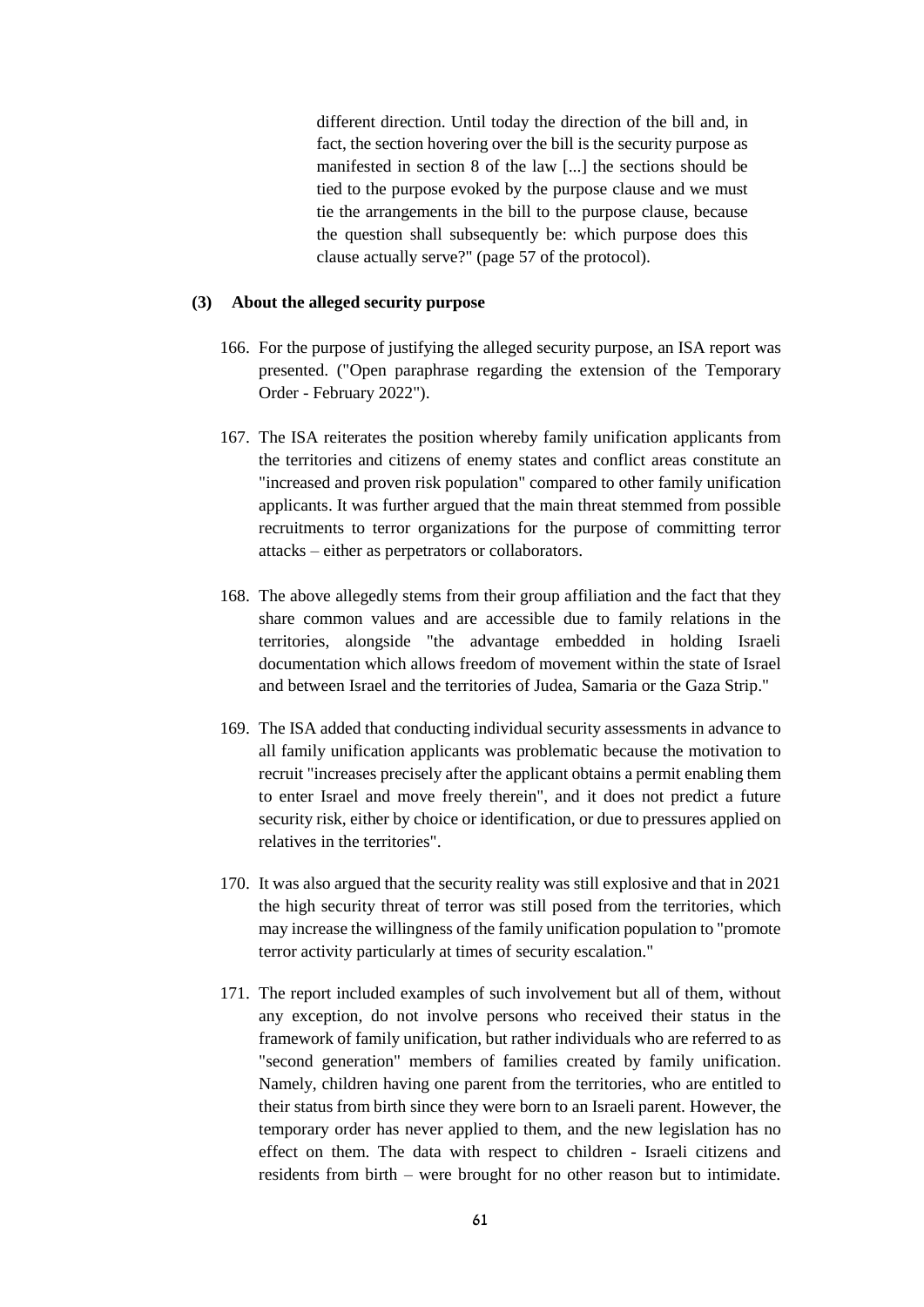They were born or grew up while the temporary order was in force and were not affected by it. When confronted with the above at the committee meetings, the representatives of the authorities had no alternative but to admit that it had no bearing on the legislation.

Accordingly, for instance, Mr. Nizri, Deputy Attorney General, at the meeting of the committee dated March 3, 2022 said as follows:

"It should be understood that we are talking here about the first generation. As far as the second generation is concerned, it is less relevant because the law does not apply to them. Those defined as "second generation" receive citizenship by virtue of the fact that they are children of an Israeli parent Israeli ".) (page 43 of the protocol).

The Deputy Head of the ISA, known as A., who also attended the same meeting, said:

"I do not understand the question about the second generation. I simply do not understand the question. Second generation members receive their rights by virtue of their mother or father, holding an Israeli identification card, regardless of the status of the spouse. Therefore, the story of the second generation is certainly worth discussing. I know that some of you are familiar with the position of the Agency and with what was said about the Negev. It has no relevancy to this discussion, neither to the temporary order nor to this discussion. […] How can this threat be removed? A lot can be said about it, and the Agency has things to say, but not in this discussion." (page 56 of the protocol; see also page 65 of the protocol).

- 172. ISA data regarding those who received status by virtue of family unification failed to substantiate a security need for the law. According to ISA data, in the period spanning from 2002 until the end of 2021, about 35 individuals who received status by virtue of family unification proceedings were involved in terror related activity. Despite repeated requests of MKs, the ISA did not segment the data. No information was provided about said 35 incidents including the extent of the involvement (perpetrator, involved, collaborator) and the source of the data (convictions, indictments, intelligence information) (see, for instance, page 24 of the protocol of the meeting dated March 6, 2022). To the extent data were provided, they were mixed together with "second generation family members", in a way that made it impossible to differentiate between them.
- 173. With respect to the sex of the involved persons, A, the Deputy Head of ISA stated that 3 women who underwent family unification proceedings were involved over a period of 20 years. What were they involved with, to what extent and what was the source of the data – he did not say, nor did he clarify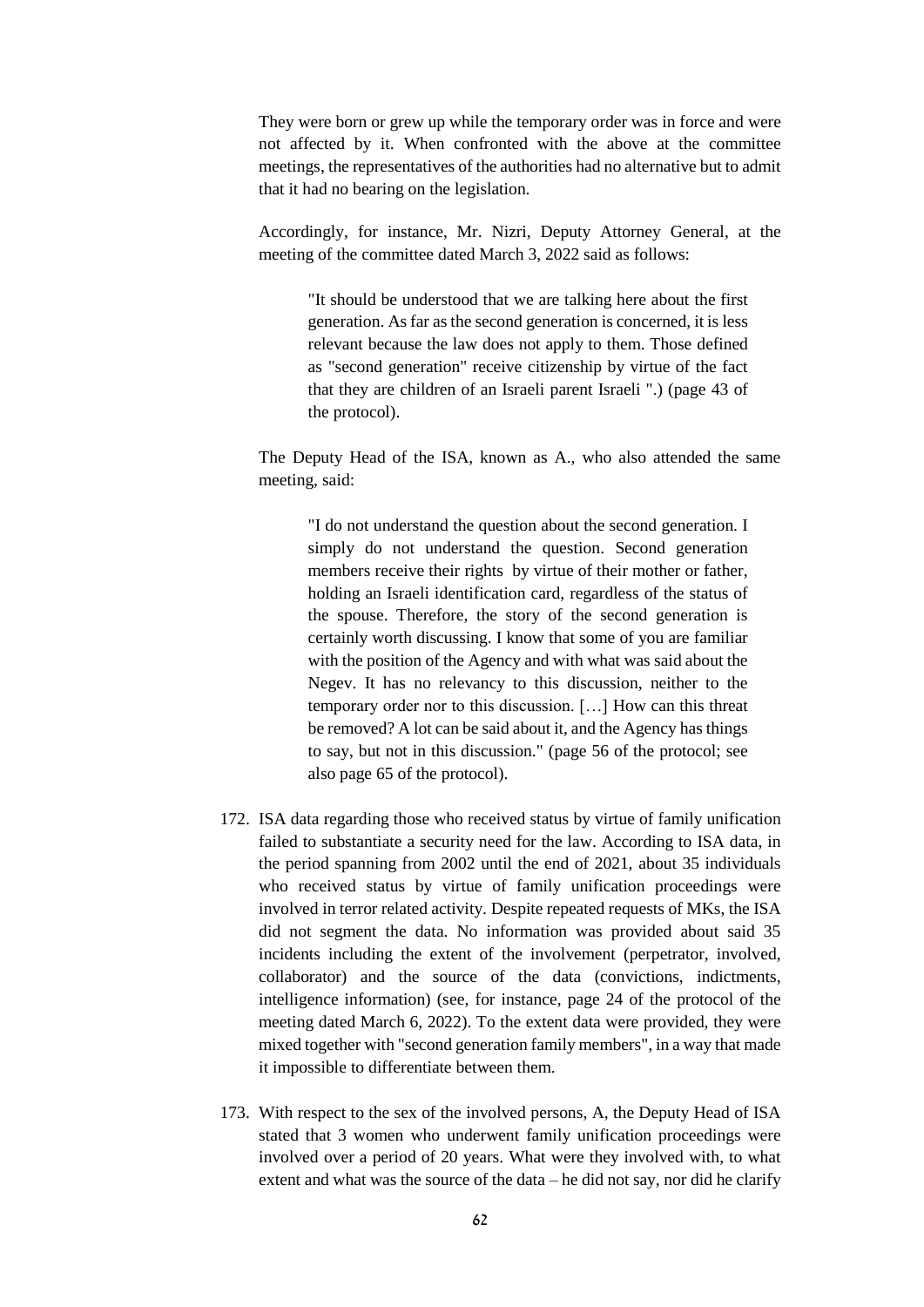whether the involved persons received status or whether here too "first generation family members" were mixed together with "second generation family members" (page 54 of the protocol of the meeting dated March 3, 2022).

174. With respect to the age of the involved persons, A gave vague and general information, showing that in the last two decades things were not reexamined and the provision in the law remained arbitrary:

> "With respect to the age, it also exists in the temporary order. These ages, the younger ones, below 35 for men and 25 for women, we consider them as attractive ages for hostile terror activity. It does not mean that an older person cannot engage in terror, unfortunately it does not mean that one cannot engage in terror at a younger age, but these are more or less the ages that are more involved in terror and on a more significant level." (page 50 of the protocol).

- 175. Anyway, the gap between the risk profile which remained as is for many years – and the criteria which were established for the entry of Palestinian workers to Israel was not explained: in general, married persons over the age of 22 and in needed vocations also unmarried persons over the age of 21. Namely, how can the entry of tens of thousands of young Palestinian workers can be allowed on a daily basis, assuming that marriage mitigates the risk of involvement in terror, while with respect to persons living in Israel on a permanent basis with their families and are at risk of losing much more if, God forbid, they are involved in anything, a higher age limit was established and there is no presumption that marriage reduces the risk.
- 176. Things also remained unclear with respect to a host of questions relating to the 35 involved persons, although due to the small number of cases there should have been no difficulty to present data: what were their ages? were children involved, how many were involved and what were their ages? what was their status in Israel? for how long did they hold a permit or residency? how many were family members of citizens or permanent residents?
- 177. In meetings which were held in recent years by the inter-ministerial Foreign Affairs and Defense Committee and the Interior and Environmental Protection Committee which was appointed to recommend to the plenum to extend the temporary order, different data were presented by the ISA, which were segmented in different ways. Accordingly, for instance, while this time the data were presented in groups of three years and spouses of citizens were connected with spouses of permanent residents, towards the July 5, 2021 meeting data were presented for each year since 2015 and the groups were divided. According to these data 48 members of the first generation and 117 members of the second generation were involved (of whom the involvement of spouses of permanent residents was low – 6 cases in twenty years). In said document the involvement level and source of the data were provided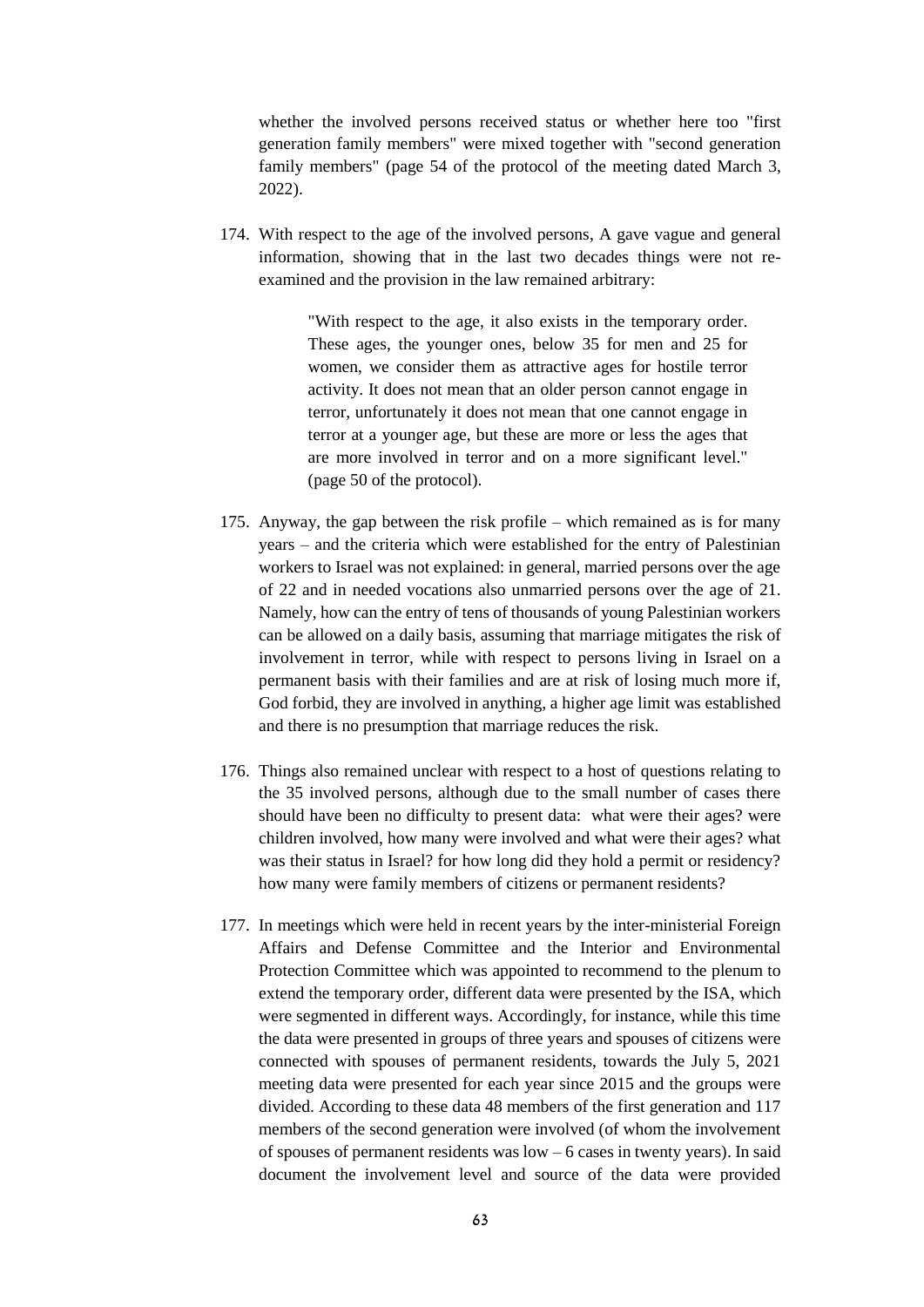(although those who received status in family unification proceedings were mixed together with their children). Other data were presented in the meeting of the committee dated June 1, 2016, where 17 cases of involved persons, members of the first generation and 87 cases of involved persons, members of the second generation were discussed. In the meeting of the committee dated May 18, 2018, data were presented with respect to 47 cases of involved persons, members of the first generation and 108 cases of involved persons, members of the second generation.

See a copy of the document "Data regarding the involvement of members of families that underwent family unification in terror 2001-2021 dated July 5, 2021 attached and marked **P/39**.

178. The manipulative use of the data arises from the above. 17 cases of involved persons by 2016 turned into 47 in 2018 (although the data in 2021 referred to 7 cases of involved persons in 2016 and 4 in 2017), which turned into 48 in 2021 and now, in 2022, went down to 35. The numbers go up or down without any explanation, segmentation is provided only when it serves a certain interest and also then the applicants and children who are citizens and residents are all mixed together in a misleading manner. The unreliable manner of presentation of the data, the contradictions in the data and the numerous queries which remained unanswered concerning age, gender, status, duration within the process, nature of involvement and sources of information, all show that the members of the Knesset were not provided with a coherent infrastructure to justify the alleged security purpose – not for the sweeping prohibition, not for the risk age, not for the measures taken against persons who were allowed to stay in Israel. Legislation cannot be formulated in this manner, all the more so a proportionate legislation, which has been affecting human rights in such a severe manner for more than twenty years.

# **(4) The way by which the demographic purpose – and other extraneous purposes – were used to establish the legal arrangements**

- 179. The twenty years that passed did not cause the authorities to re-examine the argument, which was weak to begin with, about the threat posed due to the "documentation" which was issued and the freedom of movement. To date, as a general rule, manual examination of the documentation in the passage between Israel and territories is no longer conducted. The documentation can also be marked in other ways which will facilitate the examination of the documents and protect the rights from being violated. In the absence of any other choice, the same permits can be given while establishing by law that anyone holding them is entitled to all rights enjoyed by a resident. Surely there is no connection between security and the denial of rights which are embedded in a stay permit (the contrary is true – precisely the denial of rights may evoke hatred and frustration). The representatives of the authorities were confronted with these arguments. It is for good reason that they were unable to answer them, and the answers uttered by them were unclear and evasive.
- 180. Mr. Nizri, Deputy Attorney General, said in the meeting on March 3, 2022: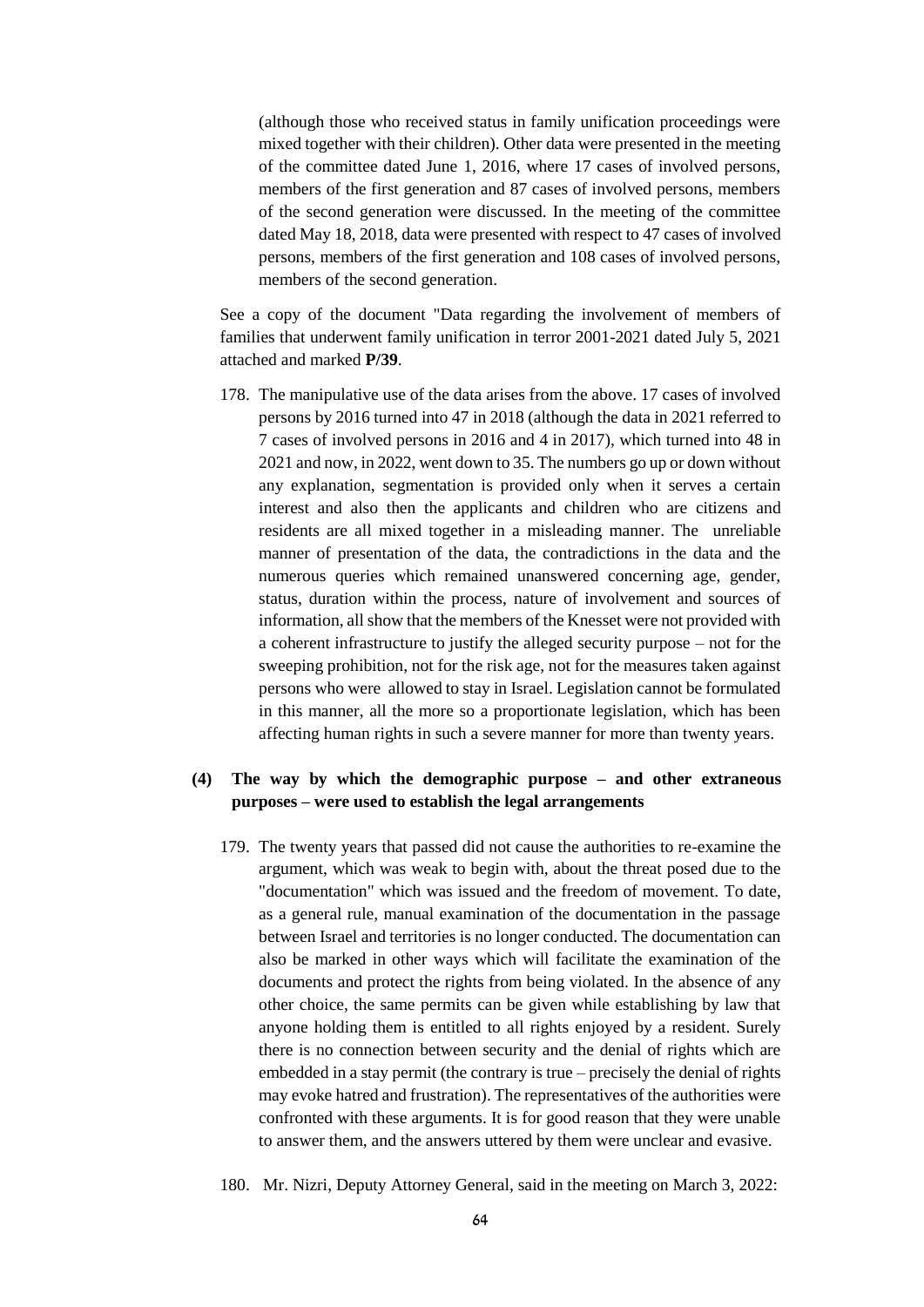"I think that ISA representative should explain more about it. I shall briefly say that the type of the relevant permit held by a certain person, to the extent they hold fuller documentation - and documentation is not intended only for travelling from one country to another but also on how you use at home and in which places. The relevant types of documentation have an effect in the opinion of the security forces, in the opinion of the ISA, on the ability of terror organizations which will exploit, as occurred in the past and as the ISA is of the opinion today and will also explain with examples, if you wish, that terror organizations may exploit it, sometime with cooperation. By the way, not always with conscious cooperation. The relevant type of cooperation, whether it is residency, laissez-passer or these or other permits, also have an impact in this context. This is what I can explain on the general level, and the ISA shall be able to discuss it more broadly." (page 39 of the protocol).

181. And ISA's representative, deputy of the head of the agency, A, said in said meeting:

> "Obviously there is a difference between the permits. A DCO permit enables the state of Israel to check what is going on with that person once annually. The permit is a territories permit and legally if we are required – hopefully not – to change or revoke the permit, it's much more than an A5 visa. In the latter case, as was noted by the members of the committee, it is examined once every two years and it is an Israeli permit also with respect to the checkpoints and the examinations, and its revocation requires more significant work. Therefore there is certainly a difference between the permits," (page 65 of the protocol).

- 182. The above, with all due respect, is nonsense. Nothing precludes the authorities from summoning people, examining and re-examining them, replacing documentation, denying it, issuing different documentation, marking it and taking any other steps as may be required. These things are routinely done also with respect to individuals holding temporary residency. Furthermore, even if it had any merit, it cannot explain why – for security reasons – all of the rights embedded in a temporary residency are denied and why shouldn't the legislation ensure that they are granted even if only permits are issued.
- 183. When the discussion regarding the arrangements in the law has commenced things became clearer. Even if there was an agreement between some MKs that the law was required for security reasons, most discussions focused on the dispute concerning those who were already in Israel according to the arrangements set forth in the law – spouses, children and recipients of status for humanitarian reasons – and the rights which they do not receive.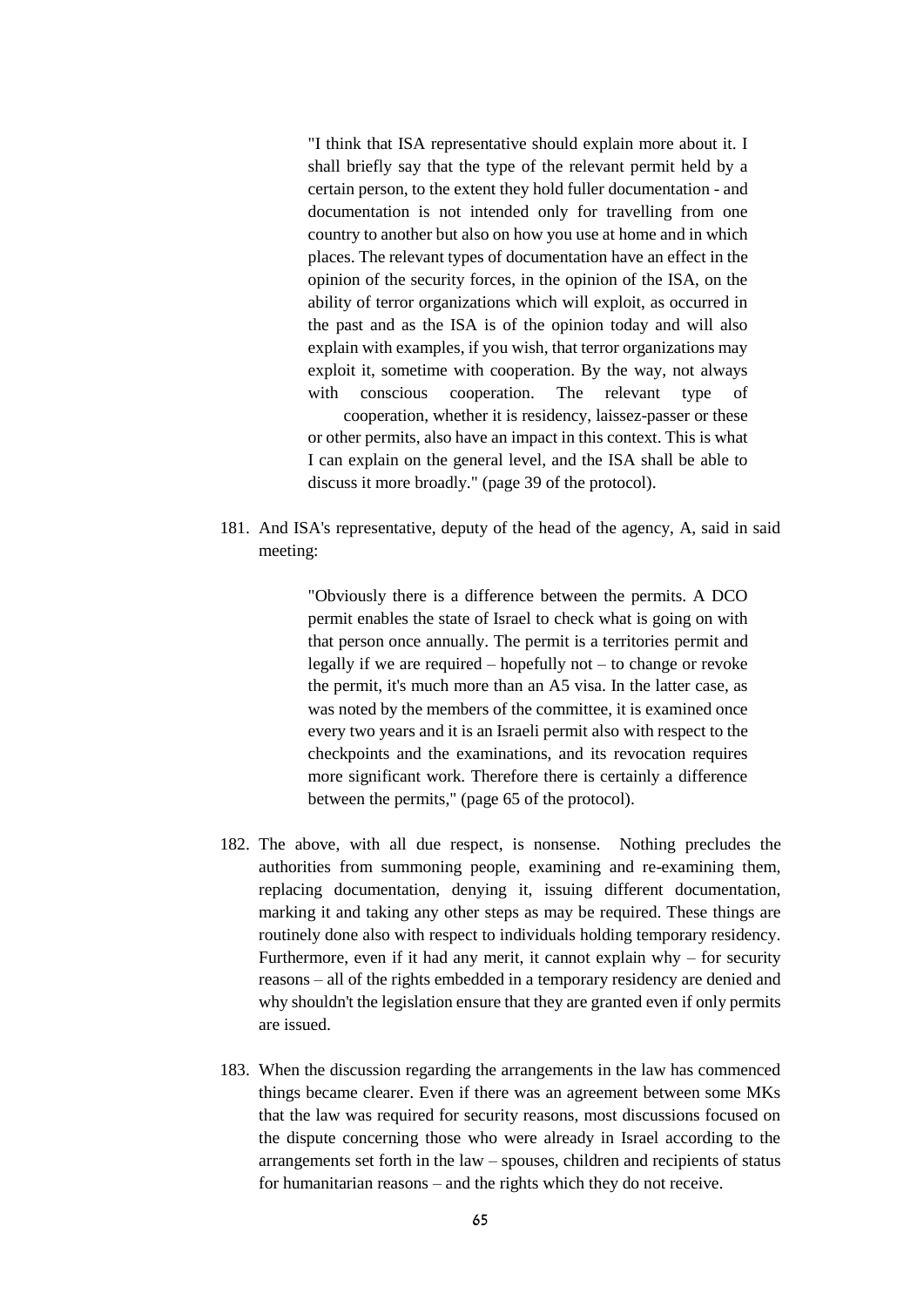- 184. The Deputy Attorney General, Raz Nizri, admitted that "the questions will be asked whether after 19-20 years, the harm does not become more severe" (page 33 of the protocol of the meeting dated March 3, 2022).
- 185. The chairman of the committee, MK Ram Ben Barak, wanted to make things easier for those already living in Israel – spouses and children – and to ensure that they are granted rights (see, for instance, page 4-5 of the protocol of the meeting dated March 1, 2022; pages 10, 87-92 and 98 of the protocol of the meeting dated March 3, 2022; pages 145-152 of the protocol of the meeting dated March 6, 2022).
- 186. It was clarified time and again that the law could achieve a security purpose while causing less harm to human rights, but the version which is promoted is more abusive since the coalition does not have the required majority to pass the legislation in the second and third readings, and therefore the coalition members wishing to pass the law must rely on the votes of right-wing opposition members. The latter, along with coalition members, demanded that the law harm human rights more severely regardless of the alleged security purpose, and this is reflected in the legislation.
- 187. Accordingly, for instance, it became evident time and again that even if one accepts that a periodic examination of Palestinian family members and children is required and that permanent status should not be granted to them, there is no way to justify by security excuses why Palestinian families and children are discriminated against compared to other non-Palestinian families and receive only permits – without social rights – rather than temporary residency – which grants social rights (see, for instance, page 145 of the protocol of the meeting dated March 6, 2022).
- 188. There is also no justification for the denial of social rights to children over the age of 14 (see, for instance, page 87 and henceforth of the protocol of the meeting dated March 3, 2022).
- 189. It was not clarified how the format of the documentation increases the security risk (while the digital documentation and examination at the entrance is made by technological means), but even if there was any real merit to it, there are, as aforesaid, simple solutions which will realize the alleged security purpose and will not deny social rights: for instance, replacing the documentation format of the temporary residency which is given to spouses and children, in a manner facilitating the identification of its holders, without infringing any of the rights which are granted to residents.
- 190. This way, for instance, was proposed by the committee's legal advisor, Adv. Miri Frenkel-Shor, in the meeting of the committee dated March 3, 2022). Adv. Shor was of the opinion that arrangements should be established with respect to spouses and children, who according to the law receive only permits without rights, and ascertain that subject to seniority, age and security examination they will be entitled to upgrade their status. For this purpose,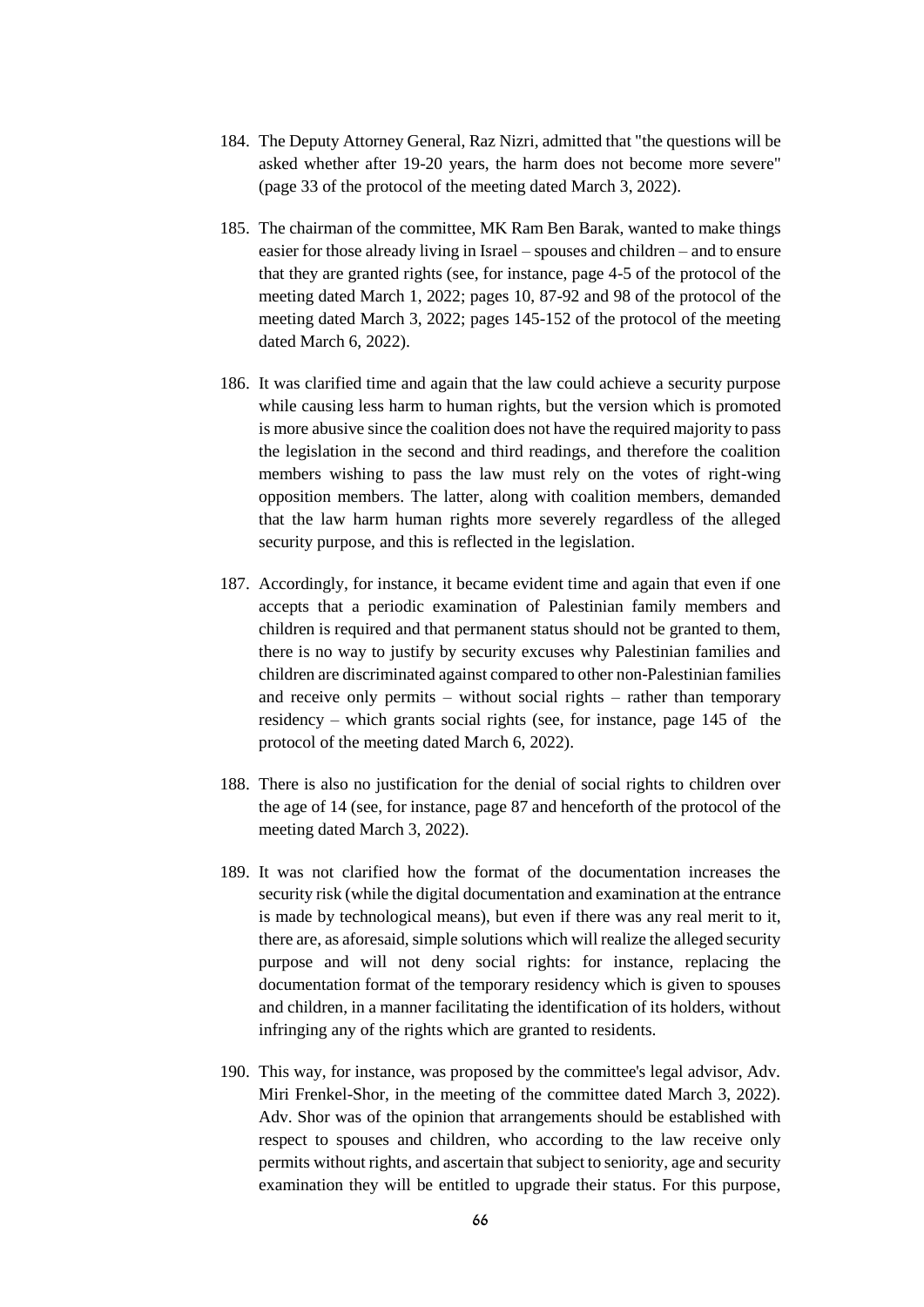another certificate may be issued. In response to MKs' comments she said that it was not a humanitarian matter, but a matter which should be established as a primary arrangement in view of past years' lessons:

"I suggest that the committee considers a certain relief. I am talking about section 3 and section 4. Section 3 discusses spouses and section 4 discusses the children. A status upgrade from a DCO permit to A5 shall depend on seniority and age, subject to security examination. In certain cases the status can be upgraded from DCO to A5 without the documentation. Namely, we shall find a solution to the certificate provided that at least the social rights are given. […] I don't think that it is a humanitarian reason. The law was enacted in 2003 and was later amended in 2007, and now we open it for the first time. I think that we should learn from the past. There are cases which present a principle and I think that it would be proper to leave the humanitarian reasons for very specific cases which are really humanitarian. It is relevant to section 3 as well as to section 4." (pages 80-81 of the protocol).

And also:

"I have proposed the principle to give a solution, in view of what came up in the meeting, to section  $4(2)$ , concerning minors who came to Israel after the age of 14. They stay here for many years under a DVO permit. Here too, the formula of seniority, age and security examination should be applied. I think that it can give a solution to minors staying here. If there is a question of documentation, we may need to provide a solution which shall give social rights, and another solution to the documentation issue. According to this principle, we can give a proper solution." (page 87 of the protocol).

191. Another option which came up in the meetings of the committee was to arrange by legislation, that permit holders according to the temporary order shall be regarded as residents according to the National Insurance Law (thereby also applying to them the National Health Insurance Law), secure their right to legal aid, the freedom to engage in any occupation requiring a license and the like (see pages 145-154 of the protocol of the meeting dated March 6, 2022). Thus, the documentation remains as is and the security purpose is not harmed in any way. These are matters which have been repeatedly discussed by the authorities and there is no novelty in them. They were discussed by the committee, received the consent of many members of the committee and no security argument was heard which can justify their rejection. In fact, not only that there are simple legislative solutions which do not derogate from the security purpose, but they even reinforce it by reducing the distress of the spouses and children who suffer from lack of rights as a result of being bound for years to permits, facilitating their integration and the like.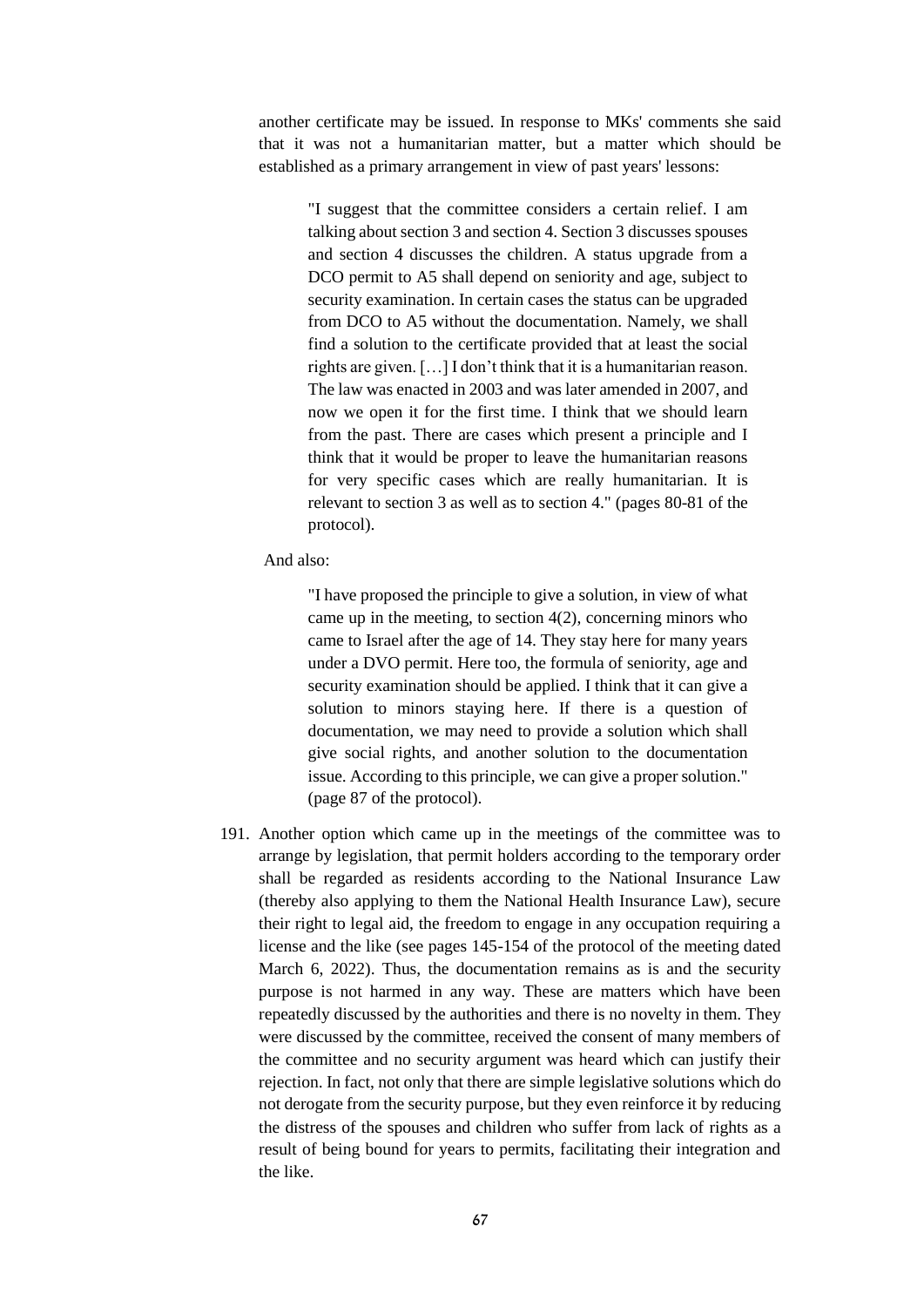192. The chairman of the committee, MK Ben Barak, said that the refusal to give rights to persons living in Israel is 'absurd' (page 147 of the protocol) and said:

> "Well, I am inclined to put it in the law. Do you have any objection, Ministry of Interior?"

The Ministry of Interior has obviously objected but did not present any security reason thereto, other than that the matter has already been examined in the past and that in some matters there are alternative, inferior arrangements, if any (pages 145-154 of the protocol).

- 193. These solutions, which were supported by many members of the committee, including its chairman, and were not objected to by the ISA, are not included in the legislation. Why should spouses and children be denied of social rights, and how does it serve a security purpose? Why should a special, discriminatory health insurance arrangement be applied to family members which in fact cannot be enjoyed by fifty percent due to its cost, and why national health insurance and national insurance rights should not be given, and what is the connection between them and security? Why is it justified to discriminate in these and many other aspects Palestinian families and children compared to other non-Palestinian families in status procedures? Why should they suffer employment discrimination? (see, for instance, page 18 of the protocol of the meeting dated March 1, 2022; page 106 of the protocol of the meeting dated March 3, 2022; pages 113-114 of the protocol of the meeting dated March 8, 2022). No answers were given to these matters, certainly not answers resting on security reasons.
- 194. Furthermore, the chairman of the committee brought to discussion a proposal suggesting to grant permanent residency to spouses over the age of 50 or after ten years – as alternative conditions (which were subsequently proposed as cumulative conditions).

A copy of the proposal on behalf of the chairman of the committee for discussion on March 6, 2022 is attached and marked **P/40**.

195. However, the only thing which was agreed was to enable the grant of temporary residency to spouses over the age of 50 and after ten years of staying. When it was reminded that the procedure which was established by the Ministry of Interior in February 2022, after the expiration of the previous temporary order, provided that subject to ISA's consent, the status will be upgraded after five years and not ten, and that 130 of 1,457 candidate permit holders received temporary residency, the chairman of the committee has also agreed to that. However, MK Rotman stressed: "We have a position as legislators. That's not how it works." and vetoed the proposal (see pages 13- 14 of the protocol of the meeting dated March 6, 2022, and see also the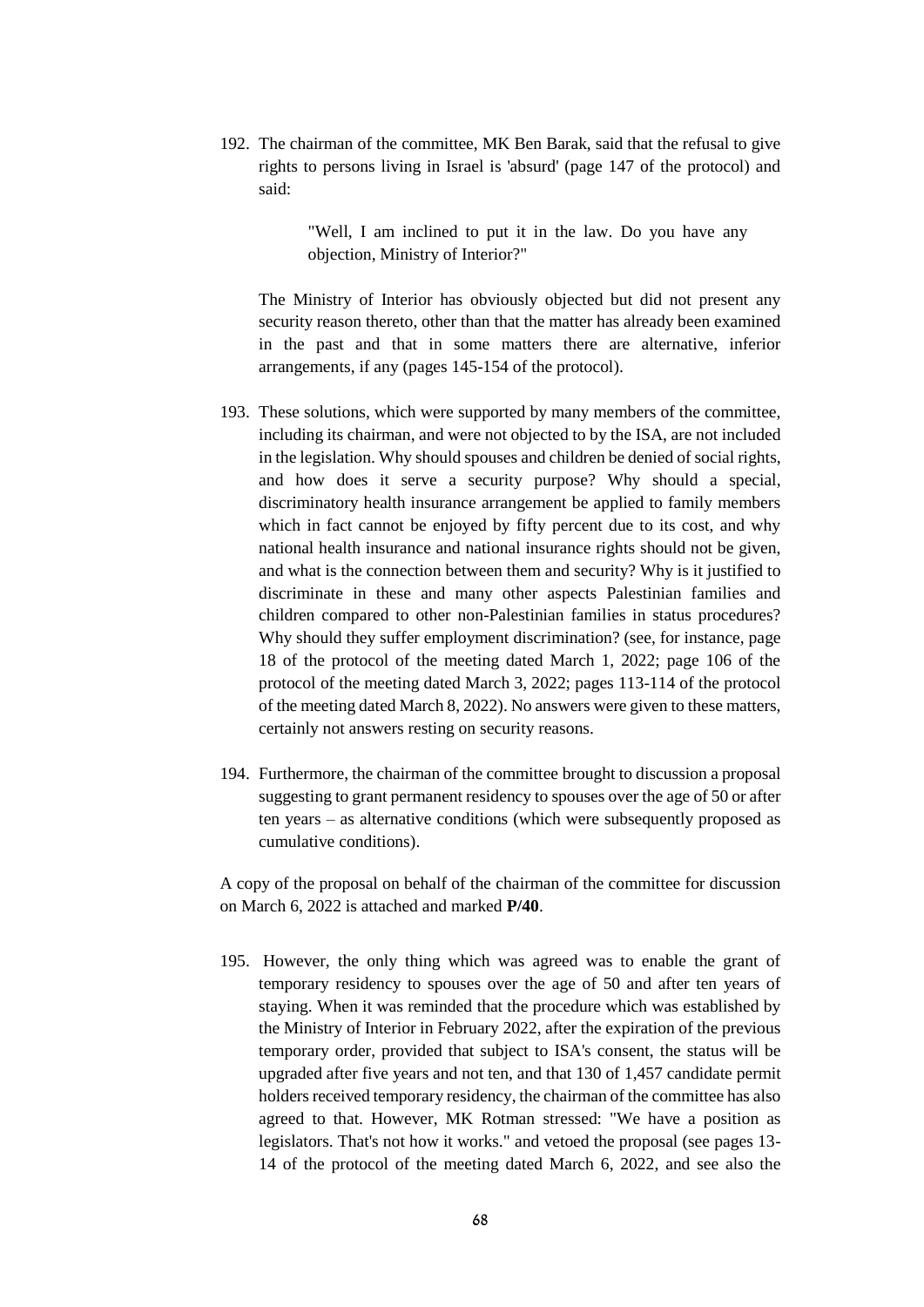exchange between MK Rotman and MK Ben Barak in page 27, where the first verifies with the latter that the period of time shall not fall below ten years – double the time which was approved by the ISA as satisfactory, security wise).

- 196. Later the possibility of granting residency after 15 years under permit was discussed, namely – men over 50 and women over 40. MK Rotman agreed to that (see pages 30-33 of the protocol) and MK Ben Barak notified that he had discussed it with the ISA which agreed to this arrangement (see pages 38 and 95 of the protocol). However, later in the meeting MK Ben Barak notified the participants that MK Rotman and the group of opposition members supporting him retracted their consent, and therefore they shall return to the version whereby temporary residency shall be given only to men and women over the age of 50 and after 10 years under permit (page 96 of the protocol).
- 197. Namely, to please the right-wing parties, and regardless of security, it was agreed that only temporary residency shall be given to spouses over 50 years of age who have been staying in Israel at least ten years under permit (as cumulative conditions). Although the ISA agreed that residency could be given to women over the age of  $40 - \text{s}$  position was not accepted. Why? Those who wanted to encumber and harm agreed to that and nothing more.
- 198. The sweeping definition of "resident of the area" was also discussed, which includes as alternative possibilities registration in the Palestinian population registry or residency in the territories. Both options are actually applied broadly. Registration is interpreted as applying to anyone who was registered, even if they have never lived in the territories and have no connection thereto. Residency is interpreted as also applying to persons who have no status in the territories, or at all, and have sometime lived in the territories for a short time as a child many years ago. The question arose why should the law include among its prohibitions persons who are registered in the Palestinian registry but have no connection to the territories. The discussion of the matter ended as follows: "We put an asterisk here, and we shall see if another version can be made, Let's move on." (pages 76-78 of the protocol of the meeting dated March 3, 2022). The matter has never been discussed again.
- 199. The fact that the law does not enable to regulate the status of same sex spouses has also been discussed by the committee. There was a consensus among the committee members that this should be amended (see, for instance, pages 83- 84 of the protocol of the meeting dated March 3, 2022). Nevertheless, the matter does not appear in the law. Ben Barak regretted it and revealed that it stemmed from behind the scenes demands made by those who agreed to vote for the law:

"To my great regret  $-$  I honestly say my great regret  $-$  there are still people in the Knesset of Israel who are not willing to accept the obvious that since a man and a woman were created there is also love between men and love between women. […] To my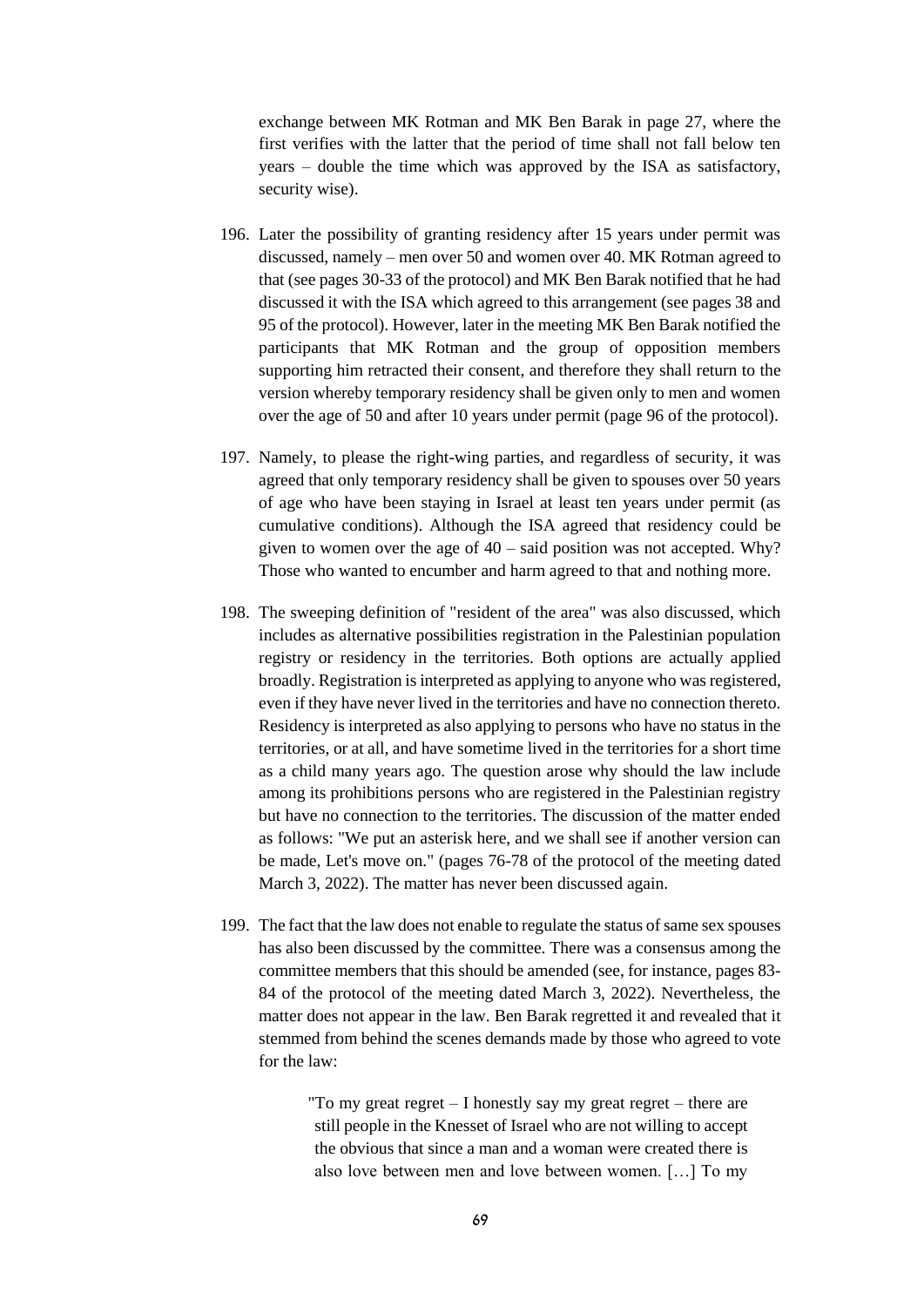great regret the Knesset of Israel in this a respect is ignorant." (page 90 of the protocol of the meeting dated March 7, 2022).

- 200. In other words: it was decided to consciously accept the discrimination of same sex spouses regardless of the alleged security purpose of the law, only because it was demanded in the framework of the political scheme which was concocted.
- 201. It was further agreed that the Committee for Humanitarian Affairs according to the law would continue to be limited only to persons having a family member staying legally in Israel, unlike the general authority concerning non-Palestinians – to give status for humanitarian reasons regardless of a "sponsor". Why should only a Palestinian applying for status have a "sponsor" and a Palestinian applying for status who does not have a family member cannot acquire status for humanitarian reasons? It was argued in the meetings that the reason for that is that the law engages only with family unification (see pages 106-109 of the protocol of the meeting dated March 3, 2022). However, the law does not engage only with family unification, certainly not the arrangement concerning status for humanitarian reasons. The law engages with the entry and status of Palestinians in general and for any reason: family, work, medical treatment, for any temporary reason and for humanitarian reasons.
- 202. It was further agreed, for the purpose of recruiting opposition members to support the law (and certain coalition members), that the number of stay permits or temporary residency status for humanitarian reasons would be limited by quotas, and that until quotas were established, a minimal quota of only 35 permits per year shall be established in the law. The chairman of the committee, MK Ben Barak noted, knowing that it had no justification: "Okay. The court will deal with it" (see page 41 of the protocol of the meeting dated March 7, 2022). In other words, he expressed his opinion that the Knesset enacts an unconstitutional law.
- 203. It should be noted that the petitioning organizations found out that establishing the quota on the basis of the number of positive decisions given by the Committee for Humanitarian Affairs in 2019 would not result in a quota of 35 permits and visas per year, but rather in a quota of 19. Following a letter sent by them in that regard on March 9, 2022 the maximal quota was changed to only 58 per years (on the basis of the approved applications in 2018) – also a very low number, but higher than in 2019 (see pages 2-4 and 59 of the protocol of the meeting dated March 10, 2022).
- 204. The reason for the draconian limitation on the number of permits and visas for humanitarian reasons as presented by MK Rotman, is, as aforesaid, to prevent the Minister of Interior from giving temporary residency status, subject to the consent of the ISA, to persons holding a stay permit for a long period of time, as was agreed between her and parties members of the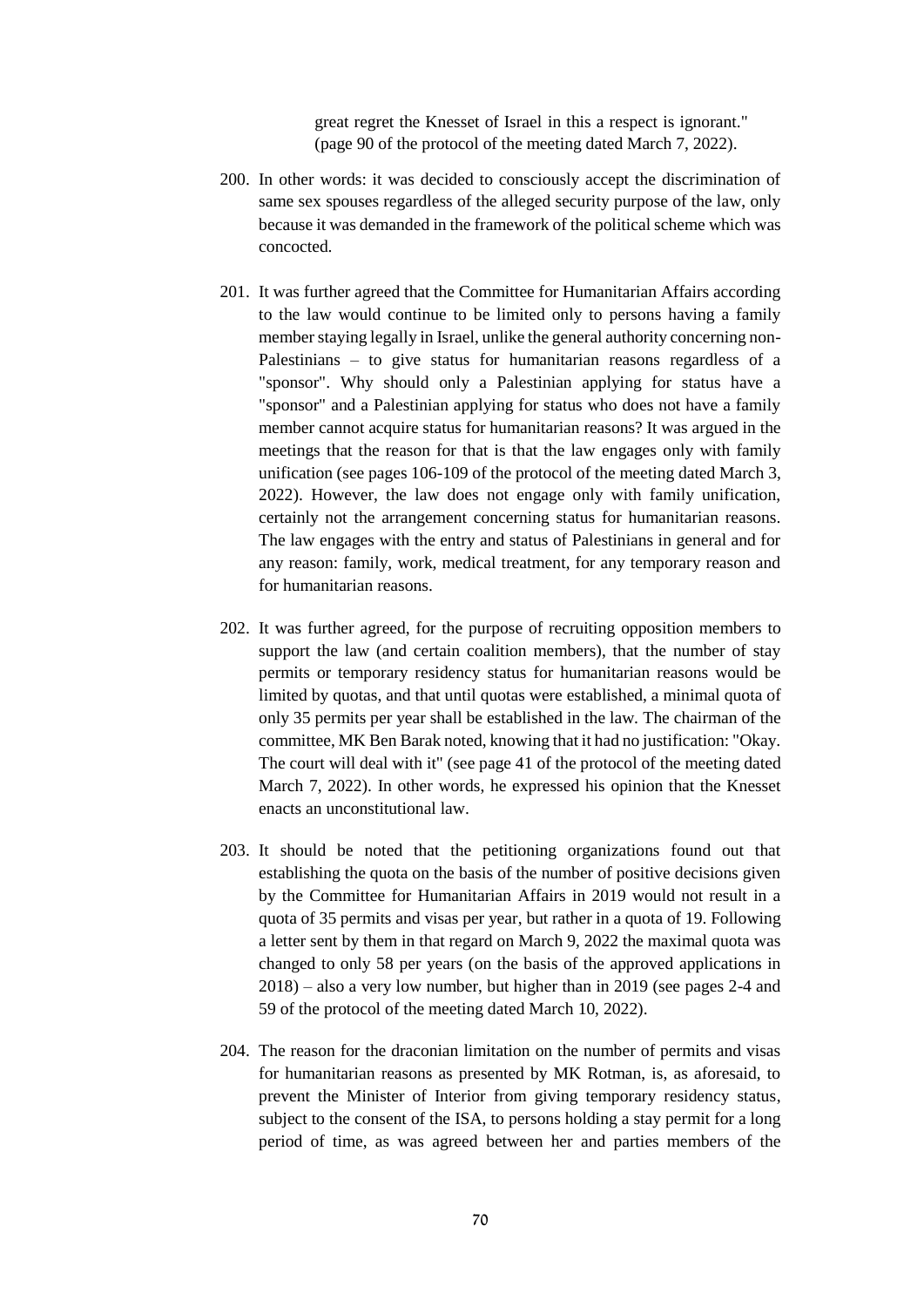coalition in July, to secure their support in the extension of the validity of the previous temporary order.

- 205. Namely, to prevent the grant of status for humanitarian reasons on the basis of a long stay to persons who, according to the security bodies, do not pose any threat and may be granted temporary residency, it was decided to limit to a minimum the number of approved status applications for humanitarian reasons – to battered women, widows, children at risk, infirmed persons, persons with disabilities and more. All of the above, without any connection to security matters, but only because this was the condition which laid by those who agreed to support the law.
- 206. In this manner and without any connection to the security allegations, the arrangements in the temporary order were established.

### **(5) About the retroactive arrangement**

- 207. Another issue which emerged in the meetings was the constitutional difficulty in applying the law retroactively to persons who submitted their status or status upgrade applications after the expiration of the previous law in July 2021 and until the adoption of the new law according to the existing legal situation.
- 208. Adv. Frenkel-Shor, the committee's legal advisor, discussed this issue, but an actual solution to this constitutional difficulty was not given other than that these are the security needs (pages 133-140 of the protocol of the meeting dated March 6, 2022, and see also pages 84-88 of the protocol of the meeting dated March 8, 2022 ).

### **(6) Summary of the legislation**

- 209. The legislation enacted by the Knesset includes a purpose clause describing its demographic purpose (section 1), followed by a sweeping prohibition on the grant of status, identical to that which was included in the previous temporary order (section 3).
- 210. Alongside the sweeping prohibition exceptions were established in the temporary order most of which were copied from the previous temporary order and some of which are different:
	- (a) grant a stay permit, but not citizenship or residency, to a Palestinian male over 35 years of age and to a Palestinian female over 25 years of age at least, to prevent their separation from an Israeli spouse – and to "freeze" them in said status (section 4);
	- (b) enable the grant of temporary residency to spouses who received permits if they are over the age of 50 and ten years have passed since they received the permits, and "freeze" them in said status (section5);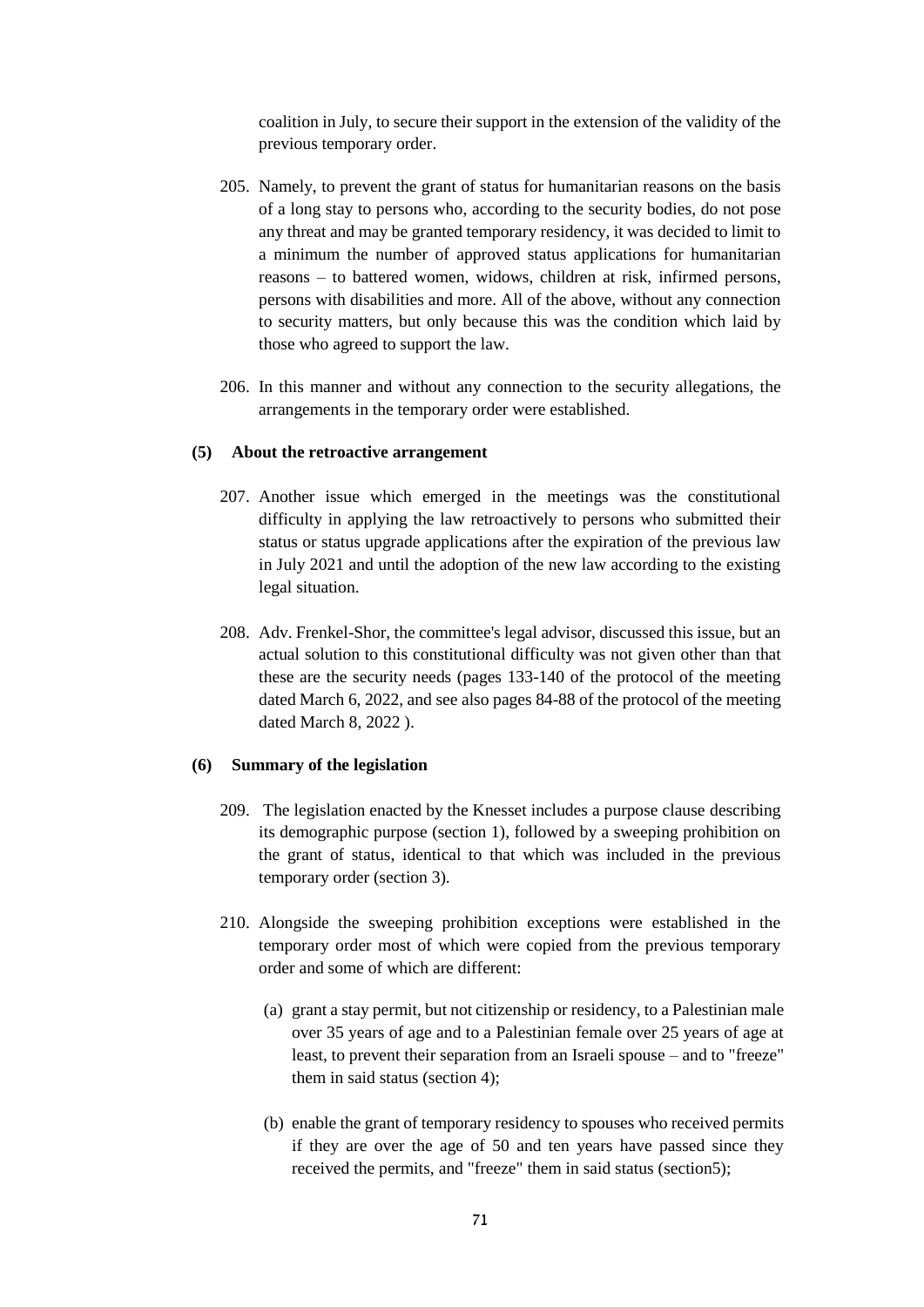- (c) permit the stay in Israel as residents of minors up to 14 years of age, and the stay in Israel by permit of Palestinian minors between 14-18 years of age, to prevent their separation from their custodian parents (section 6);
- (d) grant a Palestinian or resident of one of the countries listed in the addendum to the law, whose family member stays lawfully in Israel, a stay permit or temporary residency for special humanitarian reasons at the recommendation of a special committee, which shall be able to consult with welfare bodies. The Ministry of Interior was authorized, with the government's approval, to establish a maximal annual quota for permits and visas of this kind, and until it is established the quota shall amount to 58. Spousal relationship or parenthood do not constitute, in and of themselves, a special humanitarian reason, with the exception of Druze spouses residents of the Golan Heights. A special purpose committee should examine applications for reasons of domestic violence or spousal or parental abuse which should be given priority (these applications should be decided within three months from the date all required documents were provided, and not within six months like all other applications)(Section7);
- (e) permit the stay in Israel of Palestinians for work purposes, medical purposes or for another temporary purpose (Section 8);
- (f) grant status in Israel, and at least a stay permit, to persons identifying with the state and who acted - personally or their family members – to promote its goals, or that the state has a special interest in arranging their status (section 9);
- (g) permit the temporary stay in Israel by a stay permit or by a temporary residency – of persons whose applications were submitted before the effective date in 2002 of government resolution 1813 which served as the basis for the  $law - and "freeze"$  them in the status which was given to them. To apply the provisions of the law persons who submitted applications according to the previous temporary order, retroactively, also to persons who submitted applications after the expiration of the previous temporary order and the enactment of this law, and to persons who received permits or visas during this intermediate period (section 15).
- (h) Temporary residency granted according to any of these sections shall be valid for two years at a time (section10).
- 211. These exceptions are still subject to a specific examination, and the legislation further provides that a person may constitute a security threat not only if there is information about risk posed by them, but also by their family members – including their brothers in law and sisters in law – and also if in their place of residency activity which may put at risk the state or its citizens takes place (section 11).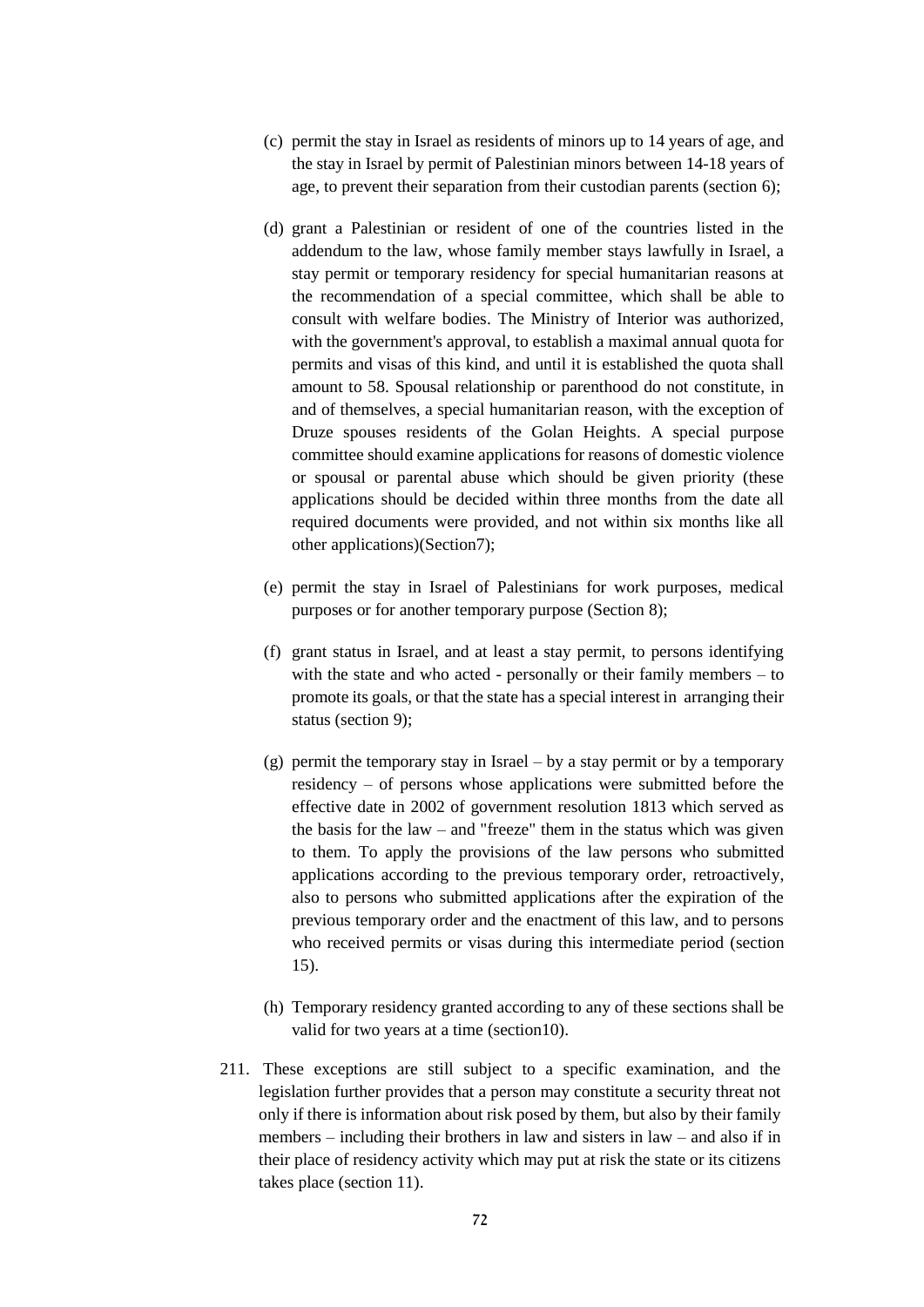- 212. It was also established that the Minister of Interior will be able to revoke a permit or a temporary residency status if an act constituting a breach of loyalty was committed (section 12). This addition, to which lengthy discussions were dedicated, was establish without need, but only for the purpose of marking the population which is the subject matter of the law with colors of terror and treachery. To protect public safety and security and to distance anyone putting it at risk, the Minister of Interior is anyway vested with the authority to revoke a permit or temporary residency status and deport from Israel, on the basis of administrative evidence of involvement to a much lesser degree than a criminal offense. A special purpose clause to revoke a permit or temporary residency status due to terror, treason or espionage was not required.
- 213. In addition, a quarterly reporting obligation to the Knesset was established regarding the number of applications for permits and temporary residency which were submitted according to the law, segmentation of the number of applications which were approved and denied, and with respect to the latter – how many were denied for security reasons. In addition, a quarterly report should be submitted regarding the number of meetings held by the humanitarian committees (section 13).
- 214. In conclusion: the security purpose of the temporary order was not proven, its demographic purpose was expressly anchored, and the temporary order including its prohibitions and exceptions was reinstated. Spouses, children, women and applicants seeking status for humanitarian reasons continue to be critically harmed as they were harmed in the two preceding decades. The limitations continue to be imposed according to the same age limit – men over 35 years of age and women over 25 years of age, children over 14 years of age. The legislation was aggravated by establishing a miniscule quota for the approval of applications for humanitarian reasons. The novelties introduced by it establish or aggravate existing arrangements: the arrangement whereby temporary residency status is granted for two years is nothing but a manifestation of a practice which has been implemented for years ever since the A petition (see paragraphs 8 and 11 of the judgment), and the addition of the possibility to grant temporary residency status after the age of 50 has already been previously established in a procedure of the Ministry of Interior which was more beneficial than the legislation. That which has been is what will be, and worse than that.

# **(7) Conclusion**

215. As soon as the legislation was approved by the plenum the Minister of Interior, Ayelet Shaked, posted a twit on the social network Twitter, to teach, again, that the law is not premised on security:

> Twit Ayelet Shaked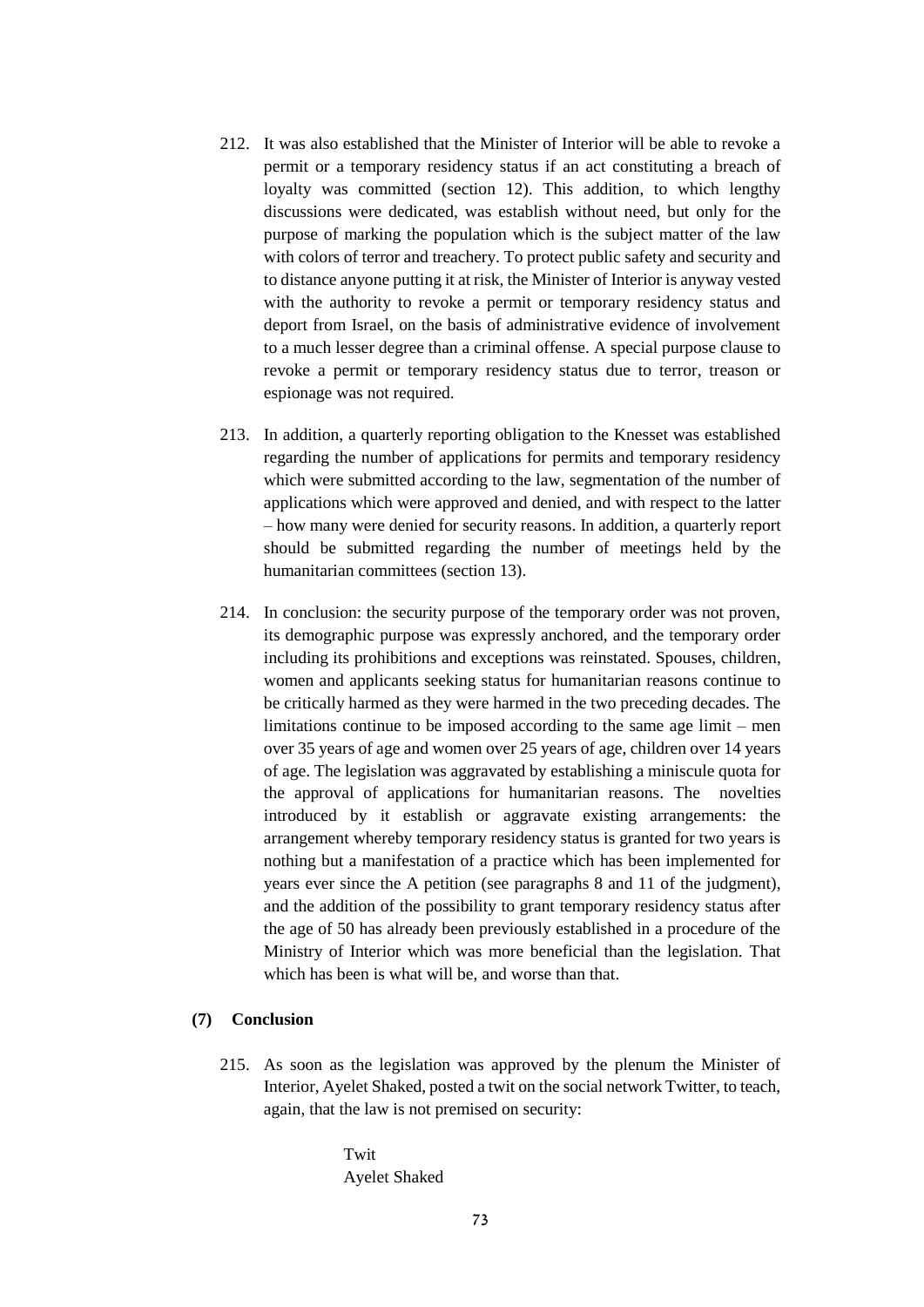@Ayelet\_Shaked Jewish and democratic state  $-1$ State of all of its citizens  $-0$ Twitter for iPhone – March 10, 2022, afternoon 9:32

# **H. The Legal Framework**

# **(1) Preface**

- 216. To determine that the legislation at hand is not constitutional violations of human rights which are protected by the basic laws should be established. To the extent this is the situation, and since the violation is made by law, it must befit the values of the state of Israel, it should have a proper purpose and the harm caused by it to human rights should be proportionate (see section 8 of the Basic Law: Human Dignity and Liberty and section 4 of the Basic Law: Freedom of Occupation). In our constitutional examination we shall show that the law does not befit the values of the state of Israel, it does not promote proper purposes and the harm caused by it is excessive.
- 217. Before we examine the constitutionality of the law we wish to make two preliminary comments.

# **(1)(a) The Basic Law: The Nation does not apply to the case at hand**

- 218. During the legislative debates MKs have argued time and again that the Basic Law: The Nation applied to the case at hand. We have reviewed the Basic Law: The Nation and the Honorable Court's judgment concerning said law and its interpretation (HCJ 5555/18 **Hasson v. Israel Knesset** (July 8, 2001)). No support for these arguments was found in said judgment. The Petitioners in the case at hand are also of the opinion that the Basic Law: The Nation is not constitutional, and join the minority opinion of Justice Karra. However, the judgment was decided by the majority of opinion - of ten Justices: President Hayut, Deputy President (retired) Melcer and Justices Hendel, Vogelman, Amit, Sohlberg, Barak-Erez, Mazuz, Baron and Mintz – which held that the Basic Law: The Nation was a declaratory law; that it did not subject the democratic nature of the state to its Jewish nature; that it did not grant rights on the individual level and accordingly, did not deny rights; that it did not derogate from the constitutional status of equality in Israeli jurisprudence.
- 219. Indeed, the Basic Law: The Nation forms part of the collection of Israeli constitutional laws, but its impact on the issues at hand is neither greater nor lesser than the impact of other basic laws, such as the Basic Law: State Economy or the Basic Law: State Comptroller. To the extent said laws have any impact on the temporary order with which we are concerned, so does the Basic Law: The Nation.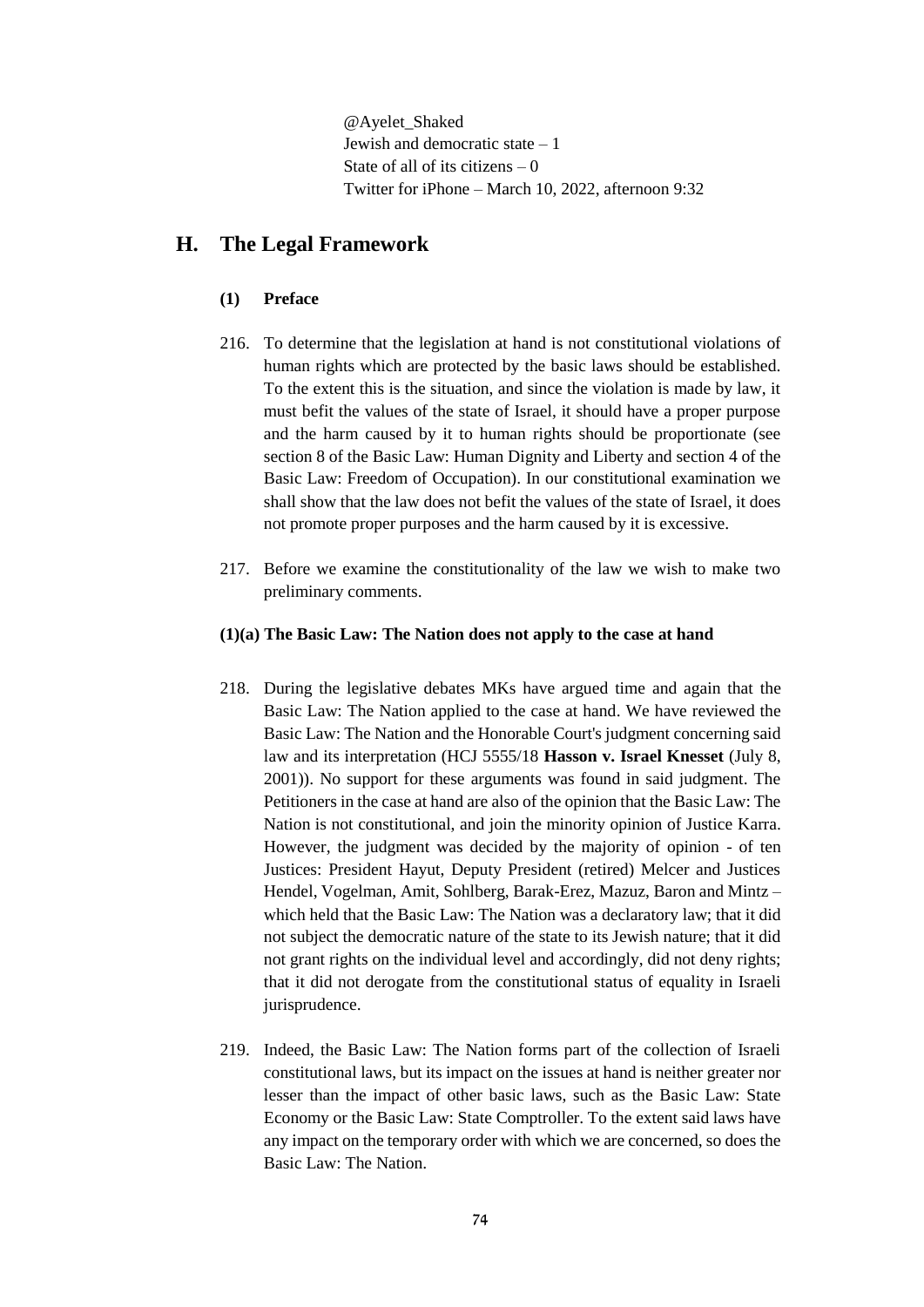#### **(1)(b) Violation of human rights – whose rights and in what context?**

- 220. The constitutional analysis in **Adalah** and **Galon** focused on the violation of the human rights of the Israeli citizen and resident in connection with the sweeping prohibition on regulating the status of their family members in Israel. The judgments did not discuss the violation of the constitutional rights of the Palestinian spouses and children, or the violation of their human rights and the human rights of family members who are Israeli citizens or residents after they had been given stay permits or temporary residency status in Israel.
- 221. This petition is filed two decades after the initiation of the policy and examines the reality of life. Alongside the sweeping prohibition, the temporary order established exceptions, which brought with them more than 12 thousand persons, at least (these are only spouses, since data concerning children who received permits and persons who received status for humanitarian reasons were not given). These people live among us as actual residents in an inferior, unstable status devoid of any rights. They are "frozen" in their condition due to the temporary order. This result affects their human rights as the human rights of their family members.
- 222. It should be reminded that any person staying in Israel is subject to –

"[…] the fundamental constitutional principles entrenched in the Basic Law: Human Dignity and Liberty, which are intended to protect their life, body, dignity, property, personal freedom, their freedom of movement to leave Israel, their privacy. The Basic Law: Human Dignity and Liberty focuses on the person. The Basic Law states that the basic rights of the **'person in Israel**' are founded on the recognition of the value of the human being, the sanctity of human life, and the principle that all persons are free; these rights shall be upheld in the spirit of the principles set forth in the Declaration of the Establishment of the State of Israel (section 1). It entrenches 'human' right to dignity and liberty in view of the values of the State of Israel as a Jewish and democratic state (section 1A). According to the law, 'There shall be no violation of the life, body or dignity of **any person as such'**; 'There shall be no violation of the property of a **person**; and 'All **persons** are entitled to protection of their life, body and dignity (sections 2-4; the emphases were added). Other than section 6(b) which limits the right to enter Israel only to **Israeli citizens** staying abroad, all other sections of the law apply to any '**person**'. The Basic Law therefore applies, in principle, to any person staying in Israel regardless of their civil status, religion, occupation, views and the like". (HCJ 11437/05 **Kav La'Oved v. Ministry of Interior**, IsrSC 64(3) 122, paragraph 36 of the judgment of Justice Procaccia (2011) (hereinafter: **Kav La'Oved**)).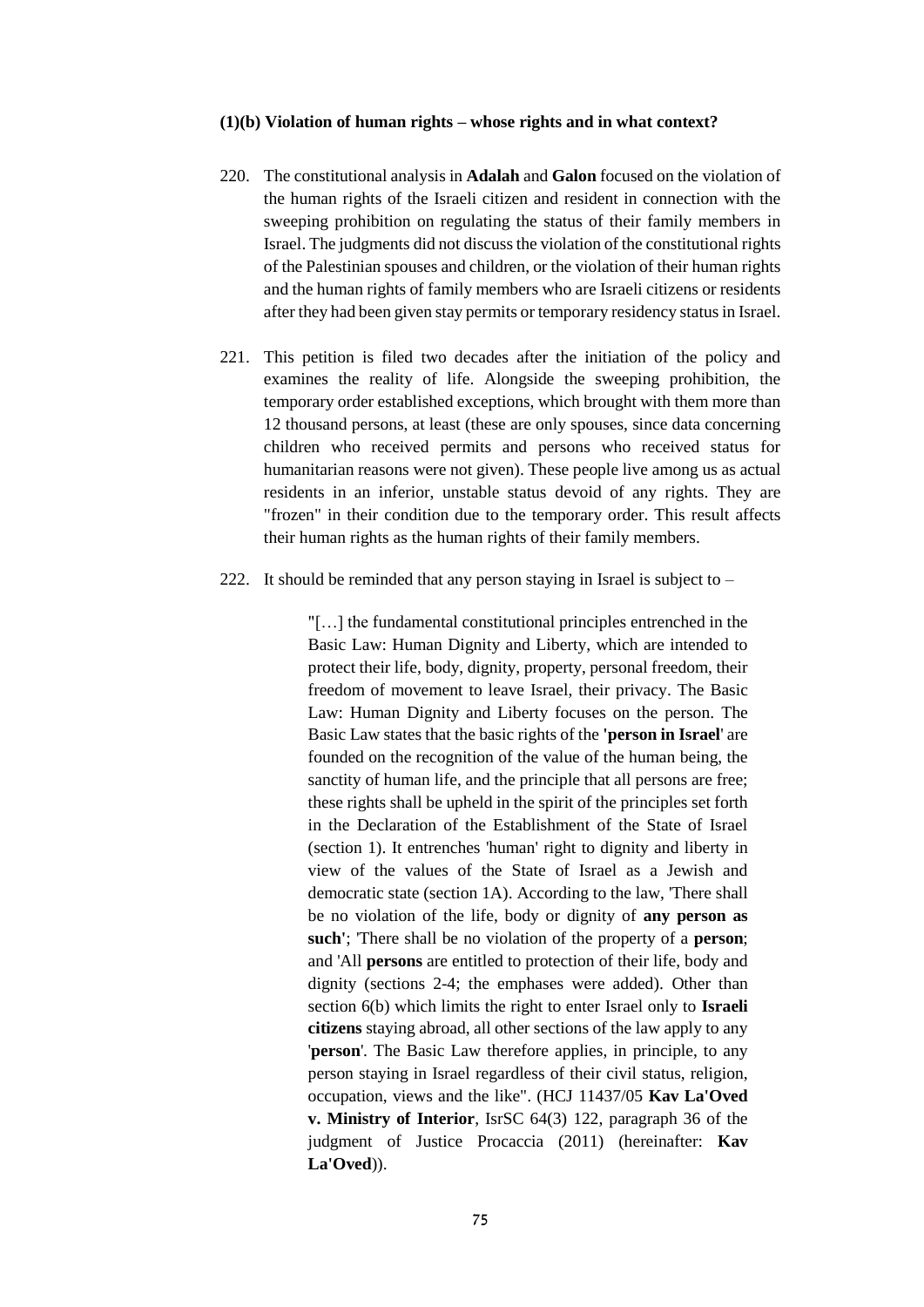223. The above also applies to persons who received their status in the framework of family unification procedures:

> "[…] The same sweeping approach which is manifested in the state's arguments whereby by virtue of its sovereignty the state has no obligation of any kind towards a person who is a foreigner is no longer acceptable. We routinely deal with matters of foreigners whose basic rights are violated, whether the foreigner wishes to stay within state limits for 'family unification' reasons or seeks asylum for humanitarian reasons or for any other unique reasons. In the current era the recognition of human rights of any person as such is constantly growing and many countries, while discussing immigration limitations, deal with problems involving the rights of those wishing to enter their gates". (AAA 1038/08 **State of Israel v. Ghabitz**, judgment of President Beinisch (August 11, 2009)).

- 224. And indeed, this honorable court found that that certain laws violate, contrary to the principles of constitutional law, the human rights of persons who are not citizens or permanent residents, and held that they were not valid (see: HCJ 8276/05 **Adalah - The Legal Center for Arab Minority Rights in Israel v. Minister of Defence**, IsrSC 62(1) 1 (2006); HCJ 7146/12 **Adam v. The Knesset**, IsrSC 66(2) 717 (2013); HCJ 7385/13 **Eitan – Israeli Immigration Policy v. Government of Israel** (September 22, 2014); HCJ 8665/14 **Desta v. The Knesset** (August 1, 2015); HCJ 2293/17 **Gersghar v. The Knesset** (April 23, 2020)).
- 225. Against this backdrop, we shall turn now to the constitutional examination.

# **(2) The violations of protected human rights**

- 226. The legislation critically violates a host of human rights, injures the fabric of life of thousands of families and individuals and causes them misery and distress. Thus, for almost two decades the rights to **family life, equality, dignity, dignified existence and freedom of occupation** are severely violated. We shall herein discuss the violation of these rights together since they are intertwined.
- 227. As aforesaid, in **Adalah** and **Galon** the honorable court held by a majority of opinion that the constitutional right of Israeli citizens and residents to regulate the status of their spouses in Israel, derives from their constitutional right to family life, entrenched in the Basic Law: Human Dignity and Liberty. It was further held by a majority opinion in **Adalah** and **Galon** that the right of Israeli citizens and residents to maintain a family unit in Israel with their spouses on the basis of equality to other Israeli spouses constitutes part of their constitutional right to dignity, entrenched in the Basic Law: Human Dignity and Liberty. It was also held, as aforesaid, by a majority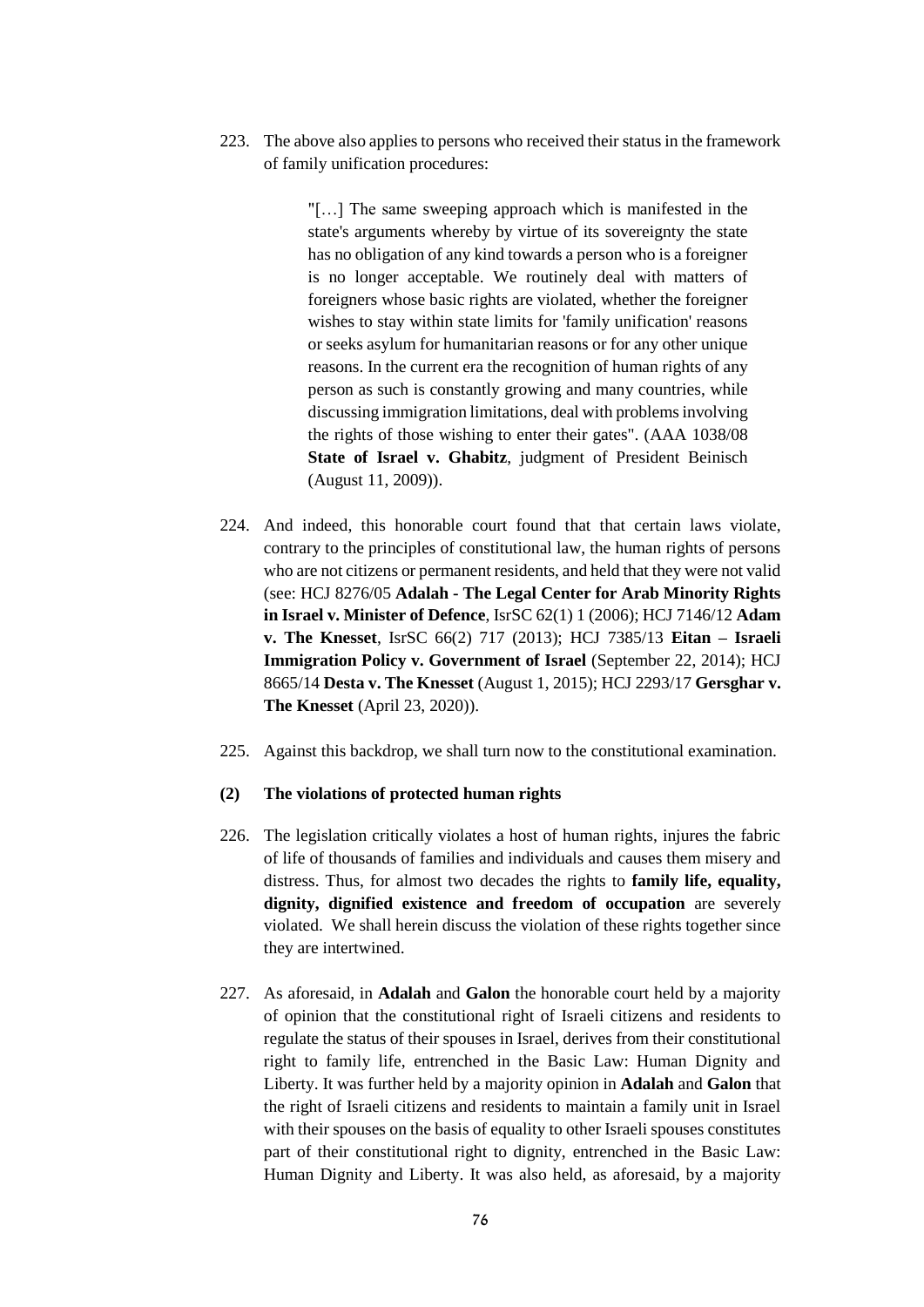opinion, that the temporary order violates these constitutional rights to family life and equality.

- 228. With respect to the **right to family life** in **Adalah** it was the position of eight of the eleven justices of the panel (President Barak and Justices Beinisch, Rivlin, Procaccia, Levy, Joubran, Hayut and Adiel). In **Galon** it was the opinion of seven of the eleven justices of the panel (President Beinisch, Deputy President Rivlin and Justices Levy, Arbel, Joubran, Hayut and Hendel).
- 229. With respect to the **right to equality** in **Adalah** it was the opinion of seven of the eleven justices of the panel (President Barak and Justices Beinisch, Rivlin, Procaccia, Levy, Joubran and Hayut). In **Galon** this position was also held by seven of the eleven justices of the panel (President Beinisch, Deputy President Rivlin and Justices Levy, Arbel, Joubran, Hayut and Hendel).
- 230. And if this was the case back then it must all the more so be the case today. The sweeping prohibition in the temporary order violates the human rights to family life and equality – it literally tears spouses from one another and children from their parents – by denying status and the possibility to live together to those who have not attained the age established by law, or as a result of a preclusion which does not relate to the person but rather to their relatives.
- 231. The Honorable Court held by a majority opinion in **Adalah** and **Galon** that the right of the individual to establish their family and their home in their country are human rights of the first degree, embodying deeply and forcefully, the essence of human existence, a person's being, dignity and liberty. The court also noted that the persons who have established families with Palestinians from the territories are mostly Arab citizens and residents and consequently the core of the right to equality is violated.
- 232. The above have a special meaning since about half of those who are harmed by the temporary order are the permanent residents of East Jerusalem. These are indigenous Palestinians (see AAA 3268/14 **'Al-Haq v. Minister of Interior**, paragraph 19 of the judgment of Justice Vogelman, paragraph 3 of the judgment of Justice Mazuz (March 14, 2017); HCJ 7803/06 **Abu 'Arafa v. Minister of Interior**, paragraphs 25-26 and 50 of the judgment of Justice Vogelman (September 13, 2017); AAA 5038/08 **Khalil v. Minister of Interior**, paragraph 27 of the judgment of the President (retired) Naor (December 19, 2017)). They live in a place which was subjected to the "law, jurisdiction and administration of the state" when East Jerusalem was annexed to Israel in June 1967 (despite the position of the international law with respect thereto. See in that regard, for instance, paragraph 78 of the opinion of the International Court of Justice (ICJ) dated July 9, 2004 – Legal Consequences of the Construction of a Wall in the Occupied Palestinian Territory, Advisory Opinion 43 IL M 1009 (2004)). Even today, 55 years after the annexation of the east part of the city and twenty years from the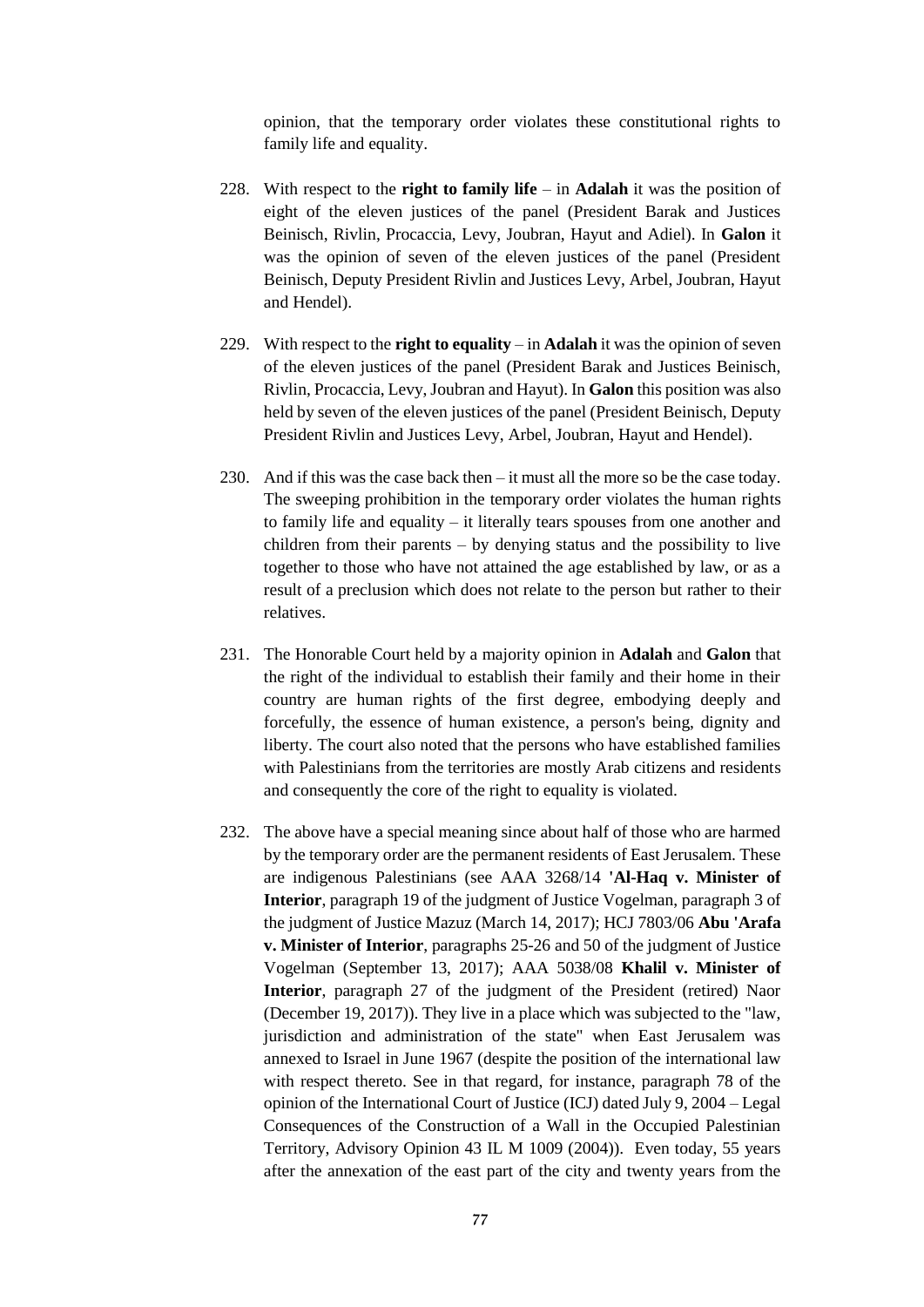implementation of the policy which is the subject matter of the petition at hand, most residents of East Jerusalem have ties and connections to the west bank and its residents and their opportunity to establish a family is there.

233. These violations of the right to family life and equality have only intensified over the years. In the judgment of Justice Naor in **Galon** the arrangements which were established in the temporary order were referred to as the "Rules of the Game" (paragraph 3 of the judgment). The temporary order fixated for two decades - and who knows until when - continuing, different, separate and discriminatory "rules of game" for those who have established families with Palestinians from the territories, the vast majority of whom, as aforesaid, are Arab citizens and residents. It is an illegal racial profiling of family members of Arab citizens and residents, and in the words of Justice Hayut in **Galon**:

> "The collective nature of the policy entrenched in the Citizenship Law - which in fact obliterates the unique identity of the individual members of said collective - and the disproportionate harm inflicted on the equality as a result of the arrangements established by the law, may create the appearance of illegal racial profiling which should be stayed away from". (paragraph 4 of the judgment of Justice Hayut).

See also: Barak Medina and Ilan Saban "Human Rights and Risk-Taking: On Democracy, 'Racial Profiling' and the Limitation Clause Tests" *Mishpatim* 39 47 (2009).

234. The legislation also violates the right to family life and equality of same-sex spouses, who cannot regulate their status, unless they find a humanitarian reason (spousal relationship, in and of itself, does not constitute a humanitarian reason). It should be emphasized in this regard - even if a decision is made to grant status for humanitarian reasons, the mere referral of same-sex spouses to the Committee for Humanitarian Affairs, as if LGBT relationship is a humanitarian matter, imposing on the spouses the burden of submitting a humanitarian application and postponing the decision in their matter for months and sometimes for years until the Minister's approval is obtained, violate, in and of themselves, the rights to family life and equality (and therefore cannot be regarded as a "validating interpretation" of discriminatory legislation). The discrimination of the LGBT community members - certainly a discrimination arising from the fact that the "Knesset is ignorant" – violates the hard core of the right to equality. (see AAA 343/09 **The Open House in Jerusalem for Pride and Tolerance v. Jerusalem Municipality**, IsrSC 64(2) 1, 51-52 (2010); HCJ 781/15 **Arad-Pinkas v. Committee for the Approval of Agreements for the Carrying of Embryos**, paragraph 15 of the judgment of President Hayut (February 27, 2020)).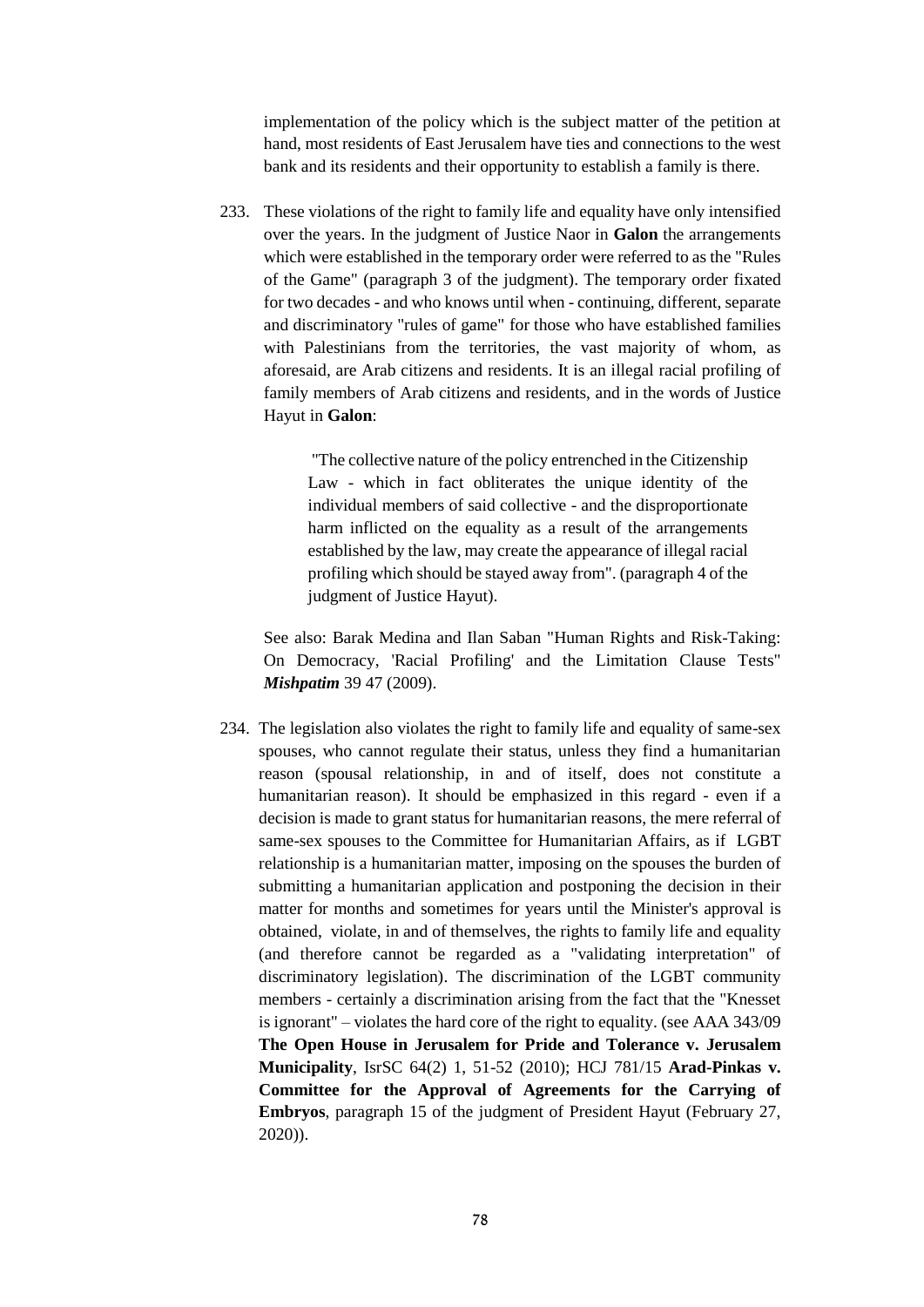- 235. Additional Palestinians applying for status for humanitarian reasons are harmed - for instance, widows without children, battered women without family, and children staying in Israel alone or who grew up in Israel without a family - and the temporary order prohibits the regulation of their status in the absence of a "sponsor" who is a relative – that they do not have. As their situation deteriorates and they are unable to acquire status which shall protect their rights, their **dignity** is violated. Unless they were Palestinians they would have been entitled to have their application examined. Hence, their right to equality is also violated, particularly in view of the fact that there is no difference between them and other status applicants who are not Palestinians, and there is no pertinent justification to block any possibility of discussing their case and granting them status.
- 236. However, as aforesaid, the violations of human rights, including the rights to family life and equality, can no longer be examined solely against the sweeping prohibitions in the law. The temporary order includes additional violations of human rights of the families and individuals who were permitted to live in Israel, which also bear on the constitutionality of the law. In **Galon**, Justice Levy stressed in this regard as follows:

"The ability to "realize the family unit" means that all members of said unit will enjoy the same status in Israel, or at least, the main benefits ancillary to the status. If the law grants rights and benefits to the Israeli family member, by virtue of whose status his/her spouse and children also acquire the right to enter Israel and live therein, it arises from his/her right to family life that such rights and benefits would also be granted to his/her family members whose application to unite with him/her was approved, to the same extent that they are subject to all obligations imposed by law. The President has already written about it as follows: 'The right to family life, in the broad sense, is recognized in Israeli law. It is derived from many statutes, which provide arrangements whose purpose is to preserve, encourage and nurture the family unit. Spouses are given social rights, tax reliefs and housing benefits. They enjoy rights of medical and pension insurance. They have visitation rights in hospitals and prisons. They have privileges and defenses in the laws of evidence. The criminal law protects the family; spouses have rights of inheritance, maintenance and mutual support during the marriage, and rights to divide the property when the marriage ends… Israeli law recognizes the importance of comparing the civil status of the parent with that of their child. The [Israeli spouse] has the right that their child shall grow, acquire education and become an Israeli in Israel" (**Adalah,** pages 286; 289; 305) In this sense, the Citizenship Law which mainly deals with the grant of a **stay permit** in Israel as opposed to status, also violates the protected rights." (paragraph 8 of the judgment of Justice Levy in **Galon**).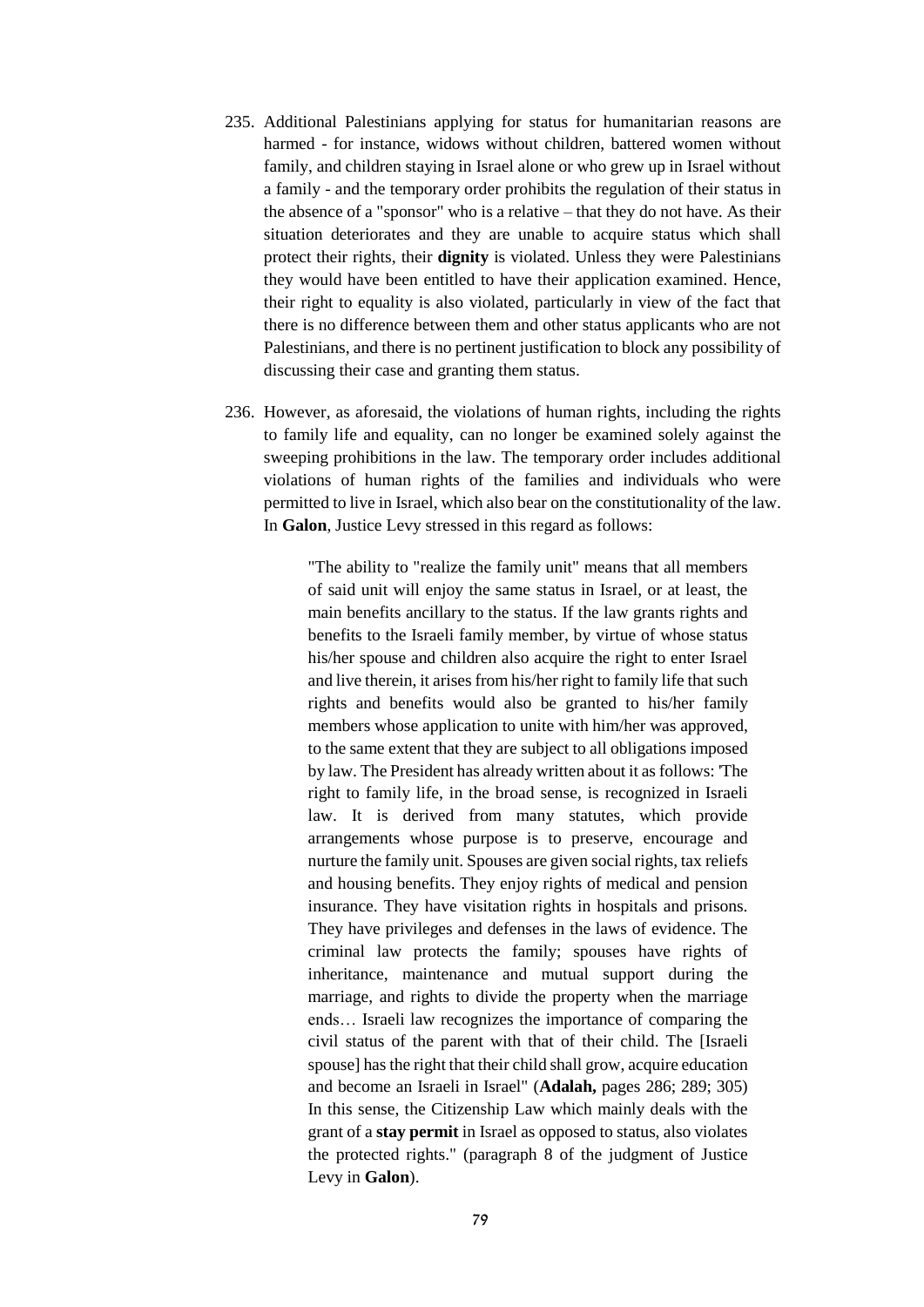- 237. Twenty years passed from the initiation of the policy which was entrenched in the temporary order and the violations have just intensified, as specified below.
- 238. First, the rights to family life and equality are violated by shaking the security that each family and each individual who were given a permit needs, due to the temporary status which should be repeatedly renewed for years without the ability to receive a permanent status. It is not a temporary phenomenon. It is routine spanning over two decades which affects the fabric of life of thousands of families.
- 239. Second, the rights to family life and equality are violated by the division of the family status, giving different status to different family members – spouses, parents and children. It should be reminded that other than spouses with different civil status and different set of rights ancillary thereto in turn, there are families with children under the age of 14 who received residency with all rights arising therefrom, and their siblings, also minor and young, over 14, who were bound to permits without rights, with significant limitations on their future (including, the ability to establish a family with the person they choose, regulate the status of their family, exercise the freedom of occupation, drive and the like).
- 240. Third, unstable status, accompanied by livelihood hardships, lack of social rights and inaccessibility to the rights which are granted to a person who is *de facto* an Israeli resident also violate the rights to family life and equality. Namely, these families are discriminated against compared to families whose family members are not Palestinians not only in the inability to complete the status regulation procedure and in the civil status given to them. They are discriminated against due to the lack of all the rights which are embedded in a temporary residency status in Israel – national health insurance, social security, the right to welfare services, the right engage in any occupation, legal aid and the like. They are not entitled to all of the above rights although there is no relevant difference between the families having Palestinian family members and families who do not have Palestinian family members relating to their entitlement to these rights. No rights are given to them or certain arrangements are imposed on them (like a costly and discriminatory health insurance of which about half of the families do not enjoy), without any relevant difference, other than the fact that they are Palestinians.
- 241. The absence of relevant difference between families with Palestinian family members and other families with respect to the scope of rights that said families enjoy, is nothing bur prohibited discrimination. "It is the worst of all evils. Discrimination gnaws endlessly in the relationship between human beings, among themselves." (HCJ 7111/95 **Local Government Center v. The Knesset**, IsrSC 50(3) 485, 503 (1996)). Equal treatment is required also and particularly towards those wishing to acquire status and integrate into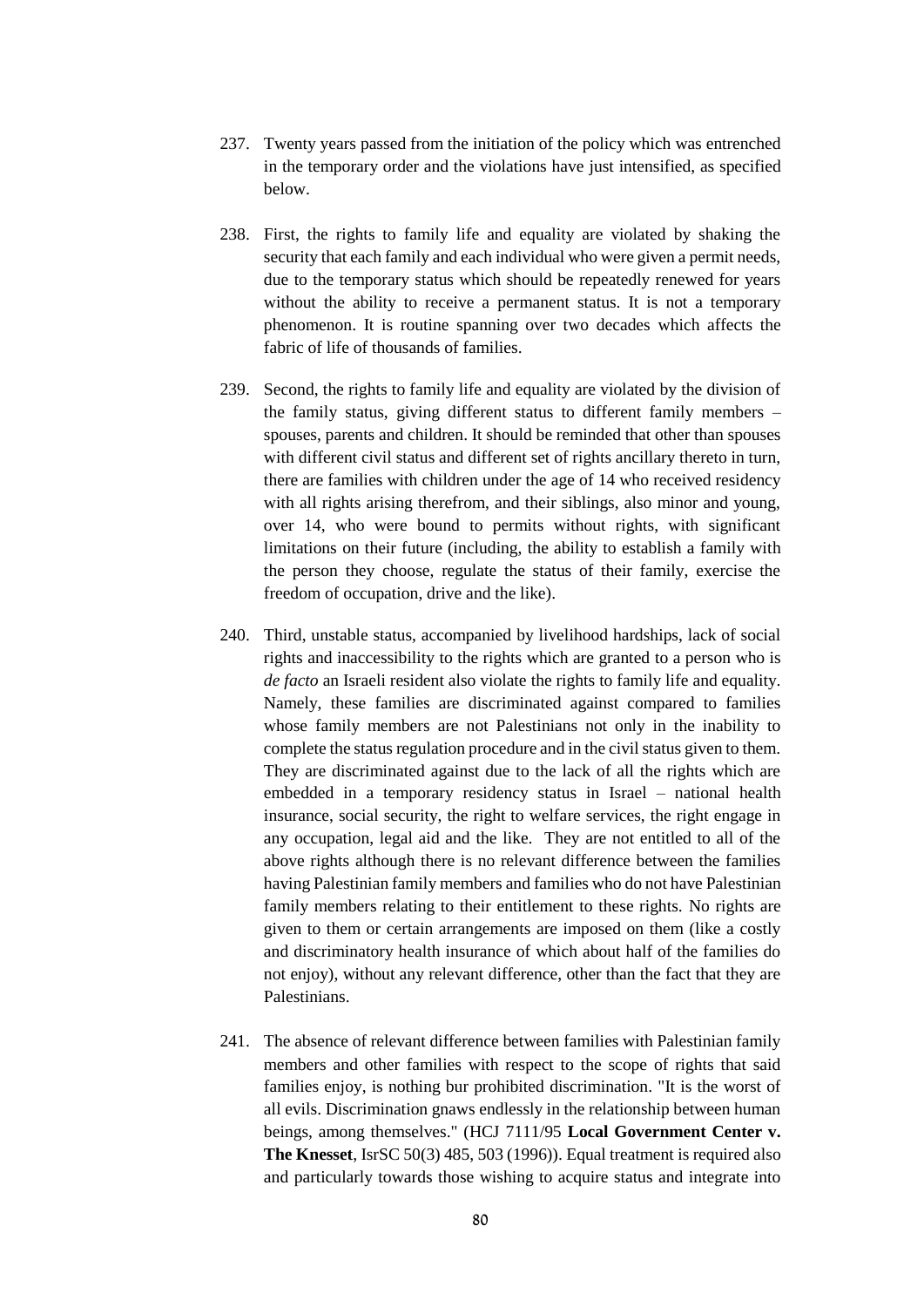society, because equality "is a fundamental value of any democratic society… the individual integrates into the entire fabric and bears their share in building the society, knowing that others do the same" (HCJ 953/87 **Poraz v. Mayor of Tel Aviv-Yafo**, IsrSC 42(2) 309' 332 (1988)). Discrimination, on the other hand "is a wound creating the sense of deprivation and frustration. It harms the sense of belonging and the positive motivation to take part in social life and contribute to it." (HCJ 104/87 **Nevo v. National Labor Court**, IsrSC 44(4) 749, 760 (1990)). The discrimination against families having Palestinian family members with respect to the entitlement to rights afforded to residents, compared to other families, only because they are Palestinians is a prohibited and illegal discrimination, contrary to the law (see, for instance, HCJ 6698/05 **Ka'adan v. Israel Land Administration**, IsrSC 54(1) 258, 278-279 (2000)).

- 242. Fourth, as specified above, due to the fact that they are bound to the permits and their inability to obtain temporary residency status, the permit holders cannot receive unemployment insurance, income support benefit, disability insurance, mobility allowance, nursing allowance, old-age allowance, survivors allowance, benefits to orphans due to domestic violence, direct payment of child support and more. Family members and individuals (for instance, children who received a permit when they were 14 years old and were "frozen" in it after they came of age) find themselves at times of need without a social safety net and without means of subsistence, although they are *de facto* Israeli residents. Accordingly, for instance, during a pandemic when it is prohibited to go out and work, if they get sick and become disabled, if they need nursing assistance and the like. The honorable court recognized in its judgments the fact that the right to receive a subsistence allowance by a person having no means constitutes a major part in the realization of the right to dignified existence, part of the right to human dignity entrenched in the Basic Law: Human Dignity and Liberty (see HCJ 366/03 **Commitment to Peace and Social Justice Society v. Minister of Finance**, IsrSC 60(3) 464 (2005); HCJ 10662/04 **Hassan v. National Insurance Institute**, IsrSC 65(1) 782 (2012)). For the realization of these rights the social security were enacted, primarily the National Insurance Law. The persons who are "frozen" in their permits cannot enjoy it, although they are reside in Israel for years, and their right to dignified existence is violated.
- 243. Fifth, the employment of those who are bound to permits is limited, and therefore their **freedom of occupation** is violated. In general, due to their suspicious status they are at the bottom of the labor market and earn very little regardless of their skills. They encounter difficulties working as selfemployed and a host of professions requiring licenses which are granted only to citizens and permanent residents (such as medicine or pharmacology) are closed to them.
- 244. Section 3 of the Basic Law: Freedom of Occupation states that: "Every citizen or resident of the state is entitled to engage in any occupation,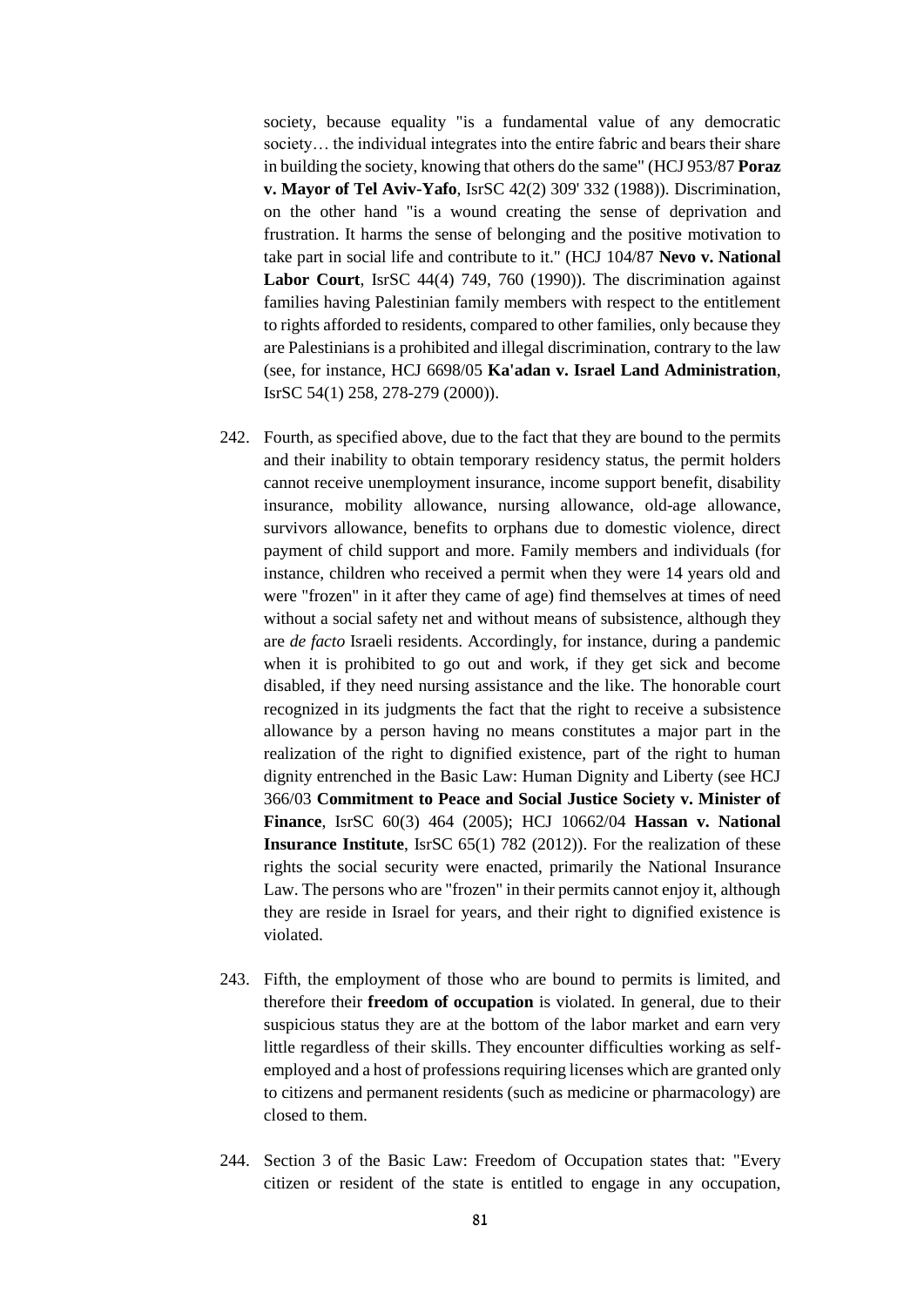profession or trade." In the discussions concerning the bill of the Basic Law: Freedom of Occupation MK Amnon Rubinstein noted that the decision to grant the right to "every citizen or resident of the state" was intended to differentiate them from a "person coming here as a tourist" (*Divrei HaKnesset*, January 28, 1992, page 2595). Prof. Ahahron Bark stresses in this regard:

This approach is premised on the concept that only a person having connection to the state is entitled to employment therein. [...] the Basic Law does not define the terms 'citizen' or 'resident' and the meaning of these terms shall be determined according their underlying purpose. Therefore, the term 'citizen' should not be interpreted according to the provisions of the regular legislation dealing with citizenship. Accordingly, for instance, a corporation registered in Israel may be regarded as having an 'Israeli' citizenship. Accordingly, the term 'resident' should not be interpreted according to provisions concerning residency (particularly the Population Registration Law, 5725-1965 and the Entry into Israel Law, 5712-1952). Indeed, it has already been ruled in the past that the term 'resident' has different meanings in different contexts. Therefore, anyone "having an actual connection to the state, a connection which is not short-term or temporary, which can prove that any place within Israel serves as their place of residence" should be recognized as a resident (Itzhak Eliasuf "Basic Law: Freedom of Occupation" *Mishpat Umimshal* B 173, 177 (1994))." (Aharon Barak **Interpretation in Law – Constitutional Interpretation** 598 (1994)).

245. The interpretation of the term 'resident' in the Basic Law: Freedom of Occupation has not yet been decided by case law. However, the court made some side-notes with respect thereto. For instance, Justice Procaccia stated as follows:

> "It seems that this provision was meant to apply the Basic Law to anyone having a direct connection to the state, which is not short-term and temporary." (paragraph 37 of the judgment in **Kav LaOved**)

- 246. We are concerned with individuals who are not tourists and whose stay is not short-term or temporary. Israel has been their home for years and they are its residents. Therefore, their constitutional right to freedom of occupation is violated.
- 247. Moreover, by harming the ability to make a living in a dignified manner by working, while simultaneously denying a minimal social safety net, the families which are harmed by the law are sentenced to poverty and distress.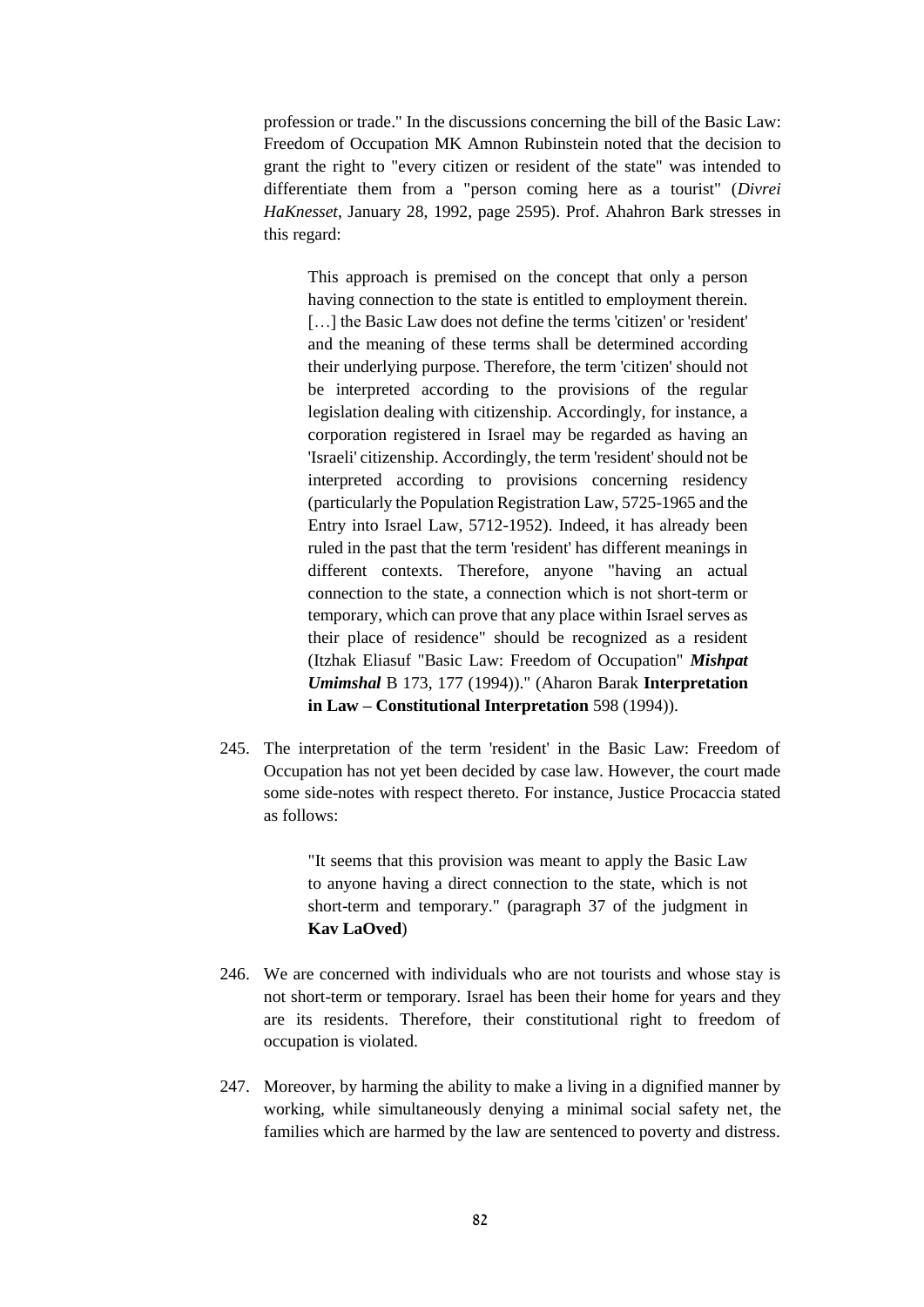- 248. Another aspect which should be considered is the violation caused by the retroactive provisions in section  $15$  – according to which any person who submitted their application after the expiration of the previous temporary order and the enactment of the new temporary order, will be treated according to the new one. This means that they will not be able to obtain the status that they were entitled to according to the ordinary provisions of the law which applied when the temporary order was not in force. In this matter the retrospective result is particularly severe since during this period – eight months between the temporary orders – the Respondent acted contrary to the law and refused to apply the ordinary status regulation procedures. Applications which were submitted to embark on status regulation or status upgrade procedures – from permits to temporary residency, or permanent residency or citizenship – were not discussed.
- 249. In **Khatib** it was held that the Respondent was not entitled to act according to the temporary order which was no longer valid; that the authority should act according to the existing legal condition; and that an anticipated legislation cannot be relied on (**Khatib**, paragraph 14 of the judgment). Moreover – a deliberate delay in processing applications with the aspiration to promote legislation is problematic and undermines the duty of the authority to act within a reasonable time (see HCJ 1119/16 **Orot Amos O.A. 2011 Ltd. v. The Electricity Authority**, paragraphs 7-8 of the judgment (October 17, 2017).
- 250. Even after the temporary procedure was established following the **Khatib** judgment, the Ministry of Interior procrastinated and out of 1,457 individuals over 50 years of age who were entitled to acquire temporary residency after five years, only some 130 applications were approved. The others are now subject to the provisions of the law and shall be able to receive status only if they have been staying in Israel for more than ten years.
- 251. The retroactive legislation undermines the judgment and thwarts all of the above. These are severe results. Such retroactive legislation violates human rights. It also "harms basic constitutional conceptions. It harms the principle of the rule of law, the certainty of the law and public trust therein. It harms the basic principles of justice and fairness and public trust in government institutions" (AAA 1613/91 **Arbiv v. State of Israel**, IsrSC 46(2) 765' 777 (1992) (hereinafter: **Arbiv**)).
- 252. Hence, the law violates a host of fundamental rights.

# **(3) The law does not befit the values of the state of Israel**

253. The law marks all Palestinians whoever and wherever they are as a security threat, without an individual examination. It establishes illegal discrimination between the Arab citizens and residents of the state and its Jewish citizens and residents with respect to their right to family life. It violates a host of fundamental rights – as a result of the prohibition to enter and stay in Israel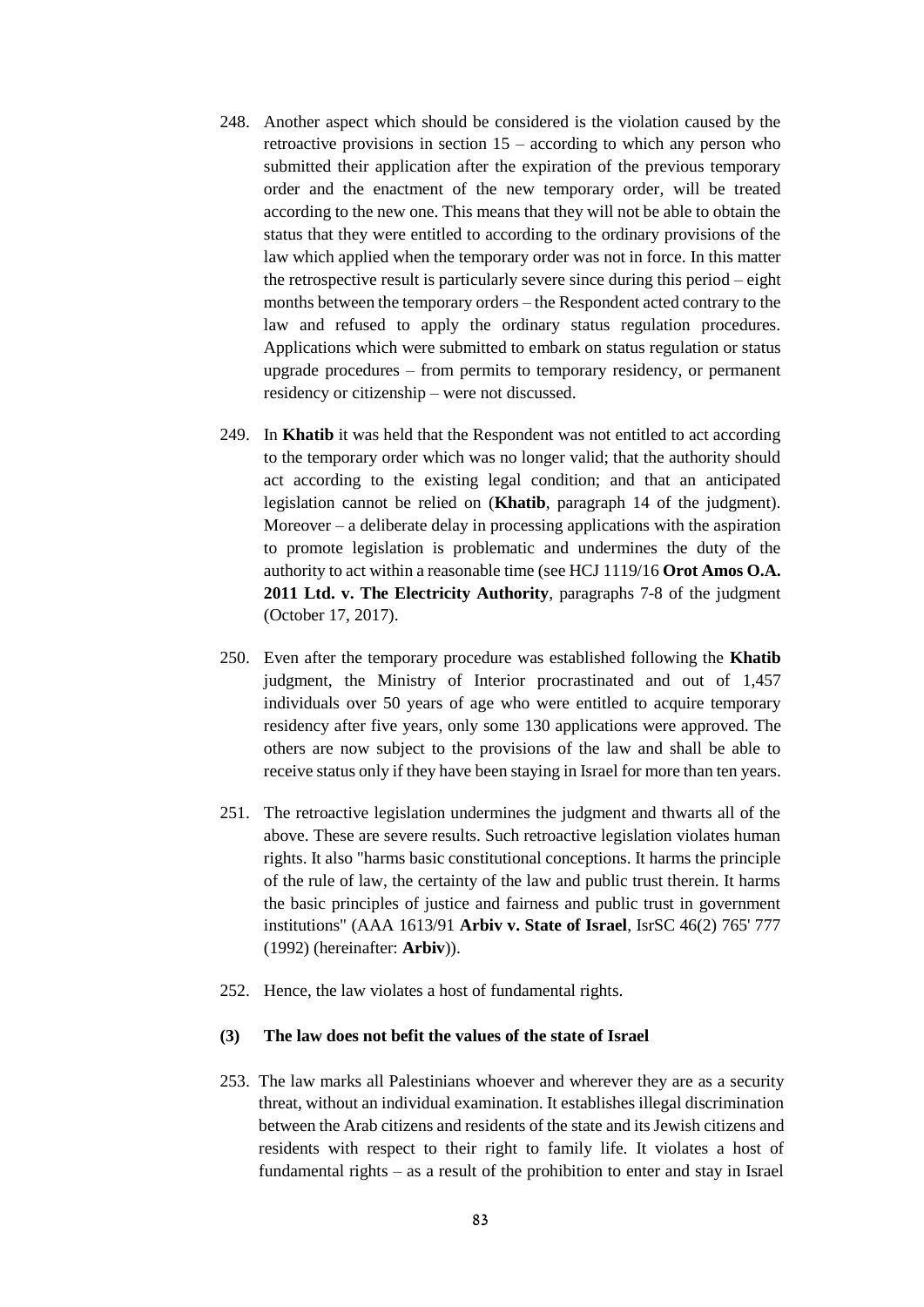and of those who were allowed to enter and stay therein and of their family members. It separates spouses from one another and children from their parents. These devastating results undermine the values of a democratic state:

"Our democracy is characterized by the fact that it imposes limits on the ability to violate human rights; that it is based on the recognition that surrounding the individual there is a wall protecting his rights, which cannot be breached even by the majority [...] Democracy does not impose a blanket prohibition and thereby separates its citizens from their spouses, nor does it prevent them from having a family life; democracy does not impose a blanket prohibition and thereby giving its citizens the option of living in it without their spouses or leaving the state in order to live a proper family life; democracy does not impose a blanket prohibition and thereby separates parents from their children; democracy does not impose a blanket prohibition and thereby discriminates between its citizens with regard to the realization of their family life. Indeed, democracy concedes a certain amount of additional security in order to achieve an incomparably larger addition of family life and equality. This is how democracy acts in times of peace and serenity. This is how democracy acts in times of war and terror". (paragraph 93 of the judgment of President Barak in **Adalah**).

And also:

A regime which is based on democratic values cannot allow itself to adopt measures that will give the citizens of the state absolute security. A reality of absolute security does not exist in Israel or in any other country. Therefore an educated and balanced decision is required with regard to the ability of the state to take upon itself certain risks in order to protect human rights". (paragraph 9 of the judgment of Justice Beinisch in **Adalah**).

And also:

"The provisions of the Citizenship and Entry into Israel Law are contrary to all of the above. They give a decisive weight to the security element, by critically harming the fundamental rights of the highest degree. They create a reality which clearly results in limiting the rights Israelis only because they are Arabs. They legitimize a concept which is extraneous to our basic values – discrimination of minorities only because they are minorities. On the basis of sectorial classification which has everything other than a specific examination of the threat posed by a person, they blur the nature of the individual, any individual, as a person by their own right bearing the responsibility for their own actions. They open the door to other laws which do not befit a democratic approach. They threaten to take us one step closer towards the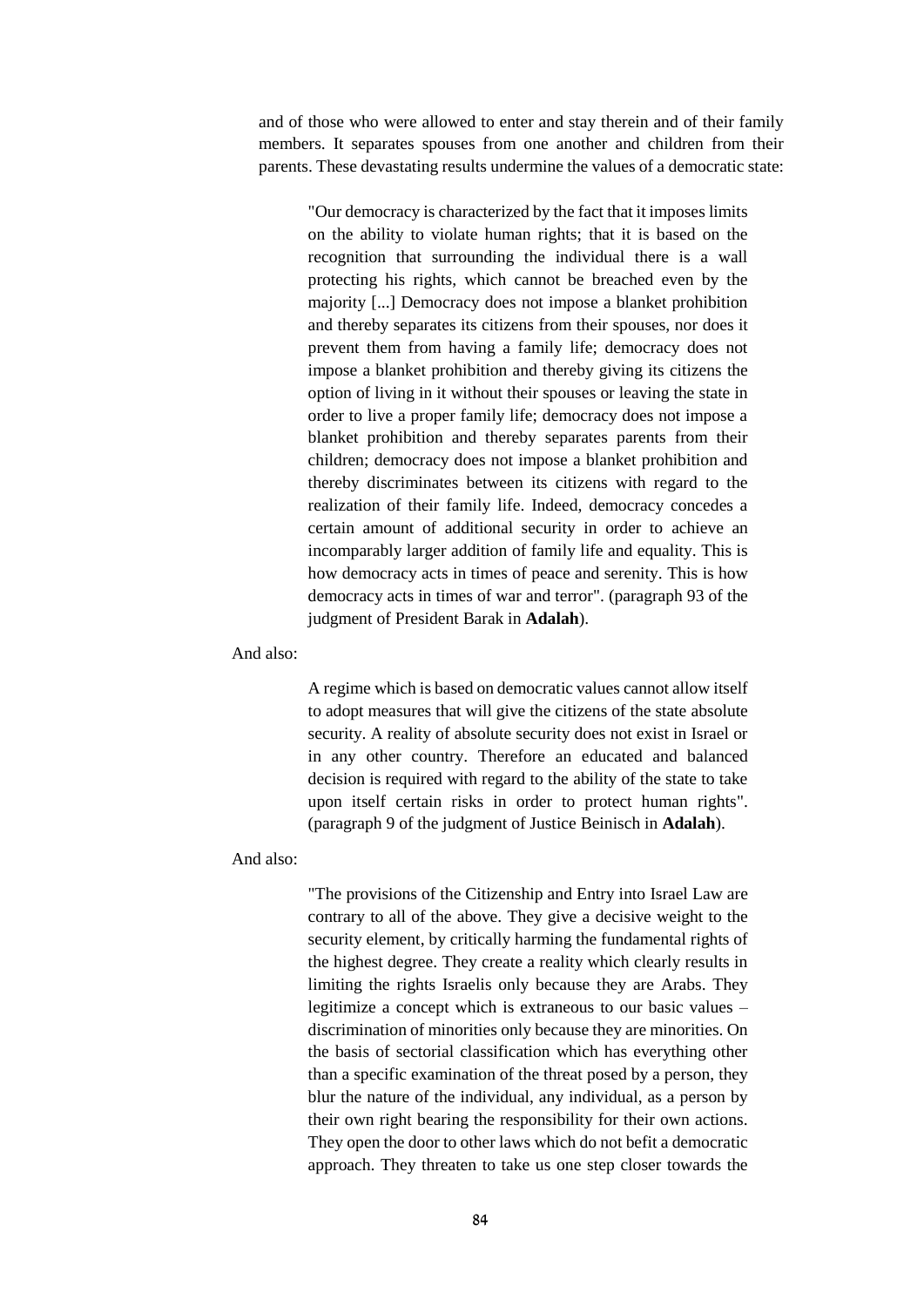concept which "preserves the democracy as a shell without leaving any remnants of its content" (Menachem Hofnong Israel – **State Security versus the Rule of Law** 105 (1991)). They veer from the 'principle approach of Israeli jurisprudence that the constitutional provisions should be upheld even while facing the threat of terror' (my colleague, Deputy President, in the above MiscCrimApp 8823/07 **A**). The Citizenship and Entry into Israel Law […] casts a heavy shadow on the chances of the democracy in Israel to withstand the challenges which it has thus far succeeded to overcome. Anyone who thinks that over time the majority, by virtue of whose decisions this law came into being, will be able to withstand its adverse impact – is mistaken. I am afraid that it will threaten any Israeli whoever and wherever they are, since it has embedded in it the power to undermine the foundation on which we all stand shoulder-to-shoulder. Eventually, this impact, as far and slow as it may be, official as it may seem, is not less harmful than the acts of terror which we wish to protect ourselves from. In the words of my colleague, Justice E. Hayut: 'We must bear in mind the price that we shall pay as a society in the long run if the Citizenship Law and its sweeping prohibitions remains in our book of laws' (HCJ 7052/03 **Adalah**, page 492). […] Only specific arrangements, disregarding a person's profiling on the basis of their ethnic origin, age group, sex or place of residence, arrangements which are based on the recognition that a person is responsible for their own actions, which express a willingness to take the risk associated with recognizing human rights and which draw from our historic experience and tradition as a nation and state, will be able to befit the complex equation captioned a Jewish and Democratic State. And in the words of my colleague, Justice Procaccia: 'A sweeping harm to individuals wishing to realize their fundamental rights, without an individual constitutional balancing conducted on the basis of specific data which are unique to the case, is contrary to constitutional principles. It may severely harm the values of life and culture and impinge on the principles of the democratic regime which is premised on protecting human rights' (HCJ 7444/03 **Daka**, paragraph 18 of her judgment)." (paragraphs 29 and 30 of the judgment of Justice (retired) Levy in **Galon**).

254. This suffices to determine that the law is not constitutional. However, even if did befit the values of the state of Israel, its purposes are inappropriate.

#### **(4) The purposes of the law are inappropriate**

255. The law has a declared demographic purpose and an alleged security purpose.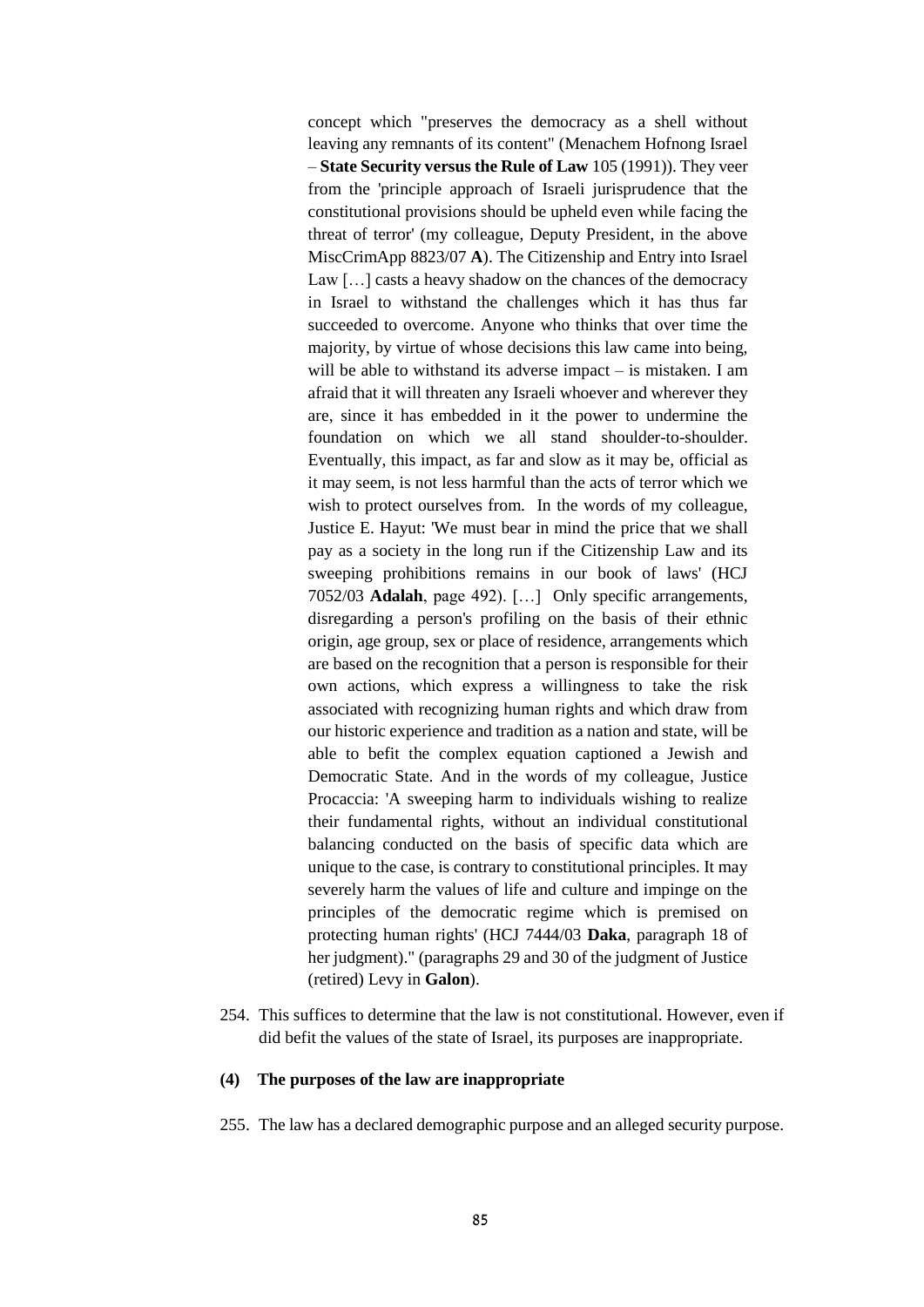- 256. While in **Adalah** and **Galon** the court refused to accept the demographic purpose, this time it is "on the table". It was repeatedly declared in so many words, it was manifested in the purpose clause and was woven throughout the arrangements in the law: commencing from giving an inferior status to children and spouses affording no social and other rights without any security justification; through an arrangement which does not upgrade the status of persons posing no threat; limiting the possibility to obtain status for humanitarian reasons only to persons having a "sponsor"; establishing quotas for visas granted on the grounds of humanitarian reasons; and ending with an arrangement refusing to grant status to same sex spouses. Neither one of the above has security justification.
- 257. A racial (and homophobic) purpose, directed towards the members of a specific group – Arab citizens and residents and their Palestinians family members – is not a proper purpose.
- 258. In **Adalah** and **Galon** it was held with the consent of almost all the Justices – that the security purpose was a proper purpose. However, as we have shown in detail above, this time the security purpose has not been proven at all, but was argued as lip service. Moreover, unlike his colleagues, Justice Levy was of the opinion in **Galon** that the security purpose was not proper since it was not sensitive to human rights. What was written after less than eight years have passed since the law was enacted applies more forcefully after more than two decades have passed:

"To be considered as having a proper purpose, the violating law should show that it does not wish to violate the protected right in such a critical manner, to the point that it is totally indifferent to its weight and the importance of protecting it. A law which does not recognize the importance of the protected right which is violated, is a law whose purpose is improper. It cannot be accepted as part of a social system, one of the underlying principles of which is human rights discourse […] To overcome the sensitivity test to the right it should be therefore shown that the law leaves – to the extent possible – a real margin, even the most basic, for the existence of the right – broader or narrower, now or in the future, in these or other limitations – provided that the reading of the law leads to the conclusion that it does not deny said right" (paragraph 23 of the judgment of Justice (*retired*) Levy).

# And also:

"But the failure of the law to offer specific examination measures, in view of the position of the security bodies that they cannot achieve the maximum degree of security that the law as currently drafted wishes to attain, violates these rights to such an extent that it can no longer be said that it is sensitive to human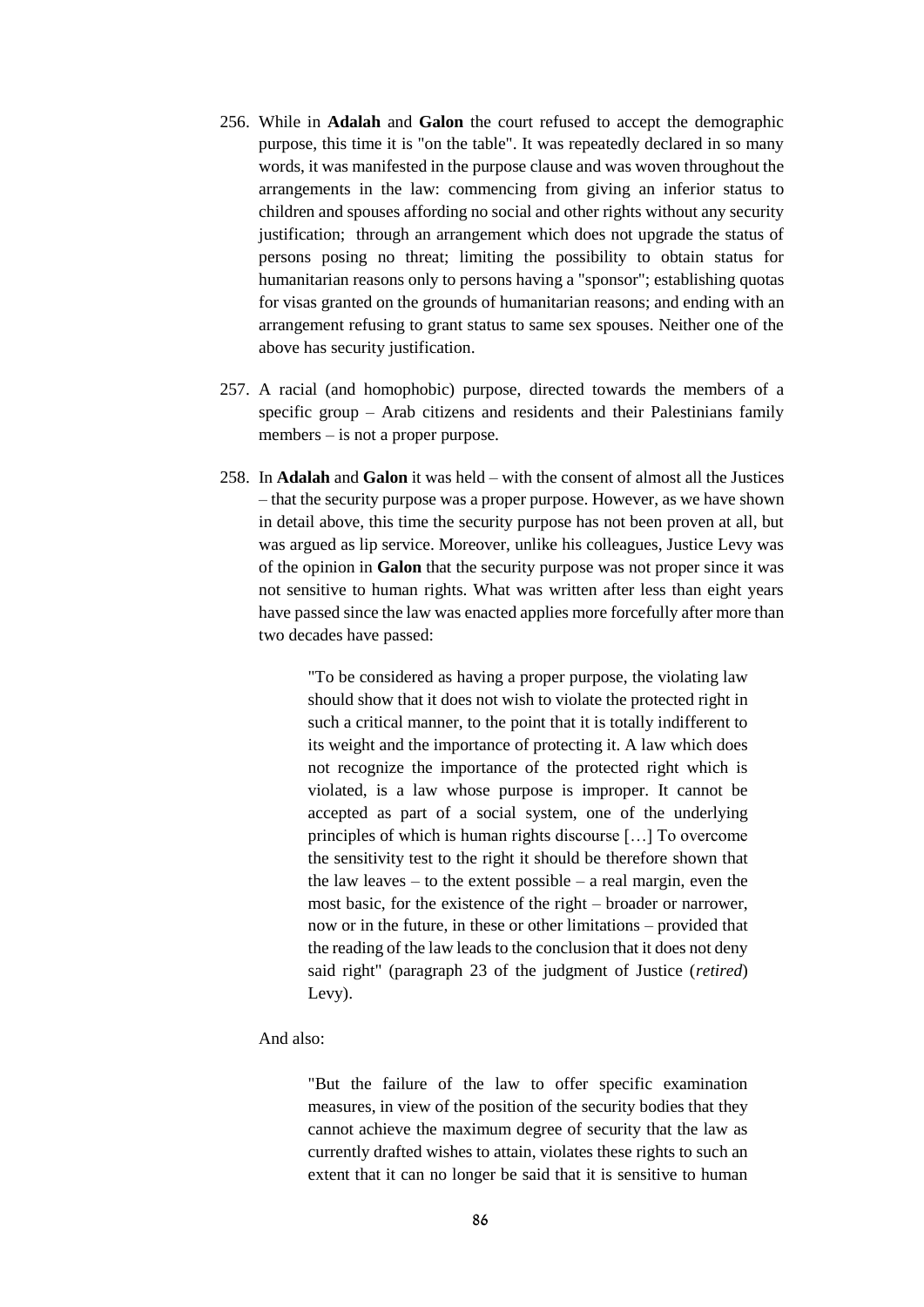rights. The law does indeed establish exceptions to the prohibition to acquire status in Israel. It states that in certain circumstances, Israelis here may unite with their Palestinian spouses, as well as with their children. But these circumstances are so narrow and their applicability is so limited such that in fact they leave no leeway for the principles of the specified rights. A comprehensive examination is not required to realize that most Israeli-Arab spouses wish to marry spouses of the 'excluded age group' according to the Citizenship Law. This is the customary age of marriage, and attesting to that is the assessment of the Respondents themselves that about two thirds of those requiring status by virtue of family unification (about 2,000 on the average each year) do not fall within the exceptions […]. And if another proof is required for the weak power of the additional exception – the humanitarian one – it is also found in Respondents' data [...], and in the odd idea concerning the possibility to establish a quota for permits on the of this exception […]. Most marriage applications or applications to unite with children do not overcome the sweeping probation of the law. But also those which fall within any of the exceptions – have no assurance that they will undergo a specific examination. […] Applications which passed the different hurdles of the law and reached thus far, may be subjected to a sweeping disqualification, which has nothing to do with specific information, the above, for instance, only because the Palestinian spouse lives in an area in which activity takes place which may put at risk the security of the state of Israel or its citizens. […] And not only, as I have noted, that about two thirds of the family unification cases do not manage to pass through the gates of the law, but the vast majority of the applications which do manage to enter the realm of the law and successfully pass it – entitle the applicants – according to the language of the law and as admitted by the state – to a stay permit only, which does not grant the same rights afforded to Israelis – either citizens or only residents of Israel. Hence, the law's severe violation of the right to family life. Hence, the law's critical violation of the essence of the right to equality – preventing discrimination on the basis of group affiliation. […] A possible remedy to that could have been found by limiting the validity of the temporary order to a certain period of time.

[...] The law has been valid for eight years together with the severe limitations on the fundamental rights of the individual. [...] Yes, as it became evident that not only content wise, but also from the aspect of its duration the Citizenship and Entry into Israel Law does not leave a proper leeway to the violated rights, it cannot be said that it is sensitive to human rights. It cannot be said that its purpose, even its concrete one, is a proper purpose.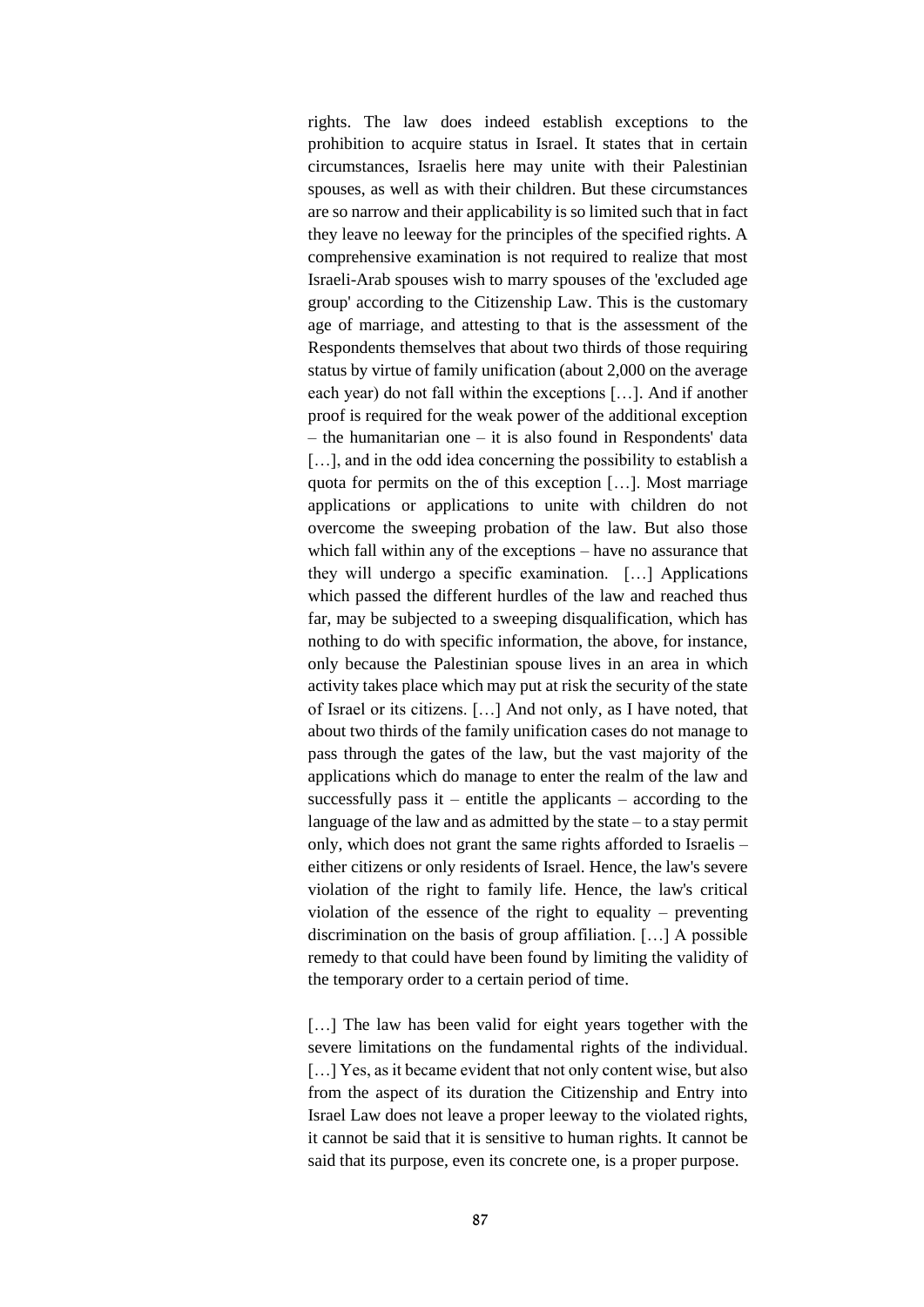This lack of sensitivity to the violated rights is only intensified in view of the conclusion that the law has additional purposes other than its security purpose. In this regard I refer to the arrangements established therein concerning the entry of Palestinian workers to Israel and the status which is granted to Palestinians in view of their affiliation with Israel, namely, particularly against the backdrop of security collaboration on their part. I find it difficult to accept the state's argument, and in this regard I join the conclusions of my colleague, Justice Procaccia, as stated in the previous round of this matter (HCJ 7052/03 **Adalah**, page 505) that the risk posed by temporary Palestinian workers, for instance, whose numbers amount to tens of thousands each year, is lighter and substantially different from that posed by residents of the territories who have become Israeli citizens. The Respondents support their claim about the low attractiveness of Palestinian day laborers to terror organizations, in data regarding the identity of those involved in terror attacks since 2000 (protocol dated March 2, 2020, page 7, lines 32-37). However, I do not find the principled argument convincing since the condition – which was presented by the Respondents as a key condition for terror organizations of accessibility to Israel and the Area alike – applies also to Palestinian day laborers. It is well known, and particularly to the security bodies, that the terror organizations constantly adapt themselves to the constraints imposed by the security measures taken, and past conduct of terror organizations in previous years, does not provide any assurance as to their conduct in the future. I am afraid that there is no way of escaping the conclusion that where the state has an interest in having in its territory workers who meet, as is well known, the needs of employment that market has difficulty supplying, the security consideration is temporarily set aside, or at least loses its status as a major consideration. This may not only make the security purpose suspicious to some, but in my view also puts in doubt the seriousness afforded by the state to the violation of the protected rights of its Arab citizens". (paragraphs 32-34 of the judgment of Justice (retired) Levy in **Galon**).

#### **(5) The law is not proportionate**

259. A law which does not befit the values of the state of Israel – is not constitutional. A law befitting the values of the state of Israel whose purposes are improper - is not constitutional. However, even if we assume that the law befits the values of the state of Israel and that its purposes are proper, it does not satisfy the proportionality tests: the rational connection test, the less injurious measure test and the proportionality test in its narrow sense.

#### **(5)(a) The rational connection test**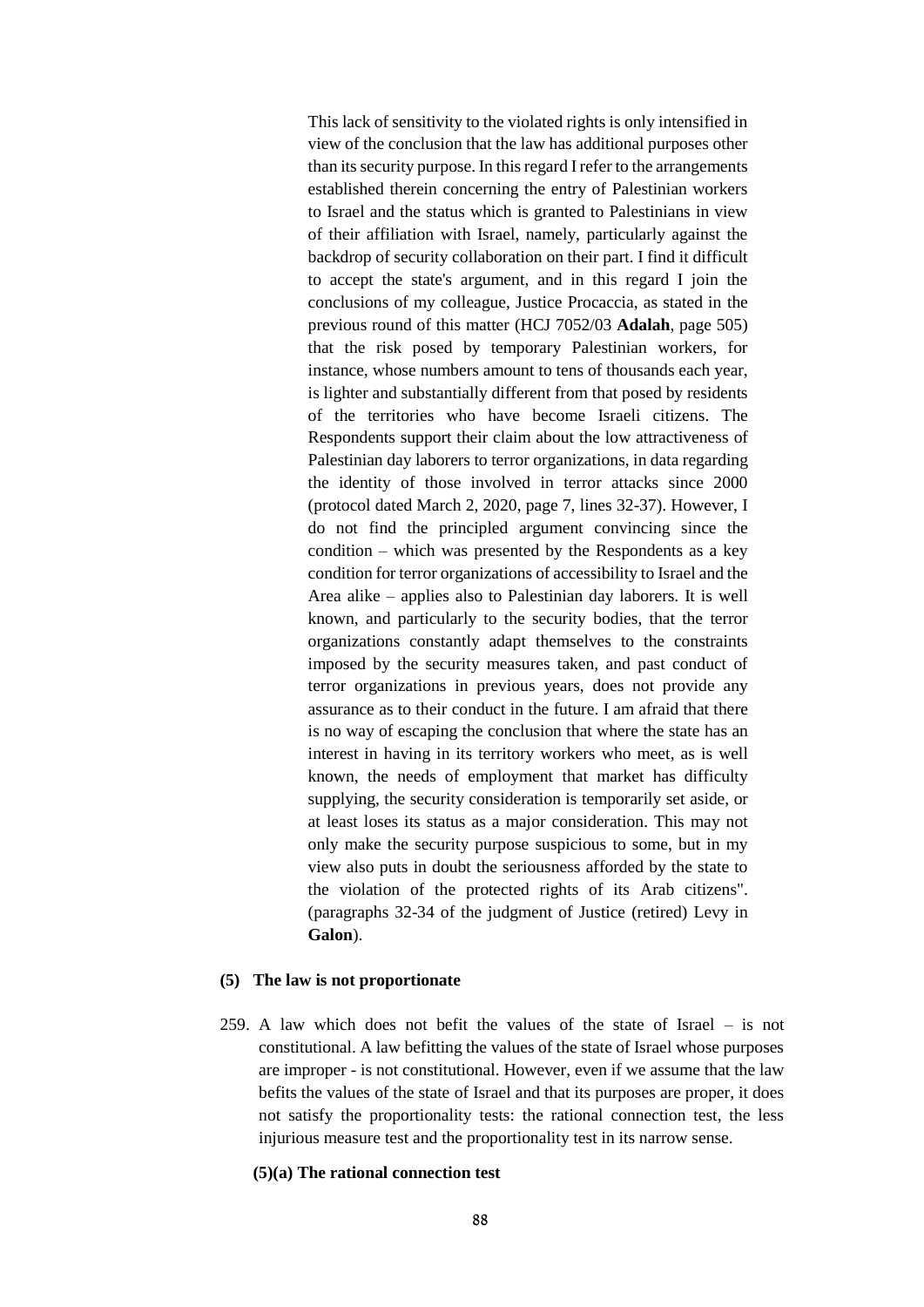- 260. We shall not discuss in length to thoroughly examine whether the harm is proportionate in view of the demographic purpose of the law. Reference is made in this regard to the words of the Deputy Attorney General, Raz Nizri, quoted above, who clarified that in this case the law does not satisfy the rational connection test (see paragraphs 160-162 of this petition). No data were presented to justify this purpose and a demographic purpose in legislation referring solely to Palestinians should not be accepted. We shall be satisfied with the above and shall return to this despicable and discriminatory purpose in the following tests.
- 261. With respect to the security purpose, it was not proven. It emerged that the members of the "second generation" who were at the center of the ISA opinion- were not at all relevant to the law. The involvement of the members of "first generation" is low and was not specified. No details were given with respect to the 35 incidents in which they were involved, the scope of their involvement and the source of the details (convictions, indictments, interrogations, intelligence information). The answers to major questions remained unknown: what were the ages of the involved persons? were children involved, how many children were involved and what were their ages? what was the status of the involved persons in Israel? How long have they been holding a permit or residency status? How many of them are relatives of citizens and how many are relatives of permanent residents? It emerged that only 3 women were involved in something but it was not clarified in what they had been involved, what was the scope of their involvement, what was the source and did said data include "second generation members". The age profile of the risk (men over 35 years of age and women over 25 years of age) was not explained, and how did it reconcile with the risk profile which was established for the entry of tens of thousands of Palestinian workers on a daily basis: married over 22 years of age, and in required jobs also bachelors over 21 years of age, teaching us that marriage reduces the risk of involvement in terror. These vague and lacking data – which compared to data of previous years are also filled with contradictions and question marks – show that no coherent infrastructure was laid to justify the alleged security purpose: not to the sweeping prohibition, not to the age of the risk, not to the measures taken against those who were permitted to stay in Israel.
- 262. It has not been considered, examined and certainly nor proven whether the measures applied by the law undermine the security purpose by increasing hostility, due to frustration which arises from discrimination and deprivation. As aforesaid, the law does not apply to "second generation members" that were repeatedly presented by the authorities as posing a threat. They were born and raised as citizens in a reality in which the law applied to their parents. What was the impact of the law on how they have experienced their citizenship in Israel? How did it contribute, in turn, to the formulation of those who grew up in a state which discriminates against their parents and families, deprives them of stability and a basket of rights and labels them as potential terrorists?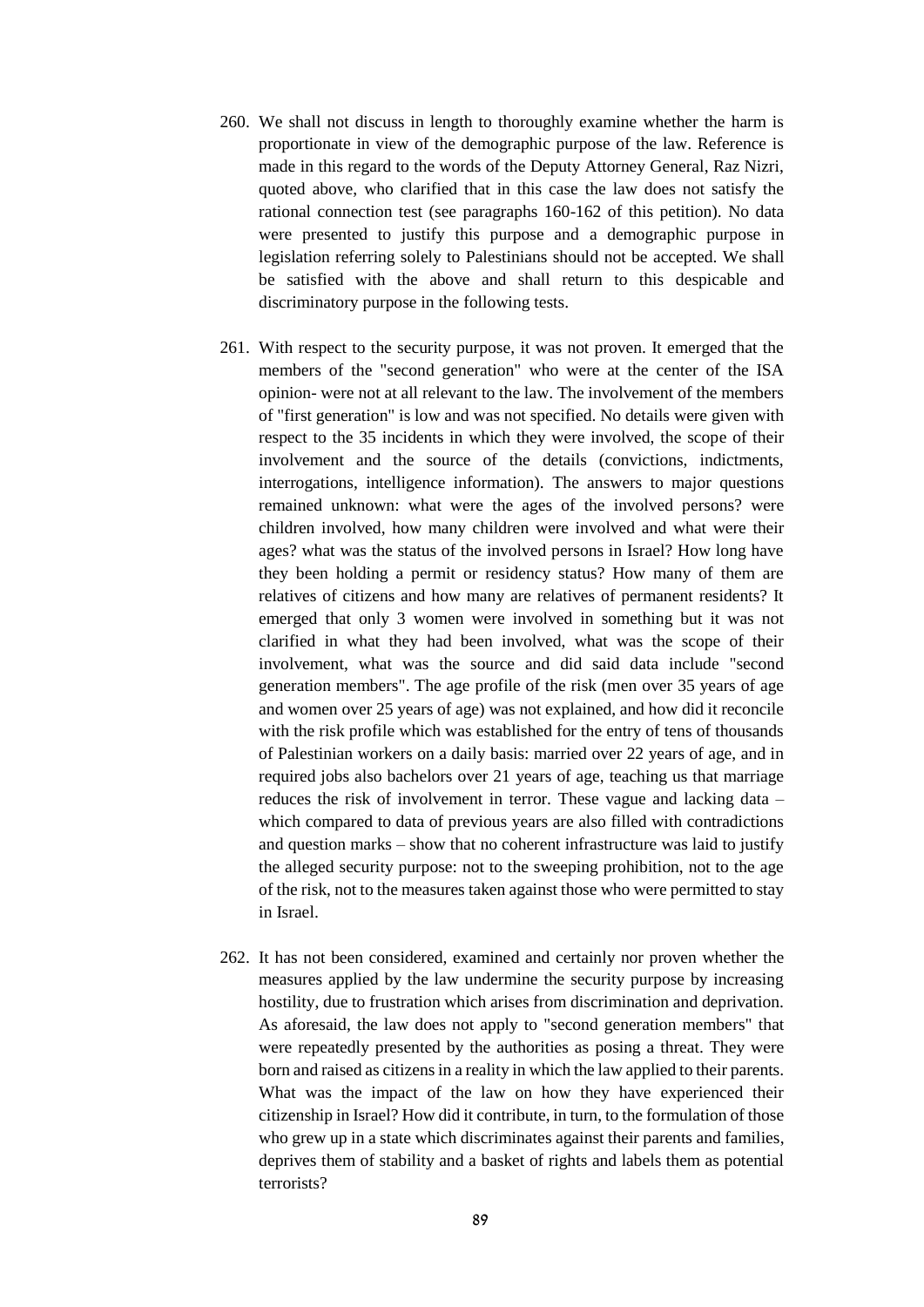- 263. Moreover, there is no way to reconcile the security purpose with a host of violations specified above that have nothing to do with security: status upgrade only over 50 years of age while the ISA agrees to status upgrade of women over 40; status upgrade after ten years under permit although the ISA agreed in the framework of the procedure which was previously established to an upgrade after five years; limiting the grant of status for humanitarian reasons only to persons having a family member in Israel; establishing quotas for status on the grounds of humanitarian reasons; and limiting the acquisition of status by same-sex spouses.
- 264. Hence, the absence of rational connection between the alleged security purpose bears on the non-constitutionality of two aspects of the law – the sweeping prohibition and the arrangements pertaining to persons who have received status.
- 265. It also bears on another aspect of the law, namely, the retroactive provisions in section 15 according to which any person who has submitted an application between the expiration of the previous temporary order and the enactment of the new temporary order, shall be treated according to the new temporary order. As aforesaid this legislation violates human rights and fundamental constitutional concepts. According to case law, retroactive legislation may be possible while examining the purpose of the law (**Arbiv**, page 776). Under the circumstances, since the security purpose has not been proven, there is no constitutional justification for a retroactive violation of human rights.

### **(5)(b) The less injurious means test**

- 266. We shall not be tired of saying that a specific examination is a less injurious measure for a security diagnosis. One may argue that this is not a measure which achieves the purpose in the same way. To this we shall respond, first, that it is done anyway with respect to tens of thousands of workers, and second, that there is no absolute security, as aforesaid.
- 267. Hence, it so done in the matter of tens of thousands of workers entering Israel and on the basis of the criteria established for them. Apparently, it is possible to enter and stay in Israel day in day out on the basis of an individual examination of members of a much younger age group, to the extent the person is married, and in certain cases even if the person is younger and is not married.
- 268. And all we said with respect to the other violations there are certainly alternative less injurious measures.
- 269. There is no justification for giving just permits and not residency, since the examinations at the check points and crossings are no longer made by way of checking certificates; to the extent that nonetheless other easily identifiable documents are required, residency which includes the complete basket of rights granted to a resident may be given without any difficulty, which shall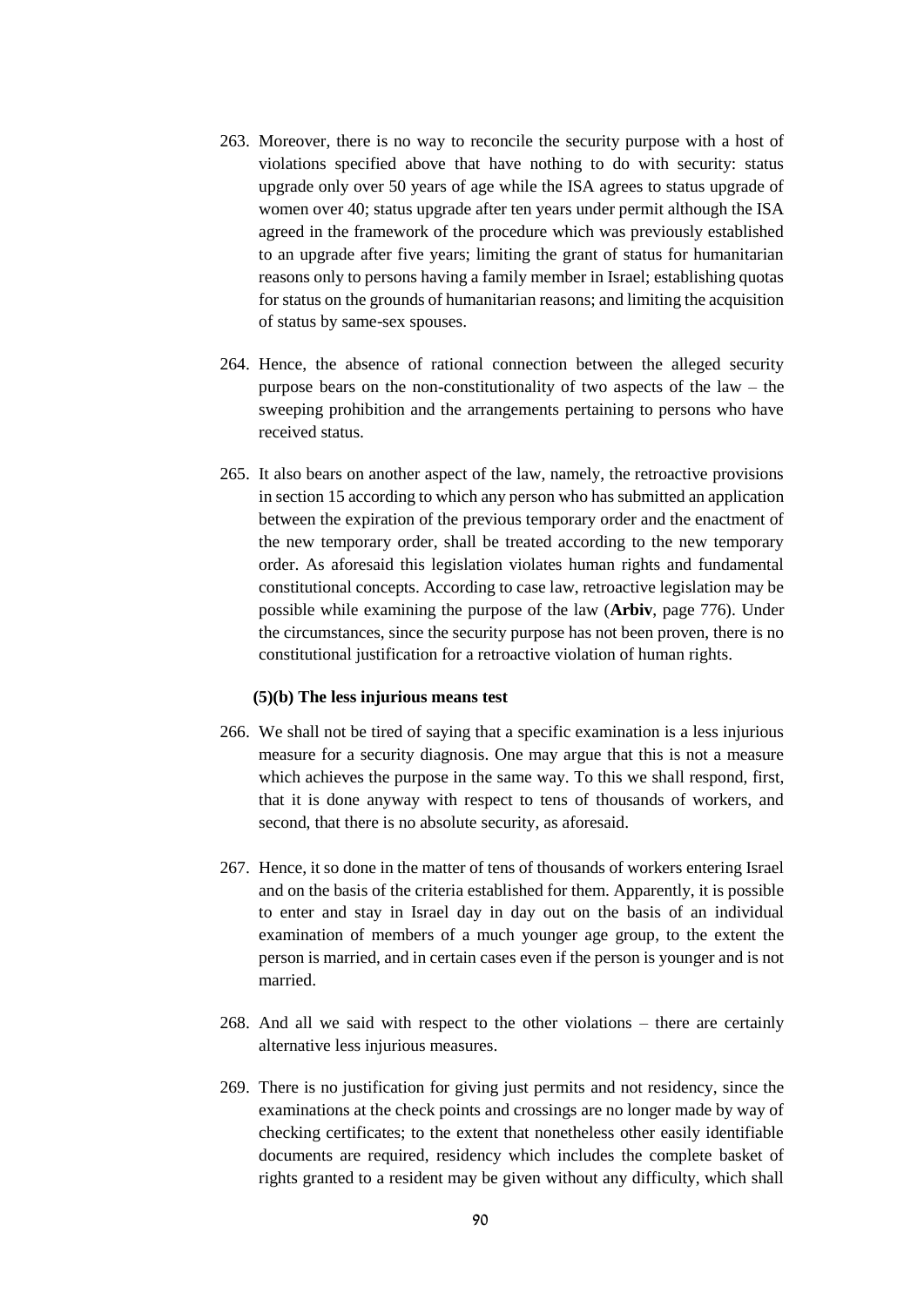be marked by a different marking enabling an easy identification thereof (and such documentation may be given without any preclusion to anyone undergoing a family unification procedure – form any location in the world – to be examined while passing through the check points); an if nonetheless a permit must be given, there is no difficulty to establish by law, that the same rights which are given to a resident shall also be given to permit holders.

270. In **Galon** Justice Rubinstein was of the opinion (and in this matter he was in the minority), that the right to family life did not include the spouse's right to status. However, he added, if he had accepted that families do have this right –

> "I would have difficulty understanding why spouses residents of the Area who can receive stay permits […], cannot receive citizenship – subject to the conditions which apply to any foreign spouse […]. *Prima facie* […], if the spouse who is a resident of the Area was allowed to establish their home in Israel, why should security considerations direct that they are required to do it as a resident rather than as a citizen? And, as was determined by the majority of the justices of the previous panel […] the purpose underlying the law is a security purpose." (paragraph 44 of the judgment of Justice Rubinstein in **Galon**).

271. The same obviously applies to each and every violation described by us above which has nothing to do with security (women can acquire residency at a younger age, women and men can acquire residency after a shorter period of time, status applicants for humanitarian reasons can acquire status whether or not they have a family member and without quotas, same sex spouses can integrate into status procedures and the like).

# **(5)(c) The proportionality test in its narrow sense**

272. The main controversy between the Justices of the panels who heard the **Adalah** and **Galon** petitions pertained to the question of whether the harm to human rights outweighed the security benefit. In **Adalah** six Justices answered in the affirmative. In **Galon** five Justices. On this matter Justice Hayut said in **Adalah** as follows:

> The fear of terror, like any fear, may be a dangerous guide for the legislature when it wishes to contend with those causing it. It may cause democracy to overstep its bounds and to be misled into determining 'broad margins' for security purposes, while improperly and disproportionately violating the human rights of citizens and residents who belong to a minority group in the state [...] The Citizenship and Entry into Israel Law which is the subject of our deliberation does not include any individual criteria for examining the security danger presented by a resident of the territories, apart from a general criterion of age. In determining such a blanket prohibition against granting a status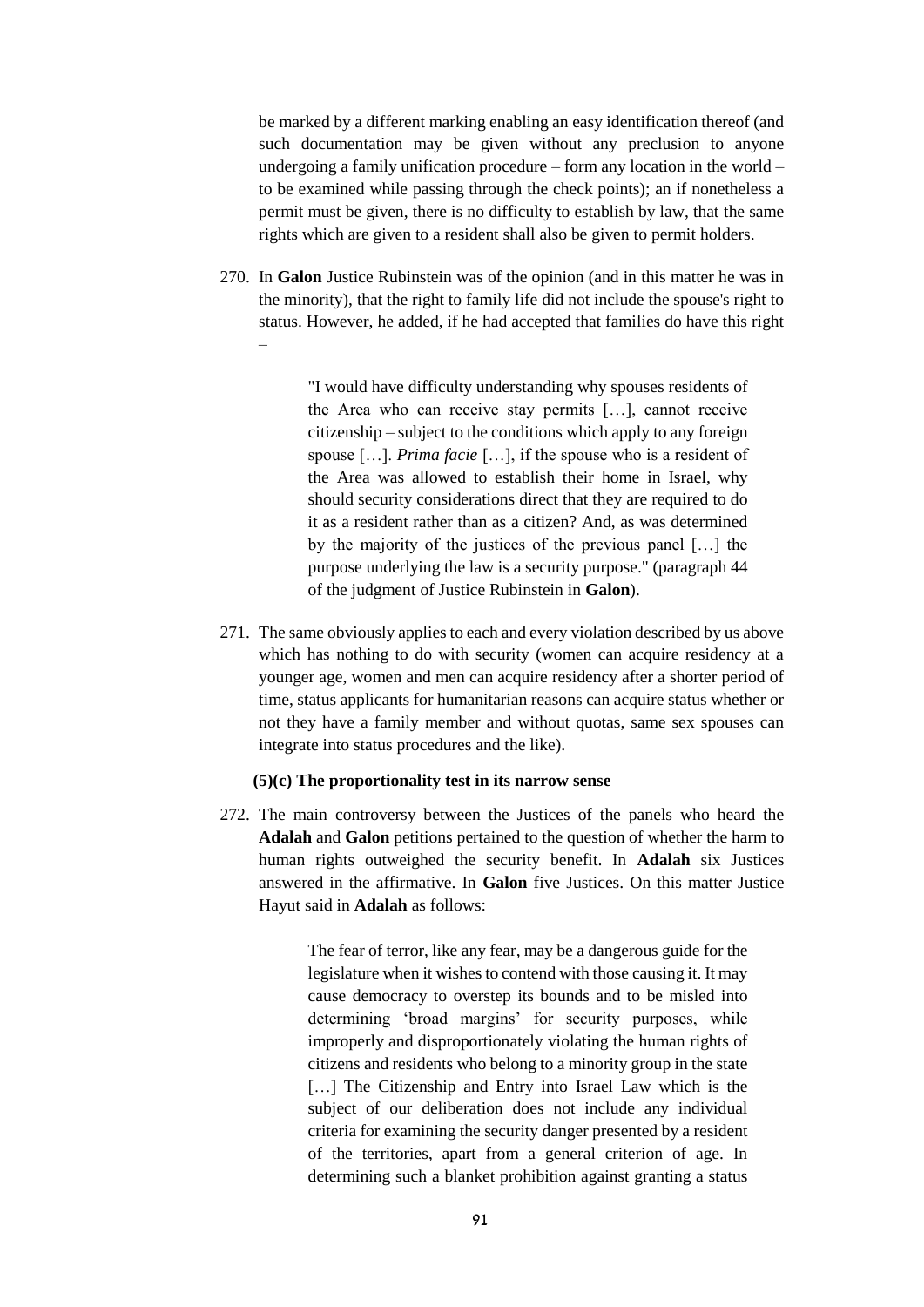to the residents of the territories, the law draws wide and blind margins that unjustly and disproportionately harm many thousands of members of the Arab minority that live among us and wish to have a family life with residents of the territories. The right of a person to choose the spouse with whom they wishes to establish a family and also their right to have their home in the country where they live are in my opinion human rights of the first degree. They incorporate the essence of human existence and dignity as a human being and their freedom as an individual in the deepest sense […] Security needs, no matter how important, cannot justify blanket collective prohibitions that are deaf to the individual. Democracy in its essence involves taking risks […] I am of the opinion that an examination of the Citizenship and Entry into Israel Law in accordance with constitutional criteria leads to the conclusion that the prohibitions prescribed in the law do not satisfy the constitutional test since they harm the Israeli Arab minority excessively. In the complex reality in which we live, it is not possible to ignore the fact that the Palestinian residents of the territories have for many years been potential spouses for the Arab citizens of Israel. It should also not be ignored that according to past experience and according to figures presented by the state as set out above, the scope of the harm involved in the blanket prohibition in the Citizenship and Entry into Israel Law is not balanced and does not stand in a proper proportion to the extent of the risk presented to the Israeli public if the residents of the territories receive, after an individual check, a status or a permit to stay in Israel within the framework of family unification [...] The conflict between the basic rights in the case before us touches the most sensitive nerves of Israeli society as a democratic society. But no matter how much we wish to protect the democratic values of the state, we must not say 'security at any price.' We must consider the price that we will pay as a society in the long term if the Citizenship and Entry into Israel Law with its blanket prohibitions will continue to exist in our book of laws." (paragraphs 4-6 of the judgment of Justice Hayut in **Adalah**).

273. Obviously, this position also stands today. It should be added that the aspect of time was added to the above test, As noted by Justice Arbel in **Galon**:

> "The fact that fundamental rights are violated by a temporary order due to the need of the hour, can serve as an indication of the proportionality of the violation. The temporariness of the violation, arising from the fact that the legislation is made in the context of a temporary order can affect the assessment of the magnitude, depth and scope of the violation of a fundamental right. When opposite the additional benefit arising from the law or the decision of the administrative authority stands the